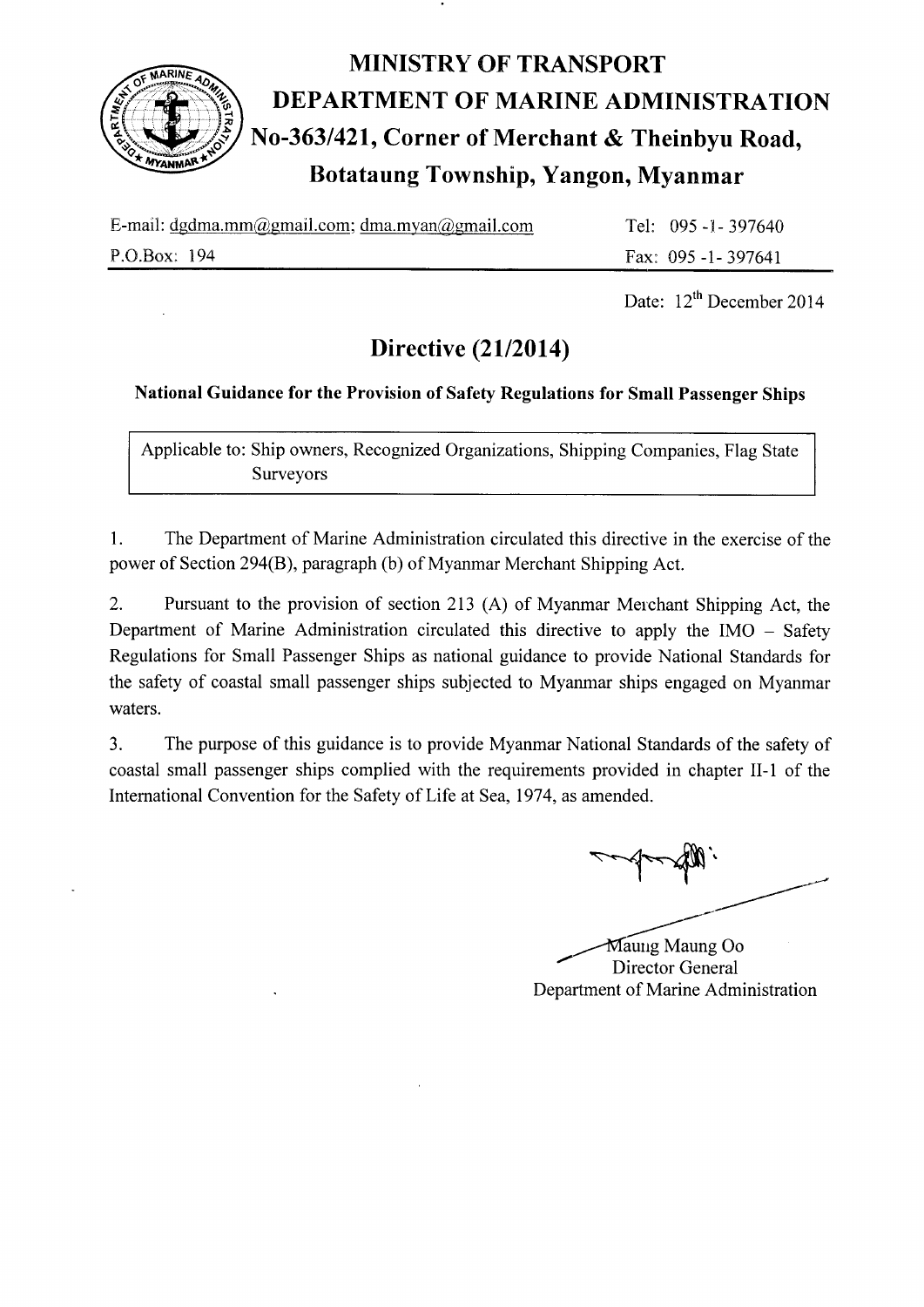

## **INTERNATIONAL MARITIME ORGANIZATION**

**Safety Regulations for Small Passenger Ships** 

**\_\_\_\_\_\_\_\_\_\_\_**

**\_\_\_\_\_\_\_\_\_\_**

**Edition February 2013**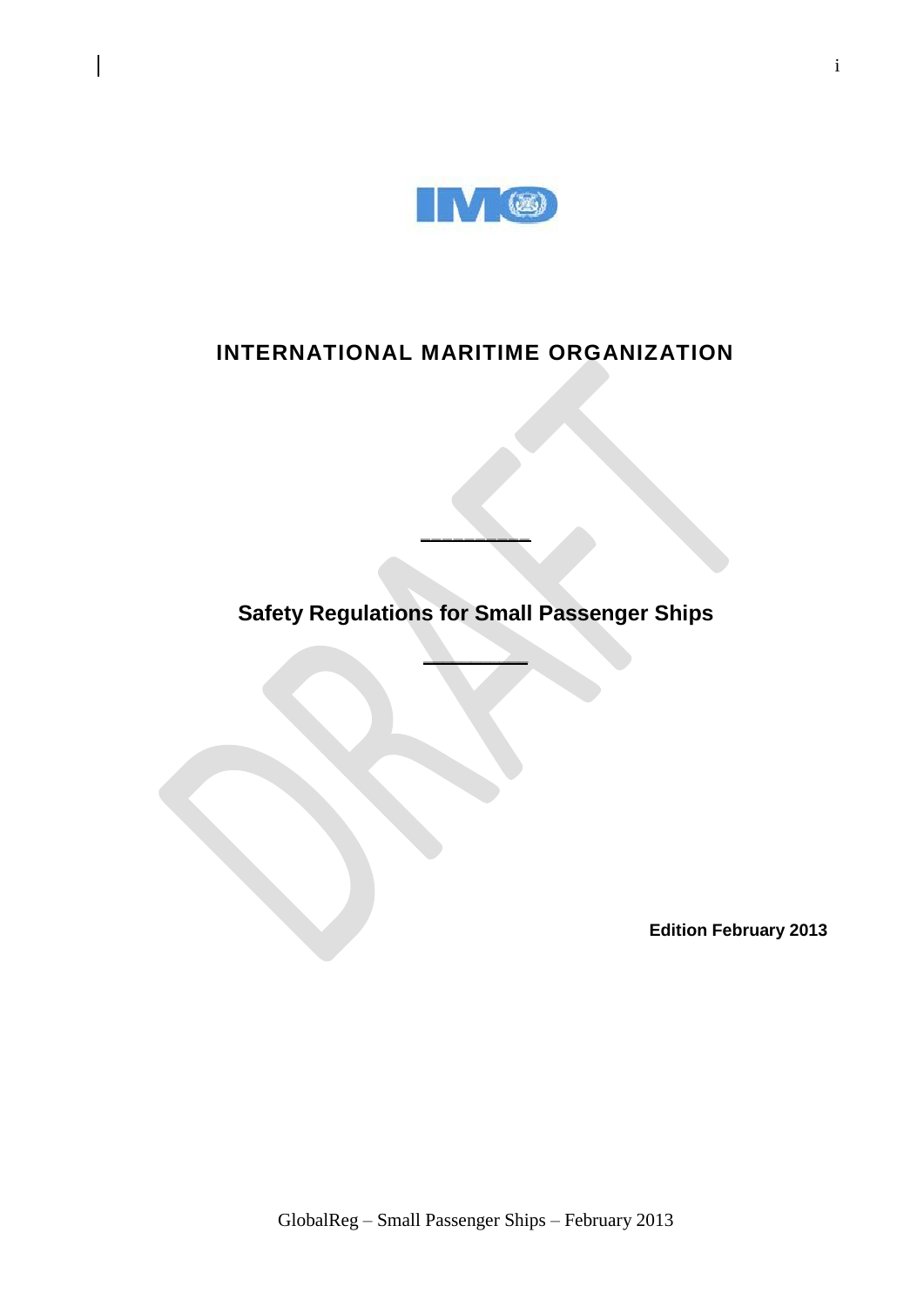## **CONTENTS**

| <b>Chapter 1</b>  | General provisions                               | $\mathbf{1}$   |
|-------------------|--------------------------------------------------|----------------|
| <b>Chapter 2</b>  | Ship surveys and safety certificates             | $\overline{7}$ |
| <b>Chapter 3</b>  | Load lines                                       | 8              |
| <b>Chapter 4</b>  | Structure, divisions and equipment               | 18             |
| <b>Chapter 5</b>  | Stability and bilge pumping arrangements         | 23             |
| <b>Chapter 6</b>  | <b>Machinery installations</b>                   | 28             |
| <b>Chapter 7</b>  | <b>Electrical installations</b>                  | 35             |
| <b>Chapter 8</b>  | Fire protection                                  | 41             |
| <b>Chapter 9</b>  | Life-saving appliances and arrangements          | 54             |
| Chapter 10        | Radiocommunications                              | 61             |
| <b>Chapter 11</b> | Safety of navigation                             | 67             |
| <b>Chapter 12</b> | Prevention of pollution                          | 73             |
| Chapter 13        | Passenger accommodation and occupational safety  | 74             |
| <b>Chapter 14</b> | <b>Safety Management</b>                         | 79             |
| <b>Chapter 15</b> | Ship security                                    | 80             |
| <b>Annex 1</b>    | Model safety certificates                        | 82             |
| <b>Annex 2</b>    | Location of watertight bulkheads for subdivision | 91             |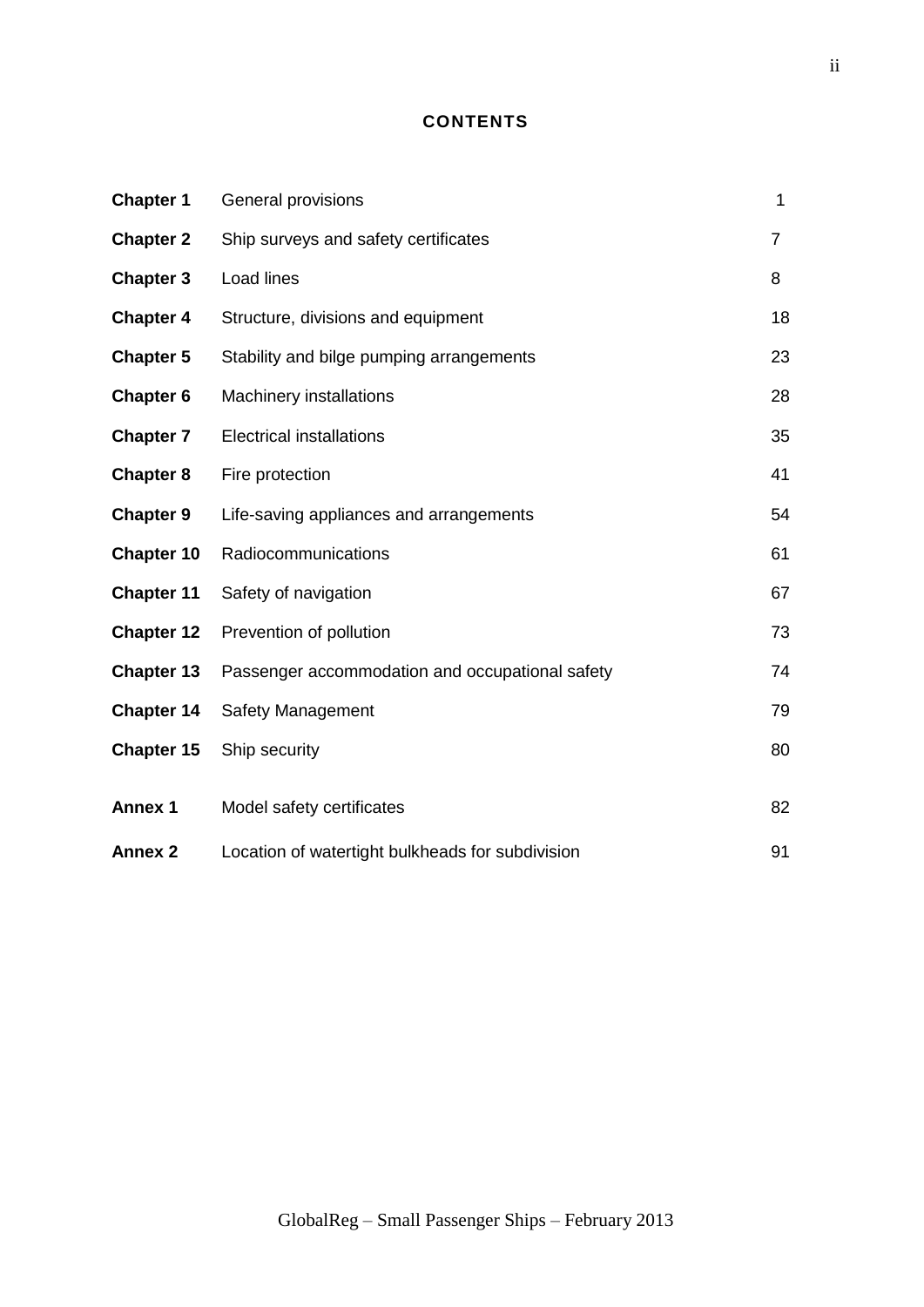## **PREAMBLE**

1 The Safety Regulations for Small Passenger Ships, hereinafter called the present Regulations, are proposed as a generic set of model national regulations, recommended by IMO as minimum safety standards for new passenger ships, for the use of those countries which undertake to establish national regulations for this category of ships. Although applying only to new ships, as defined in Chapter 1, Regulation 2, the Administration should, as far as is practicable and reasonable, apply the same standards to existing ships.

2 Small passenger ships are defined as passenger ships whose length overall is 12 metres or over but whose length (L) is less than 24 metres, carrying less than 200 passengers. Under the SOLAS Convention, such ships, as soon as they are engaged on international voyages, are required to carry an International Passenger Ship Safety Certificate and to comply with the relevant SOLAS requirements. When engaged only on domestic voyages, they need not to carry an international certificate, but it would not be acceptable for the flag State to require for them a lower safety level: how could it be explained to users and to mariners that a lesser safety level is tolerated for the sole reason that the voyage is not an international one?

3 The present model Regulations are therefore equally proposed for such ships when engaged on domestic or international voyages. In the case of international voyages, their requirements are to be understood as a reasonable interpretation of the SOLAS regulations, as simplified for ships of a limited size, submitted to restricted navigation limits, both in terms of distance and of probable wave height. Inasmuch as IMO acknowledges that these regulations are equivalent to SOLAS for these restricted navigations, the foreign port will easily accept the corresponding safety certificate.

4 To implement this concept of restricted navigation, the passenger ships are divided into 4 classes, defined in Regulation 1/2. The proposed definitions are the same as for the Directive 2009/45 of the European Union on Safety rules and standards for passenger ships.

5 The Administration may continue, during a certain period of time, to authorize the operation of an existing ship designed on the basis of lower standards than those set out in the present Regulations. However, such ships should at least satisfy those provisions which, in the opinion of the Administration, are considered necessary to ensure the safety of the ship and its crew during the voyage or voyages that it is expected to make.

6 The text of the present Regulations is very much inspired by the principal IMO Conventions and their protocols in force (SOLAS, LL 66, STCW, MARPOL and COLREG). The proposed text has its origins in the "Caribbean Code of Safety for Small Commercial Vessels" and in the "Safety regulations for cargo ships and small passenger ships not covered by the provisions of international maritime conventions in the Co-operation Council for the Arab States of the Gulf (GCC) Region, Djibouti and Yemen", adopted in 2006 in Bahrain. Those two texts apply both to cargo and small passenger vessels. However as the objectives were a complete set of maritime safety regulations covering all types of ships and their equipment, as every flag State should have, it was decided that passenger vessels including the small ones would have their own regulations.

7 The present Regulations are intended to be regularly updated in the light of experience and developments in international maritime safety standards.

Also, the need for a similar document covering larger passenger ships may be required by a number of national maritime administrations. Such a document should, as this one, propose simplified technical requirements ensuring a safety level which could be accepted as equivalent to SOLAS.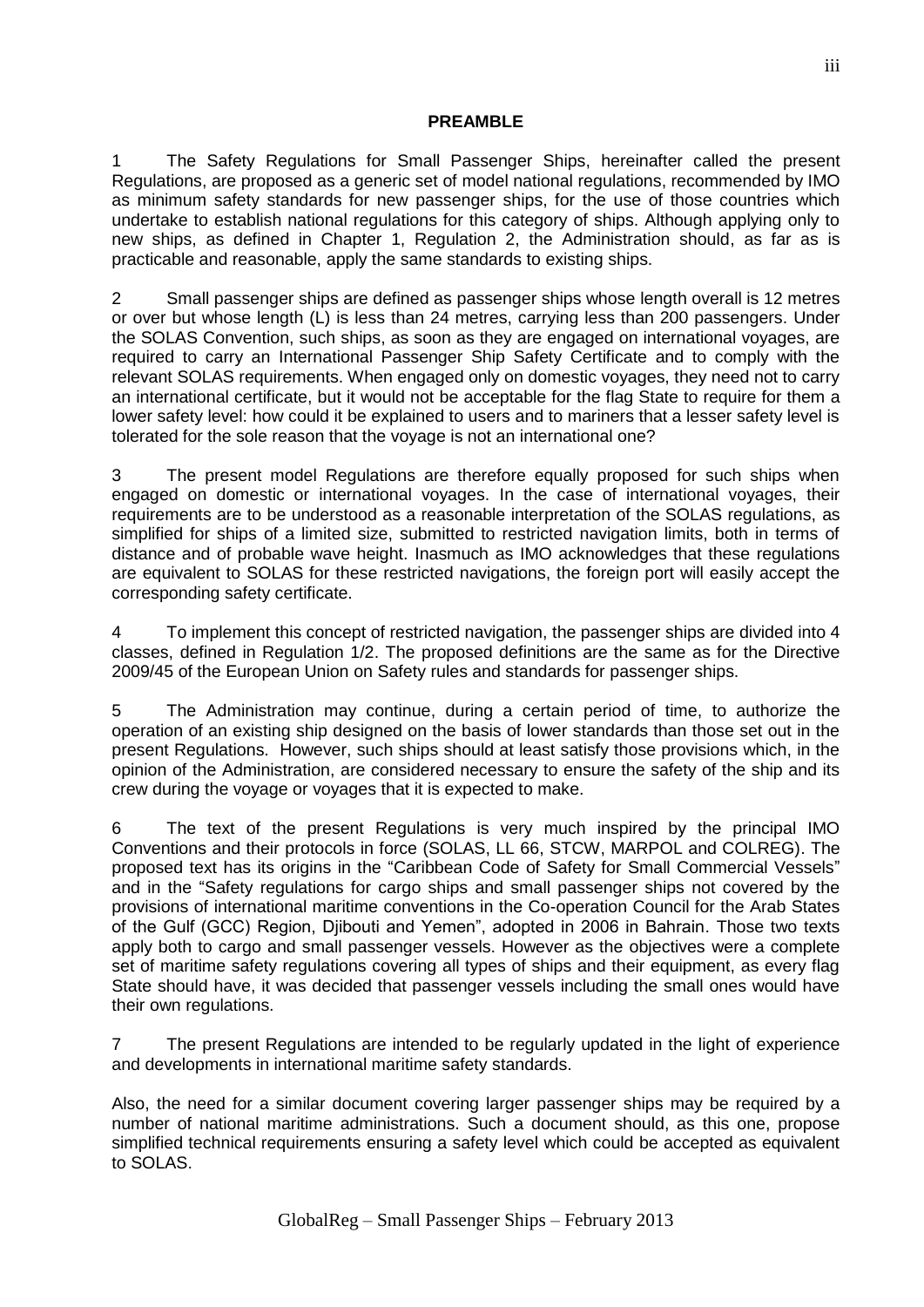## **CHAPTER 1**

## **GENERAL PROVISIONS**

## **Regulation 1**

*Application*

1 The present Regulations apply to passenger ships whose length overall is 12 metres or over but less than 24 metres in length (L), carrying less than 200 passengers.

They do not apply to passenger ships which are high speed craft, as defined in Regulation X/1.3 of the SOLAS Convention.

2 Where the provisions of the following international instruments, in force for XXX, apply to the ships subject to the present Regulations, those provisions shall be considered to be part of these Regulations:

- .1 The International Convention for the Safety of Life at Sea (SOLAS), 1974, as modified by its Protocol of 1988;
- .2 The International Convention on Load Lines (LL), 1966, as modified by its Protocol of 1988;
- .3 The International Convention on Standards of Training, Certification and Watchkeeping (STCW), 1978, as amended;
- .4 The International Convention for the Prevention of Pollution from Ships (MARPOL), 1973/78; and
- .5 The International Regulations for Preventing Collisions at Sea (COLREG), 1972
- .6 The Maritime Labour Convention, 2006
- 3 Vessels not propelled by mechanical means shall not carry passengers.

## **Regulation 2**

*Definitions*

For the purpose of the present Regulations, the definitions in Regulation 2 of the Procedural Regulations for Ship Safety Certification and Safe Manning are applicable. Furthermore, unless expressly provided otherwise, the following definitions apply:

*Accommodation spaces* are those spaces used for public spaces, corridors, lavatories, cabins, offices, pantries containing no cooking appliances and similar spaces. Accommodation spaces also include stairways, chutes and exits serving such spaces.

*Amidships* is at the middle of the distance between the perpendiculars.

*Approved* means approved by the Administration.

*Breadth (B)* is the greatest moulded breadth of the ship at or below the deepest draught.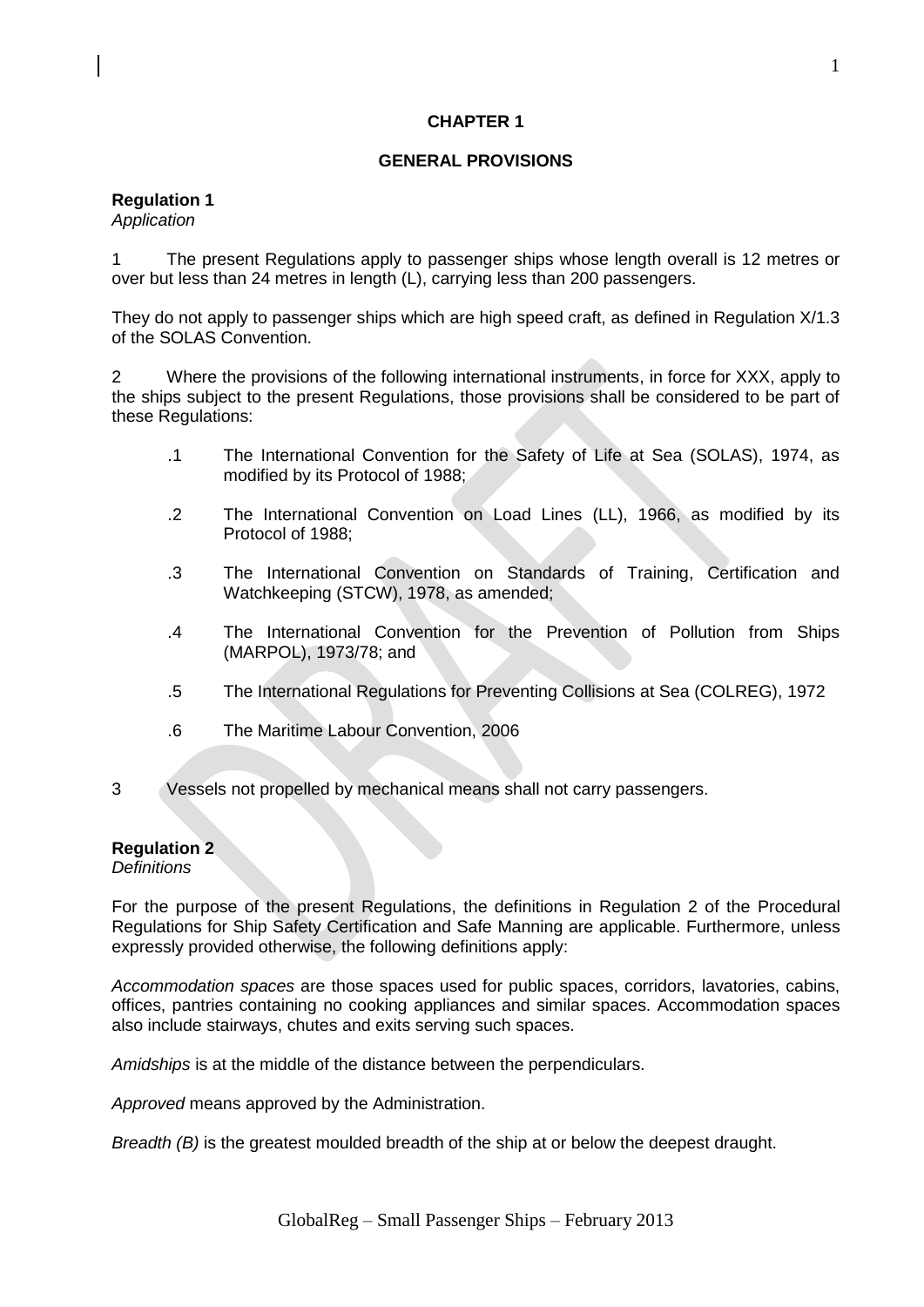*Bulkhead deck* is the uppermost deck up to which the transverse watertight bulkheads are carried.

*Cargo spaces* are all spaces used for cargo and trunks to such spaces.

*Class A passenger ship* means a passenger ship engaged on voyages other than voyages covered by Classes B, C and D.

*Class B passenger ship* means a passenger ship engaged on voyages in the course of which it is at no time more than 20 miles from the line of coast, where shipwrecked persons can land, corresponding to the medium tide height.

*Class C passenger ship* means a passenger ship engaged on voyages in sea areas where the probability of exceeding 2.5 metres significant wave height is smaller than 10 % over a one-year period for all-year-round operation, or over a specific restricted period of the year for operation exclusively in such period (e.g. summer period operation), in the course of which it is at no time more than 15 miles from a place of refuge, nor more than 5 miles from the line of coast, where shipwrecked persons can land, corresponding to the medium tide height.

*Class D passenger ship* means a passenger ship engaged on voyages in sea areas where the probability of exceeding 1.5 metres significant wave height is smaller than 10 % over a one-year period for all-year-round operation, or over a specific restricted period of the year for operation exclusively in such period (e.g. summer period operation), in the course of which it is at no time more than 6 miles from a place of refuge, nor more than 3 miles from the line of coast, where shipwrecked persons can land, corresponding to the medium tide height.

*Continuous watch* means that the radio watch concerned shall not be interrupted other than for brief intervals when the ship's receiving capacity is impaired or blocked by its own communications or when the facilities are under periodical maintenance or checks. However, with regard to the reception of EGC messages, the reception watch shall be at least 98 per cent as defined in the IMO "International SafetyNet " manual.

A *control station* is a space in which the ship's radio or main navigating equipment, or the emergency source of power is located or where fire recording or control equipment is centralized.

*COSPAS-SARSAT* is the organization operating a distress satellite system established by intergovernmental agreement on 1 July 1988.

*Deadweight* is the difference in tonnes between the displacement of a ship in water of a specific gravity of 1.025 at the load waterline corresponding to the assigned summer freeboard and the lightweight of the ship.

*Deck radio beacon* means an emergency position indicating radio beacon (EPIRB) operating on 406 MHz in the COSPAS-SARSAT system or by INMARSAT satellite in the 1.6 GHz band. It can float free. It is provided with a hydrostatic pressure launching system, and transmission may be activated manually or automatically when the radio beacon is released.

*Depth for Freeboard (D)* is the moulded depth amidships, plus the thickness of the freeboard deck stringer plate, where fitted, plus  $(T (L-S)) \div L$  if the exposed freeboard deck is sheathed, where

- T is the mean thickness of the exposed sheathing clear of deck openings, and
- S is the total length of the superstructures.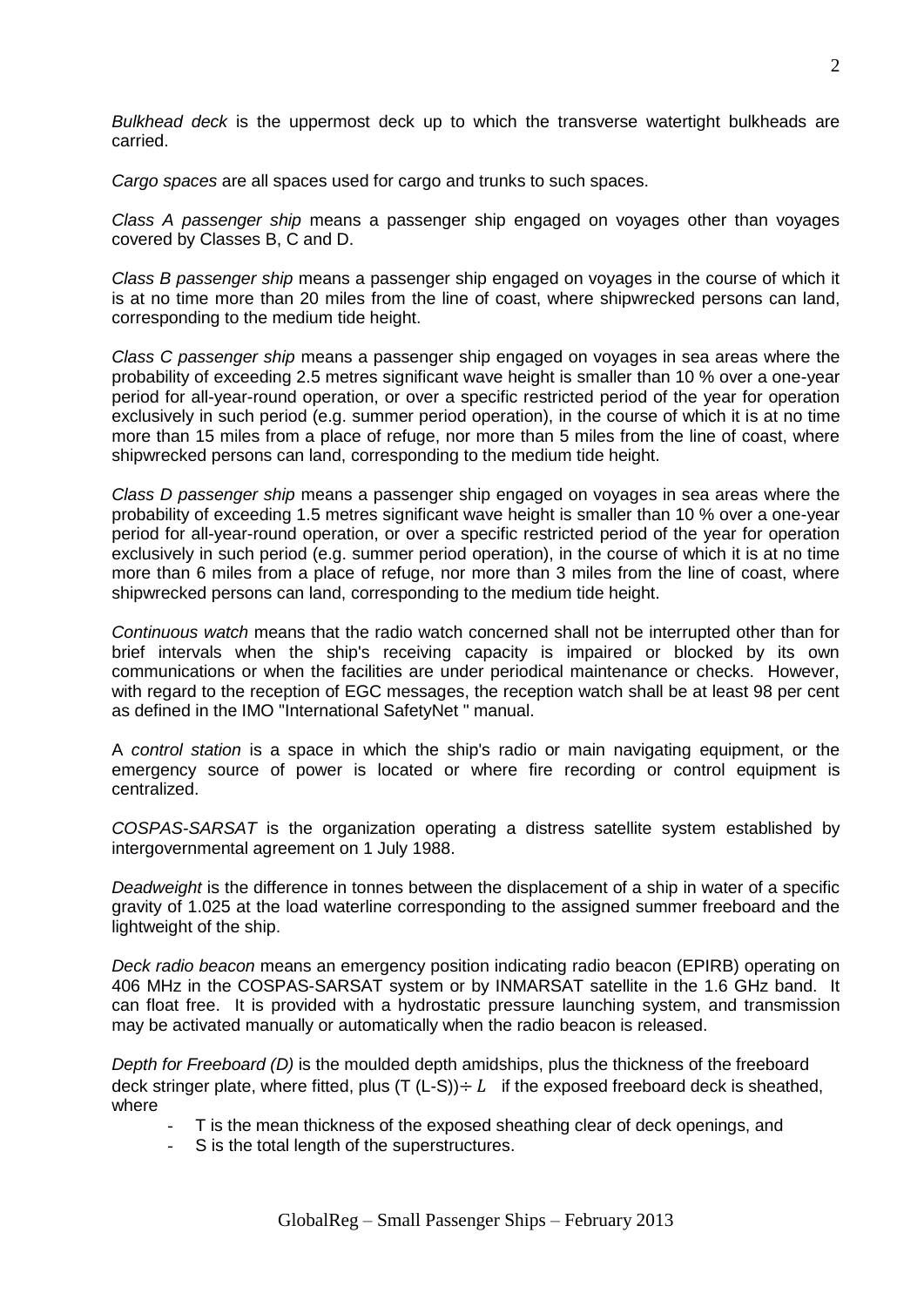*Digital Selective Calling (DSC)* means a technique using digital codes which enables a radio station to establish contact with, and transfer information to, another station or group of stations, and complying with the relevant recommendations of the International Radio Consultative Committee (CCIR).

*Direct-printing telegraphy* means automated telegraphy techniques which comply with the relevant Recommendations of the International Radio Consultative Committee (CCIR).

*Domestic voyage* means a voyage which is not an international voyage.

*Draught* is the vertical distance from the moulded base line amidships to the water line in question.

*Emergency source of electrical power* is a source of electrical power, intended to supply the emergency switchboard in the event of failure of the supply from the mains source of electrical power.

An *existing ship* means a ship which is not a new ship.

*Float-free launching* is that method of launching survival craft whereby the craft is automatically released from a sinking ship and is ready for use.

*Freeboard.* The freeboard assigned is the distance measured vertically downwards amidships from the upper edge of the deck line to the upper edge of the related load line.

*Freeboard deck.* The freeboard deck is normally the uppermost complete deck exposed to weather and sea, which has permanent means of closing all openings in the weather part thereof, and below which all openings in the sides of the ship are fitted with permanent means of watertight closing. In a ship having a discontinuous freeboard deck, the lowest line of the exposed deck and the continuation of that line parallel to the upper part of the deck is taken as the freeboard deck.

*General radiocommunications* means operational and public correspondence traffic, other than distress, urgency and safety messages, conducted by radio.

*Gross tonnage* means the measure of the overall size of a ship determined in accordance with the provisions of the International Convention on Tonnage Measurement of Ships, 1969

*Inflatable appliance* is an appliance which depends on non-rigid, gas-filled chambers for buoyancy and is kept inflated and ready for use at all times.

*INMARSAT* is the Organization established by the Convention on the International Maritime Satellite Organization (INMARSAT) adopted on 3 September 1976.

*International NAVTEX service* means the co-ordinated broadcast and automatic reception on 518 kHz of maritime safety information by means of narrow-band direct-printing telegraphy using English Language. (Reference should be made to the NAVTEX manual approved by the IMO).

*International SafetyNet Service* means the co-ordinated broadcast and automatic reception of maritime safety information by means of the INMARSAT enhanced group calling system (EGC).

*International voyage* means a voyage between ports in two different countries.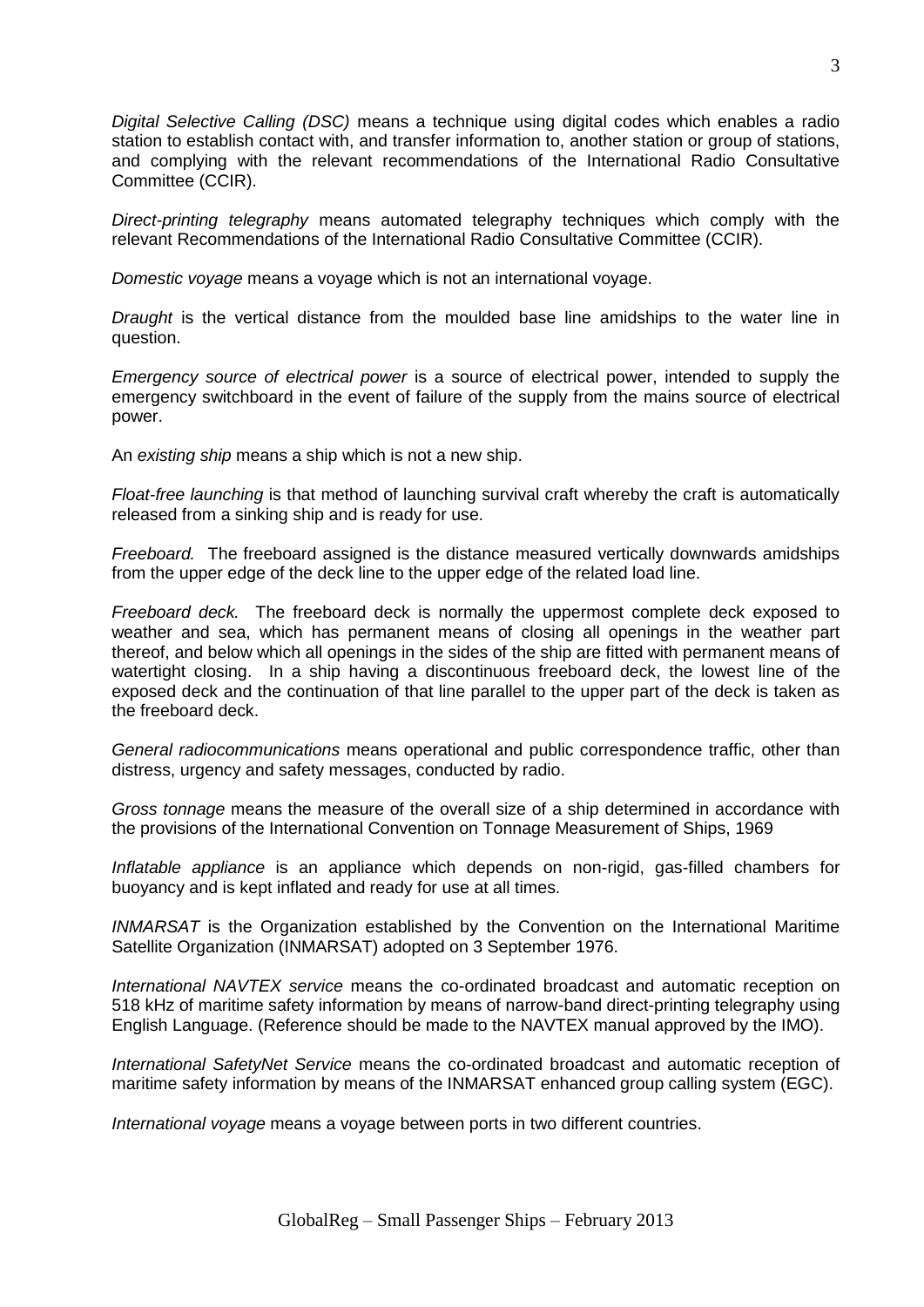#### *Length (L)*

The length (L) shall be taken as 96% of the total length on a waterline at 85% of the least moulded depth measured from the top of the keel, or as the length from the fore side of the stem to the axis of the rudder stock on that waterline, if that be greater. In ships designed with a rake of keel at the waterline on which this length is measured shall be parallel to the designed waterline.

*Length* means the overall length of the ship *.*

*Lightweight* is the displacement of a ship in tonnes without cargo, fuel, lubricating oil, ballast water, fresh water and feedwater in tanks, consumable stores, and passengers, crew and their effects.

*Locating* means the finding of ships, aircraft, units or persons in distress.

*Low flame spread* means that the surface thus described will adequately restrict the spread of flame, this being determined in accordance with a test procedure approved by the Administration.

*Machinery spaces* are all machinery spaces of category A and all other spaces containing propelling machinery, boilers, oil fuel units, steam and internal combustion engines, generators and major electrical machinery, oil filling stations, refrigerating, stabilizing, ventilation and air conditioning machinery, and similar spaces, and trunks to such spaces.

*Machinery spaces of category A* are those spaces and trunks to such spaces which contain:

- internal combustion machinery used for main propulsion; or
- internal combustion machinery used for purposes other than main propulsion where such machinery has in the aggregate a total power output of not less than 375kW; or
- any oil-fired boiler or oil fuel unit.

*Main source of electrical power* is a source intended to supply electrical power to the main switchboard for distribution to all services necessary for maintaining the ship in normal operational and habitable condition.

*Main steering gear* is the machinery, rudder actuators, steering power units, if applicable, and ancillary equipment and the means of applying torque to the rudder stock (e.g. tiller or quadrant) necessary for effecting movement of the rudder for the purpose of steering the ship under normal service conditions.

The *main switchboard* is a switchboard which is directly supplied by the main source of electrical power and is intended to distribute electrical energy to the ship's services.

*Margin line* is a line drawn at least 76 mm below the upper surface of the bulkhead deck at side.

*Maritime Safety Information (MSI)* means navigational and meteorological warnings, meteorological forecasts and other urgent safety related messages broadcast to ships.

*Maximum ahead service speed* is the greatest speed which the ship is designed to maintain in service at sea at the deepest seagoing draught.

*Maximum astern speed* is the speed at which it is estimated that the ship can attain at the designed maximum power astern at the deepest seagoing draught.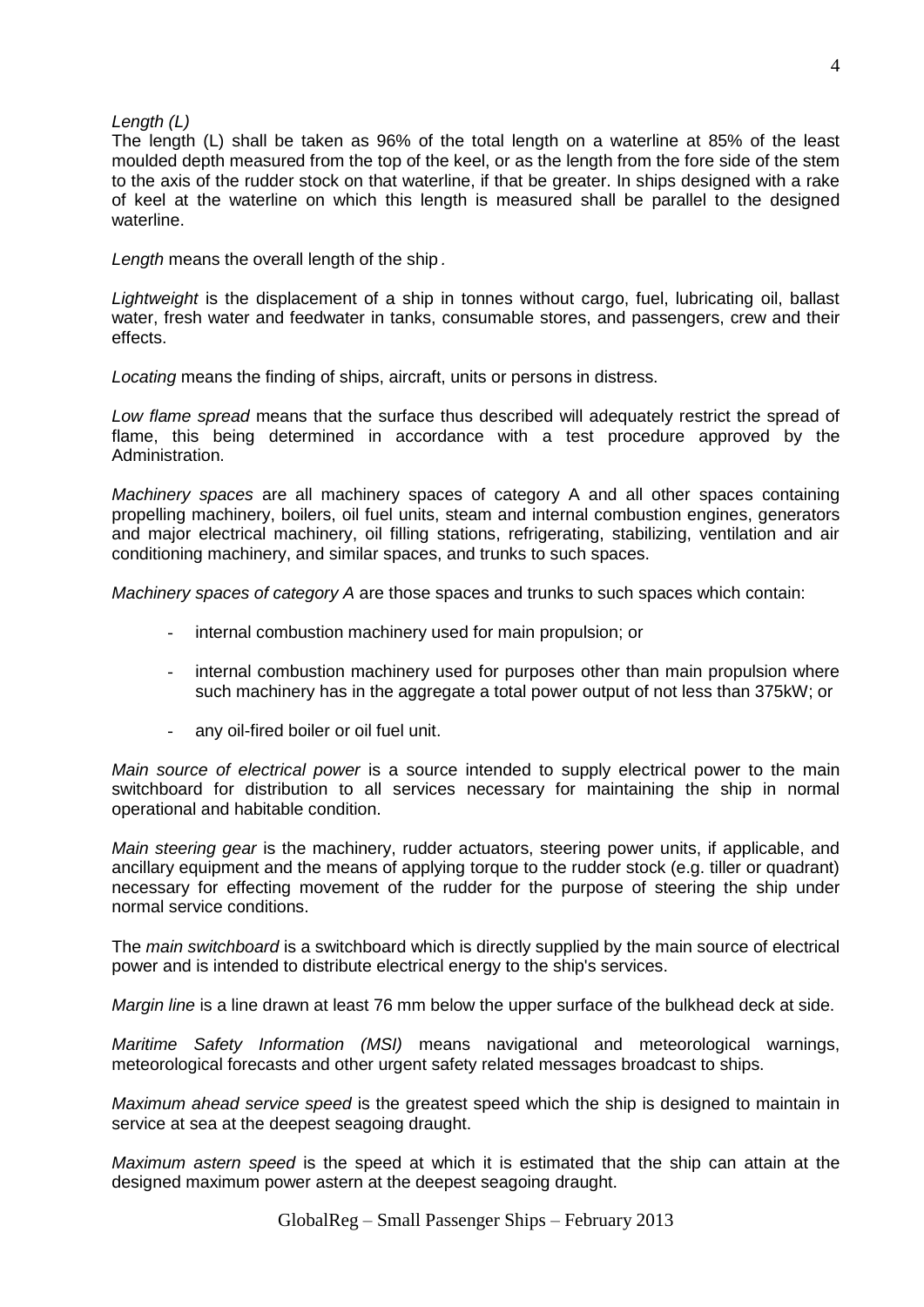## *Moulded depth (C)*

- 1. The moulded depth (C) is the vertical distance measured from the top of the keel to the top of the freeboard deck beam at side. In wood and composite ships the distance is measured from the lower edge of the keel rabbet. Where the form at the lower part of the midship section is of a hollow character, or where thick garboards are fitted, the distance is measured from the point where the line of the flat of the bottom continued inwards cuts the side of the keel.
- 2. In ships having rounded gunwales, the moulded depth shall be measured to the point of intersection of the moulded lines of the deck and side shell plating, the lines extending as though the gunwale were of angular design.
- 3. Where the freeboard deck is stepped and the raised part of the deck extends over the point at which the moulded depth is to be determined, the moulded depth shall be measured to a line of reference extending from the lower part of the deck along a line parallel with the raised part.

A *new ship* means a ship the keel of which is laid or which is at a similar stage of construction on or after the date of entry into force of the present Regulations.

*Non-combustible material* is a material which neither burns nor gives off flammable vapours in sufficient quantity for self-ignition when heated to approximately 750°C, this being determined by a test procedure approved by the Administration. Any other material is a combustible material.

*Perpendiculars.* The forward and after perpendiculars shall be taken at the forward and after ends of the length (L). The forward perpendicular shall coincide with the foreside of the stem on the waterline on which the length (L) is measured.

*Polar orbiting satellite service* means a service which is based on polar-orbiting COSPAS-SARSAT satellites which received and relay distress alerts from emergency position indicating radio beacon (EPIRB) by satellite and which provides their position.

*Public spaces* are those portions of the accommodation which are used for halls, dining rooms, lounges and similar permanently enclosed spaces.

*Radiocommunications service* means each of the following satellite and terrestrial radio services:

- A radiocommunication service utilizing geostationary satellites in the INMARSAT mobile satellite service.
- A radiocommunication service utilizing polar orbiting satellites in the COSPAS-SARSAT mobile satellite service.
- The mobile maritime service on VHF in the bands between 156 MHz to 174 MHz
- The mobile maritime service on HF in the bands between 4,000 kHz and 27,500 kHz , and
- The mobile maritime service on MF in the bands between 1,605 kHz and 4,000 kHz and between 415 kHz and 526,5 kHz.

*Radio Regulations* means the Radio Regulations annexed to, or regarded as being annexed to, the most recent International telecommunication Convention which is in force at any time.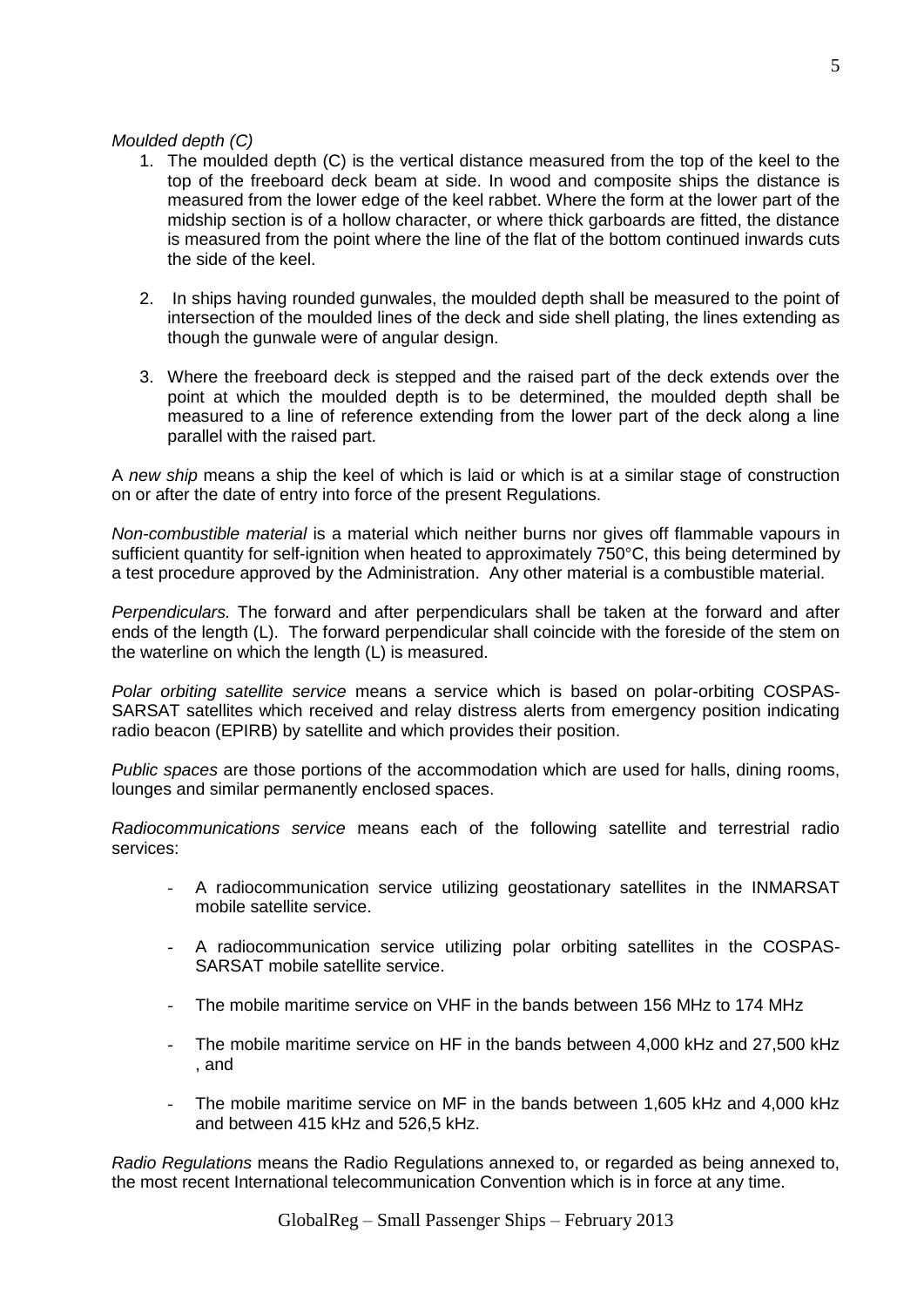*Rescue boat* is a boat designed to rescue persons in distress and to marshal rescue survival craft.

*Retro-reflective material* is a material which reflects a beam of light directed towards it in the opposite direction.

*Sea Area A1* means an area within the radiotelephone coverage of at least one VHF coast station in which the continuous DSC alerting is available, as may be defined by a contracting Government.

*Sea Area A2* means an area, excluding sea area A1, within the radiotelephone coverage of at least one MF coast station in which the continuous DSC alerting is available, as may be defined by a contracting Government.

*Service spaces* are those spaces used for galleys, pantries containing cooking appliances, lockers, mail and specie rooms, store-rooms, workshops other than those forming part of the machinery spaces, and similar spaces and trunks to such spaces.

*Small Passenger Ships* are passenger ships whose length overall is 12 metres or over but less than 24 metres in length (L), carrying less than 200 passengers.

*Special personnel* means all persons who are not passengers or members of the crew of children of under one year of age and who are carried on board in connection with the special purpose of that ship or because of special work being carried out aboard that ship.

A *superstructure* is a decked structure on the freeboard deck, extending from side to side of the ship or with the side plating not being inboard of the shell plating more than 4 per cent of the breadth (B). A raised quarter deck is regarded as a superstructure.

*Survival beacon* means an emergency position indicating radio beacon operating on 406 MHz in the COSPAS-SARSAT system or the INMARSAT satellite system. It is located inside ships or survival craft.

*Watertight* means having scantlings and arrangements capable of preventing the passage of water in any direction under the head of water likely to occur in intact and damaged conditions. In the damaged condition, the head of water is to be considered in the worst situation at equilibrium, including intermediate stages of flooding.

*Weathertight* means that in any sea conditions water will not penetrate into the ship.

## **Regulation 3**

*Exceptions*

The present Regulations do not apply to existing passenger ships, unless expressly provided otherwise.

## **Regulation 4**

*Carriage of goods*

Ships which carry dangerous goods in packaged form shall comply with the relevant provisions of chapter VII of the SOLAS Convention.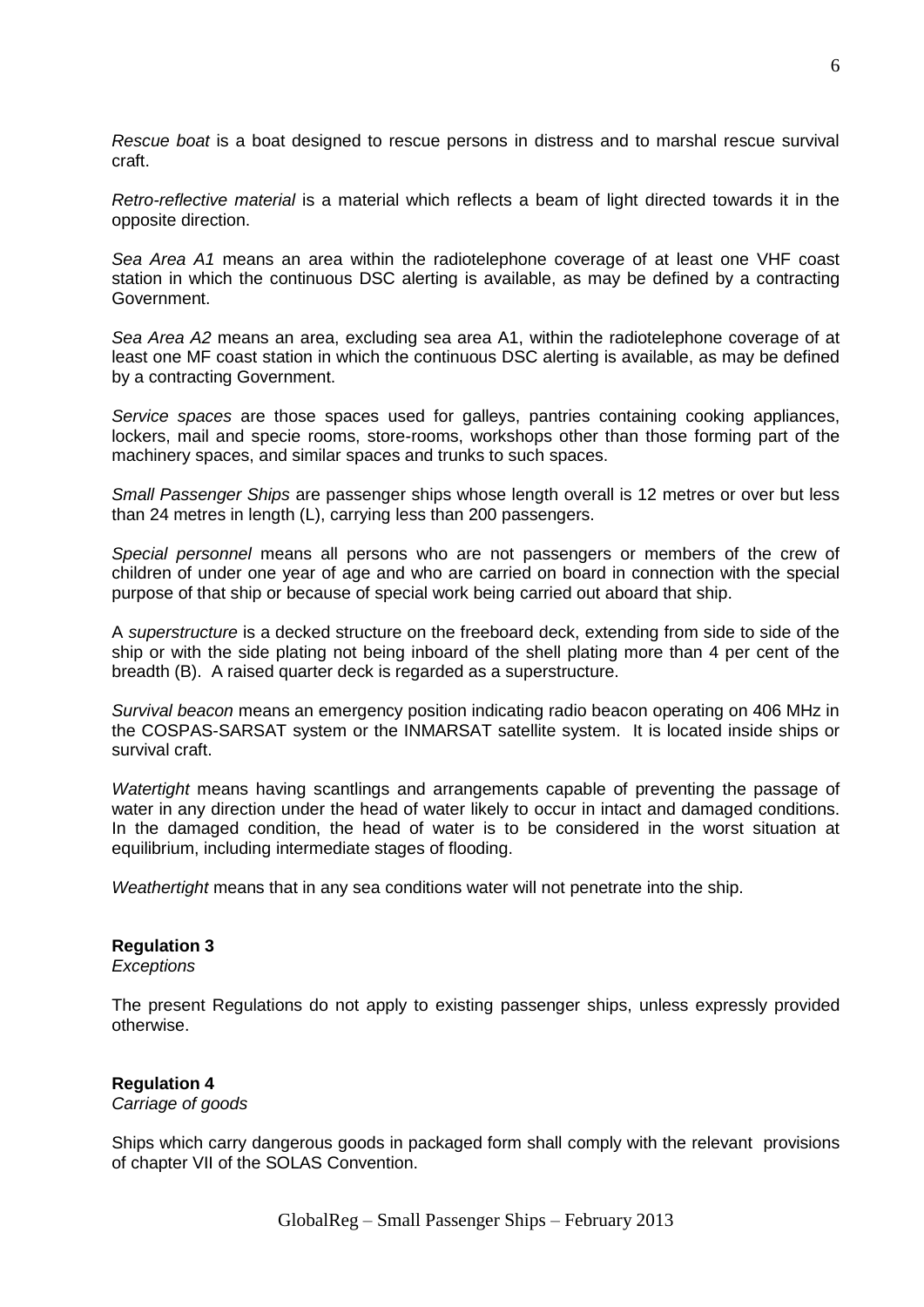## **CHAPTER 2**

## **SHIP SURVEYS AND SAFETY CERTIFICATES**

## **Regulation 1**

*Surveys*

1 All ships to which the present Regulations apply shall be subject to surveys, in accordance with Regulations 15 and 16 of the Procedural Regulations.

#### **Regulation 2**

*Issue or endorsement of the Certificate*

1 Ships engaged on international voyages shall be issued an International Passenger Ship Safety Certificate in accordance with regulation I/12 of the SOLAS Convention.

2 A certificate called "Safety Certificate for Small Passenger Ships", hereinafter called the Certificate, shall be issued to a ship that complies with the provisions of the present Regulations after an initial or a renewal survey as specified in Regulations 15 and 16 of the Procedural Regulations.

3 The Certificate issued under the provisions of paragraph 2 shall be accompanied by a Record of Equipment.

4 When an exemption is granted to a ship under and in accordance with the present Regulations, a certificate called an Exemption Certificate shall be issued in addition to the certificate prescribed in the present Regulations. The Exemption Certificate shall be attached to the Certificate.

5 The Safety Certificate for Small Passenger Ships and the accompanying Record of Equipment, as well as the Exemption Certificate shall be drawn up in the form corresponding to the models given in the annex to the present Regulations. Additional certificates issued in application of the provisions of the present Regulations and the IMO provisions to which they refer shall be drawn up in the form specified in the relevant IMO Codes and Guidelines. The text shall be drawn up in the official language of XXX and, for ships undertaking voyages outside the area of application of the present Regulations, it shall include a translation into English, French or Spanish.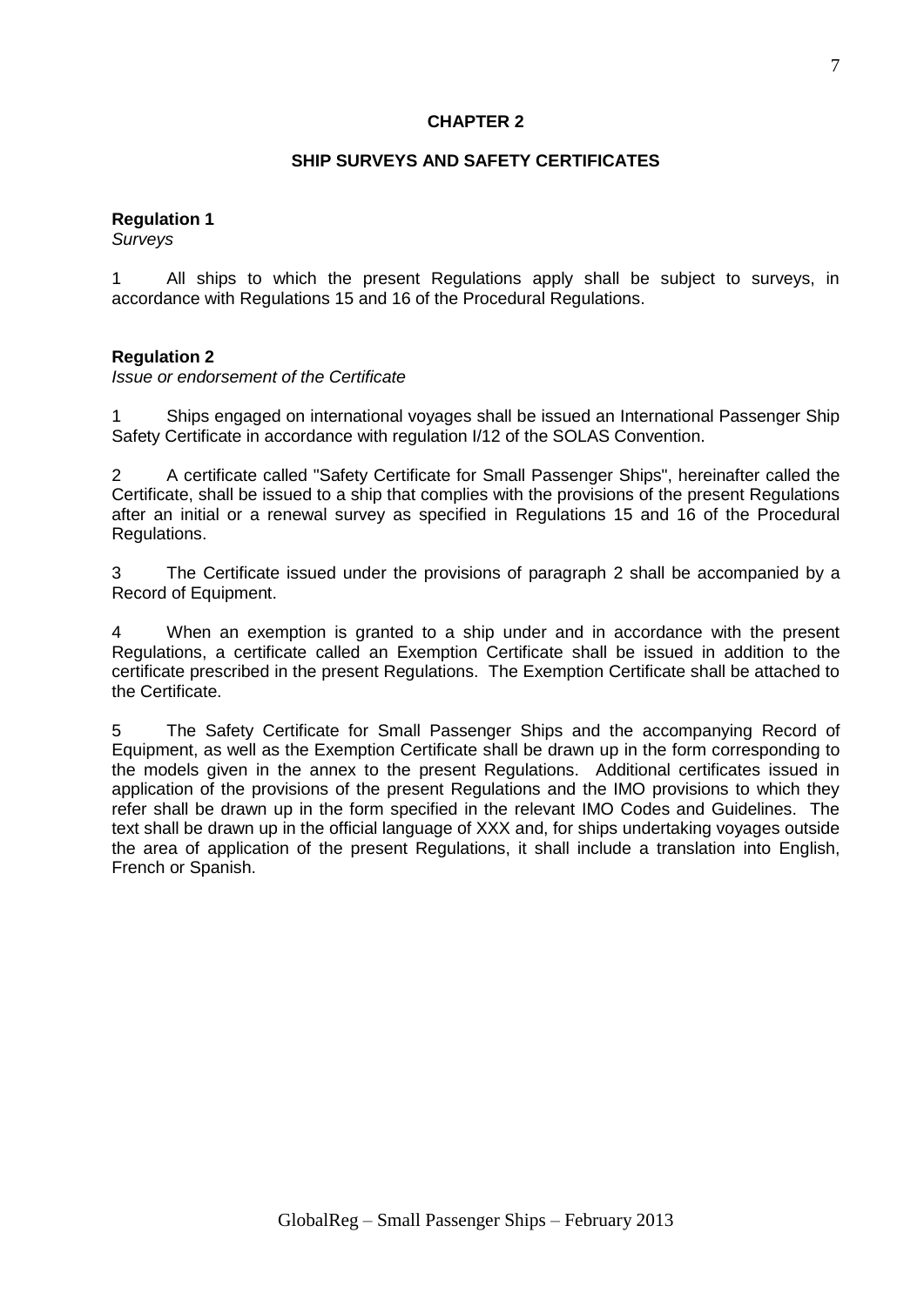## **CHAPTER 3**

## **LOAD LINES**

#### **Regulation 1** *General*

## **1 Definitions**

- .1 This chapter is applicable to ships of all Classes unless otherwise provided.
- .2 In this chapter, Annex I of the International Convention on Load Lines, 1996, as amended, is called "the Convention".
- .3 Ships of Class A shall comply with the relevant provisions of the Convention. Unless otherwise provided, the present chapter shall apply to new and existing ships of Classes B, C and D.
- .4 The load lines and marking to be used are defined in Regulations 4, 5 and 6 of the Convention.

## **2 General**

- .1 A load line shall be assigned to ships of all class covered by the present Regulations.
- .2 Criteria with a level of safety equivalent to those of the Convention shall be applied to all new ships in relation to their length and class.
- .3 New passenger ships of Class D are exempted from the minimum bow height requirement laid down in the Convention.
- .4 Existing passenger ships shall comply with the specific relevant requirements in this Chapter, and in respect of matters not covered by such requirements with the rules of the Administration; such rules shall provide an equivalent level of safety to that of Annex I of the Convention, while taking into account the specific local operational conditions related to the sea areas in which ships of such classes may operate.

## **3 Load Line Certificate**

- .1 All ships to which the present Regulations apply shall carry a Load Line Certificate.
- .2 The Load Line Certificate shall be issued in accordance with the regulations under the Convention and the relevant requirements of this chapter.
- .3 At each renewal, a new Load Line Certificate shall be issued after a survey to ensure that the structure, condition of the hull and superstructures, the watertight bulkheads, equipment, arrangements, materials and scantlings remain satisfactory in respect of load lines.
- .4 The Load Line Certificate and copy of the load line survey report shall be available for inspection during annual or renewal surveys.

GlobalReg – Small Passenger Ships – February 2013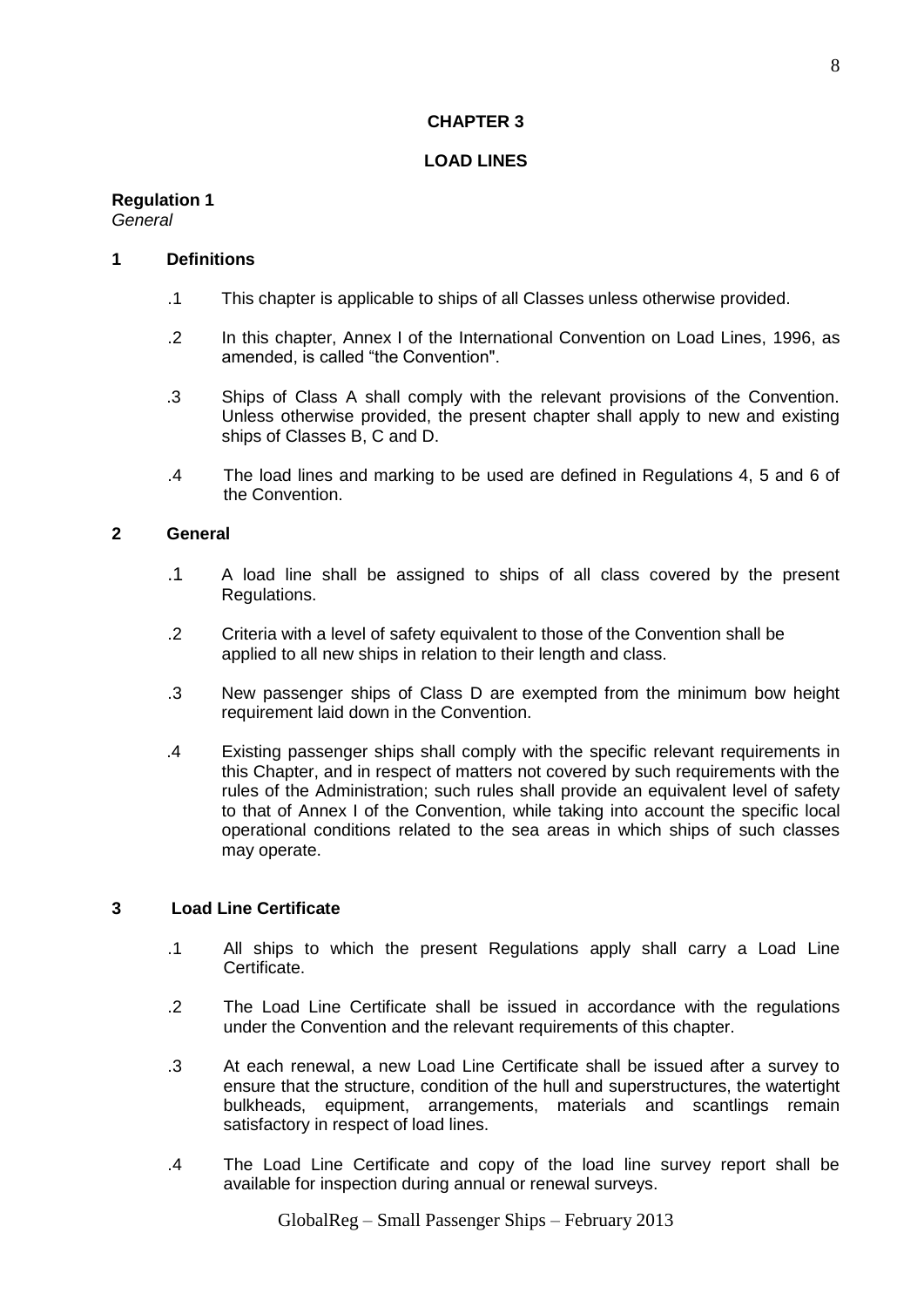- .5 The authority responsible for the issue of the Load Line Certificate shall provide the shipowner with a load line survey report, in the form of a Record of Conditions of Assignment of Load Lines taking into account regulation 3, showing clearly:
	- .1 all the points that were taken into consideration in assigning the load line;
	- .2 all the conditions accepted for the assignment of the load line.
- .6 For ships to which these Regulations apply, the model Load Line Certificate is given in the annex to the present Regulations.

#### **4 Issue of Load Line Certificates**

For all ships, the Load Line Certificate shall be issued by the Administration or a recognised organization on behalf of the Administration.

#### **5 Load line mark**

- .1 Ships subject to the present Regulations shall show on their hull, amidships on each side, a load line mark clearly showing the upper limit of submersion resulting from the applications of the requirements of the present chapter on scantlings, subdivisions and stability.
- .2 The assigned freeboard is the distance measured vertically downwards amidships from the upper edge of the deck line and the upper edge of the load line mark.
- .3 The load line mark shall be affixed under the control of the authority responsible for the issue of the Load Line Certificate.

#### **6 Surveys and inspections**

- .1 An annual survey shall be carried out within three months before or after the anniversary date of the issue of the Load Line Certificate. If the inspection does not take place, the Load Line Certificate shall cease to be valid.
- .2 The annual survey shall be such as to ensure that:
	- .1 the condition of the ship and the conditions under which it is operated have not been altered in such as way as to affect the calculations determining the position of the load line;
	- .2 watertight compartments, fittings and appliances for the protection of openings, guardrails, freeing ports and means of access to crew's quarters are maintained in an effective condition.
- .3 After completion of the survey, the load line certificate shall either be endorsed by the Administration or the recognized organization, or withdrawn where alterations have been made that affect the calculations determining the position of the load line or when fittings and appliances have not been maintained in an effective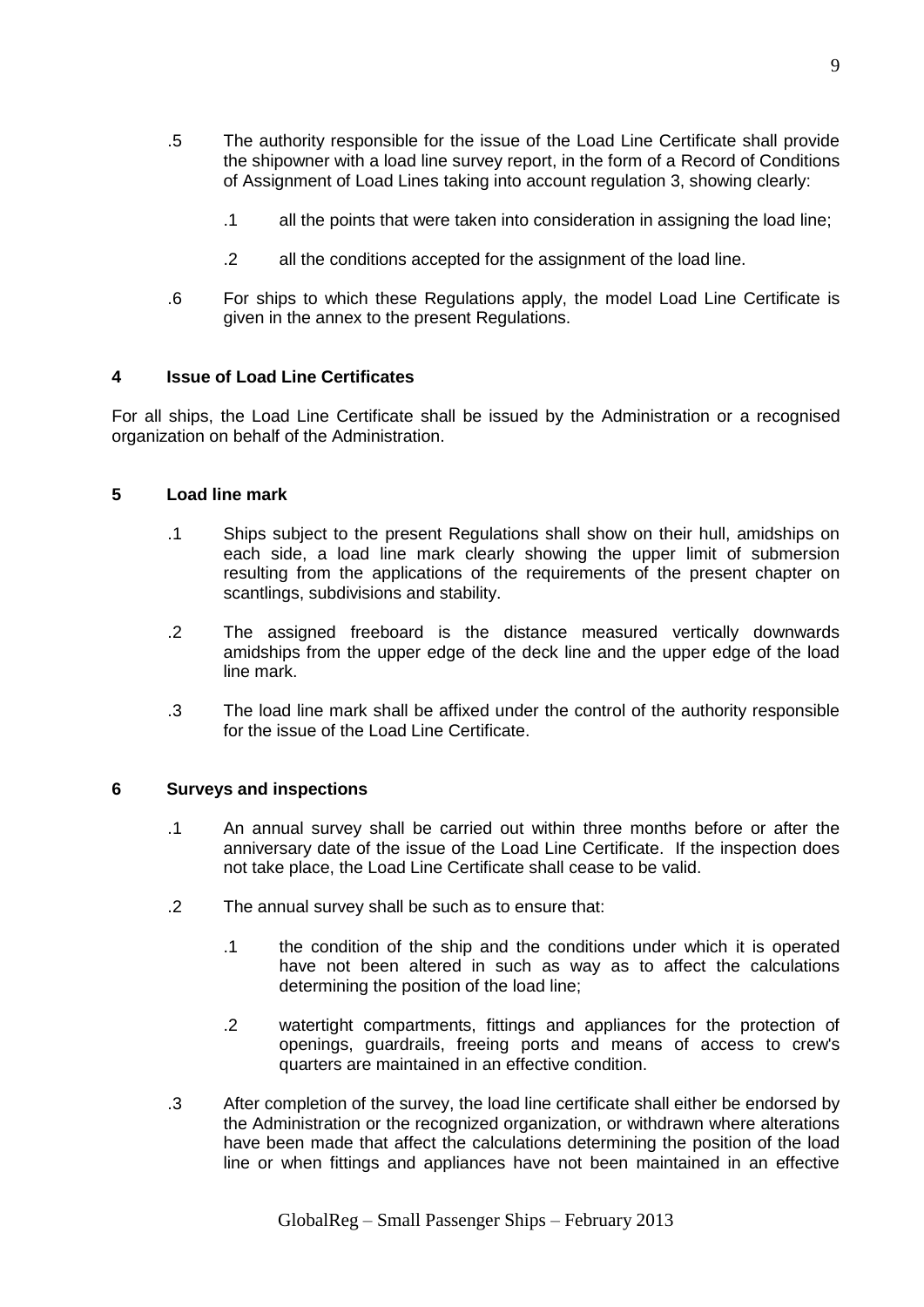condition to provide the same level of safety as when the Load Line Certificate was issued.

.4 During the survey of the outside of the ship's bottom the inlets, rudder, propulsion shaft openings and anchor chains shall be subject to particular examination.

## **7 Draught marks and scales**

All ships shall show on the bow and the stern, on each side, engraved or welded for steel ships, carved in the planking to a depth of at least 3 mm for wooden ships or shown in an equivalent manner for structures of materials other than steel and wood, painted in black on a light background, or in white or yellow on a dark background a draught scale, with ten-centimetre intervals, with figures of a height such that their complete submersion means an increase in draught of 10 cm.

#### **Regulation 2**

*Structure and scantlings*

#### **1 General**

The strength of the structure shall be verified by the recognized organization authorized by the Administration to issue Load Line Certificate. Such verification shall concern the construction plans, conformity between such plans and shipyard construction and the quality of the welding, where appropriate.

#### **2 Structure and scantlings**

- .1 The general structure, scantlings and construction of the main structural elements of the hull (bottoms, sides, decks, bulkheads, fore and aft frames, stem, stern, etc.) shall be constructed taking into account:
	- .1 the nature and characteristics of the materials used, their application and method of assembly;
	- .2 the class of ship, its dimensions, its internal arrangements, and the permitted maximum operational draught;
	- .3 the conditions under which it is operated, any particular distribution of weight on board and the category of navigation.
- .2 the materials used shall be of good quality and used according to appropriate methods of application and assembly, such that the overall structure ensures sufficient strength for the intended service.
- .3 The provisions of paragraphs 2.1 and 2.2 shall apply, in particular, to the scantlings of the main structure of the ship, closed superstructures and means of closure of openings therein, and the arrangement and construction of openings in the freeboard decks and superstructures, their means of closing, especially enclosures for machinery spaces, hatch covers, doorways, ventilators, and openings in the side of the ship.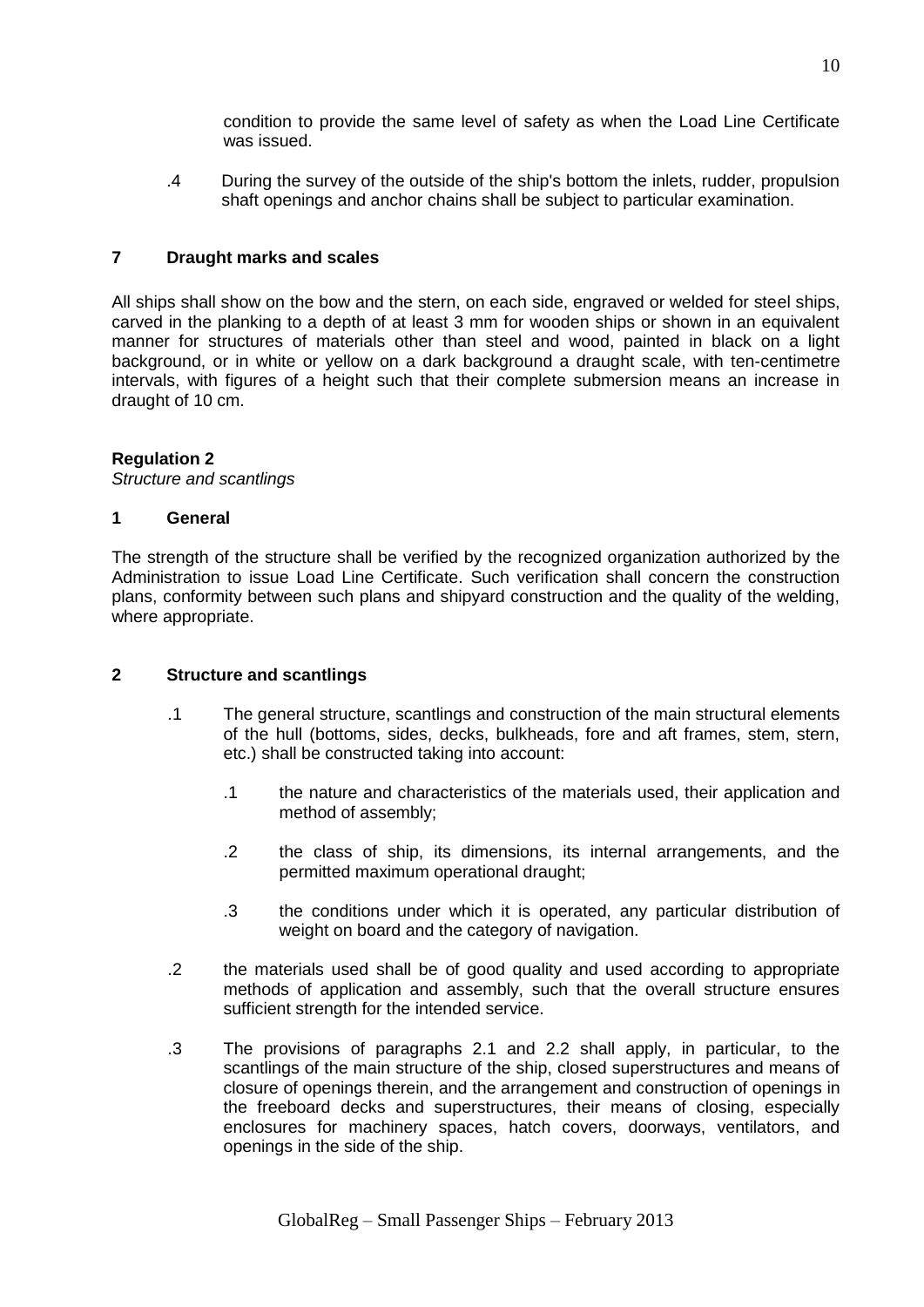.4 When certain watertight components of the internal structure, such as bulkheads or decks, form part of the division of the ship, their construction shall comply with the requirements of the present Chapter, taking into account their resistance to local stress and their role in the ship's overall strength.

## **Regulation 3**

## *Conditions of assignment of load lines*

The conditions of assignment of load lines shall be those of the Convention, modified or supplemented as follows.

#### **1 Doors**

.1 Access doors within closed superstructures, and those protecting, directly or otherwise, access to spaces below the freeboard deck, shall be permanently fixed to the bulkhead. They shall be made of steel or equivalent material, with a weathertight system for securing them, opening outwards and so arranged that they can be operated from both sides of the bulkhead.

Their structure, reinforcement and installation shall be so designed that the whole structure is of equivalent strength to the unpierced bulkhead.

.2 The door sills required under paragraph 1 above shall be at least 600 mm above the freeboard deck. This height may be limited to 380 mm when the doors are in a space protected from the full force of the sea, subject to approval by the appropriate authority.

The height of the above-mentioned sills, for ships sailing less than 12 miles from shelter, shall be at least 380 mm above the freeboard deck.

## **2 Covers**

- .1 Hatchway covers made of wood are not permitted.
- .2 Covers used to close hatchways on the freeboard deck and superstructure decks shall have a strength, rigidity and weathertightness considered satisfactory by the appropriate authority.

These criteria shall be deemed to be satisfied when the covers are constructed in compliance with the regulations of a classification society.

#### **3 Coamings**

The coamings of hatchways shall be of substantial construction, and their height above the deck shall be at least 450 mm.

This height shall be reduced to at least 300 mm for coamings of hatchways in decks which form the ceiling of superstructures.

Nevertheless, the heights of coamings may be reduced or eliminated altogether if the Administration is satisfied that the safety of the ship is not thereby compromised in all sea conditions.

## **4 Ventilators and air pipes**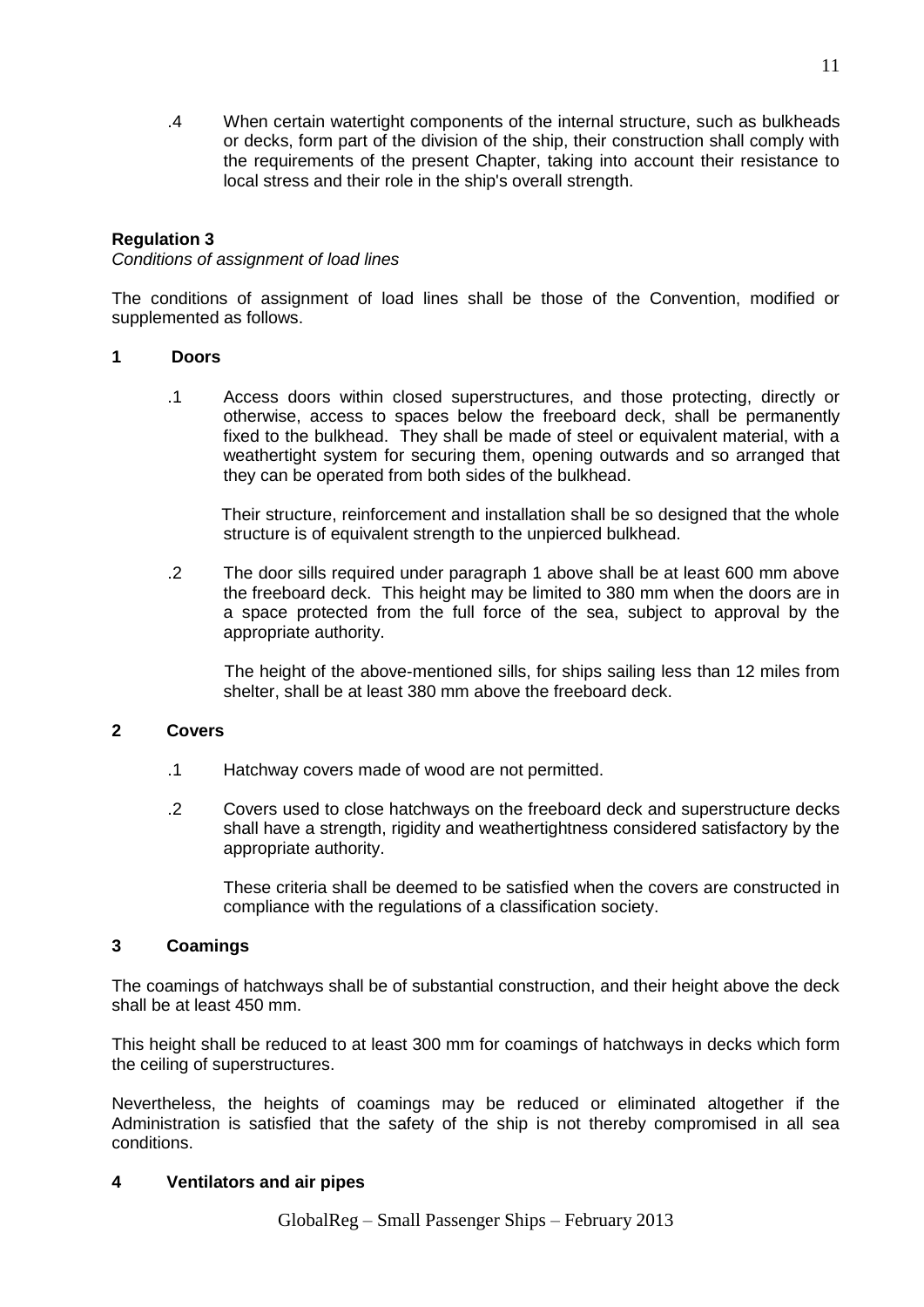- .1 ventilators serving spaces below the freeboard deck or decks of enclosed superstructures shall have coamings of steel or other equivalent material, substantially constructed and efficiently secured to the deck.
- .2 Parts of pipes passing through ballast and other tanks, casings or spaces extending above the freeboard or superstructure decks shall be of substantial construction. Means shall be provided for closing such pipes.
- .3 ventilator coamings shall be provided with efficient, weathertight closing appliances, permanently attached thereto.
- .4 the height of the aforementioned coamings of ventilators and air pipes shall be at least:
	- 760 mm above the freeboard deck;
	- 450 mm above enclosed superstructure decks.
- .5 In exposed positions, the Administration may require the height of coamings of ventilators to be increased.

#### **5 Skylights**

Skylights shall be of substantial construction. They may comprise openings which may be closed by weathertight covers, permanently attached, when the lowest part of such openings is at least 450 mm above the deck. Alternatively, skylights may be in the form of opening side scuttles with deadlights.

#### **6 Freeing ports**

.1 The minimum freeing port area on each side of the freeboard deck shall be given by the formula:

 $A = 0.75$  (0.7 + 0.035 l) square metres

Where l is the length of the bulwark in the well or the length of the superstructure.

- .2 The Administration may consider it necessary to increase the freeing port area for any ship where the sheer is insufficient.
- .3 The lower edges of the freeing ports shall be at deck level or as near the deck as possible.

Freeing ports over 300 mm in height shall be fitted with bars spaced not more than 230 mm apart or other appropriate protective appliances.

.4 If freeing ports are fitted with hinged shutters, ample clearance shall be provided to prevent jamming. Hinge pins or bearings shall be of non-corrodible material and such shutters shall not have locking appliances.

#### **Regulation 4**

*Value of freeboard*

The freeboard assigned shall be at least 250 mm.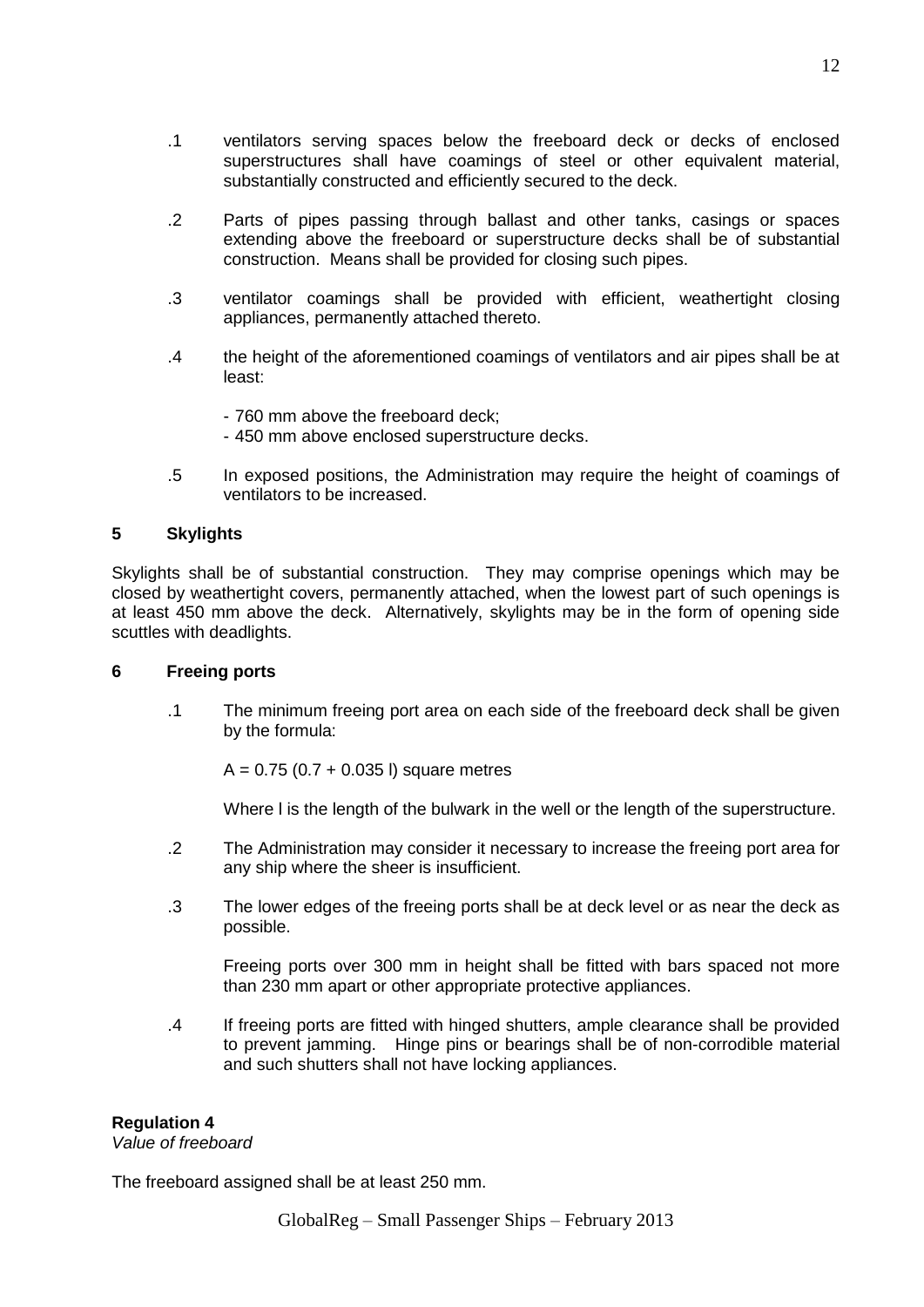## **Regulation 5**

*Watertight integrity*

#### **1 General**

The watertight integrity of the structure and bulkheads shall be verified during the survey for the issue of the Load Line Certificate.

#### **2 Openings in the shell plating**

.1 The arrangements and efficiency of the means of closing any opening in the ship's shell shall be consistent with its intended purpose and the position in which it is fitted.

The number of scuppers, sanitary discharges and other similar openings in the sides of ships shall be kept to the minimum, either by using each discharge opening for the maximum possible number of sewage and other pipes, or by any other means approved by the Administration or duly authorized organization.

- .2 Gangway doors, loading doors and fuel inlet doors whose lowest point would be below the load waterline are prohibited.
- .3 Side scuttles to spaces below the freeboard deck or to spaces within enclosed superstructures as defined in the Convention shall be fitted with efficient hinged internal deadlights, permanently attached, arranged so that they can be effectively closed and secured watertight. Side scuttles and their closures which are not accessible while under way shall be closed and sealed before sailing.

Side scuttles fitted below the freeboard shall be fixed and their lower edge shall be at least 500 mm above the load freeboard.

No side scuttle may be fitted in spaces used exclusively for the carriage of cargo.

.4 All sea inlets, outlets and sanitary discharges shall be installed so that they cannot cause the accidental admission of water into the ship.

Each machinery inlet shall be fitted with a cut-off appliance and a detachable filter, fitted to the side in order, as far as possible, to prevent the entry of any foreign body which might interfere with the operation of the cut-off device. A detachable filter shall be fitted in front of the cut-off device.

Machinery space discharge outlets shall be fitted with a valve or an automatic non-return valve which can be closed manually. These appliances shall be attached directly to the side or to water inlet or outlet casings or boxes.

All the controls shall be provided with an indicator showing whether the valve is open or closed. The controls and sea inlets and discharges shall be readily accessible.

Cut-off appliances for sea inlets and discharges below the load freeboard in machinery spaces shall be controlled from a point above the freeboard deck except when the ship's wheelhouse has a device showing the presence of water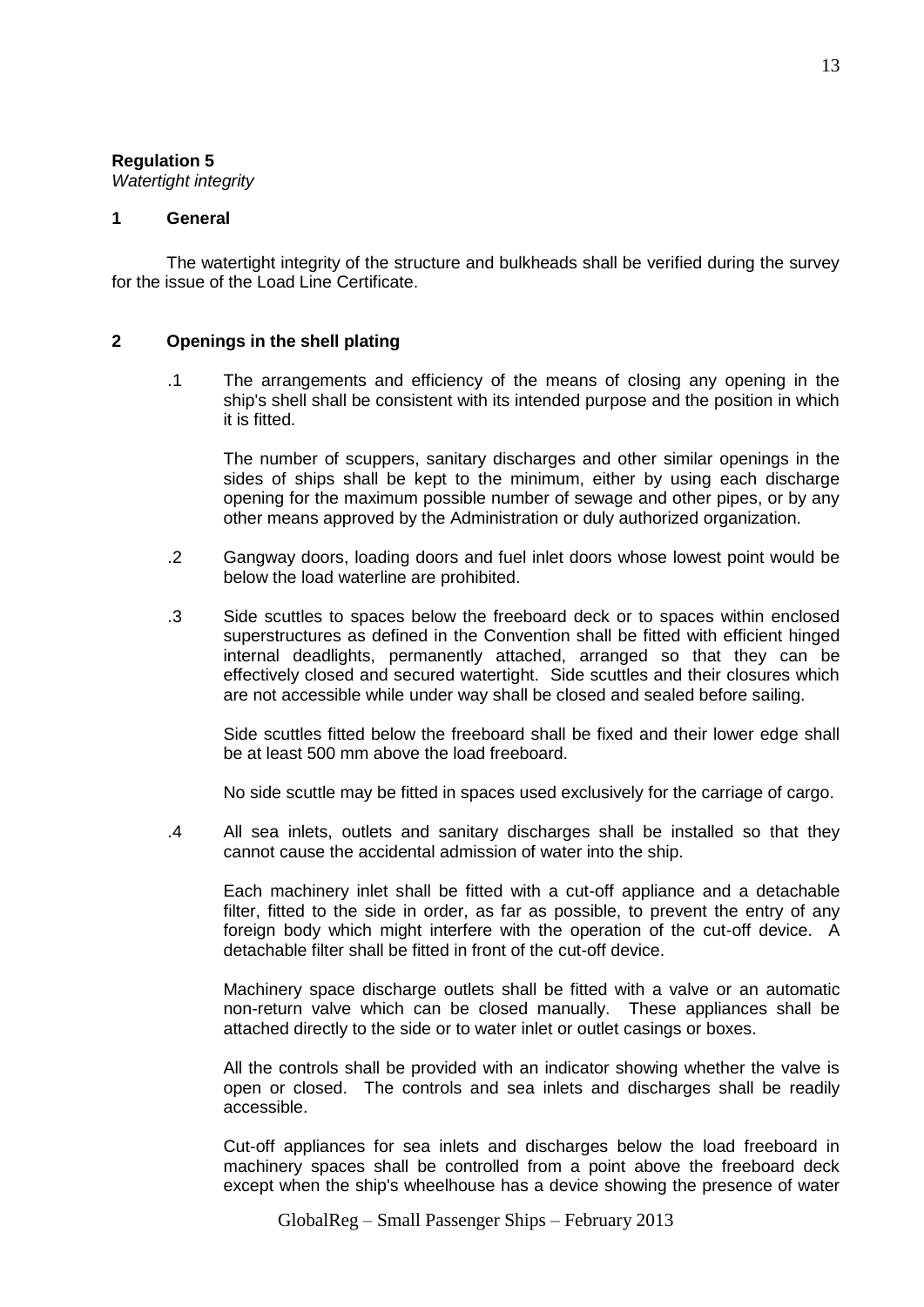in those spaces. In that case, the cut-off appliances shall be readily accessible above the deck boards.

.5 Each separate sanitary discharge which passes through the side, either leading from spaces below the freeboard deck, or spaces in superstructures or deckhouses on the freeboard deck and closed by watertight steel doors, shall be provided with efficient and accessible means for preventing water passing inboard.

Such means shall comply with the requirements of the Convention.

Each sanitary discharge shall be fitted with an automatic non-return valve which can be operated directly from an accessible place. Nevertheless, such a valve may not be required if the recognized organization which examines the ship considers that the inboard passage of water through the discharge opening in the side of the ship is unlikely to result in dangerous flooding or if a flooding alarm is fitted.

.6 The scuppers in superstructures which are not enclosed superstructures shall be led overboard. Scuppers originating at any level and leading to the shell either more than 450 mm below the freeboard deck or less than 600 mm above the load waterline shall be provided with a non-return valve at the shell. This valve may be omitted if the appropriate authority considers that the thickness of the piping so justifies.

Scuppers penetrating the shell which lead from enclosed superstructures used for the transport of cargoes are only permitted when the edge of the freeboard deck is not submersed at an angle of heel of 5° from one side to the other. In other cases, the closed cargo spaces on the freeboard deck shall be drained internally to one or more appropriate spaces with sufficient capacity, with an alarm that sounds when the water reaches a high level and provided with appropriate appliances for discharge into the sea.

.7 All valves and shell fittings required in compliance with the foregoing shall be of steel, bronze or other equivalent shock-resistant material.

All pipes used for the purposes specified in paragraph 2 shall be of steel or any other appropriate material and shall not comprise more than two short flexible joints. Such flexible joints may only be fitted below the load waterline in spaces provided with a flooding alarm.

.8 Parts of sea inlet, outlet or discharge pipes penetrating the shell below the freeboard deck shall include an elbow section or equivalent device of substantial construction but sufficiently flexible to withstand docking or grounding. Such elbow section should be placed between the fixing of the pipe to the shell or the sea inlet or outlet port and the first fixing point, deck or bulkhead, appliance or collector to which the pipe is to be connected. These pipe sections, and any divisions in them, shall be suitably protected against shocks.

## **3 Tests of the watertight integrity of ships**

.1 Decks, watertight bulkhead, trunks, tunnels and watertight doors shall be checked for watertightness by means of a hose test at a pressure of at least 0.2  $N/mm<sup>2</sup>$ .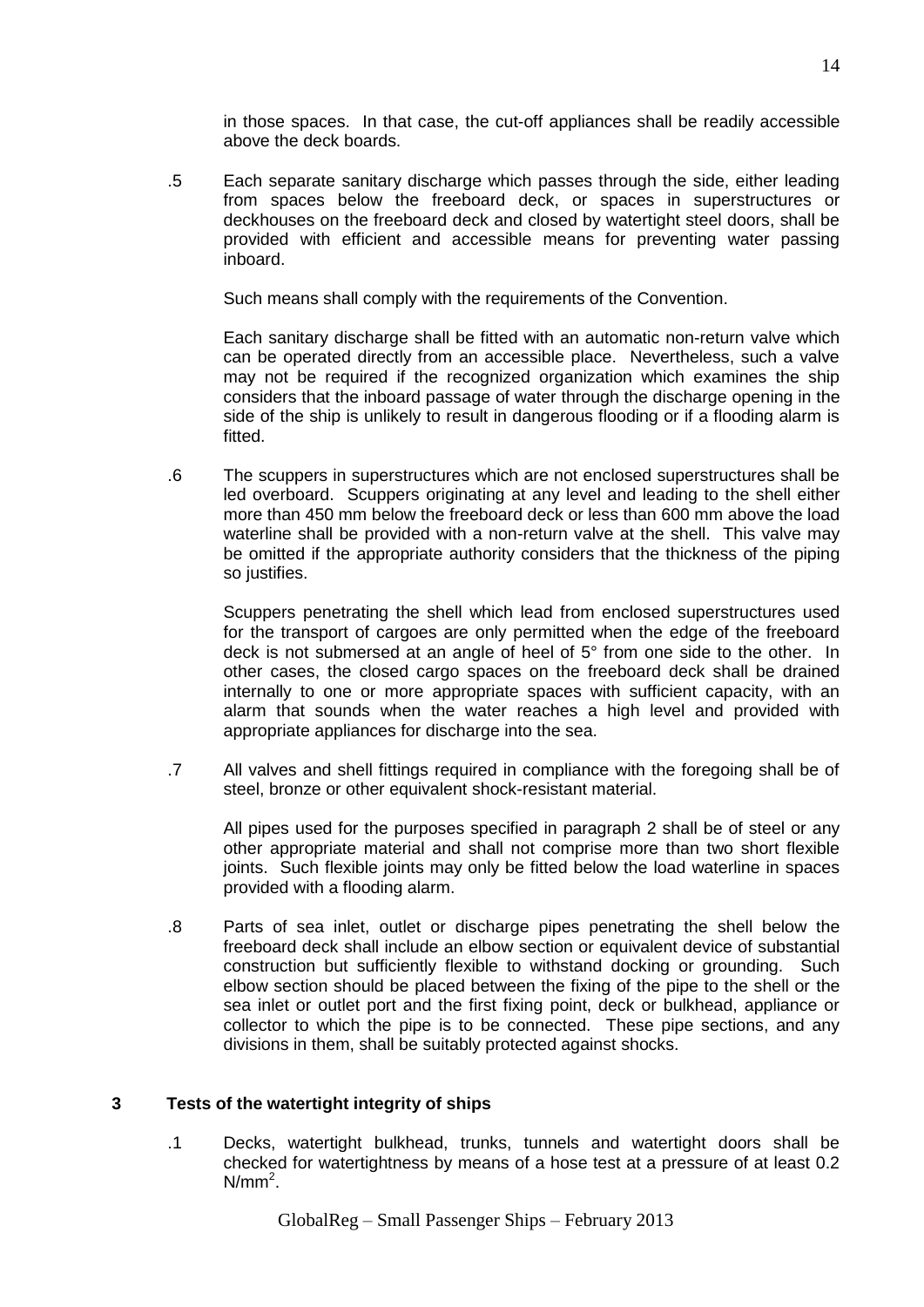When such compartments are intended to contain liquids, they shall be tested at a water pressure up to the highest level that the liquid may reach in operation in the overflow pipe with at least 900 mm below the ceiling. However, in the case of a flammable liquid, such minimum height of the head of water shall be increased to 2.40 metres for combustible liquids with a flashpoint equal to or greater than 60°C and 3.60 metres for combustible liquids with a flashpoint less than 60°C but equal to or greater than 43°C.

- .3 The test in paragraph 3.2 is not compulsory for the other main compartments.
- .4 All compartments intended to be filled by communication with the sea shall be subject to a flooding test to a depth of water limited to the maximum load waterline.

## **Regulation 6**

*Means of escape and arrangements outside the ship*

1 Stairways and ladders shall be provided from all crew accommodation and other spaces other than machinery spaces and shafts where the crew is normally employed to allow rapid means of escape from each such space to the open deck.

2 Each space of more than 3.7 m (12 feet) in length accessible to passengers or used by the crew on a regular basis shall have at least two means of escape, one of which shall not be a watertight door.

3 The two required means of escape shall be widely separated and, where possible, at opposite ends or sides of the space to minimize the possibility of one incident blocking both escapes. Means of escape may include normal exits and emergency exits, passageways, stairways, ladders, deck scuttles, and windows. The number and dimensions of the means of escape from each space shall be sufficient for rapid evacuation in an emergency of the maximum number of persons likely to occupy the space under any operational conditions. The size of the escapes shall be to the satisfaction of the Administration.

4 The sum of the width of all doors and passageways used as means of escape from a space shall not be less than 8.4 mm (0.333 inches) multiplied by the number of passengers for which the space is designed with a minimum clear opening of not less than 810mm (32 inches). Doors or passageways used solely by crew members shall have a clear opening not less than 710 mm (28 inches). .

5 When a deck scuttle serves as a means of escape, it must not be less than 455 mm (18 inches) in diameter and must be fitted with a quick acting release and a holdback device to hold the scuttle in an open position.

6The compartment containing the propulsion machinery shall be provided with a main means of escape and an emergency exit. These two means of escape shall be placed as far apart as possible, to the satisfaction of the Administration or the recognized organization which examines the ship.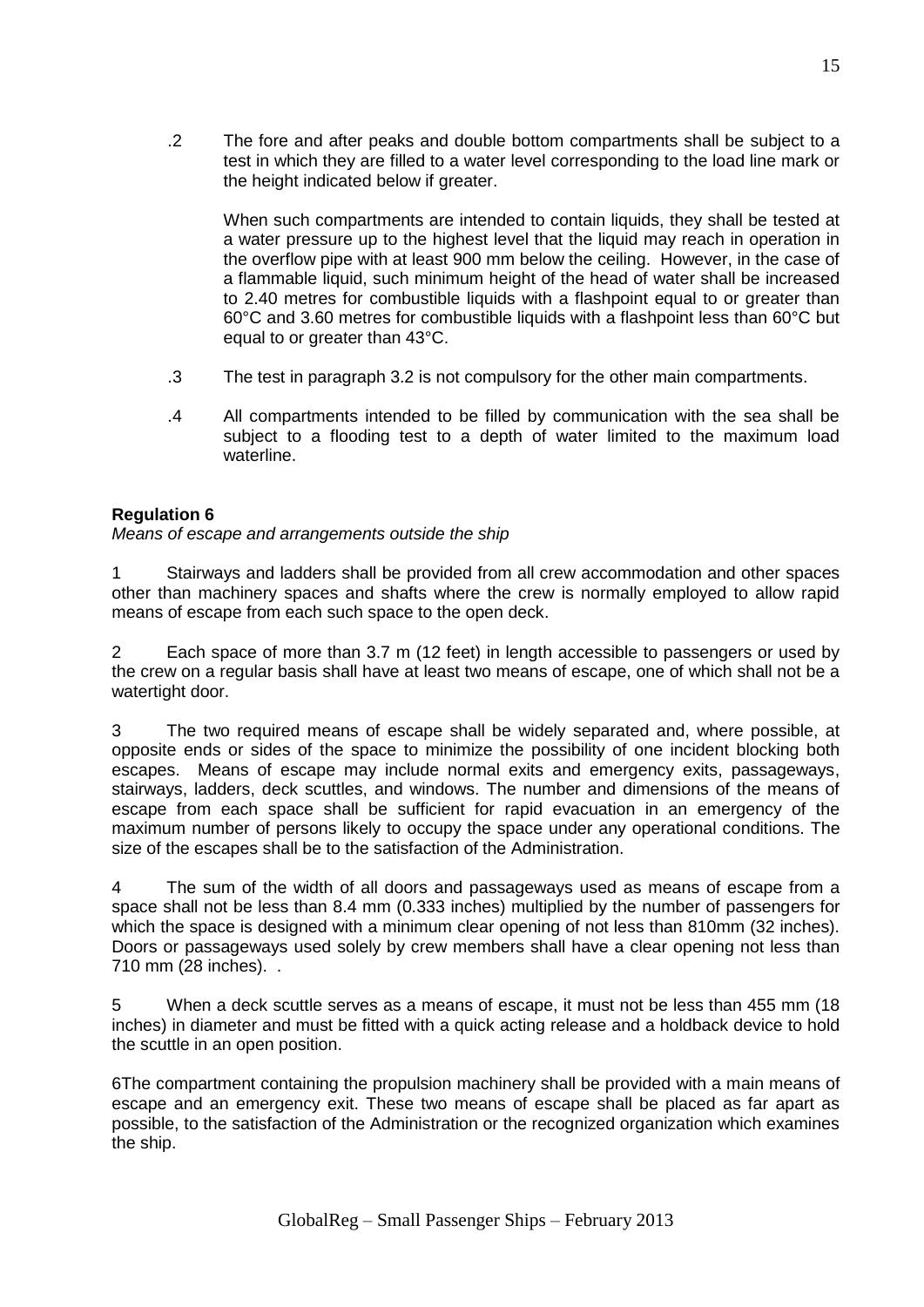7 However, if the length of the compartment is less than 6 metres, an emergency exit shall not be required.

8 Stairways and ladders from the propulsion machinery compartment shall be of steel or equivalent material.

9 The means of escape including stairways and exits, shall be marked by lighting or photoluminescent strip indicators placed not more than 0,3 metres above the deck at all points of the escape route including angles and intersections. The marking must enable passengers to identify all the routes of escape and readily identify the escape exits. If electric illumination is used, it shall be supplied by the emergency source of power and it shall be so arranged that the failure of any single light or cut in a lighting strip, will not result in the marking being ineffective.

Additionally, all escape route signs and fire equipment location markings shall be of photoluminescent material or marked by lighting. The Administration shall ensure that such lighting or photoluminescent equipment have been evaluated, tested and applied in accordance with the guidelines as given in IMO Resolution A.752 (18).

10 The ship shall be equipped with bulwarks, guard-rails, lifelines, gangways, ladders, etc., arranged so as to facilitate the working of the ship while ensuring the safety of its personnel and complying with the applicable regulations under the Convention and regulation 3 of the present chapter.

## **Regulation 7**

*Sounding and ventilation pipes* 

1 Arrangements shall be made to allow soundings of spaces intended to hold liquids, and any spaces not easily accessible at all times.

2 As a general rule, sounding pipes shall lead above the freeboard deck to easily accessible places and shall have efficient means of closure. Sounding pipes which do not lead above the freeboard deck shall be provided with automatic closing appliances.

In any case, in machinery spaces and tunnels, when it is not possible to implement this requirement, the sounding pipes may lead above the decking into easily accessible places. When such sounding pipes serve tanks containing fuel or lubricating oil, they shall not lead near boilers, generators, electric motors or switchboards and shall be provided with automatic closing appliances. In addition, an automatic closing narrow gauge control tap shall be provided below the pipe closing appliance for double-bottom fuel tanks.

3 For spaces intended to contain liquids, the sounding pipes may be replaced by a system of indicator gauges allowing the level to be measured at all times.

4 For double-bottomed spaces, ventilators shall also be provided to act as overflows leading above the freeboard deck, provided that they do not derogate from the regulations under the Convention.

The division, number and position of air pipes shall be arranged so as to avoid, as far as possible, air locks and overpressure during filling operations. Release of air shall, moreover, be arranged to avoid any accidental admission of water to the fuel

The same shall apply to compartments situated outside the double bottom, if they can be filled by a pumping system.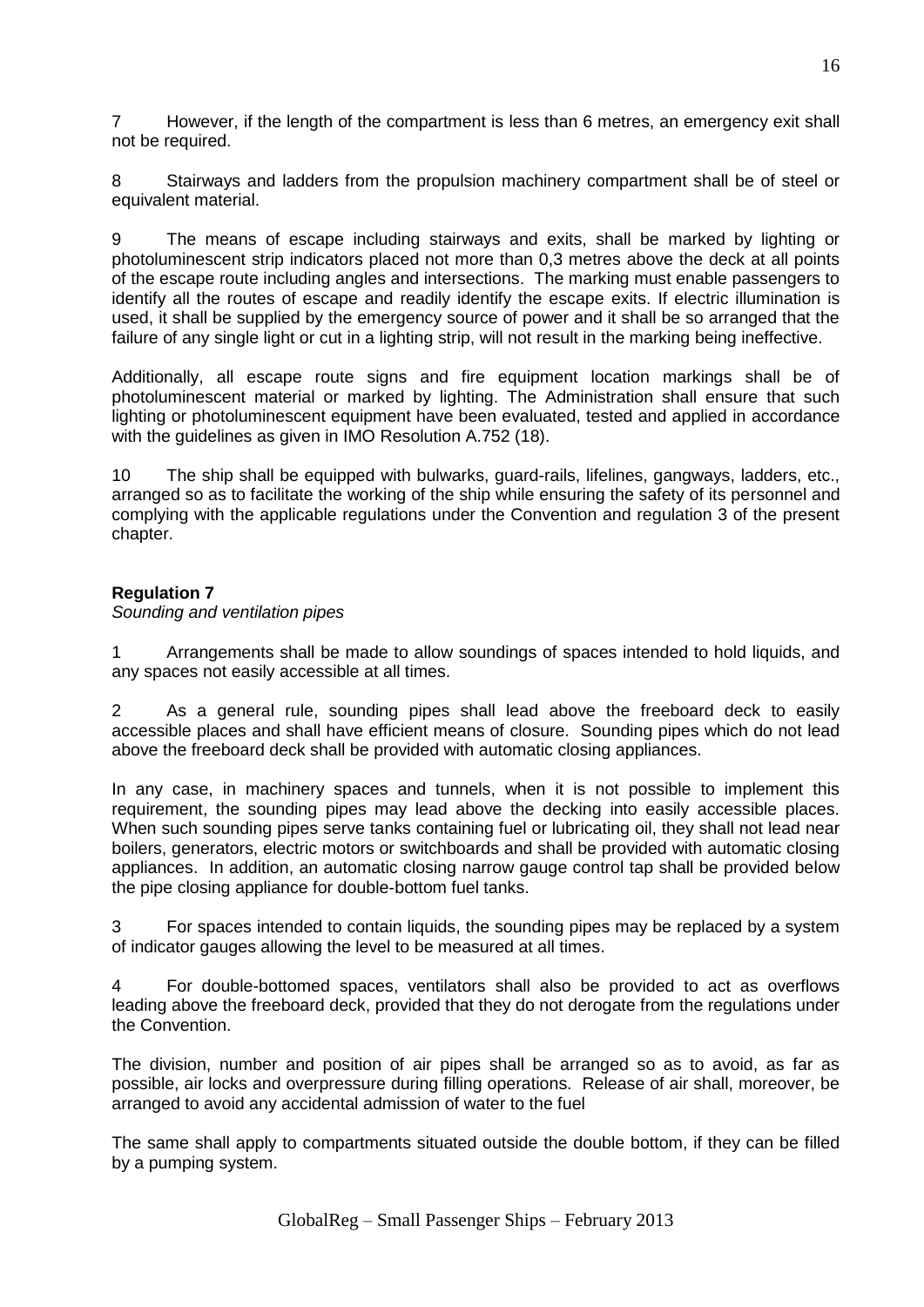5 Sounding pipes, whose circuit shall be as direct as possible, shall be suitably protected throughout their length against damage and accidental shocks. Those passing through refrigerated spaces shall also be appropriately lagged. Precautions shall be taken to ensure that repeated soundings do not give rise to excessive local deterioration of the shell plating.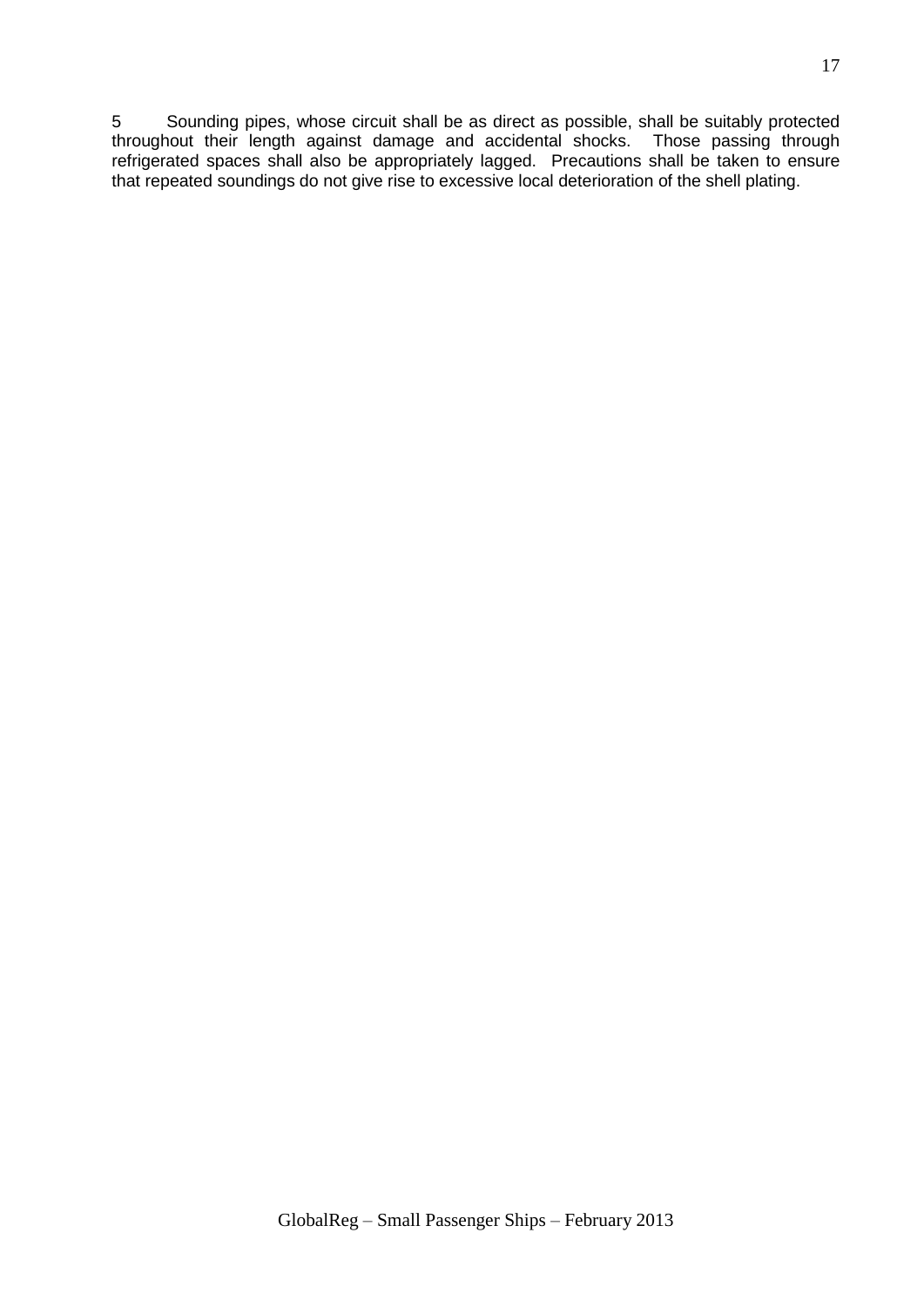## **CHAPTER 4**

## **STRUCTURE, DIVISIONS AND EQUIPMENT**

#### **Regulation 1** *General*

1 Unless otherwise provided, the present chapter shall apply to new and existing ships of Classes B, C and D.

2 The machinery and electrical installations, mechanical and electrical equipment, boilers and other pressure vessels, pipes, cables and other associated fittings shall be of a design and construction adequate for the service for which they are intended. They shall be so installed and protected as to reduce to a minimum any danger to persons on board and the environment, due regard being paid to moving parts, hot surfaces and other hazards. The design shall have regard to materials used in construction, the purpose for which the equipment is intended and the working and environmental conditions in which it will be used.

3 For all ships, new installation of materials which contain asbestos shall be prohibited except for:

- .1 vanes used in rotary vane compressors and rotary vane vacuum pumps;
- .2 watertight joints and linings used for the circulation of fluids when, at high temperature (in excess of 350 $^{\circ}$  C) or pressure (in excess of 7 x 10 $^{\circ}$  Pa), there is a risk of fire, corrosion or toxicity; and
- .3 supple and flexible thermal insulation assemblies used for temperatures above 1,000° C.

## **Regulation 2**

*Structure*

1 The strength and method of construction of the shell, superstructures, deckhouses, machinery trunks, doors and other structures as well as the equipment shall allow the ship to withstand any of the conditions foreseeable in the service for which it is intended and shall be considered satisfactory by the Administration. A ship constructed and maintained in conformity with the standards recognized by the Administration may be considered to comply with the requirements of the present Regulation.

2 Power-driven ships shall have a collision bulkhead which complies with the requirements of Regulation 3 and the machinery space shall be surrounded by watertight bulkheads. Such bulkheads shall extend to the freeboard deck. Wooden ships shall also be provided with such bulkheads, which shall, as far as possible, be watertight. The maximum distance between adjacent main transverse watertight bulkheads shall not be more than one third of the length of the freeboard deck. If needed, additional bulkheads shall be added to the collision bulkhead and the bulkheads surrounding the machinery space.

3 Propulsion shafts, bearings and stern tubes shall not be placed elsewhere than the machinery spaces containing the means of propulsion, unless they are enclosed in watertight positions or spaces to the satisfaction of the Administration. The Administration may exempt from the requirements of the present paragraph ships which are subject to space constraints or whose voyages are in sheltered waters, provided that it is shown that initial flooding of the spaces concerned can easily be controlled and that the ship's safety is not endangered.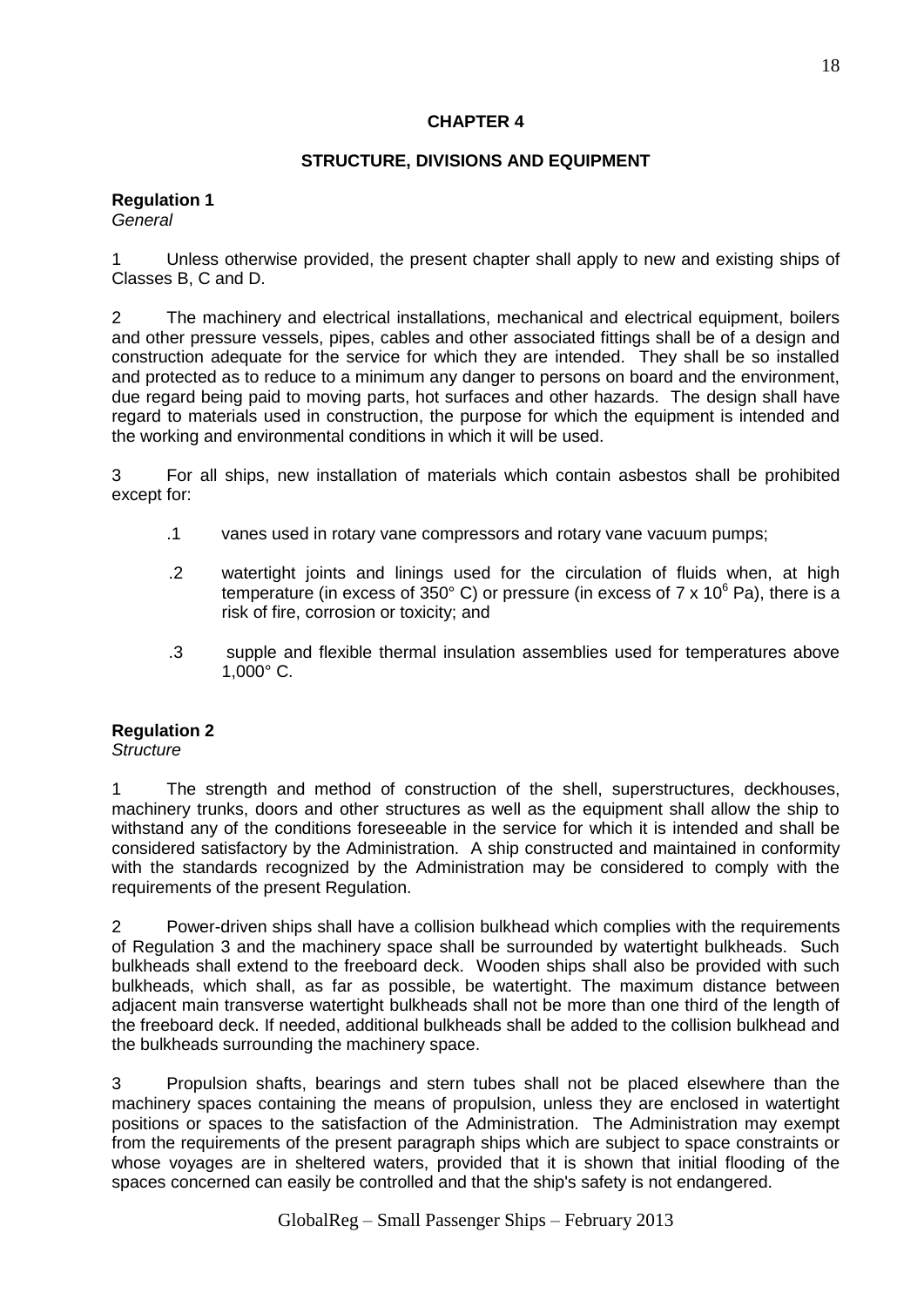4 The stuffing boxes shall be positioned in places which are easily accessible at any time for checks and maintenance.

## **Regulation 3**

#### *Collision bulkheads*

1 For the purposes of this Regulation, the expressions freeboard deck, length (L) and perpendiculars (forward and after) have the meanings as defined in Regulation 2 of Chapter 1.

2 Ships shall be fitted with a collision bulkhead which shall be watertight up to the freeboard deck. This bulkhead shall be located, as far as possible, at a distance from the forward perpendicular of not less than 5% of the length (L) of the ship but not more than 8% of the length (L) of the ship. If it is shown to the satisfaction of the Administration that it is not possible to locate the collision bulkhead at a distance from the forward perpendicular at 8% of the length (L) of the ship, the Administration may authorize a greater distance, provided that, if the volume forward of the bulkhead is penetrated when the ship is fully loaded the waterline does not exceed a line drawn on the shell 76 mm below the upper edge of the watertight deck.

3 The collision bulkhead may have steps or recesses provided they are within the limits prescribed in paragraph 2. The number of pipes piercing the collision bulkhead shall be as small as possible. Such pipes shall be fitted with suitable valves operable from above the freeboard deck and the valve chest shall be secured at the bulkhead inside the forepeak. The Administration may authorize the fitting of such valves on the rear of the collision bulkhead provided that the valves are readily accessible at any time under all service conditions and the space in which they are located is not cargo space. All valves shall be of a material approved by the Administration.

4 Where a long forward superstructure is fitted the collision bulkhead shall be extended weathertight to the deck next above the freeboard deck. The extension, subject to the provisions of paragraph 3, shall be located within the limits specified in paragraph 2.

5 Where bow doors are fitted and a sloping loading ramp forms part of the extension of the collision bulkhead above the freeboard deck, the part of the ramp which is more than 2.3 m, or any other length specified by the Administration, above the freeboard deck may not extend more than 1 m forward of the limit specified in paragraph 2. The ramp shall be weathertight over its complete length.

6 The number of openings in the extension of the collision bulkhead above the freeboard deck shall be restricted to the minimum compatible with the design and normal operation of the ship. All such openings shall be capable of being closed weathertight.

7 No manhole, door, hatchway, ventilation duct or any other opening shall be authorized in the collision bulkhead below the freeboard deck. When a chain locker is located aft of the collision bulkhead or extends into the forepeak, it shall be watertight and provided with efficient means of pumping dry.

8 When a chain locker is fitted, it shall not be used for any purpose other than storing anchor chains.

**Regulation 4** *Subdivision*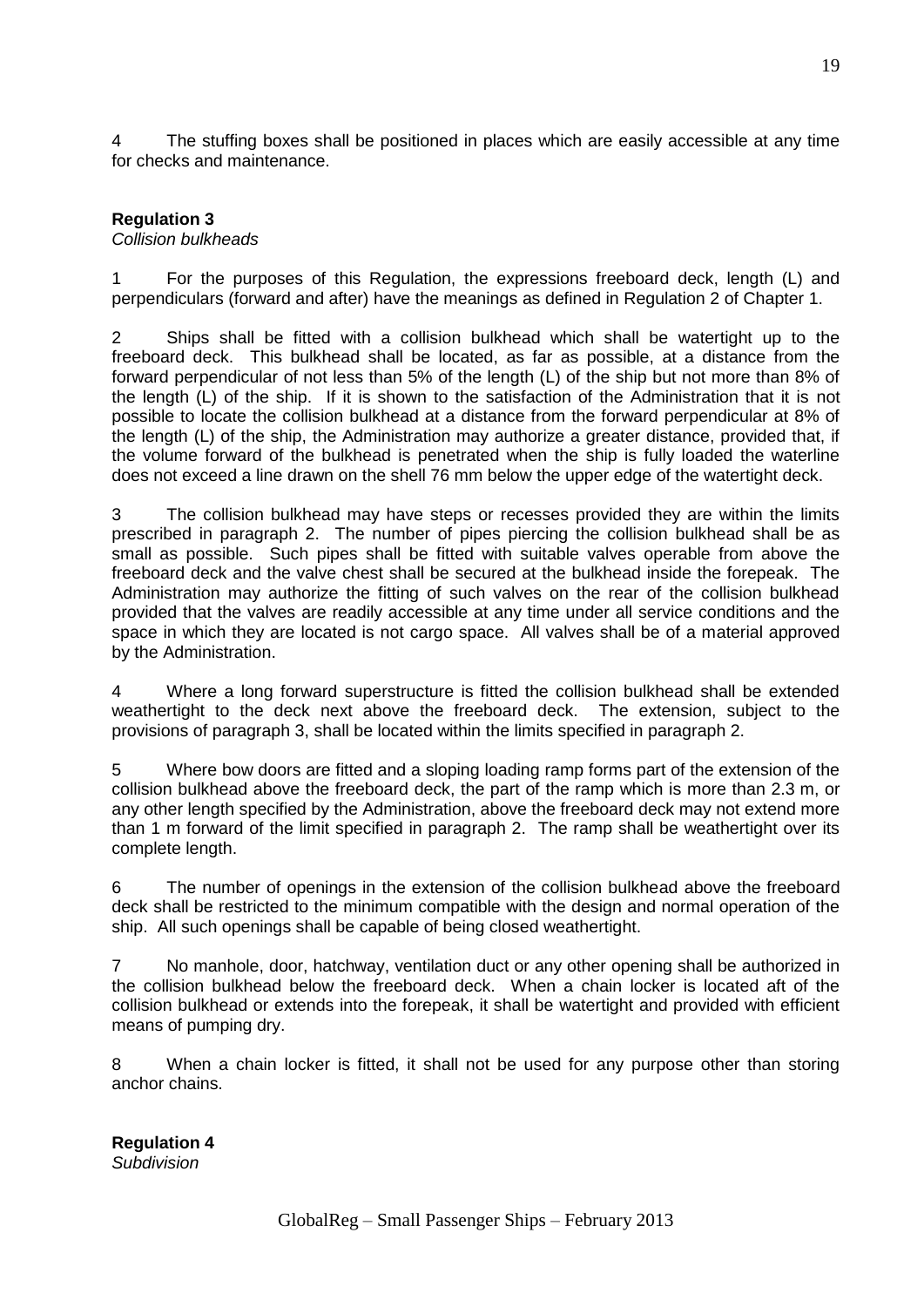1 All passenger ships of 20 m or more in length, or of less than 20 m that carries 50 or more passengers, shall be provided with watertight bulkheads, fitted so that the ship, when damaged in way of any one compartment in its length from the keel to the deck but not extending to damage to a transverse bulkhead bounding the longitudinal limits of the damage, may be demonstrated to float in a stable condition having the margin line above the still water level and to float in a stable condition in intermediate stages of flooding.

2 Compliance with paragraph 1 will be considered as demonstrated if the watertight bulkheads are located in accordance with Annex 2.

3 In case of a ship not having a continuous bulkhead deck, the floodable length at any point may be determined to an assumed continuous margin line which at no point is less than 76 mm below the top of the deck at side to which the bulkheads concerned and the shell are carried watertight.

## **Regulation 5**

*Watertight bulkheads, decks, doors, cofferdams, etc…*

1 The present chapter shall not apply to wooden-hulled ships.

2 Each watertight subdivision bulkhead, whether transverse or longitudinal, shall be constructed in such a manner that it shall be capable of supporting, with a proper margin of resistance, the pressure of the maximum head of water which it may have to sustain in the event of damage to the ship but at least the pressure due to a head of water up to the level of the margin line. Such bulkheads shall be constructed of materials approved by the Administration.

3 Steps and recesses in bulkheads shall be watertight and as strong as the bulkhead at the place where each occurs.

4 Where frames or beams pass through a watertight deck or bulkhead, such deck or bulkhead shall be made structurally watertight.

5 The number of openings in watertight bulkheads shall be reduced to the minimum compatible with the design and proper working of the ship. Means shall be provided for closing these openings to the satisfaction of the Administration. Watertight doors shall be as strong as the adjacent unpierced bulkhead.

6 Watertight decks, trunks, tunnels, duct keels and ventilation trunks shall be of a type equivalent to the watertight bulkheads located at the same level. The method of construction used to ensure that such elements are watertight, and the arrangements adopted to allow closing of the openings, shall be to the satisfaction of the Administration. Watertight ventilation ducts and trunks shall extent at least to the level of the freeboard deck.

7 The flooding test of main compartments is not compulsory. When a flooding test is not carried out, a hose test is compulsory. Such test shall be carried out as late as possible in the fitting out of the ship. A detailed inspection of the watertight bulkhead shall, in any case, be carried out.

8 The forepeak, double bottom (including duct keels) and double hulls shall be tested to a pressure corresponding to the requirements of paragraph 2.

9 Tanks intended to contain liquids and which form part of the subdivision of the ship, shall be tested to verify that they are watertight under a load of water corresponding to 2/3 of the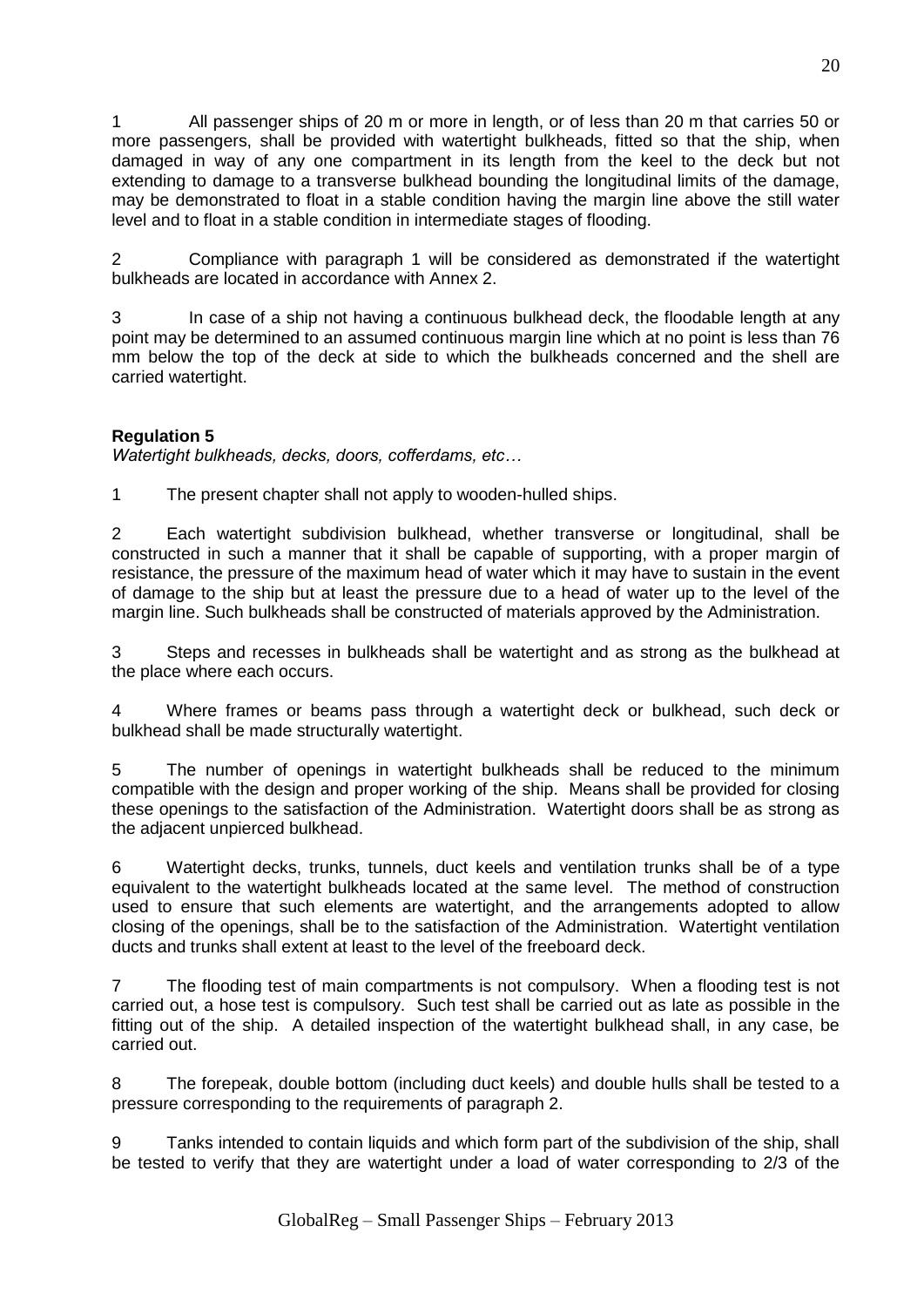space measured from the top of the keel to the margin line, through the tank. In any case, the height of load above the top of the tank shall in no case be less than 0.9 m.

10 The tests referred to in paragraphs 8 and 9 are intended to verify that the bulkheads are structurally watertight and shall not be regarded in any way as approving the suitability of any compartment to accept combustible liquids or to be used for other specific purposes for which a more rigorous test may be required, bearing in mind the height that the liquid may reach in the tank concerned or in the pipes that serve it.

## **Regulation 6**

## *Mooring gear*

1 Every ship of Class B or C shall be fitted with two mooring cables, unless otherwise authorized by the Administration, taking into account the intended voyages. In Class D vessels of less than 20 m in length, the Administration may permit the carriage of one anchor.

2 One of the mooring cables shall be fitted to an anchor in position, ready to drop, and an appropriate means of braking. Both cables shall consist of a chain of at least 20 m and a hawser of at least 100 m.

3 The weight of anchors, diameter and strength of chains and hawsers and controls on such appliances shall depend on the type and size of the ship concerned and shall be to the satisfaction of the Administration.

4 Windlasses, capstans, winches, bollards, mooring posts and other means necessary for anchoring, mooring, towing or lifting the ship shall be:

- .1 designed to meet operating requirements and conditions that it may encounter,
- .2 properly fitted, and
- .3 fixed to a part of its structure with adequate strength.

## **Regulation 7**

#### *Protective arrangements*

1 Hinged covers on hatchways, manholes and other openings shall be provided with appliances to prevent their accidental closure. In particular, heavy covers placed over hatchways which are escape exits shall be fitted with a counterweight and so constructed that they can be opened from both sides.

2 The dimensions of hatchways shall be such that a person can escape rapidly and easily to a safe place in an emergency. Where possible, the dimensions of hatchways in cargo spaces and machinery spaces shall be such as to facilitate arrangements for escape.

3 The bulwarks, hand rails and lifelines shall be of sufficient size and strength to provide protection of persons when the ship is rolling and pitching violently and shall be to the satisfaction of the Administration.

4 Skylights and other similar openings shall be provided with protective bars not more that 350 mm apart. The Administration may exempt small openings from this requirement.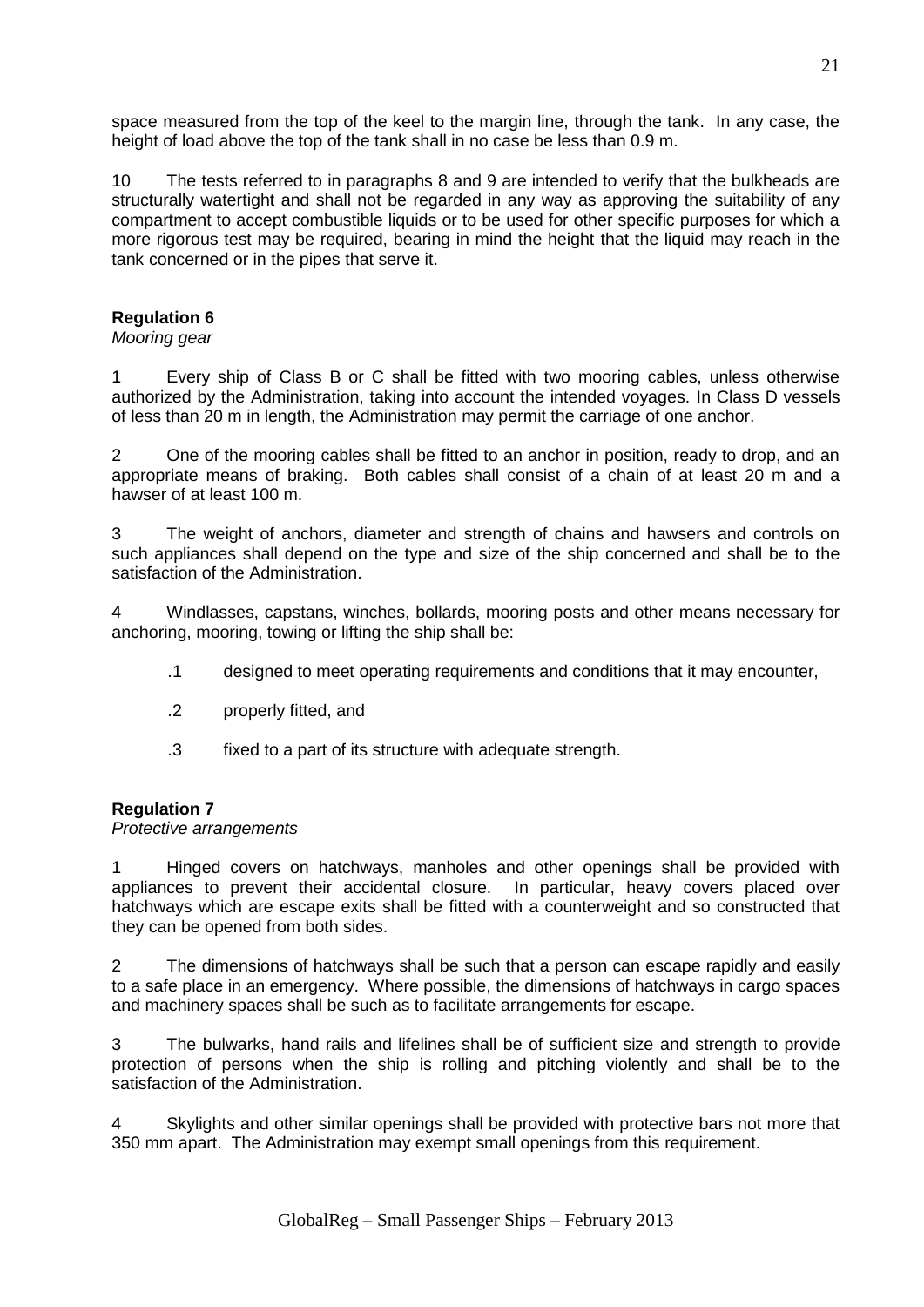## **Regulation 8**

## *Means of escape*

1 Each space of more than 4 m in length accessible to passengers or used by the crew on a regular basis shall have at least two means of escape, one of which shall not be a watertight door.

2 The two required means of escape shall be widely separated and, where possible, at opposite ends or sides of the space to minimize the possibility of one incident blocking both escapes. Means of escape may include normal exits and emergency exits, passageways, stairways, ladders, deck scuttles, and windows. The number and dimensions of the means of escape from each space shall be sufficient for rapid evacuation in an emergency of the maximum number of persons likely to occupy the space under any operational condition. The size of the escapes shall be to the satisfaction of the Administration.

3 The sum of the width of all doors and passageways used as means of escape from a space shall not be less than 8 mm multiplied by the number of passengers for which the space is designed with a minimum clear opening of not less than 800mm. Doors or passageways used solely by crew members shall have a clear opening not less than 700 mm.

4 When a deck scuttle serves as a means of escape, it must not be less than 450 mm in diameter and must be fitted with a quick acting release and a holdback device to hold the scuttle in an open position.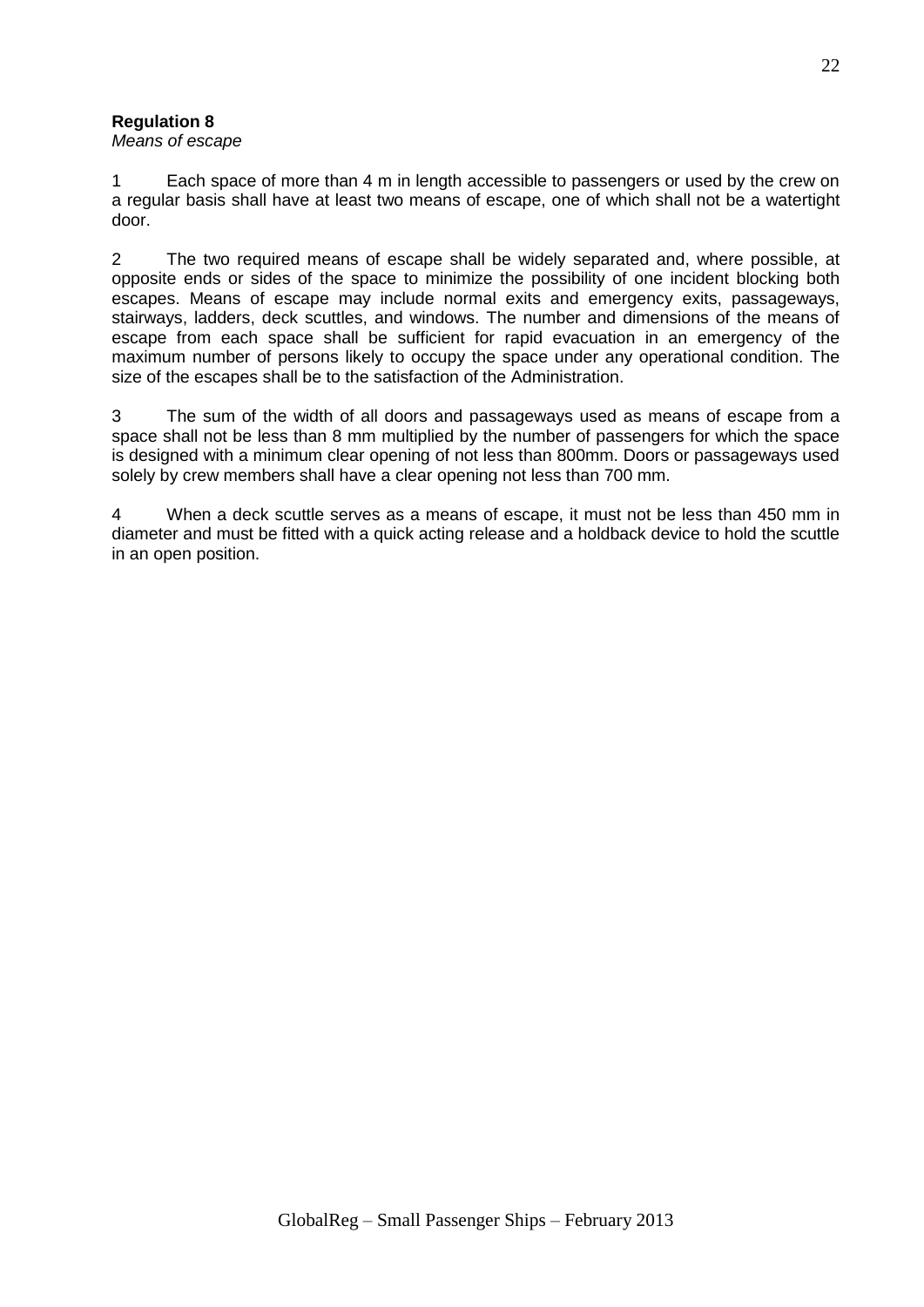## **CHAPTER 5**

## **STABILITY AND BILGE PUMPING ARRANGEMENTS**

## **Regulation 1**

*Intact stability*

1 The minimum stability criteria specified in paragraph 2.2 of Part A of the Code on Intact Stability, 2008, shall be met unless the Administration is satisfied that operating experience justifies departure therefrom.

2 Where ballast is provided to ensure compliance with paragraph 1, its nature and arrangement shall not impaired the safety of the ship. Ballast shall be secured in such a way that it will not move even if the ship is inclined to 90°.

## **Regulation 2**

*Stability test and stability*

1 Following their completion, and as far as possible, the finished ship, life-saving appliances in position, ships shall undergo a stability test to determine the actual displacement of the lightweight ship and the coordinates of its centre of gravity.

2 The stability test shall be carried out and its results shall be evaluated by a qualified person, specifically designated by the shipyard or the shipowner

It shall be carried out in the presence of a representative of the Administration or the recognized organization that assigns the load line, who shall verify that the stability test is carried out properly.

3 The stability test shall be carried out taking all normal precautions so as to obtain the most accurate results possible. Such precautions shall relate in particular to the weather conditions at the time of the test, the ship's position, its mooring, the location and distribution of weights to be removed or added, the installation of life-saving appliances.

In particular, the presence of liquid ballast should be avoided, or, if that is not possible, the results shall be corrected accordingly.

Movable weights shall be weighed carefully.

Fuel or water tanks shall be isolated to prevent the movement of liquid from one side to the other during inclining.

Particular care shall be given to the placing of the measuring apparatus. In the case of a pendulum, the length shall be not less than 3 m and shall not as far as possible be installed inside the ship. Excessively rigid suspension wires shall not be used.

Measures, weight displacement, reading of the measuring apparatus or extension of the pendulum, length of pendulum, position on board of weights to be removed or added, etc. are taken together with the representative of the recognized organization. The same shall apply to measurements of the submersion of the ship for weighing.

4 Four inclining tests should be carried out, inclining the ship to an angle of at least 2 degrees and not more than 3 degrees. The ship shall not be inclined by transferring liquids.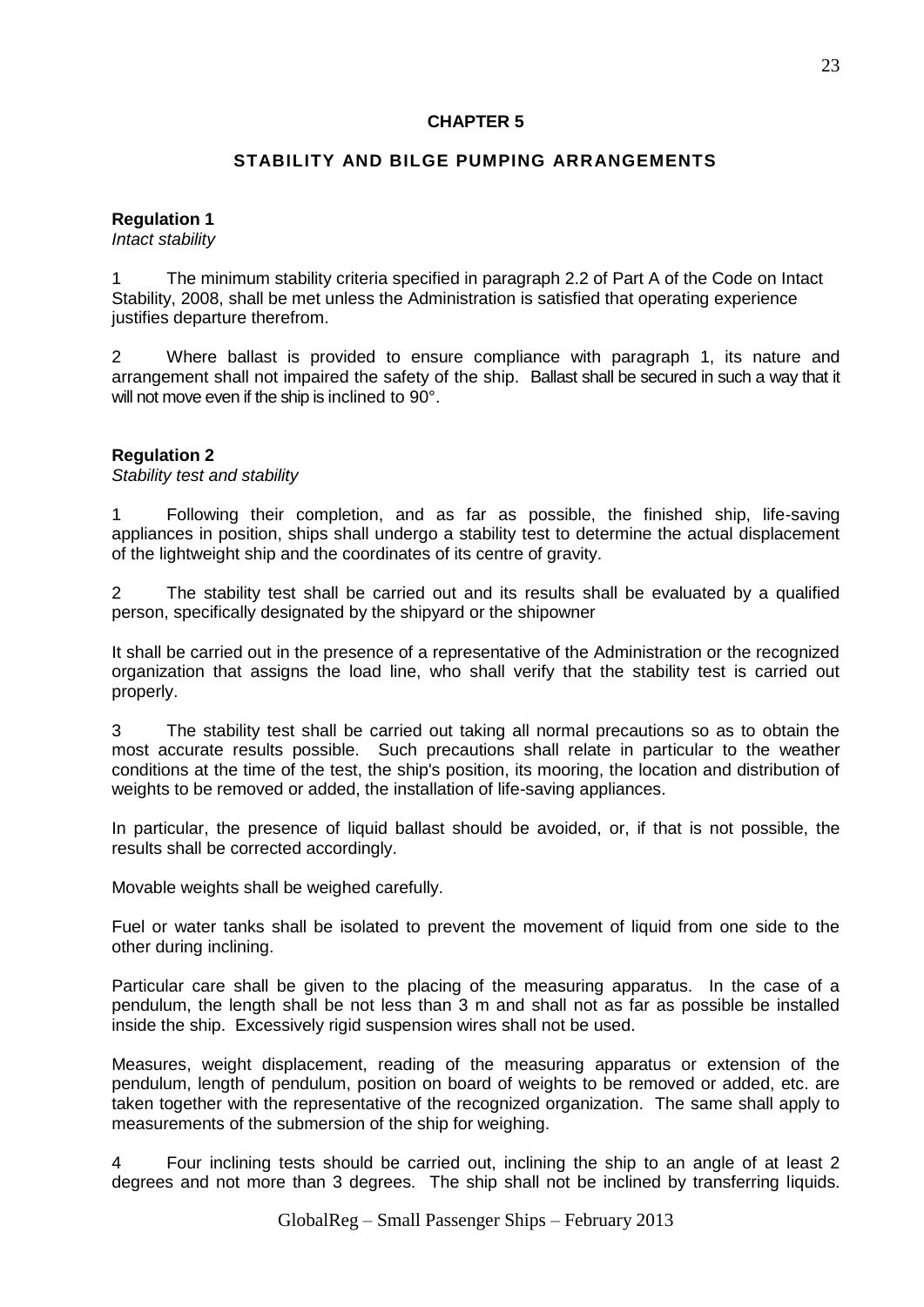However, a stability test where the ship is only inclined twice may be accepted when weather conditions and the measurements specified in paragraph 5 above do not give rise to any observations.

5 The test as such allows the ship's displacement and centre of gravity to be determined in its state at the time of the test.

The displacement, lightship centre of gravity and the range shall be determined from the results obtained from the test by correcting for foreign weights to be removed and missing weights to be added. The value and position of such weights shall be calculated as precisely as possible at the time of the test.

6 The qualified person addressed in paragraph 4 above shall evaluate the results of the stability test and prepare a report of the test giving the results and the related calculations. This report shall be sent to the Administration or recognized organization as appropriate.

7 The results obtained shall conform to an acceptable degree to the information, displacement and position of the centre of gravity, as evaluated in the provisional stability booklet such that it may be considered as the final booklet. Failing this, in particular when the GM observed from the test is lower than the provisional GM by 10% or when the increase in displacement is greater than 10%, the stability booklet shall be revised based on the details, displacement and centre of gravity observed from the test.

8 The Administration or recognized organization shall approve, if appropriate, the provisional booklet or the new booklet calculated after the test. This document shall become the ship's final stability booklet. It shall be kept on board, readily accessible at all times and inspected at the periodical surveys of the ship.

9 If a ship undergoes alterations which have the effect of altering aspects of its stability such that the new KG is reduced by 10% or the new displacement has increased by 10%, a new stability test shall be required and, if appropriate, a new booklet shall be submitted to the Administration or recognized organization.

## **Regulation 3**

## *Stability information*

1 Every ship of Class B shall carry an intact stability booklet which shall be endorsed by the Administration or by the recognized organization which issues the load line certificate. Ships of Classes C and D shall carry stability information as defined below in paragraph 3.

2 For Class B ships, sufficient stability information including stability calculations and assumptions made to use them, shall be provided onboard in the form of a booklet for the master to be able to determine the stability of the vessel in various loading conditions in relation to accepted standards.

A plan showing draughts or position of load lines shall be notified to the Administration, then filed in the ship's booklet.

The calculations shall be endorsed by the Administration or a recognized organization that issues the Load Line Certificate for ships, giving the position of the base line, hydrostatic details and intact stability. These documents shall be included in the ship's booklet.

3 For ships of classes B and D, the stability information shall be in the form of a stability letter or details indicated on the Certificate of Inspection. The following information and the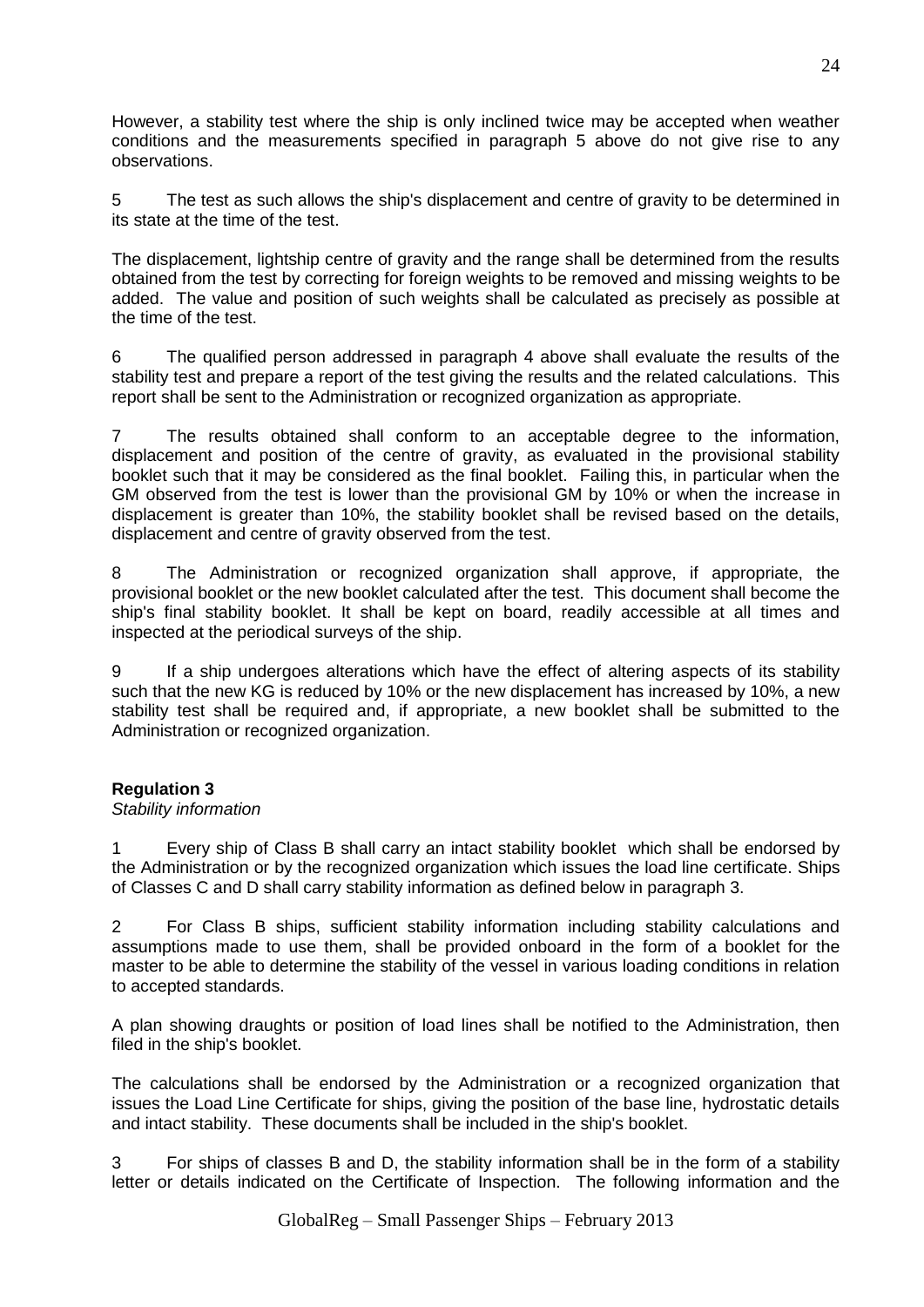necessary calculations used to determine the required information shall be submitted to the Administration:

- 1. allowable number of passengers and crew on each deck;
- 2. deepest waterline drafts or freeboard;
- 3. location of watertight bulkheads and openings in watertight bulkheads
- 4. explanation of the vessel's subdivision and specific identification of the vessel's subdivision bulkheads;
- 5. location of openings through watertight bulkheads, such as watertight doors, which
- 6. must be closed to limit flooding in an emergency;
- 7. location, type and amount of fixed ballast if applicable;
- 8. location and details of foam flotation material; and
- 9. maximum weight of portable equipment permitted on the vessel.

#### **Regulation 4**

*Bilge pumping arrangements*

## **1 General**

- .1 This regulation applies to all ships unless otherwise provided.
- .2 All ships shall be provided with appliances or means of draining water from all compartments and bilges.
- .3 Arrangements shall be made such that the water in the compartment concerned can flow freely to the suction outlet or outlets.

#### **2 Bilge pumps**

- .1 Class B ships shall be fitted with at least two bilge pumps, each powered by a different mechanical power source and having a minimum capacity of 190 litres/min, one of which may be driven by the propulsion machinery. The other shall be an independent pump powered outside the engine room
- .2 Class C and D ships shall be fitted with one fixed power pump having a minimum capacity of 95 litres/min; or as determined by the Administration, and one portable hand pump with a minimum capacity of 38 litres/min.
- .3 All necessary steps shall be taken to ensure that the water from at least one of the bilge pumps can be used normally if the compartment is flooded in any way.
- .4 When the bilge pumps do not pump from the peak, chain locker or other small compartments, pumping shall be by hand pumps, operated from a point located above the freeboard deck.
- .5 Each bilge pump shall be placed aft of the collision bulkhead and placed so as to pump water from any compartment except as specified in paragraph 2.4. Special appliances shall be installed, where necessary, to start the pumps.
- .6 Each bilge pump shall be driven by an engine capable of pumping water to the installed bilge main at a speed of at least 1.2 m/s.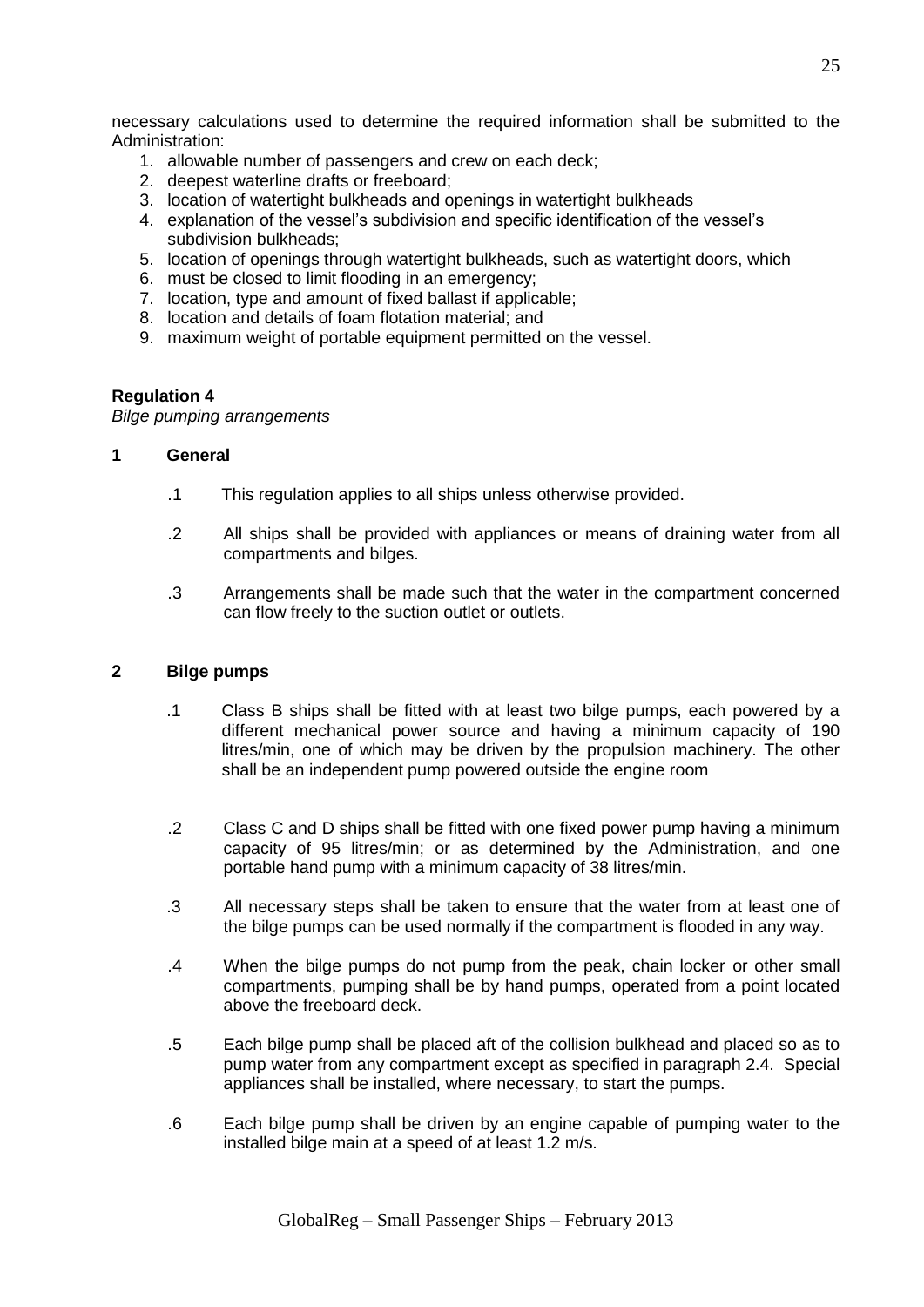## **3 Bilge pipes**

- .1 The arrangement of the bilge and ballast pumping system shall be such as to prevent the possibility of water passing from the sea into the various ship's compartments or from one compartment to another.
- .2 In machinery spaces, bilge pipes and accessories shall be of steel, copper or any other material the characteristics of which are accepted as equivalent for the intended application. Flexible couplings may only be used subject to the conditions specified in Regulation 5 of Chapter 3.
- .3 The various parts of the pumping system shall be suitably fixed to the structure of the ship and efficiently protected against accidental shocks where they pass through exposed areas while remaining sufficiently accessible for maintenance purposes. Expansion bellows or other appliances shall be provided, if appropriate, taking account of the dimensions of the ship and the system of pipes concerned.
- .4 The pipes servicing pumping systems in machinery spaces or cargo holds shall be completely separate up to the pump suction inlets of the pipes normally used for filling or emptying compartments intended to hold water or liquid fuel.
- .5 The diameter *'d'* of the main and branch bilge suction pipes shall be calculated according to the following formulae. However, the actual internal diameter may be rounded off to the nearest standard size acceptable to the Administration:

Main bilge suction pipe:

$$
d = 1,68 \times \sqrt{L \times (B+C)} + 25
$$

Branch bilge suction pipes between collecting boxes and suctions:

$$
d = 2.15 \times \sqrt{L_1 \times (B + C)} + 25
$$

Where:

.

d is the internal diameter of the bilge main (millimetres),

L and B are the length and the breadth of the ship (metres).

 $L_1$  is the length of the compartment, and

D is the moulded depth of the ship to bulkhead deck (metres) provided that, in a ship having an enclosed cargo space on the bulkhead deck which is internally drained and which extends for the full length of the ship, D shall be measured to the next deck above the bulkhead deck. Where the enclosed cargo spaces cover a lesser length, D shall be taken as the moulded depth to the bulkhead deck plus lh/L where I and h are the aggregate length and height respectively of the enclosed cargo spaces.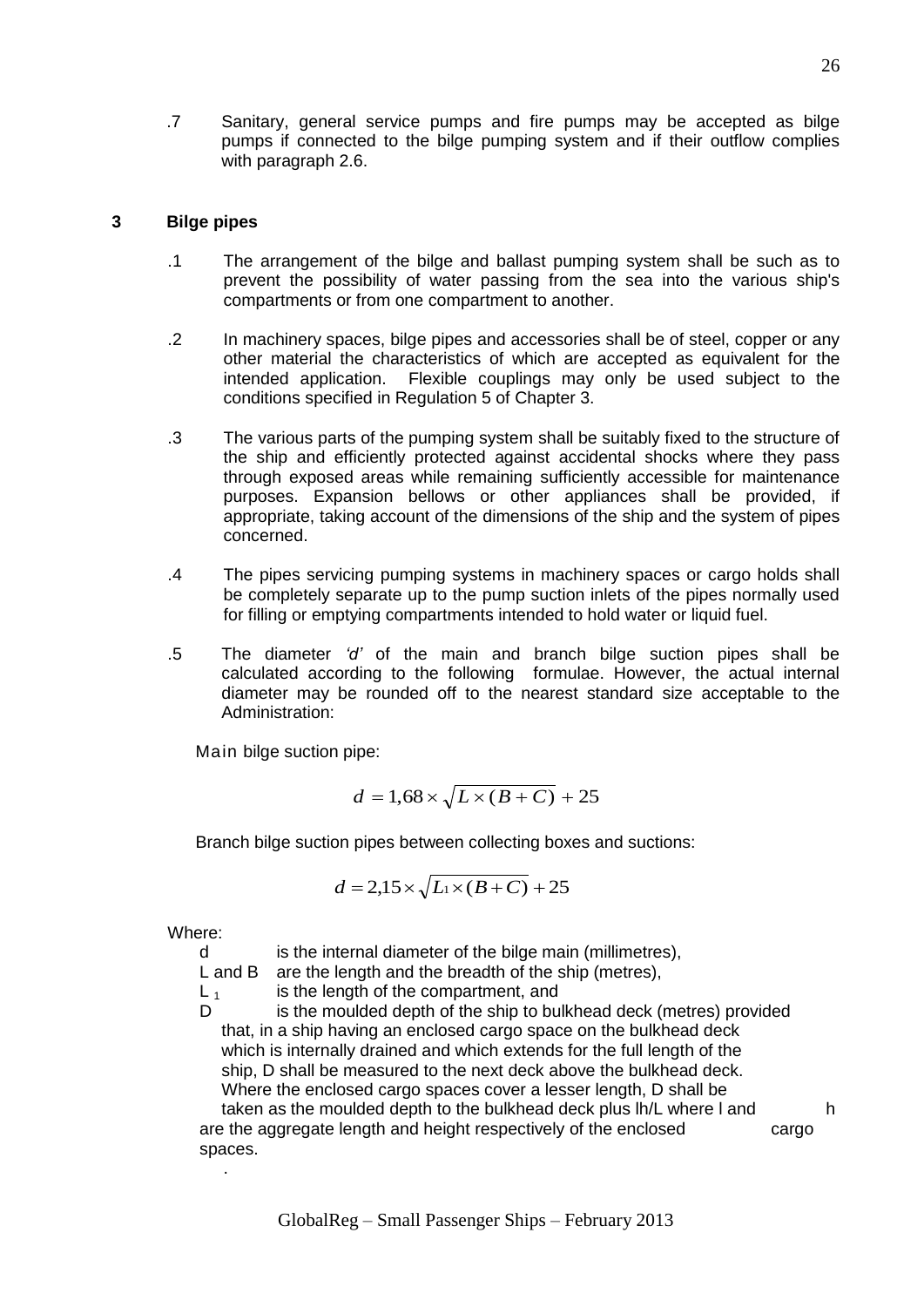## **4 Direct suction by pumps**

- .1 In the machinery compartment, at least one suction duct shall be directly connected to a bilge pump.
- .2 A bilge suction shall be fitted with a suitable strainer having an open area not less than three times the area of the bilge pipe
- .3 The diameter of this duct shall be equal to that required in regulation 4.3.5.
- .4 Such direct suction may be via a fixed pipe or reinforced flexible hose. When the suction is through a fixed pipe, it shall be placed as low as possible. It shall be accessible for cleaning and fitted with a non-return valve.

## **5 Bilge circuit accessories**

- .1 Suction ducts shall, as far as possible, be placed at the lowest points in the corresponding compartments. They shall be fitted with grills of substantial construction, placed so as to be readily visible and cleaned, without it being necessary to first dismantle the connections in the suction ducting.
- .2 The diameter of the grill holes shall not exceed 10 mm and the total net diameter shall not be less than twice that of the corresponding suction duct

## **6 Plan of the bilge-pump and water drainage system**

- .1 On board each ship, a detailed plan of the bilge pump system shall be clearly exhibited in a place where qualified personnel can consult it easily. The graphic symbols used shall conform to standards in force unless the meaning of the symbols used is clearly indicated.
- .2 Scuppers or appropriate arrangements shall be provided in areas of the ship where water is likely to accumulate dangerously during fire-fighting operations.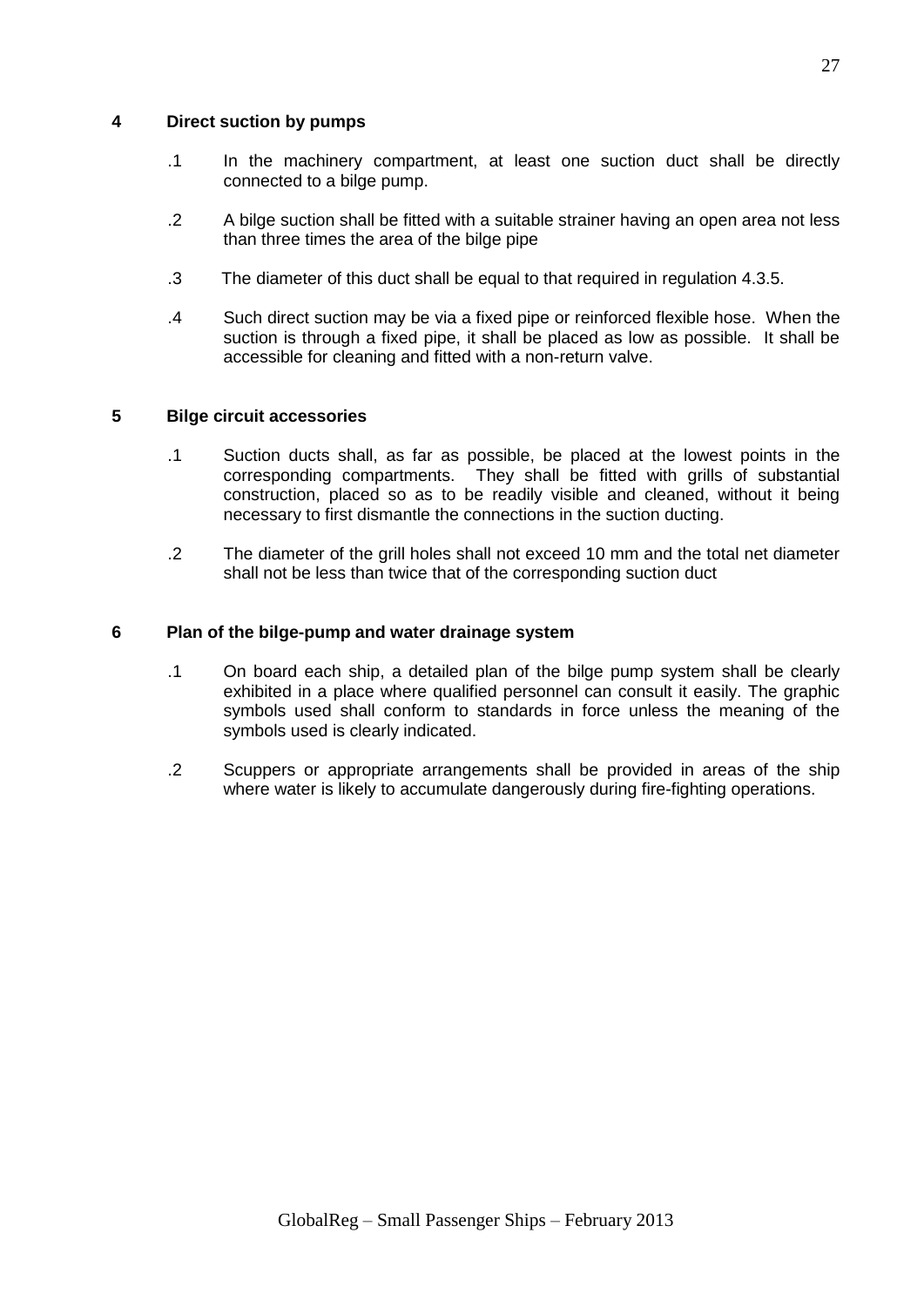## **CHAPTER 6**

## **MACHINERY INSTALLATIONS**

## **Regulation 1**

*General*

1 Unless otherwise provided, the present chapter shall apply to new and existing ships of Classes B, C and D.

2 All boilers, all parts of machinery, all steam, hydraulic, pneumatic and other systems and their associated fittings which are under pressure shall be subjected to appropriate tests including a pressure test before being put into service for the first time. Such tests shall be conducted under the control of the Administration.

3 Means shall be provided to ensure that the machinery can be brought into operation from the dead ship condition without external aid.

4 Provision shall be made to facilitate cleaning, inspection and maintenance of main propulsion and auxiliary machinery including boilers and pressure vessels.

5 Where risk from overspeeding of machinery exists, means shall be provided to ensure that the safe speed is not exceeded.

6 Where main or auxiliary machinery, including pressure vessels or any parts of such machinery are subject to internal pressure and may be subject to dangerous overpressure, means shall be provided where practicable to protect against such excessive pressure.

7 All gearing and every shaft and coupling used for transmission of power to machinery essential for the propulsion and safety of the ship or for the safety of persons on board shall be so designed and constructed that they will withstand the maximum working stresses to which they may be subjected in all service conditions. Due consideration shall be given to the type of engines by which they are driven or of which they form part.

8 Main propulsion machinery and auxiliary machinery shall be provided with automatic shutoff arrangements in the case of failures such as lubricating oil supply failure which could rapidly lead to complete breakdown, serious damage or explosion. The Administration may permit provisions for overriding automatic shutoff devices.

9 Internal combustion engines of a cylinder diameter of 200 mm or a crankcase volume of at least 0.6 m3 shall be provided with crankcase explosion relief valves of a suitable type with a sufficient relief area. The relief valves shall be arranged or provided with means to ensure that the discharge from them is so directed as to minimize the possibility of injury to personnel.

## **Regulation 2**

## *Machinery controls*

1 Main and auxiliary machinery essential for the propulsion and safety of the ship shall be provided with effective means for its operation and control.

2 Means shall be provided whereby normal operation of propulsion machinery can be sustained or restored even though one of the essential auxiliaries becomes inoperative. Special consideration shall be given to the malfunctioning of: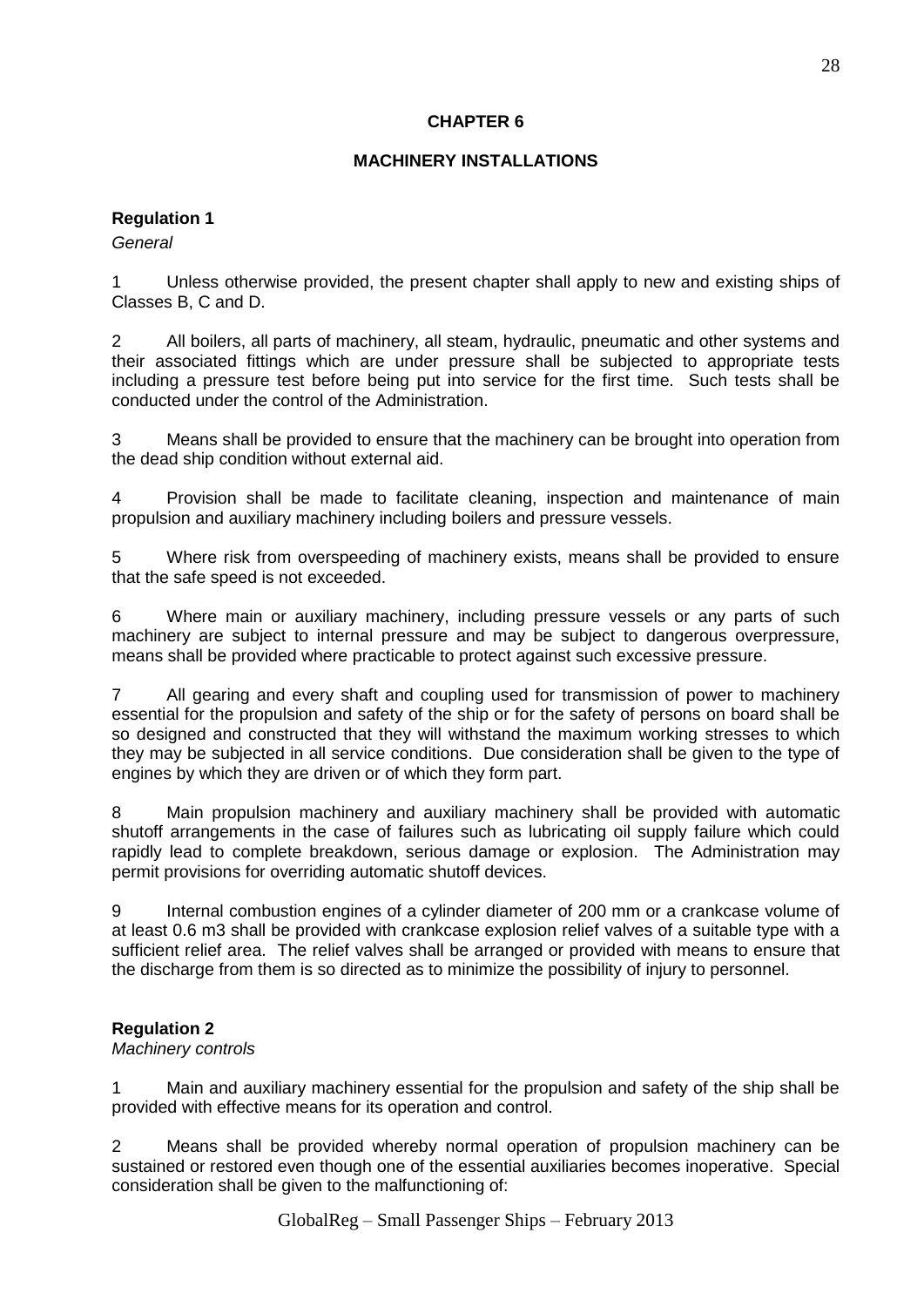- .1 a generating set which serves as a main source of electrical power
- .2 the sources of lubricating oil pressure
- .3 the fuel supply systems for engines
- .4 the sources of water pressure
- .5 an air compressor and receiver for starting purposes
- .6 the hydraulic, pneumatic or electrical means for control in main propulsion machinery including controllable pitch propellers, and
- .7 boilers and feed systems, if any.

However, the Administration, having regard to overall safety considerations, may accept partial reduction in propulsion capability from normal operation.

Operational tests shall be carried out systematically, during inspections, to ensure that the means provided in accordance with this paragraph function as required.

3 Special consideration shall be given to the design, construction and installation of propulsion machinery systems so that their vibrations shall not cause undue stresses in the machinery in the normal operating ranges

## **Regulation 3**

*Remote control of propulsion machinery*

1 Where remote control of propulsion machinery from the navigation bridge is provided and the machinery spaces are intended to be manned, the following shall apply:

- .1 The speed, direction of thrust and, the pitch of the propeller if applicable, shall be fully controllable from the navigation bridge under all sailing conditions, including manoeuvring.
- .2 The remote control shall be performed, for each independent propeller, by a control device so designed and constructed that its operation does not require particular attention to the operational details of the machinery. Where multiple propellers are designed to operate simultaneously, they may be controlled by one control device.
- .3 The main propulsion machinery shall be provided with an emergency stopping device on the navigation bridge which shall be independent of the navigation bridge control system.
- .4 Propulsion machinery orders from the navigation bridge shall be indicated in the main machinery control room or at the manoeuvring platform as appropriate.
- .5 Remote control of the propulsion machinery shall be possible only from one location at a time. At such locations interconnected control positions are permitted. At each location there shall be an indicator showing which location is in control of the propulsion machinery. The transfer of control between the navigation bridge and machinery spaces shall be possible only in the main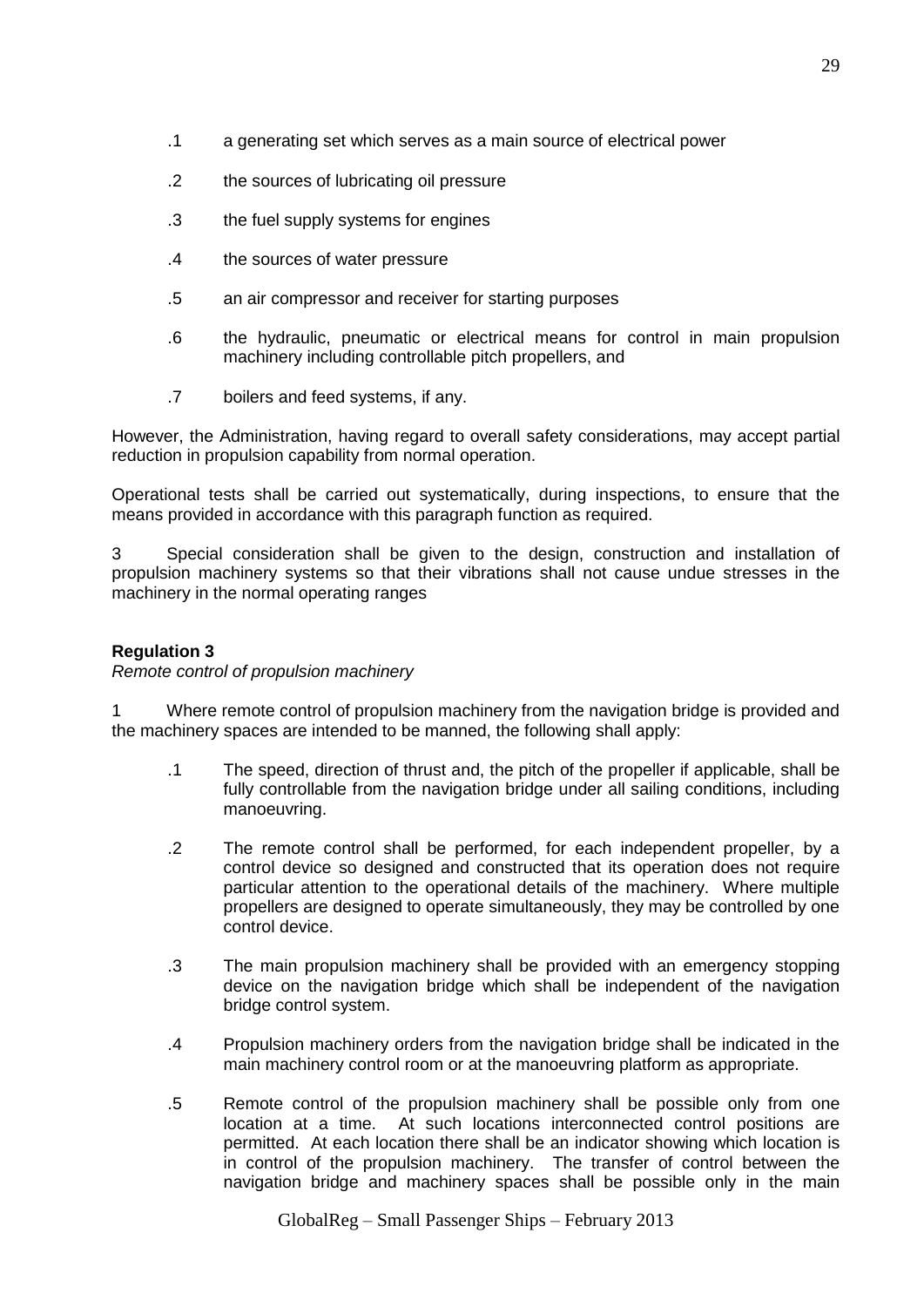machinery space or the main machinery control room. This system shall include means to prevent the propelling thrust from altering significantly when transferring control from one location to another.

- .6 It shall be possible to control the propulsion machinery locally, even in the case of failure in any part of the remote control system.
- .7 The design of the remote control system shall be such that in case of its failure an alarm will be given. Unless the Administration considers it impracticable the preset speed and direction of thrust of the propellers shall be maintained until local control is in operation.
- .8 Indicators shall be fitted on the navigation bridge for:
	- .1 propeller speed and direction of rotation in the case of fixed pitch propellers,
	- .2 propeller speed and pitch position in the case of controllable pitch propellers.
- .9 An alarm shall be provided on the navigation bridge and in the machinery space to indicate low starting air pressure which shall be set at a level to permit further main engine starting operations. If the remote control system of the propulsion machinery is designed for automatic starting, the number of automatic consecutive attempts which fail to produce a start shall be limited to guard against insufficient starting air pressure or low voltage for starting locally.

2 Where the main propulsion and associated machinery, including sources of main electrical supply, are provided with various degrees of automatic or remote control and are under continuous manual supervision from a control room the arrangements and controls shall be so designed, equipped and installed that the machinery operation will be as safe and effective as if it were under direct supervision. Particular consideration shall be given to the protection of such spaces against fire and flooding.

3 In general, automatic starting, operational and control systems shall include provisions for manually overriding the automatic controls. Failure of any part of such systems shall not prevent the use of the manual override.

## **Regulation 4**

*Periodically unattended machinery spaces*

1 Ships in which machinery spaces are operated while periodically unattended shall in so far as the Administration considers it reasonable and practical, comply with the applicable provisions of the SOLAS Convention for such spaces.

- 2 When different solutions are adopted, the Administration shall:
	- .1 ensure that the safety of ships in all sailing conditions, including manoeuvring, is equivalent to that of a ship having the machinery spaces manned,
	- .2 provide appropriate documentation to show that the solution satisfies these safety requirements.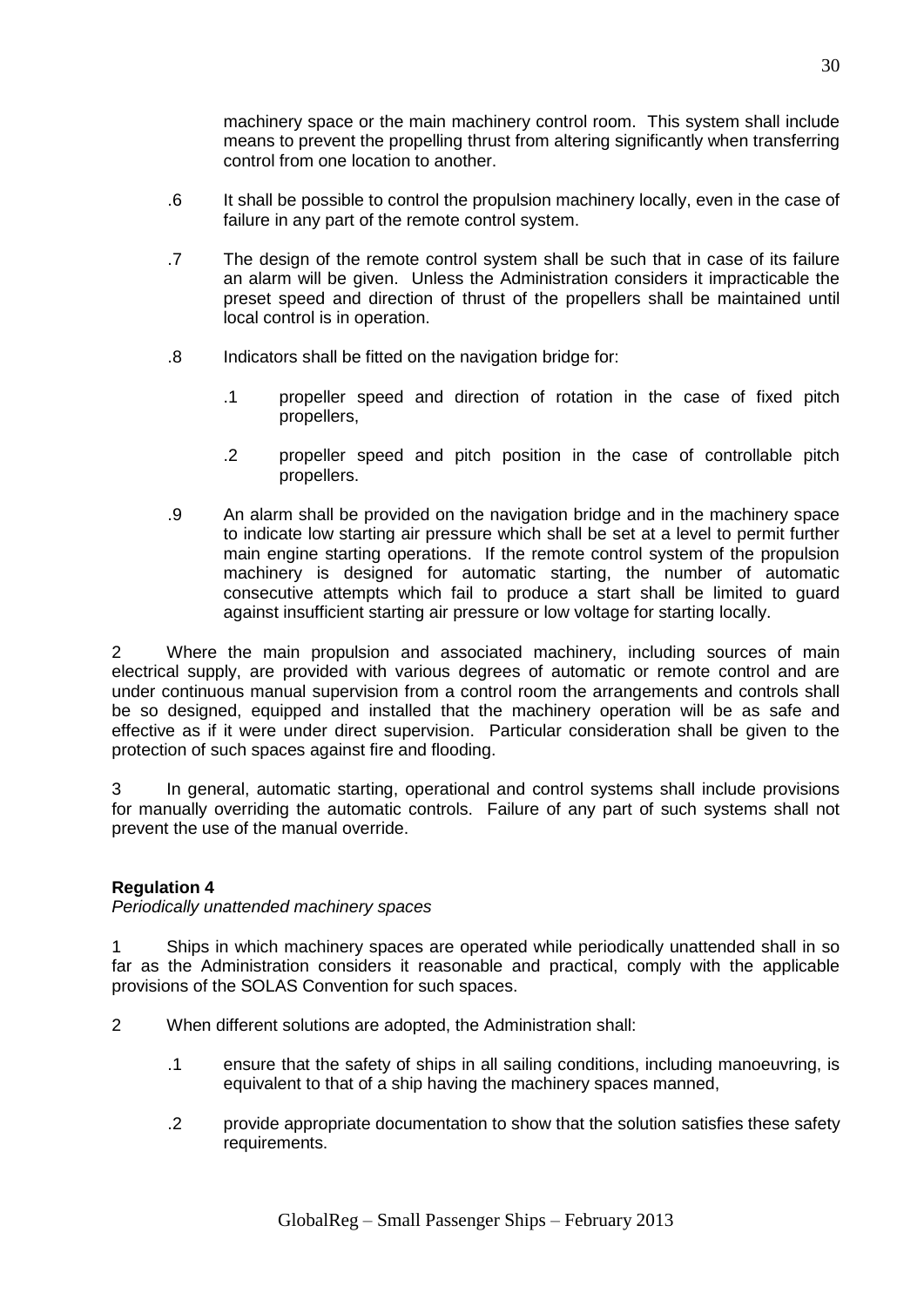## **Regulation 5**

*Air pressure systems*

1 Means shall be provided to prevent overpressure in any part of compressed air systems and wherever water jackets or casings of air compressors or coolers may be subjected to dangerous overpressure due to leakage into them from air pressure parts. Suitable pressure relief arrangements shall be provided for all systems.

2 The main starting air arrangements for main propulsion internal combustion engines shall be adequately protected against the effects of backfiring and internal explosion in the starting air pipes.

3 All discharge pipes from starting air compressors shall lead directly to the starting air receivers, and all starting pipes from the air receivers to main or auxiliary engines shall be entirely separate from the compressor discharge pipe system.

4 Provision shall be made to reduce to a minimum the entry of oil into the air pressure systems and to drain these systems.

## **Regulation 6**

*Ventilating systems in machinery spaces*

1 Machinery spaces of category A shall be adequately ventilated so as to ensure that when the machinery or boilers therein are operating at full power in all weather conditions including heavy weather, an adequate supply of air is maintained to the spaces for the safety and comfort of personnel and the operation of the machinery. Any other machinery space shall be adequately ventilated appropriate for the purpose of that machinery space.

2 In addition, the ventilation of machinery spaces shall be adequate, under normal conditions, to prevent the accumulation of hydrocarbon vapour.

## **Regulation 7**

#### *Protection against noise*

Measures shall be taken to reduce machinery noise in machinery spaces to acceptable levels as determined by the Administration<sup>\*</sup>. If this noise cannot be sufficiently reduced the source of the excessive noise shall be suitably insulated or isolated or a refuge from noise shall be provided if the spaces are required to be manned. Ear protectors shall be provided for personnel required to enter such spaces.

## **Regulation 8**

*Going astern*

1

1 Sufficient power for going astern shall be provided to secure proper control of the ship in all normal circumstances.

Refer to Code on Noise Levels on Board Ships adopted by the IMO by resolution A.468(12).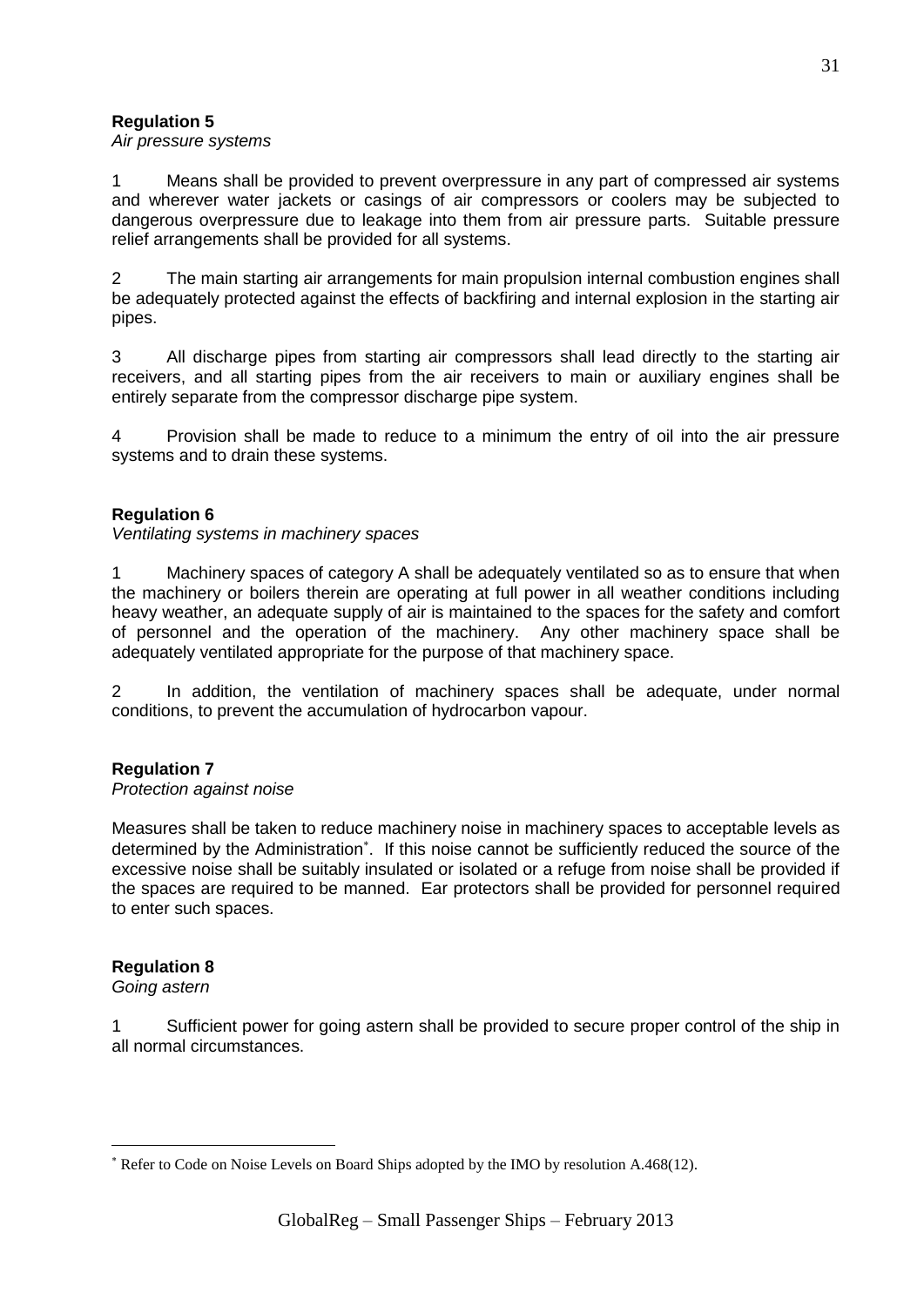2 The ability of the machinery to reverse the direction of thrust of the propeller in sufficient time, and so to bring the ship to rest within a reasonable distance from maximum ahead service speed, shall be demonstrated and recorded.

3 The stopping times, ship headings and distances recorded on trials, together with the results of trials to determine the ability of ships having multiple propellers to navigate and manoeuvre with one or more propellers inoperative, shall be available on board for the use of the master or designated personnel. The results of the Full Scale Manoeuvring Trials should be made available onboard

4 Where the ship is provided with supplementary means for manoeuvring or stopping, the effectiveness of such means shall be demonstrated and recorded.

## **Regulation 9**

## *Steering gear*

1 Ships shall be provided with a main steering gear and an auxiliary steering gear considered satisfactory by the Administration. The main steering gear and the auxiliary steering gear shall be so arranged, in so far as is reasonably practicable, that the failure of one of them will not render the other one inoperative

2 Where the main steering gear comprises two or more identical power units, an auxiliary steering gear need not be fitted, provided that the main steering gear is capable of operating the rudder as required by paragraph 10 when one of the power units is inoperative. Each power unit shall be controlled by a separate system.

3 If the rudder is power-operated, its position shall be indicated in the wheelhouse. The rudder angle indication shall be independent of the steering control system. A rudder angle indicator shall be installed and visible in the tiller compartment.

4 In the case of failure of the power supply to any of the power units, an alarm shall be given to the wheelhouse.

5 Means for indicating that the motors of all electric and electrohydraulic steering gear are in operation shall be installed in the wheelhouse. Short circuit protection and an overload alarm shall be provided for such circuits and motors, as well as a power failure alarm. Protection against excess current, if provided, shall be for not less than twice the full load current of the motor circuit to be protected, and shall be arranged to permit the passage of the appropriate starting loads.

6 The main steering gear shall be of adequate strength capable of steering the ship at maximum service speed. The main steering gear and the rudder stock shall be so designed that they will not be damaged at maximum astern speed or during manoeuvring.

7 The main steering gear and rudder stock shall be capable of putting the rudder over from 35 degrees on one side to 35 degrees on the other side with the ship at its deepest seagoing draught and running at maximum service speed. The time taken by the movement from 35 degrees on one side to 35 degrees on the other side shall not exceed 28 seconds under the same conditions. The main steering gear shall be operated by a source of power where necessary to meet these conditions.

8 The main steering gear power unit shall be arranged to restart either automatically or manually from a position on the navigation bridge after a power failure.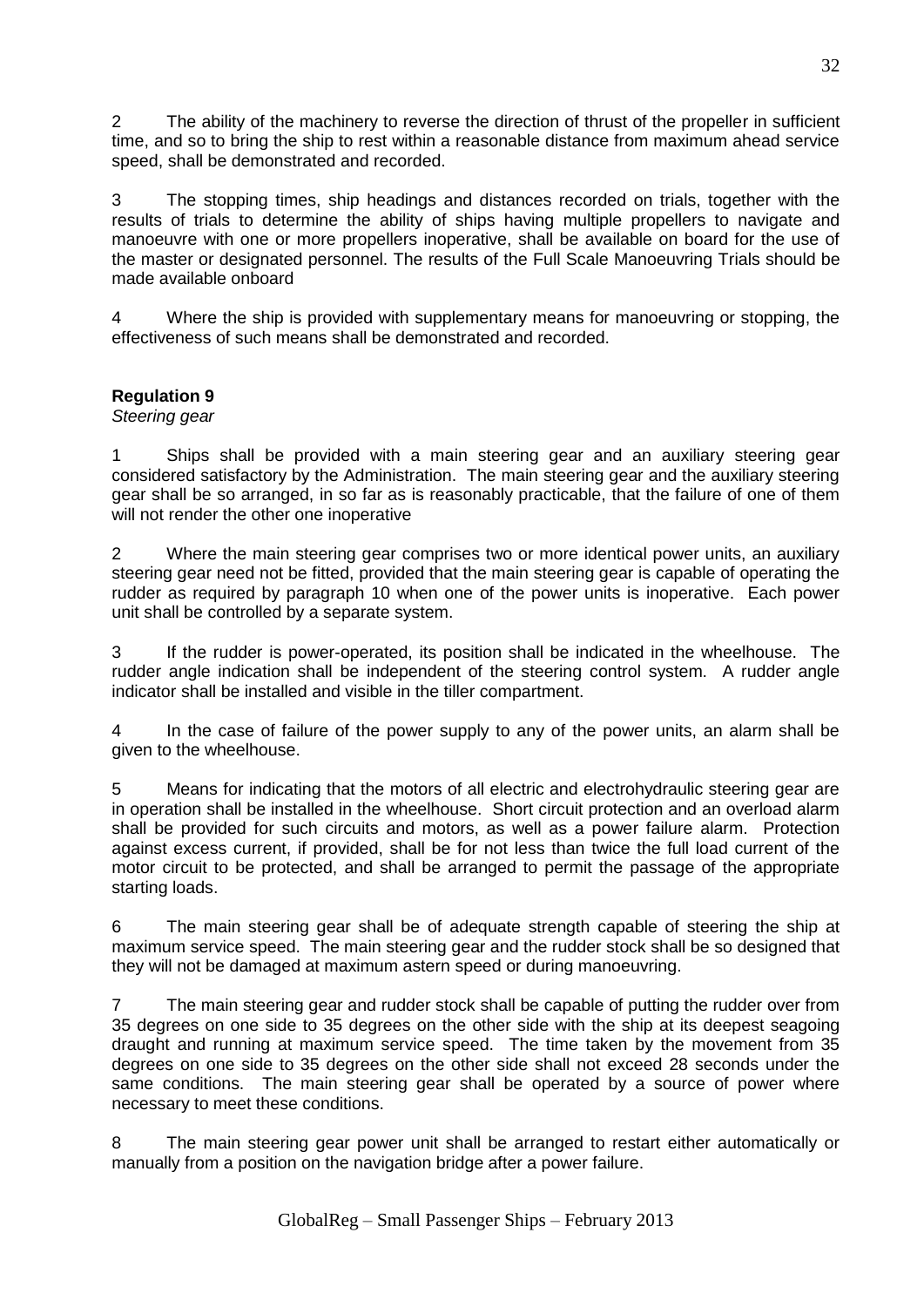9 The auxiliary steering gear shall be of adequate strength capable of steering the ship at navigable speed and be capable of being brought speedily into action in an emergency.

10 The auxiliary steering gear and rudder stock shall be capable of putting the rudder over from 15 degrees on one side to 15 degrees on the other side with the ship at its deepest seagoing draught and running at the lower of maximum service speed or 7 knots. The auxiliary steering gear shall be operated by a source of power where necessary to meet these conditions.

11 If the means of operation is other than a rudder, the movement from full helm on one side to full helm on the other shall be capable of being effected in a maximum of 30 seconds.

12 Steering gear shall be provided with an effective device enabling the tiller to be immobilized rapidly in an emergency, in particular when the auxiliary gear is activated.

If the steering gear is operated by electrohydraulic power, it may be immobilized by closure of valves in the pressure cylinders where fitted.

13 A notice stating simply the manoeuvres to be carried out to start the auxiliary steering gear and immobilize the rudder shall be placed in a clearly visible position in the steering gear compartment or near the tiller.

Controls shall be clearly marked on the steering gear.

#### **Regulation 10**

*Communication between navigation bridge and machinery space*

1 At least two independent means shall be provided for communicating orders from the navigation bridge to the position in the machinery space or in the control room from which the engines are normally controlled. One of these shall be an engine-room telegraph. The installation of such means shall be to the satisfaction of the Administration.

2 A ship may be exempt from the installation of an engine-room telegraph as specified in paragraph 1 if the main means of propulsion is directly controlled from the navigation bridge under normal service conditions.

3 Ships, instead of the provisions of paragraph 1, may be provided with only one of the means specified in paragraph 1 if, to the satisfaction of the Administration, two means of communications are considered unnecessary bearing in mind the proximity of the navigation bridge to the position of the control room of the main propulsion machinery.

4 Appropriate means of communication shall be provided to any other positions, other than the navigating bridge, from which the engines may be controlled.

5 Similarly, appropriate means of communication shall be provided between the bridge and the tiller position.

### **Regulation 11**

*Engineers' alarm*

An engineers' alarm shall be provided to be operated from the engine control room or at the manoeuvring platform as appropriate, and shall be clearly audible in the engineers' accommodation. The Administration may exempt the ship from this requirement if it considers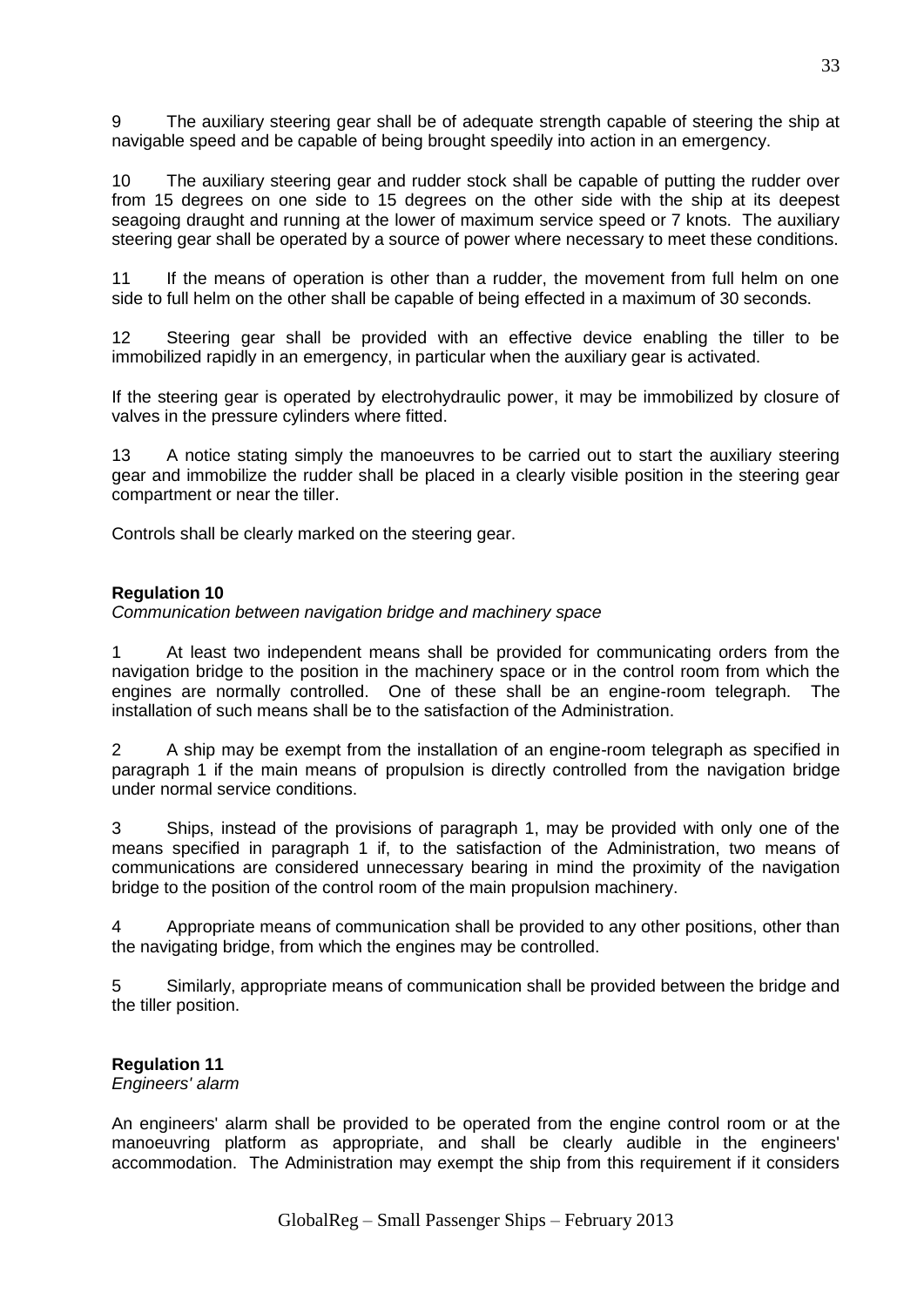that such an alarm is not necessary taking account of the form of manning of the engine department or the close proximity of the engine control room to the engineers' accommodation.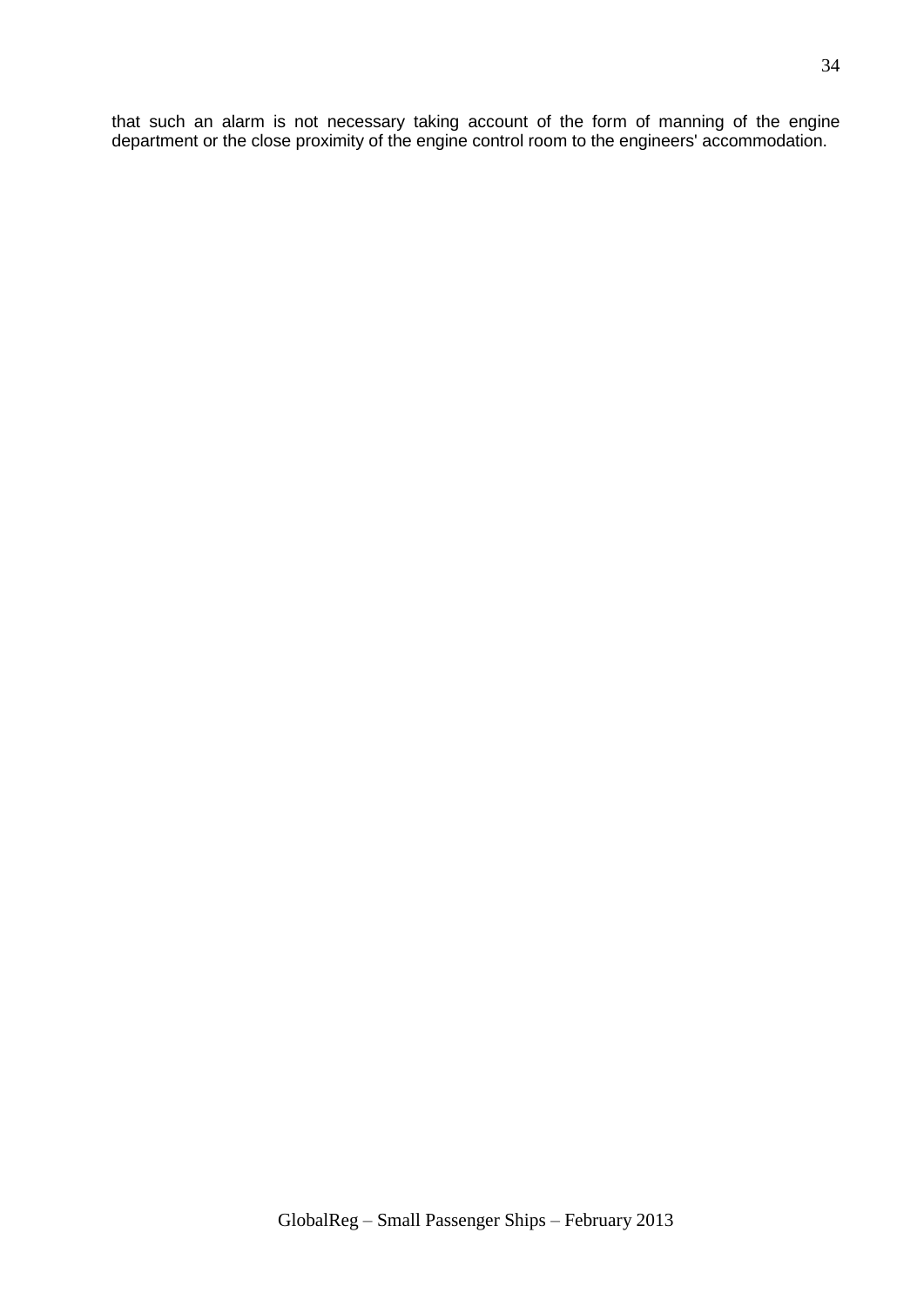## **CHAPTER 7**

## **ELECTRICAL INSTALLATIONS**

### **Regulation 1**

*General*

1 Subject to the provisions of Regulation 5, electrical installations of ships of all Classes, shall unless otherwise provided shall comply with the provisions of the present Chapter.

- 2 Electrical installations shall be such that:
	- .1 all electrical auxiliary services necessary for maintaining the ship in normal operational and habitable conditions will be ensured without recourse to the emergency source of power;
	- .2 electrical services essential for safety will be ensured under various emergency conditions; and
	- .3 the crew and ship will be protected from electrical hazards.

#### **Regulation 2**

*Safety precautions*

1 All exposed metal parts of electrical machines or equipment which are not intended to be live but which are liable under fault conditions to become live shall be earthed unless the machines or equipment are:

- .1 supplied at a voltage not exceeding 55 V direct current or 55 V root mean square between conductors. Auto-transformers shall not be used for the purpose of achieving this voltage;
- .2 supplied at a voltage not exceeding 250 V by safety isolating transformers supplying only consuming device; or
- .3 constructed in accordance with the principle of double insulation.

2 The Administration may require additional precautions for portable electrical equipment for use in confined or exceptionally damp spaces where particular risks due to conductivity may exist.

3 All electrical apparatus shall be so constructed and installed as not to cause injury when handled or touched in the normal manner.

4 Main and emergency switchboards shall be so arranged as to give easy access as may be needed to apparatus and equipment without danger to personnel. The sides and the rear and, where necessary, the front of switchboards shall be suitably guarded. Exposed live parts having voltages to earth exceeding a voltage of 55 V shall not be installed on the front of such switchboards. Non-conducting mats or gratings shall be provided at the front and rear of the switchboard.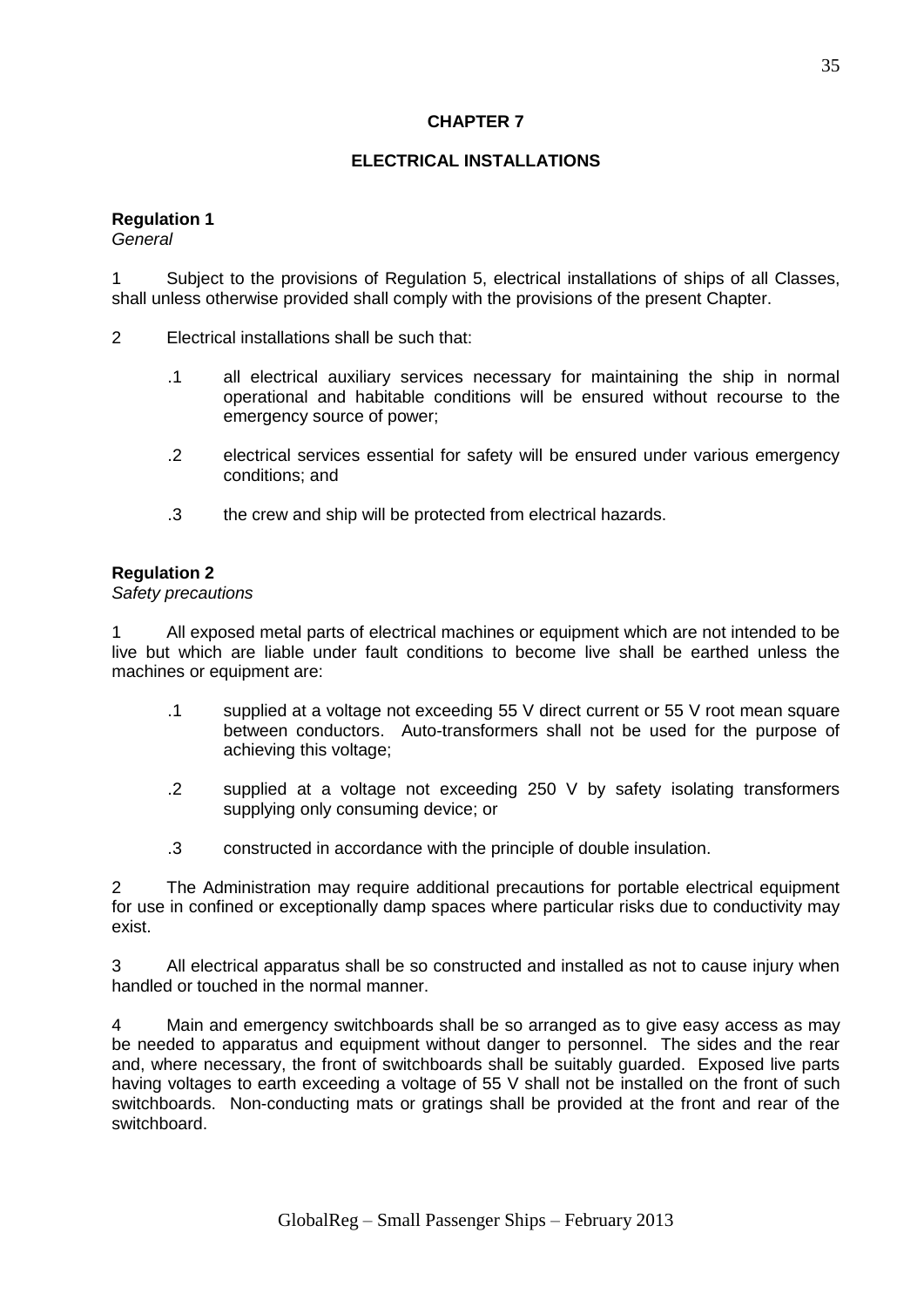5 Where the hull return system is used, all final subcircuits, i.e. all circuits fitted after the last protective device, shall be two-wire and special precautions shall be taken such as considered satisfactory by the Administration.

6 When a distribution system, whether primary or secondary, for power, heating or lighting, with no connection to earth is used, a device capable of continuously monitoring the insulation level to earth and of giving an audible or visual indication of abnormally low insulation values shall be provided.

7 Except as permitted by the Administration in exceptional circumstances, all metal sheaths and armour of cables shall be electrically continuous and shall be earthed.

8 All electric cables and wiring external to equipment shall be at least of flame-retardant type and shall be so installed as not to impair their original flame-retarding properties. Where necessary for particular applications the Administration may permit the use of special types of cable such as radio frequency cables, which do not comply with the foregoing.

9 Cables and wiring serving essential or emergency power, lighting, internal communications or signals shall so far as practicable be routed clear of galleys, laundries, machinery spaces of category A and their housings and other high fire risk areas. Cables connecting fire pumps to the emergency switchboard shall be of the fire-resistant type where they pass through high fire risk areas. Where practicable all such cables should be run in such a manner as to preclude their being rendered unserviceable by heating of the bulkheads that may be caused by a fire in an adjacent space.

10 Where cables which are installed in hazardous areas introduce the risk of fire or explosion in the event of an electrical fault in such areas, special precautions against such risks shall be taken such as are considered satisfactory by the Administration.

11 Cables and wiring shall be installed and supported in such a manner as to avoid chafing or other damage.

12 Terminations and joints in all conductors shall be so made as to retain the original electrical, mechanical, flame-retarding and, where necessary, fire-resisting properties of the cable.

13 Each separate circuit shall be protected against short circuit and against overload except the electrical circuit for the steering gear and where the Administration may exceptionally otherwise permit. The rating or appropriate setting of the overload protective device for each circuit shall be permanently indicated at the location of the protective device.

14 Lighting fittings shall be so arranged as to prevent temperature rises which could damage the cables and wiring, and to prevent surrounding material from becoming excessively hot.

15 All lighting and power circuits terminating in a bunker or cargo space shall be provided with a multiple-pole switch outside the space for disconnecting such circuits.

16 Accumulator batteries shall be suitably housed, and compartments used primarily for their accommodation shall be properly constructed and efficiently ventilated.

17 Electrical or other equipment which may constitute a source of ignition of flammable vapours shall not be permitted in these compartments except as permitted in paragraph 20.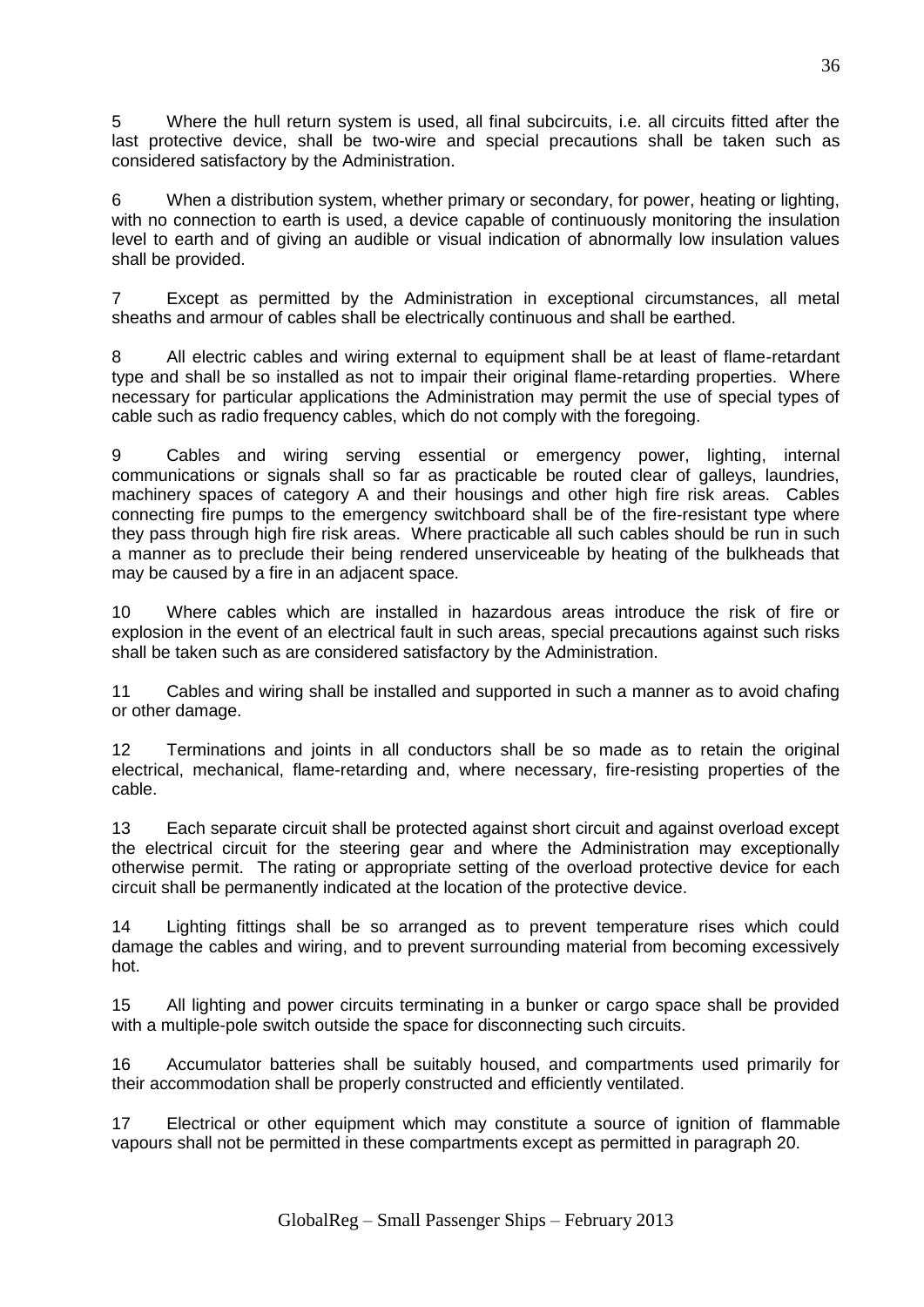18 Accumulator batteries shall not be located in sleeping quarters, except batteries used in a specially adapted lighting unit.

19 No electrical equipment shall be installed in any space where flammable mixtures are liable to collect or in compartments assigned primarily to accumulator batteries, in paint lockers, acetylene stores or similar spaces, unless the Administration is satisfied that such equipment is:

- .1 essential for operational purposes,
- .2 of a type which will not ignite the mixture concerned,
- .3 appropriate to the space concerned, and
- .4 appropriately certified for safe usage in the dusts, vapours or gases likely to be encountered.

20 Lightning conductors shall be installed on masts and mastheads constructed of nonconducting materials. If the ship is constructed of non-conducting materials, the lightning conductors shall be connected to copper plates fitted to the ship's hull and running well below the water line.

# **Regulation 3**

*Main source of electrical power*

1 A main source of electrical power of sufficient capacity to supply all the services mentioned in Regulation 1.2.1 shall be provided. This main source of electrical power shall consist of at least two generating sets and shall satisfy the following requirements:

- .1 the capacity of these generating sets shall be such that in the event of any one generating set being stopped it will still be possible to supply those services necessary to provide normal operational conditions of propulsion and safety;
- .2 the arrangements of the ship's main source of electrical power shall be such that the services mentioned in Regulation 1.2.1 can be maintained regardless of the speed and direction of rotation of the propulsion machinery or shafting;
- .3 in addition, the generating sets shall be such as to ensure that with any one generator or its primary source of power out of operation, the remaining generator sets shall be capable of providing the electrical services necessary to start the main propulsion plant from a dead ship condition. The emergency source of electrical power may be used for the purpose of starting from a dead ship condition if its capability is sufficient to provide at the same time the services required to be supplied under Regulation 4.5.

In new class C and D ships, one of the main generating sets may be main propulsion enginedriven, provided it is of such power that the aforesaid services can be operated when any one other set is out of service.

2 A main electric lighting system which shall provide illumination throughout those parts of the ship normally accessible to the crew shall be supplied from the main source of electrical power.

3 The arrangement of the main electric lighting system shall be such that a fire or other accident in spaces containing the main source of electrical power, associated transforming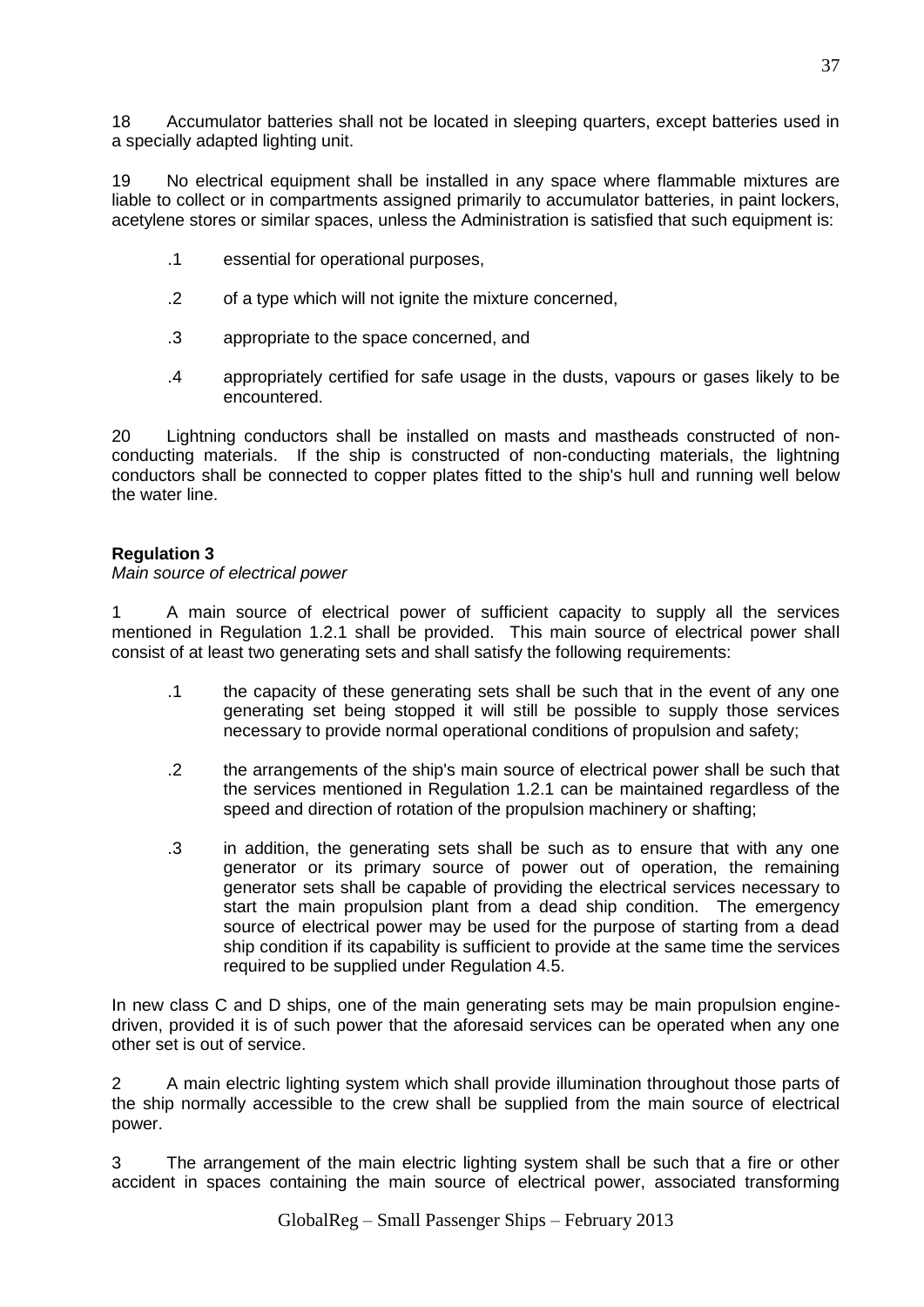equipment, if any, and the main switchboard will not render the emergency electric lighting system required by Regulation 4.4 inoperative.

4 The arrangement of the emergency electric lighting system shall be such that a fire or other accident in spaces containing the main source of electrical power, associated transforming equipment, if any, and the emergency switchboard will not render the main electric lighting system required by the present Regulation inoperative.

## **Regulation 4**

*Emergency source of electrical power*

1 A self-contained emergency source of electrical power shall be provided to all new ships and existing ship of class B.

2 The emergency source of electrical power may be either :

- .1 an accumulator battery capable of complying with the requirements of paragraph .5, or
- .2 a generator, capable of complying with the requirements of paragraph 6, driven by internal combustion type of machinery with an independent supply of fuel having a flashpoint of not less than 43°C, with automatic starting arrangements for new ships and approved starting arrangements for existing ships, and provided with a transitional source of emergency electrical power in accordance with paragraph 7, unless, a suitably located independent battery arrangement is provided for that particular consumer for the period of time required for these regulations.

3 The emergency source of electrical power, associated transforming equipment, if any, and emergency switchboard shall be located above the uppermost continuous deck and shall be readily accessible from the open deck. They shall not be located forward of the collision bulkhead or be contiguous to the boundaries of machinery spaces of category A or those containing the main source of electrical power or main switchboard, except as authorized by the Administration in exceptional circumstances.

4 The location of the emergency source of electrical power, associated transforming equipment, if any, and emergency switchboard in relation to the main source of electrical power, associated transforming equipment, if any, and the main switchboard shall be such that the Administration is satisfied that a fire or other accident in spaces containing the main source of electrical power, associated transforming equipment, if any, and the main switchboard or in any machinery space of category A will not interfere with the supply, control and distribution of emergency electrical power.

5 Provided that suitable measures are taken for safeguarding independent emergency operation under all circumstances, the emergency generator may be used, exceptionally, and for short periods, to supply non-emergency circuits.

6 The electrical power available shall be sufficient to supply all those services that are essential for safety in an emergency situation, due regard being paid to such services as may have to be operated simultaneously. The emergency source of electrical power shall:

.1 be capable, having regard to starting currents and the transitory nature of certain loads, of supplying simultaneously at least the following services for the periods specified hereinafter, if they depend upon an electrical source for their operation:

38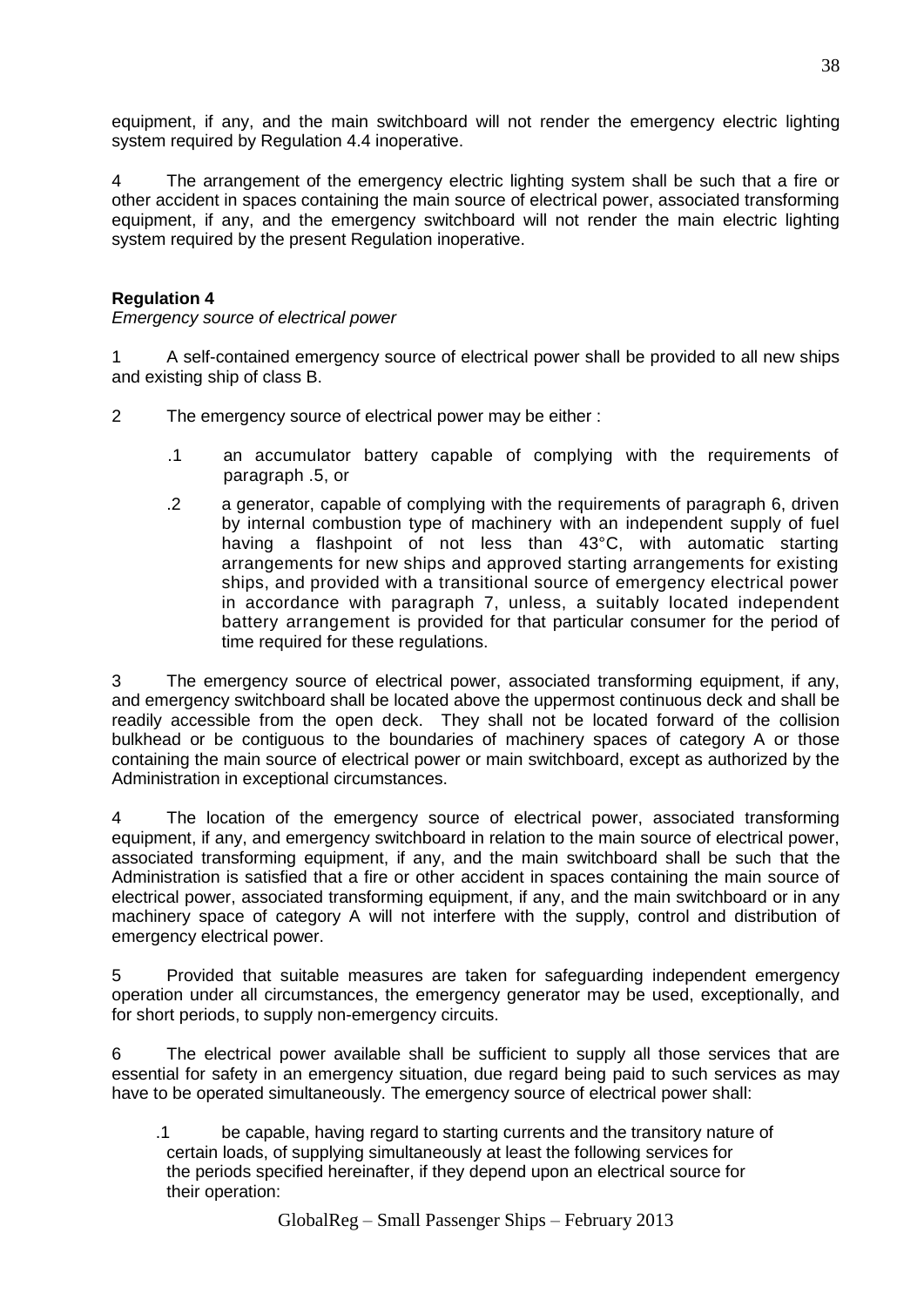Class B ships (new and existing) - 12 hours, Class C ships (new) - 6 hours, Class D ships (new) - 3 hours;

- .2 in particular, be capable to operate simultaneously the consumers as identified within the following services as required for the class of ships for the times indicated above:
	- a) the ship's emergency bilge pump and one of the fire pumps;

b) emergency lighting:

i. at every assembly or embarkation station and over the sides,

ii. in all alleyways, stairways and exits giving access to the assembly or embarkation stations,

iii. in the machinery spaces, and in the place where the emergency generator is located,

iv. in the control stations where radio and main navigating equipment are located;

v. as required in Regulation 3/6.9

vi. at all stowage positions for firefighters' outfits;

- vii. at the emergency bilge pump and one of the fire pumps, referred to in subparagraph a), and at the starting position of their motors;
- c) the ship's navigation lights;
- d) all communication equipment,
- e) the general alarm system,
- f) the fire detecting system, and

g) all signals which may be required in an emergency, if they are electrically operated from the ship's main generating sets;

h) the ship's sprinkler pump, if any and if it is electrically operated;

i) the ship's daylight signalling lamp, if it is operated by the ship's main source of electric power;

.3 be capable to operate, for a period of half an hour, the power-operated watertight doors together with the associated control, indication and alarm circuits.

7 The transitional source of emergency electrical power required by paragraph 2 shall consist of an accumulator battery suitably located for the use in an emergency which shall operate without recharging or suffering an excessive voltage drop for half an hour:

- a) the lighting required by paragraph .2(b)i of this regulation;
- b) the watertight doors, but not necessarily all of them simultaneously, unless an independent temporary source of stored energy is provided; and
- c) the control, indication and alarm circuits for the operation of the watertight doors.

8 For all classes, where electrical power is necessary to restore propulsion, the capacity shall be sufficient to restore propulsion to the ship in conjunction with other machinery, as appropriate, from a dead ship condition within 30 minutes after blackout.

9 The emergency source of electrical power may be: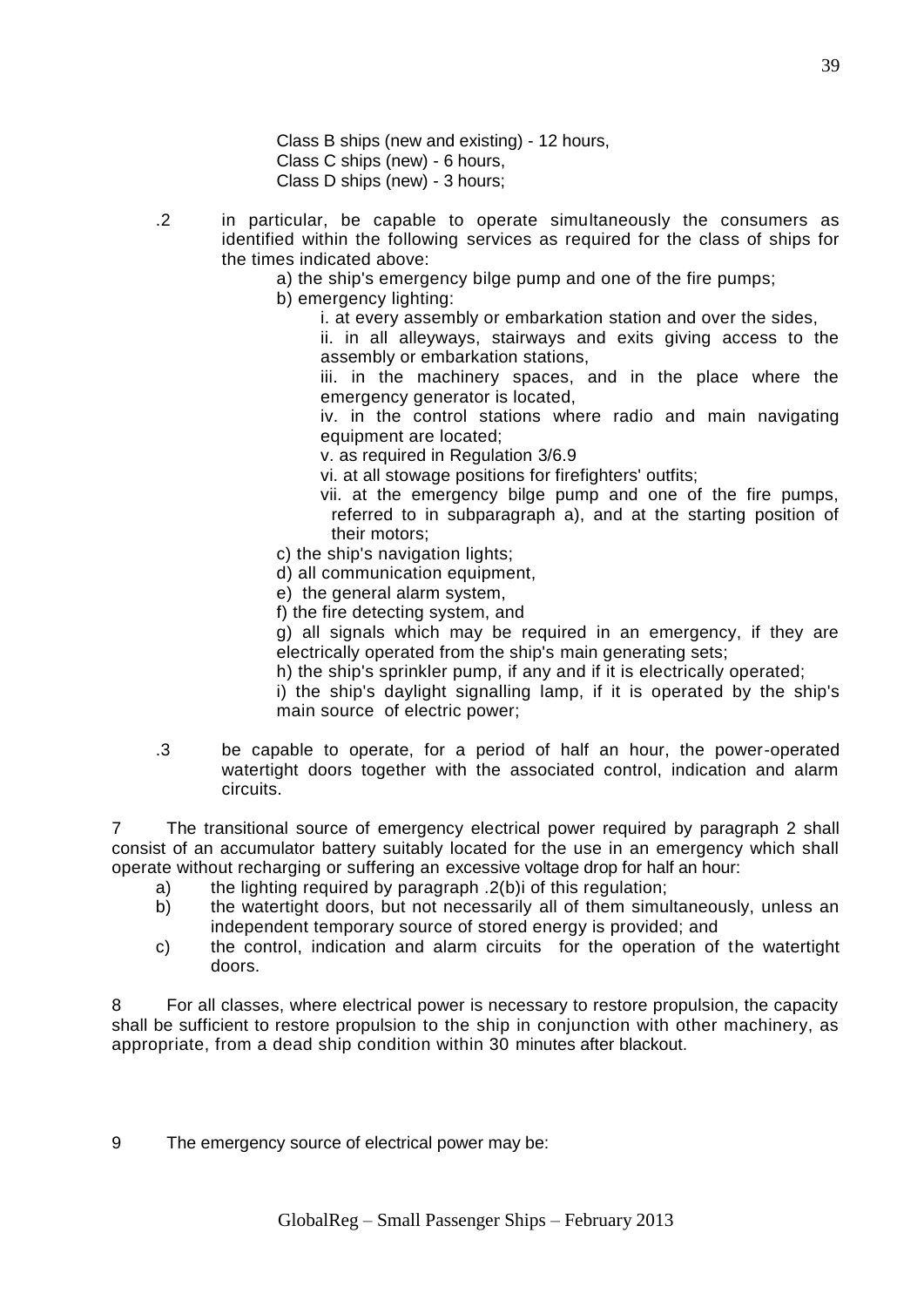- .1 an accumulator battery capable of carrying the emergency electrical load without recharging, or
- .2 a generator driven by a motor with an independent supply of fuel and method of starting to the satisfaction of the Administration.

10 Where the emergency source of electrical power is an accumulator battery, it shall be capable of automatically connecting to the emergency switchboard in the event of failure of the main source of electrical power. Where automatic connection with the emergency switchboard is not possible, a manual connection to the satisfaction of the Administration may be accepted.

11 Where the emergency source of electrical power is a generator, it shall start automatically and be connected to the emergency switchboard within 45 seconds following the failure of the main source of electrical power. It shall be driven by a motor with an independent supply of fuel with a flashpoint not less than 43°C. Automatic starting of the emergency generator shall not be required if there is a transitional source of power to the satisfaction of the Administration.

### **Regulation 5**

*Special provisions*

The Administration may exempt any ship which does not navigate more than 12 miles from the coast from any requirement in the present Chapter that it regards as neither necessary nor applicable.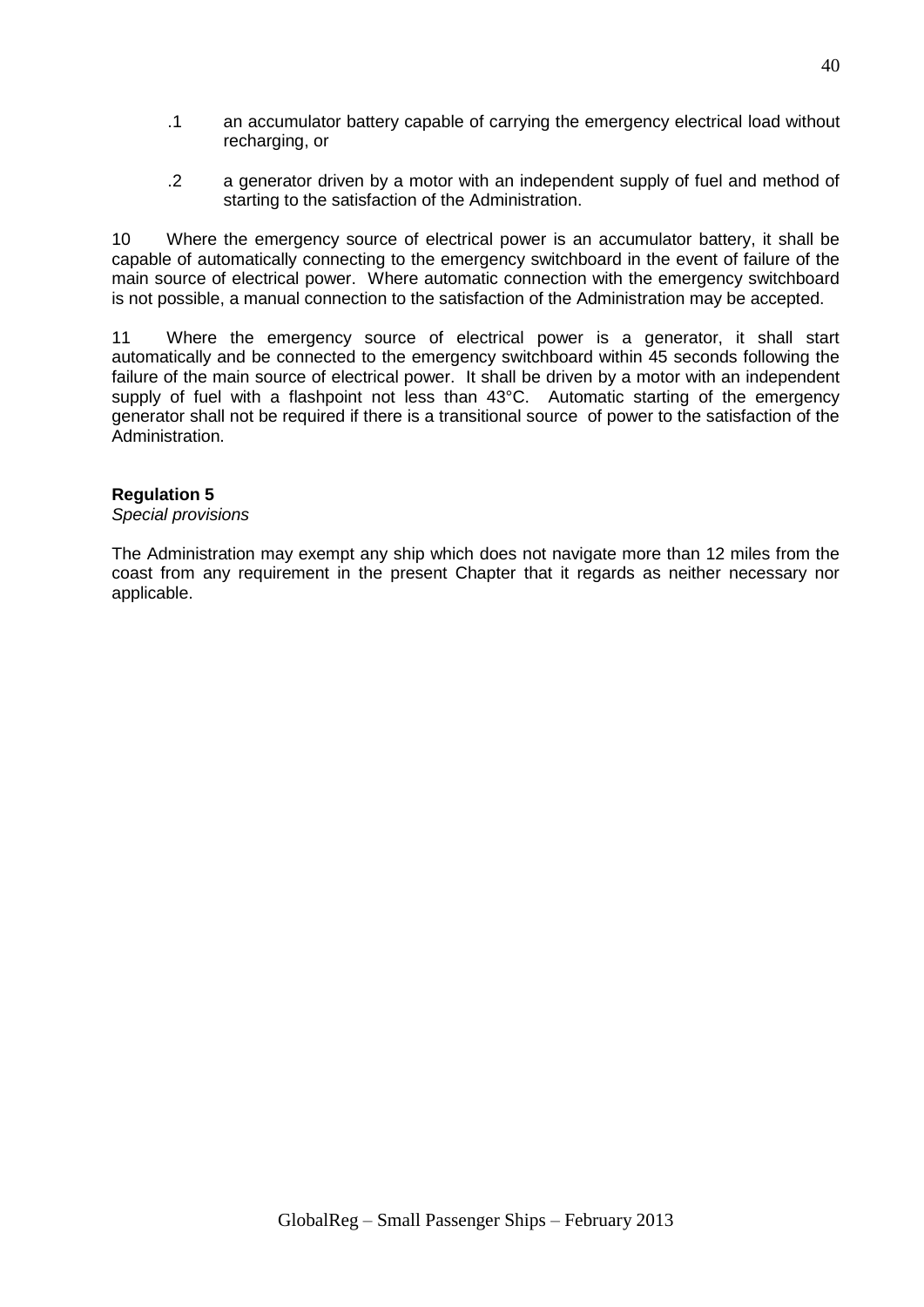## **CHAPTER 8**

## **FIRE PROTECTION**

### **Regulation 1**

#### *Application*

1 Ships of Class A shall comply with the relevant provisions of Chapter III of the SOLAS Convention. Unless otherwise provided, the present chapter shall apply to new ships of Classes B, C and D. Regulations 13 to 15 shall also apply to existing ships.

2 Where they are regarded by the Administration as necessary and reasonable the provisions of the present chapter shall apply to existing ships, not later than three years from the date of entry into force of the present Regulations.

### **Regulation 2**

*General*

1 Unless provided otherwise in this chapter, the provisions on fire protection shall comply with the Fire Safety System Code, as amended, adopted by the IMO Maritime Safety Committee in Resolution MSC.98(73).

2 The Administration may approve alternative arrangements that are as effective as the measures set out in this chapter when the nature and conditions of the voyage are such that the application of these Regulations is neither necessary nor reasonable.

### **Regulation 3**

### *Types of bulkhead*

1 Wherever the words "steel or other equivalent material" occur, "equivalent material" means any non-combustible material which, by itself or due to insulation provided, has structural and integrity properties equivalent to steel at the end of the applicable exposure to the standard fire test (e.g. aluminium alloy with appropriate insulation).

2 "A 30" class divisions are those divisions formed by bulkheads and decks which comply with the following:

- .1 they shall be constructed of steel or other equivalent material;
- .2 they shall be suitably stiffened;
- .3 they shall be so constructed as to be capable of preventing the passage of smoke and flame to the end of the one-hour standard fire test;
- .4 they shall be insulated with approved non-combustible materials such that the average temperature of the unexposed side will not rise more than 140°C above the original temperature, nor will the temperature, at any one point, including any joint, rise more than 180°C above the original temperature, within a period of 30 minutes.

3 "B 30" class divisions are those divisions formed by bulkheads, decks, ceilings and linings which comply with the following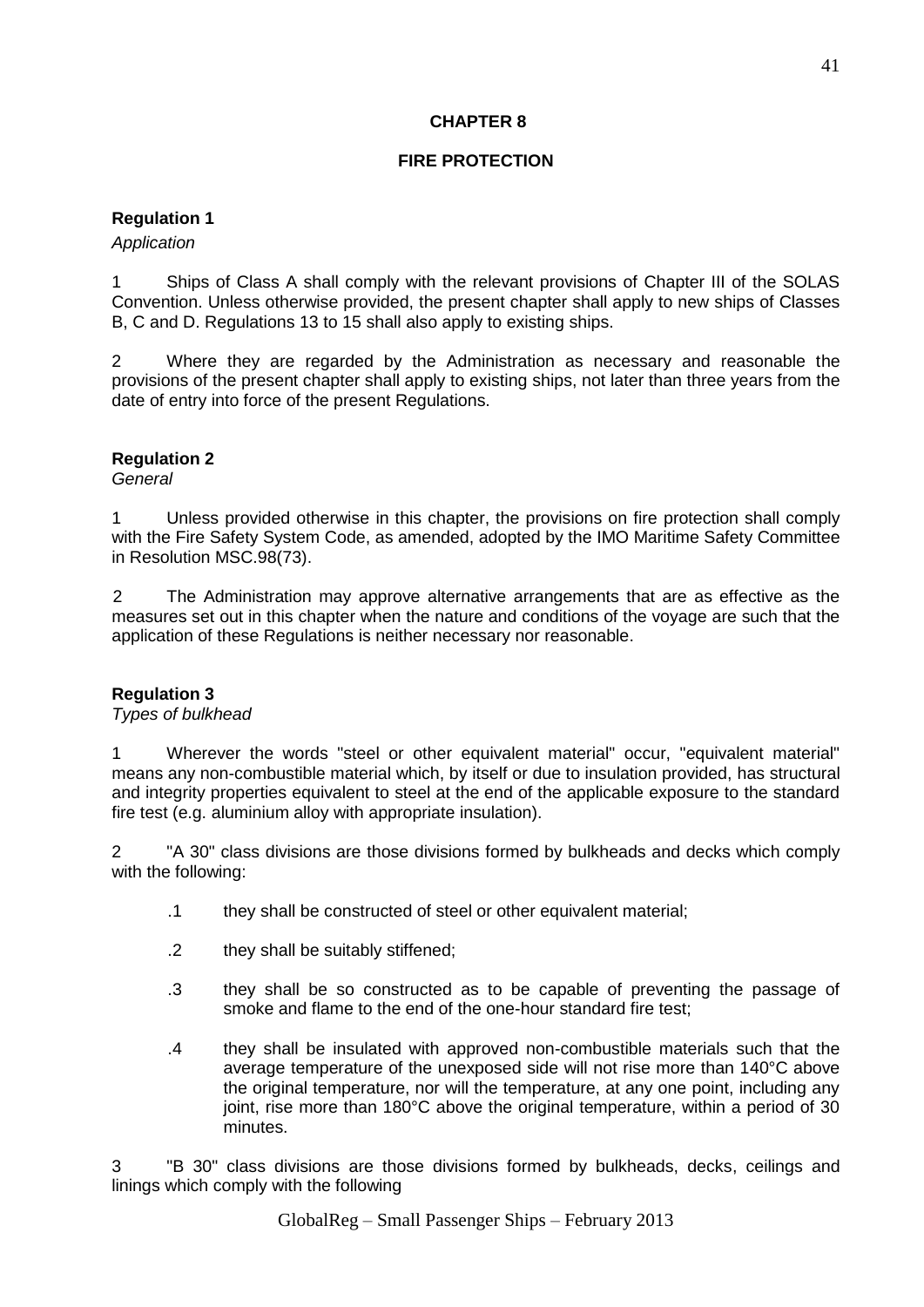- .1 they shall be so constructed as to be capable of preventing the passage of flame to the end of the first half-hour of the standard fire test;
- .2 they shall have an insulation value such that the average temperature of the unexposed side will not rise more than 140°C above the original temperature, nor will the temperature, at any one point, including any joint, rise more than 225°C above the original temperature, to the end of the first half-hour of the standard fire test;

*Fire prevention*

1 Paints, varnishes or other substances with a nitro-cellulose or toxic base, or highly flammable products shall not be used.

2 Precautions shall be taken to avoid combustible substances or vapours coming into contact with parts reaching elevated temperatures. In particular:

- .1 arrangements shall be made to ensure that sparks or flames from smoke ducts such as those of cooking or heating appliances cannot penetrate ventilation ducts;
- .2 thermal insulation shall be provided in cargo spaces, fuel bunkers, control stations, accommodation and service areas for walls reaching high temperatures such as boilers, smoke ducts, extraction ducts or galley chimneys;
- .3 appliances with naked flames or unprotected resistors for lighting and heating of accommodation shall be prohibited;
- .4 electric radiators shall comply with the requirements of Chapter 7.

3 Insulation materials shall be approved by the appropriate authority.

4 The fixing of combustible parts less than 60 cm from appliances such as ovens and furnaces is prohibited unless special precautions are taken to insulate them.

5 Materials readily rendered ineffective by heat shall not be used for overboard scuppers, discharges which are close to the water line or for accessories whose destruction in the event of fire would give rise to a risk of flooding.

6 Oil or oil fuel pipes shall be of steel or other authorized materials taking into account the risk of fire.

7 Air extraction ducts from bunkers and tanks containing combustible liquids shall be fitted with an effective fire-screen capable of being easily cleaned and which shall not significantly reduce the effective diameter of the air duct and shall comply with the provisions of paragraph 6.

8 Mechanical ventilation of closed ro-ro cargo spaces carrying motor vehicles with fuel in their tanks for their own propulsion and machinery spaces, if any, shall be capable of being stopped from a point easily accessible and identifiable located outside such spaces.

9 Ventilation ducts serving cargo spaces, closed ro-ro cargo spaces and machinery spaces shall be provided on their upper parts with non-combustible means of closing.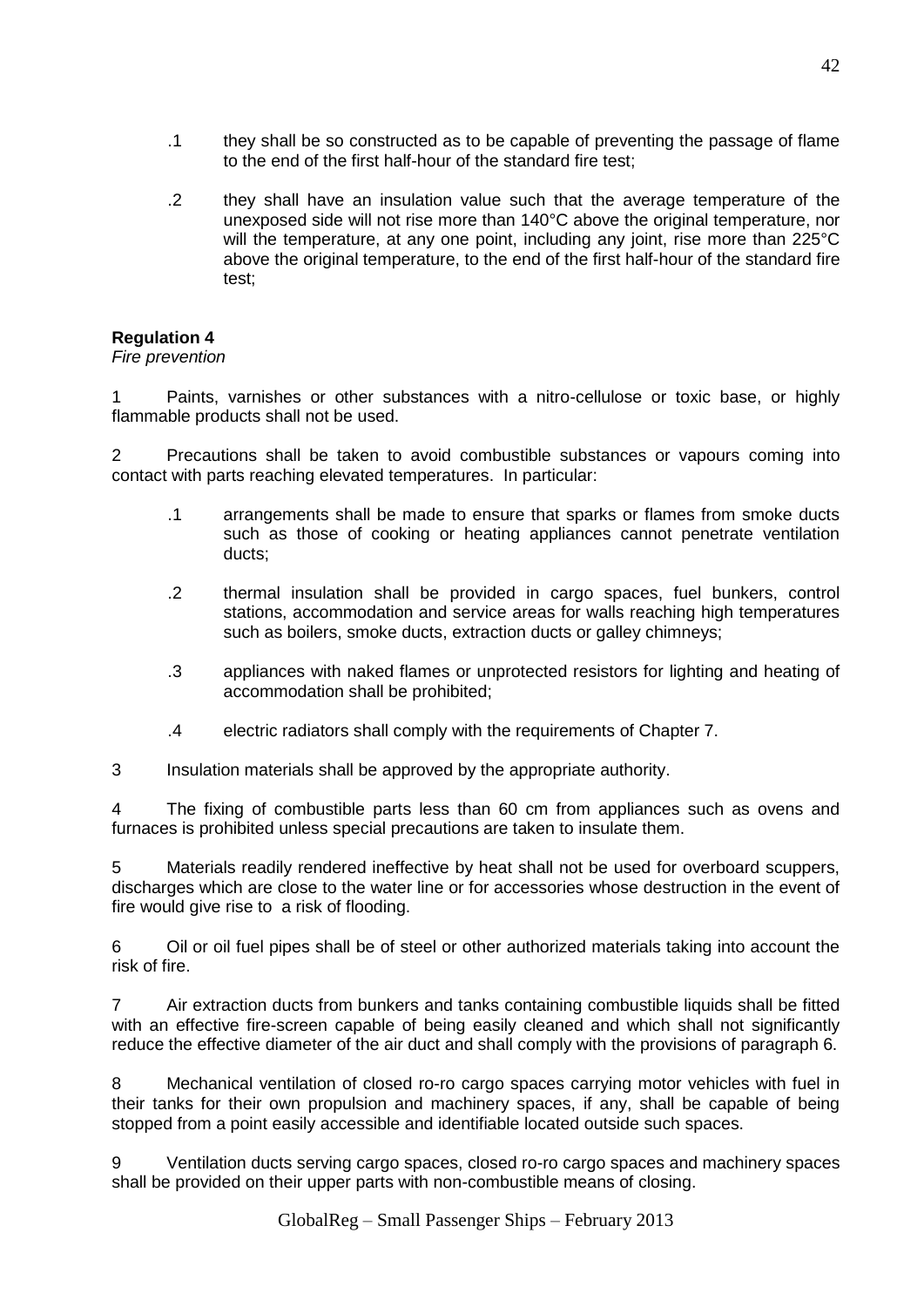10 Other openings in machinery spaces shall be capable of being closed from outside those spaces.

#### **11 Divisions**

- .1 Divisions (decks and bulkheads) which separate machinery spaces in category A from cargo spaces, accommodation, service area, control stations shall be as far as possible:
	- .1 of A 30 class for ships constructed of steel or equivalent material including aluminium alloys;
	- .2 of B 30 class for ships constructed of combustible materials.

A subdivision may be accepted as equivalent to an A class division if it consists of:

- .1 a steel panel coated with 50 mm of mineral wool; or
- .2 an aluminium panel coated with 80 mm or two separate layers of 40 mm of mineral wool.

A subdivision may be accepted as equivalent to a B 30 class division if it consists of a combustible wall coated with a layer of 100 mm or two separate layers of 50 mm of mineral wool.

The mineral wool shall have a density of at least 96 kg/m<sup>3</sup>.

The external surface of the mineral wool shall be suitably protected against splashes of oil and other flammable liquids.

.2 The insulation shall extend downwards from the deck, over the hull, to a depth of 500 mm for a ship of steel and to the lightship water line for a ship constructed of another material.

Stairways which serve several decks shall be encased in bulkheads of steel or equivalent materials or B 30 class materials.

- .3 In the case of B 30 class bulkheads, the bulkheads around machinery spaces in category A shall prevent the passage of smoke.
- .4 Bulkheads shall possess the characteristics of A 30 or B 30 class bulkheads, as appropriate, only in respect of a fire which would arise in the machinery space.
- .5 Doors and hatches of other openings in bulkheads shall be constructed such as to maintain the integrity of the bulkheads in which they are located.
- .6 Bulkheads around galleys shall be of steel or equivalent material or B 30 class bulkheading.
- .7 Stairways, escape companionways, etc., shall have a steel frame and, if they serve several decks, they shall be protected by a casing of steel or equivalent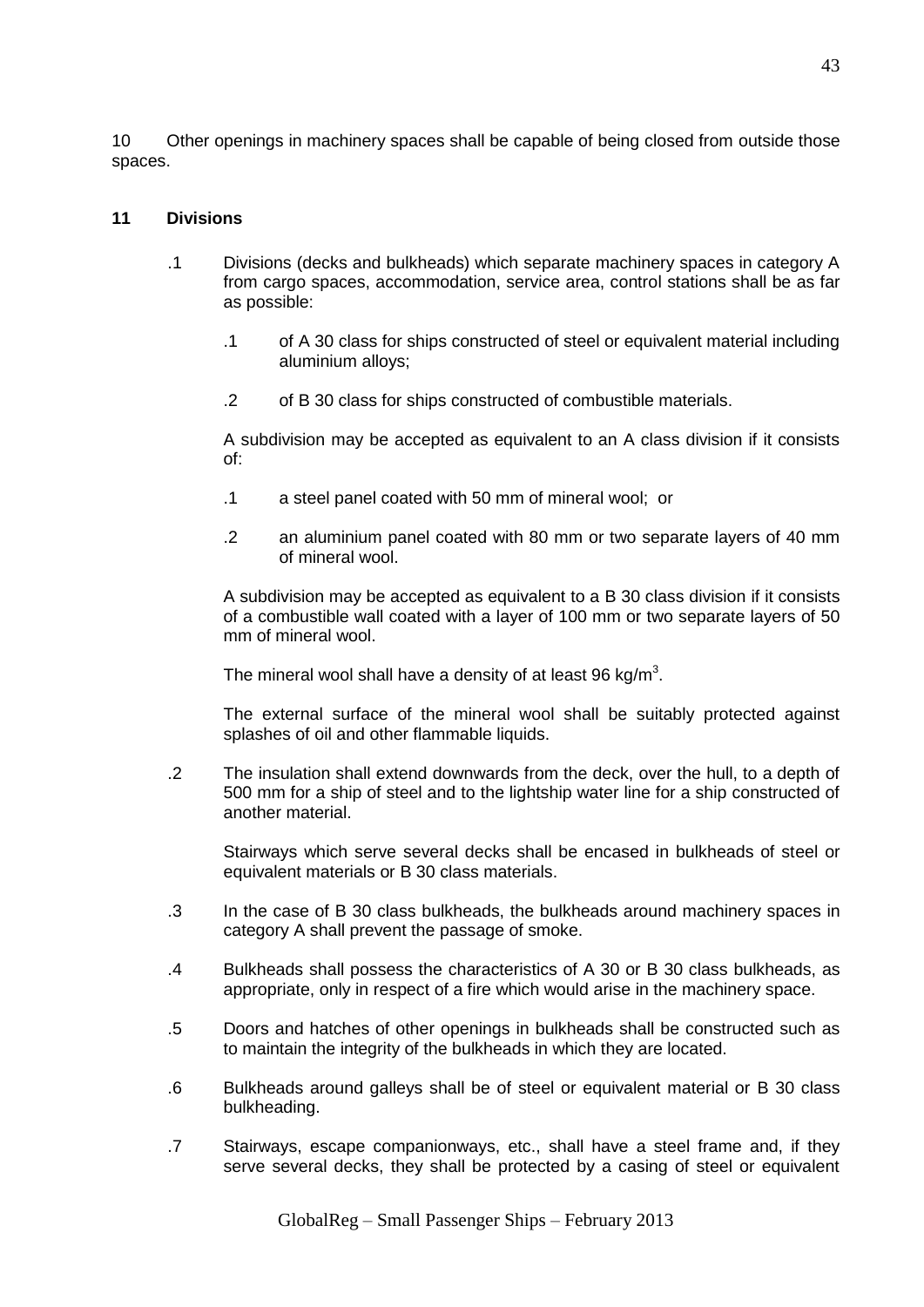- .8 Pipes, ducts and controls which pass through a fire-resistant bulkhead shall not reduce its resistance to fire.
- .9 The Administration may exempt ships from any of the requirements of the present Regulation, if it considers that such requirements are neither reasonable nor necessary taking into account the navigation on which the ships are engaged.

*Arrangements for combustible fuel, lubricating oil and other flammable oils*

1 No combustible liquid shall be used as fuel whose flashpoint, determined by an approved test, is less than 60°C (closed crucible test), except in emergency generators, in which case the flashpoint shall be not less than 43°C.

2 Safe and efficient means of ascertaining the amount of fuel contained in any tank shall be provided. If such means consist of sounding pipes, their upper ends shall be located in safe positions and fitted with appropriate shutoff devices.

If an oil-level gauge is used, it shall be fitted with a self-closing control cock at each end.

All cocks shall be fixed directly to the walls of the tank.

The use of plastics for oil-level gauges is prohibited.

The use of refracting glass oil-level gauges is permitted provided that a protection against shocks is installed. Tighteners shall be fitted to prevent disconnection of oil-level gauges.

3 Precautions shall be taken to prevent any overpressure on tanks or in any part of the fuel supply system, including filling pipes. Outlet valves and air or overflow pipes shall discharge the fuel into a safe place in such a way that it does not give rise to danger.

4 Subject to approval by the appropriate authority, fuel pipes, which if damaged, would allow oil to escape from storage, settling or daily service tanks situated above the double bottom, shall be fitted with a cock or valve directly on the tank capable of being closed from a safe position outside the space concerned in the event of fire occurring in the space in which such tanks are situated. In the special case of deep tanks situated in any shaft or pipe tunnel or similar space, valves shall be fitted on the deep tanks but control in the event of fire shall be capable of being effected by means of an additional valve on the pipe or pipes outside the tunnel or similar space. If such additional valve is fitted in the machinery space it shall be operated from a position outside this space.

5 Pumps which form part of the oil fuel lines shall be separate from any other lines and the discharge of such pumps shall be fitted with an effective, non return outlet valve.

6 No oil fuel tank shall be situated where spillage or leakage therefrom can constitute a hazard by falling on heated surfaces. Precautions shall be taken to prevent any oil that may escape under pressure from any pump, filter or heater from coming into contact with heated surfaces.

7 Oil fuel pipes and their valves and fittings shall be of steel or other approved material, except that the restricted use of flexible pipes may be permitted by the appropriate authority.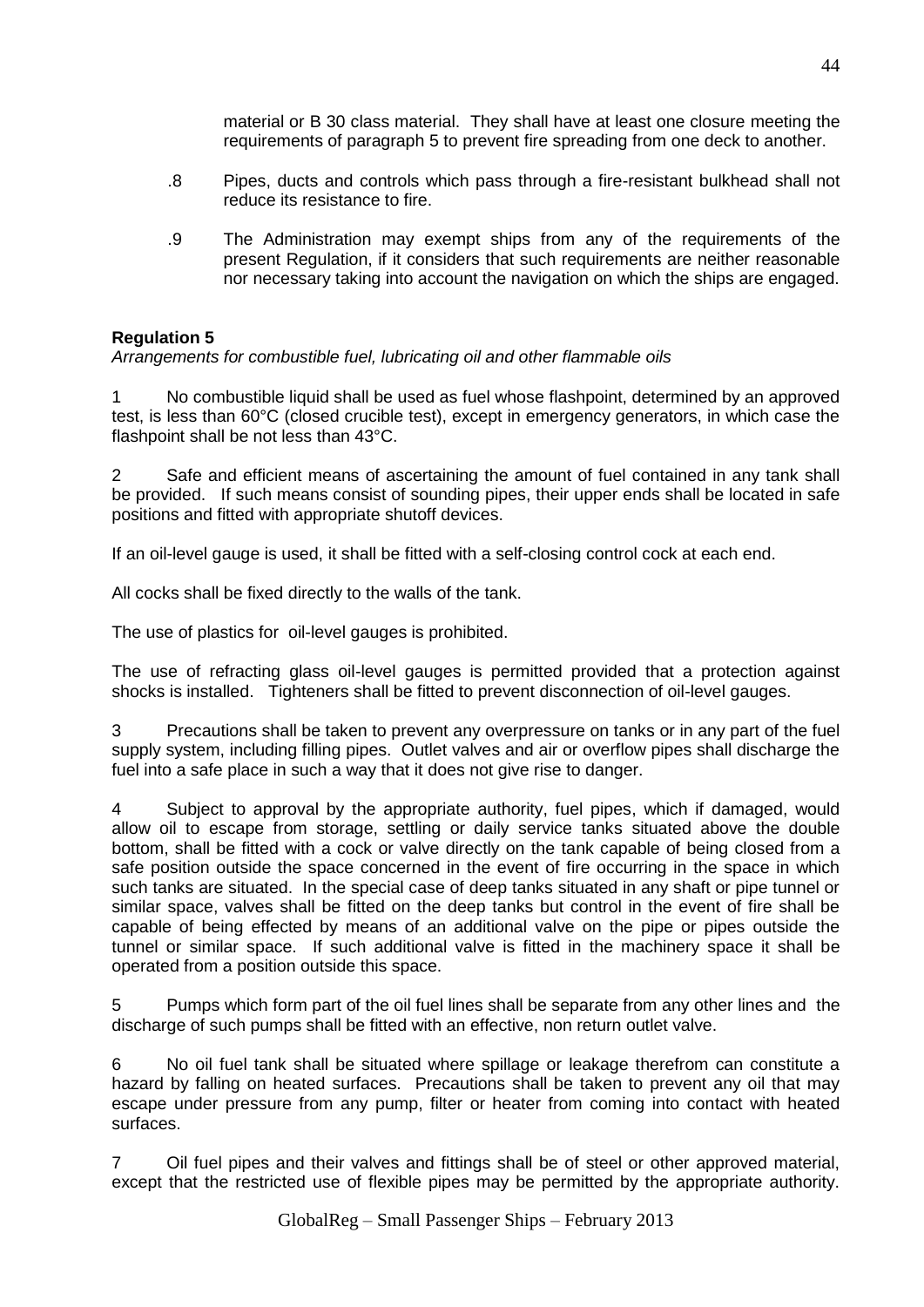Such flexible pipes and end attachments shall be of approved fire-resisting materials or coated with fire-resisting coatings, to the satisfaction of the appropriate authority.

8 When necessary, oil fuel lines shall be screened or otherwise suitably protected to avoid, as far as practicable, oil spray or oil leakages on to hot surfaces or into machinery air intakes. The number of joints in such piping systems shall be kept to a minimum.

9 As far as practicable, oil fuel tanks shall be part of the ship's structure and shall be located outside machinery spaces of category A. Where oil fuel tanks, other than double bottom tanks, are necessarily located adjacent to or within machinery spaces of category A, at least one of their vertical sides shall be contiguous to the machinery space boundaries, and shall preferably have a common boundary with the double bottom tanks, and the area of the tank boundary common with the machinery spaces shall be kept to a minimum. Where such tanks are situated within the boundaries of machinery spaces of category A they shall not contain oil fuel having a flashpoint of less than 60°C (closed crucible test). In general, the use of freestanding oil fuel tanks shall be avoided in areas where there is a risk of fire and especially in machinery spaces of category A. When free-standing tanks are permitted, they shall be placed in an oil-tight spill tray of ample size having a suitable drain pipe leading to a suitably sized oil spill tank.

10 The arrangements for the storage, distribution and utilization of oil used in the pressure lubrication systems shall be considered satisfactory by the appropriate authority. The arrangements made in machinery spaces of category A, and whenever practicable in other machinery spaces, shall at least comply with the provisions of paragraphs 1, 3, 6 and 7 and, in so far as the appropriate authority considers it to be necessary, with the provisions of paragraphs 2 and 4. The use of sight-flow glasses in lubricating systems may be permitted provided that they are shown by tests to have a suitable degree of fire resistance.

11 The arrangements for the storage, distribution and utilization of flammable oils other than those specified in paragraph 10 employed under pressure in power transmission systems, control and drive systems and heating systems shall be approved by the appropriate authority. In locations where means of ignition are present, such arrangements shall at least comply with the provisions of paragraphs 2 and 6, and with the provisions of paragraphs 3 and 7 in respect of strength and construction.

12 Oil fuels, lubricating oils and other flammable oils shall not be carried in forepeak tanks. Furthermore, oil fuels shall not be stored forward of the collision bulkhead or its extension.

### **Regulation 6**

*Storage and use of oil fuels*

1 Air outlet pipes in oil fuel compartments and tanks shall terminate with an S-bend with a close-mesh metal cowl and a detachable closing device. A hole of 5 to 6 mm in diameter shall be pierced in the closing device.

The closing device may be replaced by a system such as an automatic ball-valve if it is considered by the Administration to provide an equivalent level of safety.

2 Compartments intended to contain oil fuels with a flashpoint less than 60°C but not less than 43°C shall be insulated from continuous compartments intended for liquids or oil fuels with different flashpoints by cofferdams with air pipes and sounding pipes.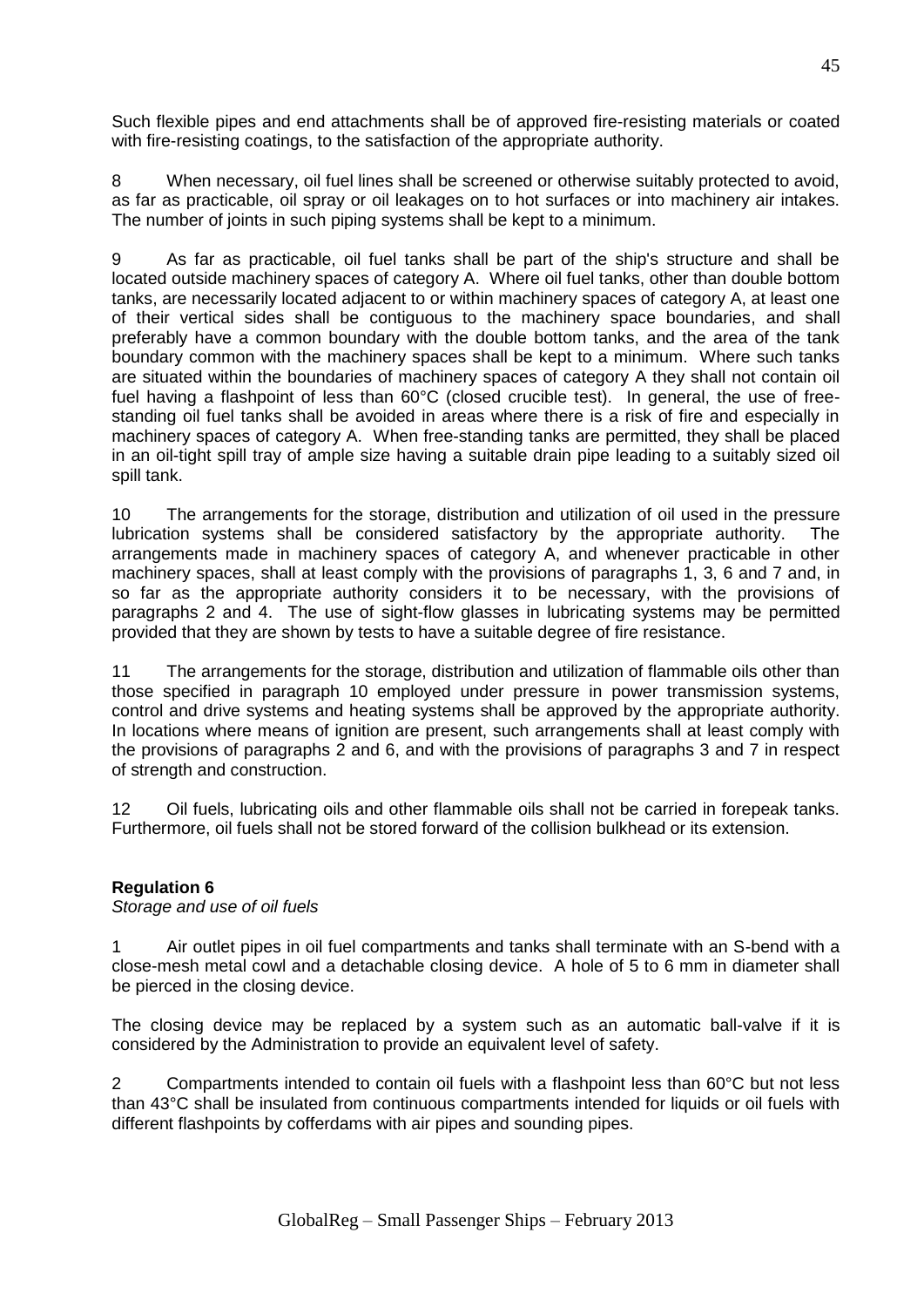3 When approved by the Administration, oil fuels with a flashpoint less than 60°C but not less than 43°C may be used to supply emergency fire-pump motors and auxiliary motors which are not situated in machinery spaces of category A.

### **Regulation 7**

*Pressurized water fire-extinguishing systems*

1 Any pressurized water fire-extinguishing system, required to be installed by the present chapter, shall consist of pipes fed by one or more pumps and serving nozzles through hydrants and hoses.

### 2 **Fire pumps**

- .1 Except as otherwise provided in the present chapter, fire pumps shall be mechanically driven by motors independent of the propulsion machinery.
- .2 Where they are not normally used for the extraction of oil fuel sanitary, ballast and bilge pumps, as well as general service pumps may be considered as fire pumps.
- .3 Fire pumps shall be fitted with safety valves if they are capable of operating at a pressure exceeding that for which the pipes and their attachments have been calculated and tested.
- .4 Each mechanically powered pump, where required to be fitted by the present chapter, shall be capable of delivering for fire-fighting purposes a quantity of water, at the pressure specified in paragraph 3.2, not less than two-thirds of the quantity required to be dealt with by a bilge pump under the provisions of Regulation 3 of Chapter 5.

### 3 **Fire mains**

- .1 The diameter of the fire main shall be sufficient for the effective distribution of the maximum discharge of one fire pump.
- .2 Where a fire pump delivers the quantity of water specified in subparagraph 3.1 above through any adjacent fire hydrants, a pressure of at least 0.3  $N/mm^2$  shall be maintained at all hydrants affected. A pressure of at least 0.2 N/mm² may be accepted for ships of classes C and D.
- .3 The arrangement of the fire main shall be such that it is capable of delivering water very rapidly. The controls shall be easy to operate and readily accessible.

### 4 **Pipes and hydrants**

- .1 The number and position of hydrants shall be such that at least one jet of water may reach any part of the ship normally accessible to the crew while the ship is being navigated and any part of any cargo space when empty.
- .2 Pipes and hydrants shall be so placed that the fire hoses may be easily coupled to them. In ships where deck cargo may be carried, the positions of the hydrants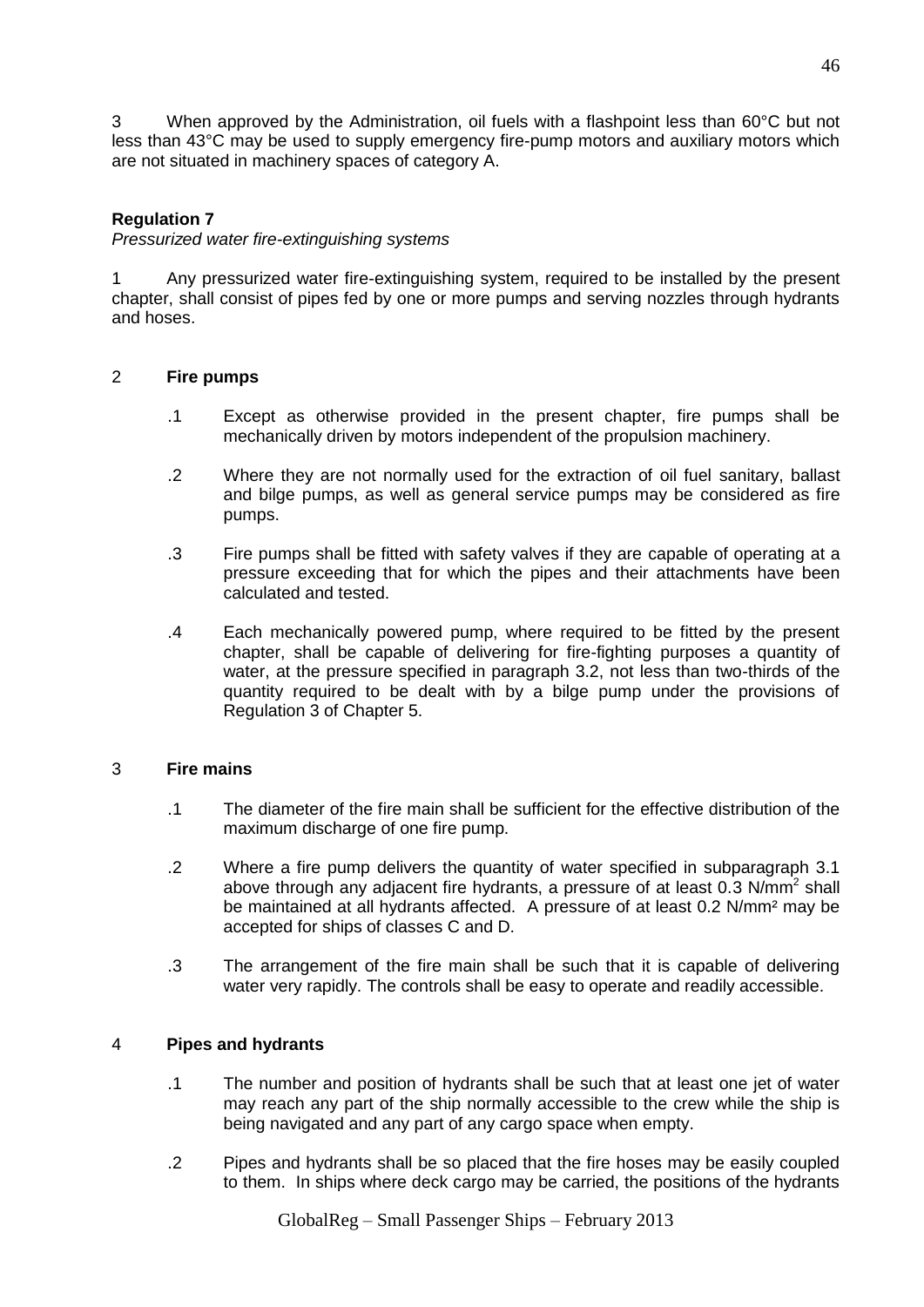shall be such that they are readily accessible and the pipes shall be arranged as far as practicable to avoid risk of damage by such cargo.

- .3 Cocks or valves shall be fitted to pipes such that any of the hydrants may be shut off while the pumps are in operation and continue to supply other hoses connected to other hydrants.
- .4 Fire hoses of materials readily affected by heat shall not be used unless suitably protected.

### 5 **Hoses and nozzles**

- .1 Fire hoses shall be of approved materials. They shall not exceed 12 metres in length. Hoses shall be fitted with the necessary couplings and attachments.
- .2 On open decks, a hose shall not be required for each hydrant, but the number of hoses installed shall be sufficient, in the area concerned, such that the jet required by the present Regulation can be delivered in all circumstances.
- .3 Fire hoses and their attachments shall be maintained in a permanently serviceable condition.
- .4 The diameter of nozzles (full jet) shall be not less than 10 mm.
- .5 All nozzles shall be fitted with a shutoff device, as well as a sprinkler jet.

6 Fire cocks, hoses, nozzles and couplings, and sprinkler jets shall be of a type approved by the Administration.

### **Regulation 8**

*Gas fire-extinguishing systems*

1 The use of a fire-extinguishing medium which, in the opinion of the Administration, under expected conditions of use gives off toxic gases in such quantities as to endanger persons on board shall not be permitted.

The fire extinguishing systems shall be started by a deliberate manual operation.

2 The pipes for conveying the fire-extinguishing medium into protected spaces shall be provided with control valves:

- .1 for which the spaces to which the pipes are led are clearly indicated;
- .2 where the open or closed position may be readily checked; and
- .3 which can only be operated locally (no remote control).

3 Means of manually activating chambers by percussion. In such case, the control shall be exercised from the spaces where the extinguishing medium is placed, except when it is placed in a protected space.

4 The piping shall be so positioned as to ensure efficient distribution of the gas. It shall be tested according to the regulations of a recognized organization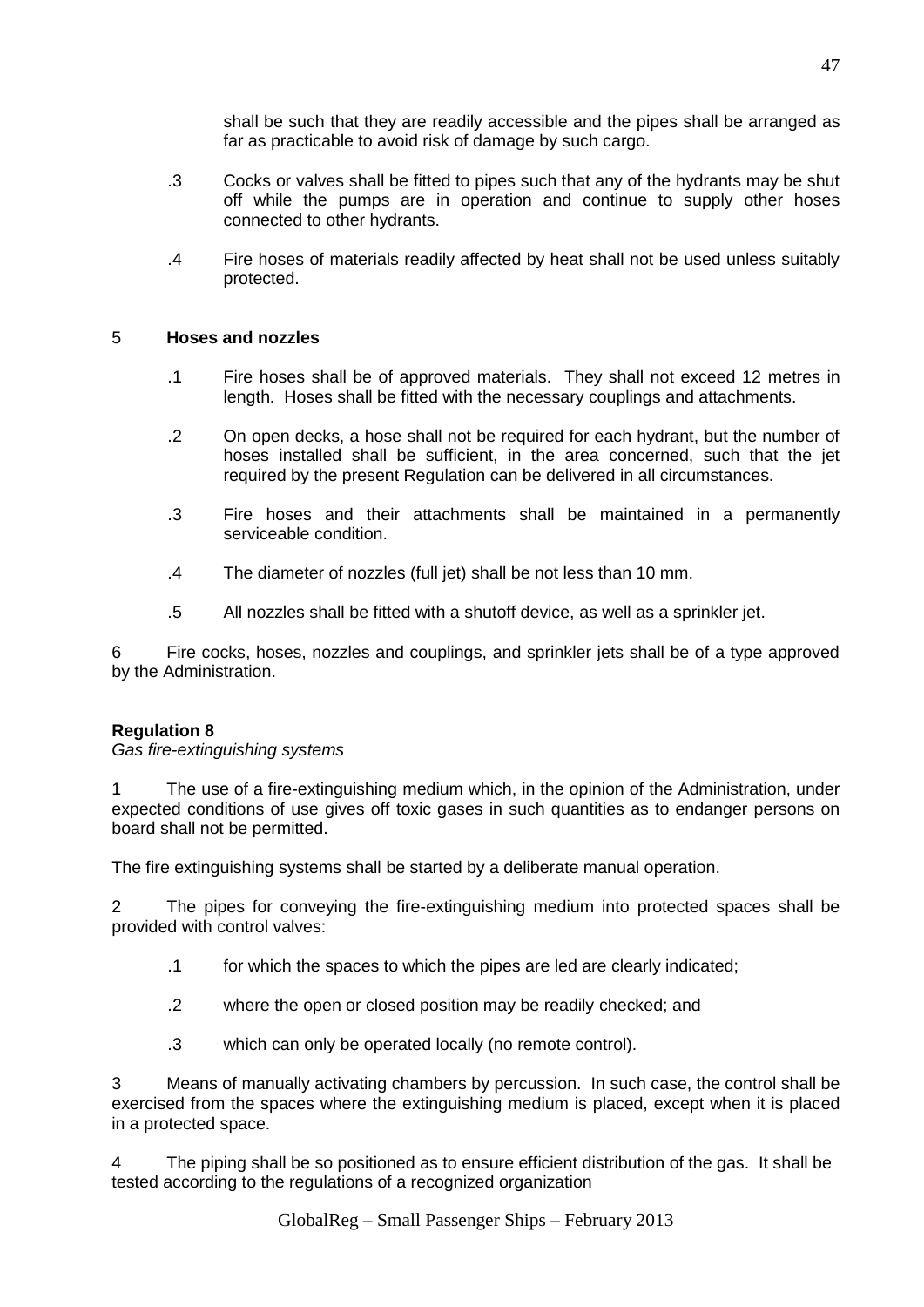5 Means shall be provided to close all openings which may admit air or allow gas to escape from a protected space. The ventilation of the protected space shall be shut off automatically or manually before the discharge of the extinguishing medium.

#### 6 **Verification**

- .1 The operation of percussion devices and valves shall be periodically checked, as well as the quantity of gas available and the general state of the system.
- .2 Means shall be provided for the blowing each of the pipes leading from the control valves, separately and safely.
- .3 Means shall be provided for the crew to check the quantity of gas in the chambers safely.

#### 7 **Quantity of gas**

In determining the volume of gas to be released in the engine room in the event of fire, the total volume of air of the engine room, which includes the quantity of air in air reservoirs used for starting engines, shall be used in the calculation.

#### 8 **Alarm**

- .1 A sound signal shall announce the release of extinguishing medium in any space in which personnel normally work or to which they have access.
- .2 The signal shall be supplied by the emergency source of power and shall be distinct from any other alarm.
- .3 The time between the giving of the alarm and the arrival of the gas in the protected space shall be such as to allow people to escape from the protected space. The system should be checked periodically to ensure that it is in good working order.

9 The means of control of any fixed gas fire-extinguishing system shall be readily accessible, simple to operate and shall be grouped together at positions where they are not likely to be cut off by a fire in the protected space and shall have clear instructions relating to the operation of the system having regard to the safety of personnel.

10 Where several locations are protected by the same system, the quantity of gas shall be sufficient for the largest of those locations. Several locations which are not completely separate from each other shall be regarded as forming a single location.

11 Pressurized gas fire-extinguisher chambers shall be approved by the appropriate authority and tested every ten years.

12 Pressurized gas fire-extinguisher chambers shall not be positioned forward of the collision bulkhead.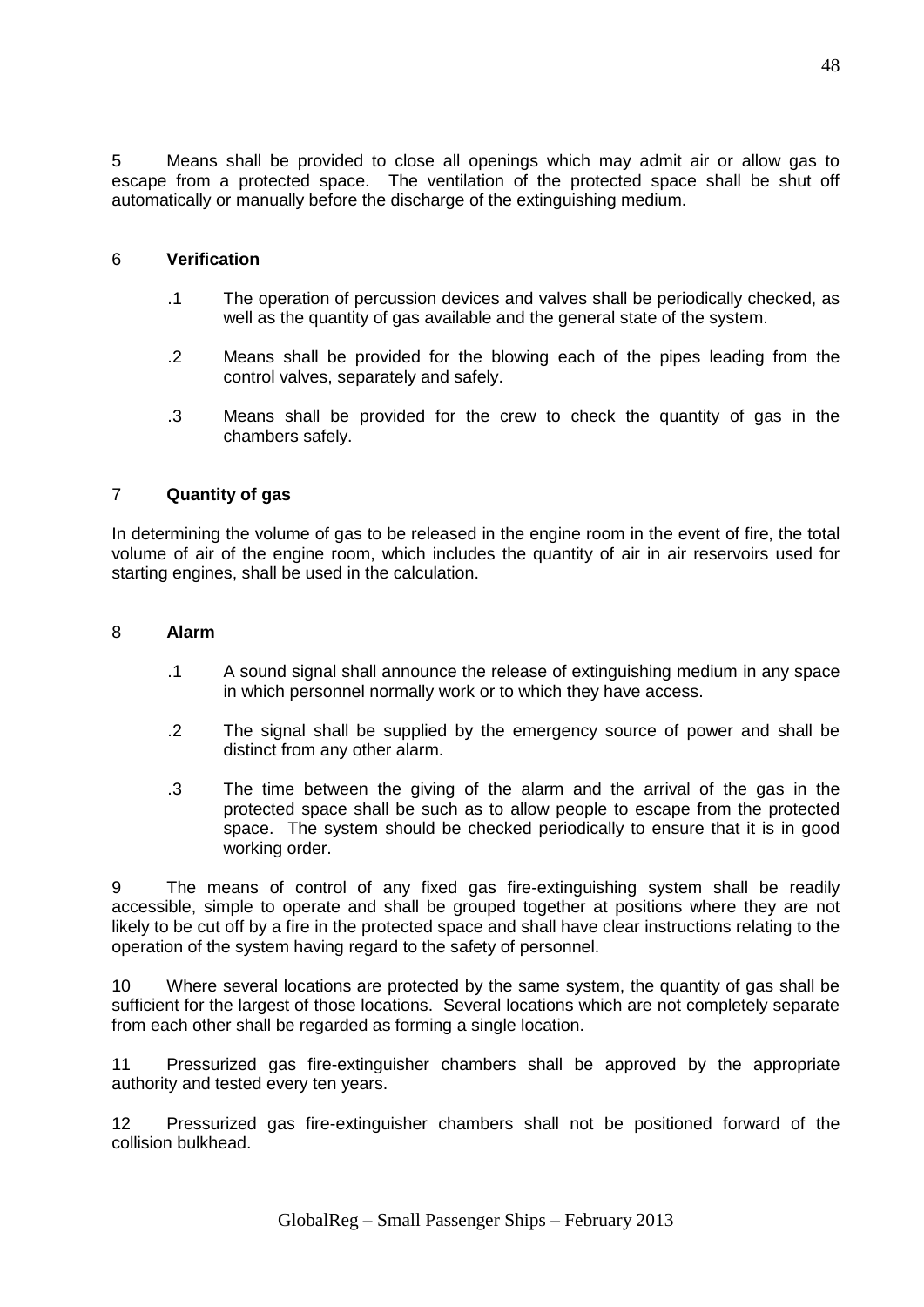They shall be kept in locations reserved exclusively for that purpose, situated in a safe readily accessible and well ventilated position. Any entrance to such locations shall preferably be from the open deck and in any case shall be separate from the entrance to the protected space. Access doors shall open outwards. Bulkheads, decks and doors which form the boundaries between such places and adjoining closed spaces shall be of steel or equivalent material or B 30 class except when such chambers are installed above the freeboard deck.

All access doors to the locations of chambers shall carry a sign clearly showing the type of extinguishing medium and the notice "Danger".

13 The air in the protected place shall be changed, after extinction of the fire, within a period compatible with the safety of the ship.

### 14 **Carbon dioxide systems**

For machinery spaces the quantity of carbon dioxide delivered by the piping shall be sufficient to give a minimum volume of free gas equal to 30% of the gross volume of the largest machinery space so protected, including the housing.

The volume of free carbon dioxide shall be calculated as  $0.56$  m $^3$ /kg.

The fixed piping shall be such that 85% of the gas can be discharged into the space within 2 minutes.

### **Regulation 9**

*Fixed high-expansion foam fire-extinguishing systems in machinery spaces*

1 Any required fixed high-expansion fire extinguishing systems in machinery spaces shall be capable of rapidly discharging through fixed discharge outlets a quantity of foam sufficient to fill the greatest space to be protected at a rate of at least 1 m in depth per minute, after deducting the volumes of the plant or equipment, or 1.5 m in depth if such volumes are not deducted.

The quantity of foam-forming liquid available shall be sufficient to produce a volume of foam equal to five times the volume of the largest space to be protected. The expansion ratio of the foam shall not exceed 1,000 to 1.

The Administration may permit alternative arrangements and discharge rates provided that it is satisfied that equivalent protection is achieved.

2 Supply ducts for delivering foam, intakes to the foam generator and the number of foamproducing units shall in the opinion of the Administration be such as will provide effective foam production and distribution.

Foam-producing units shall be of an approved type.

3 The arrangement of the foam generator delivery ducting shall be such that a fire in the protected space will not affect the foam generating equipment.

4 The foam generator, its sources of power supply, foam-forming liquid and means of controlling the system shall be readily accessible and simple to operate and shall be grouped in as few locations as possible at positions not likely to be cut off by a fire in the protected space.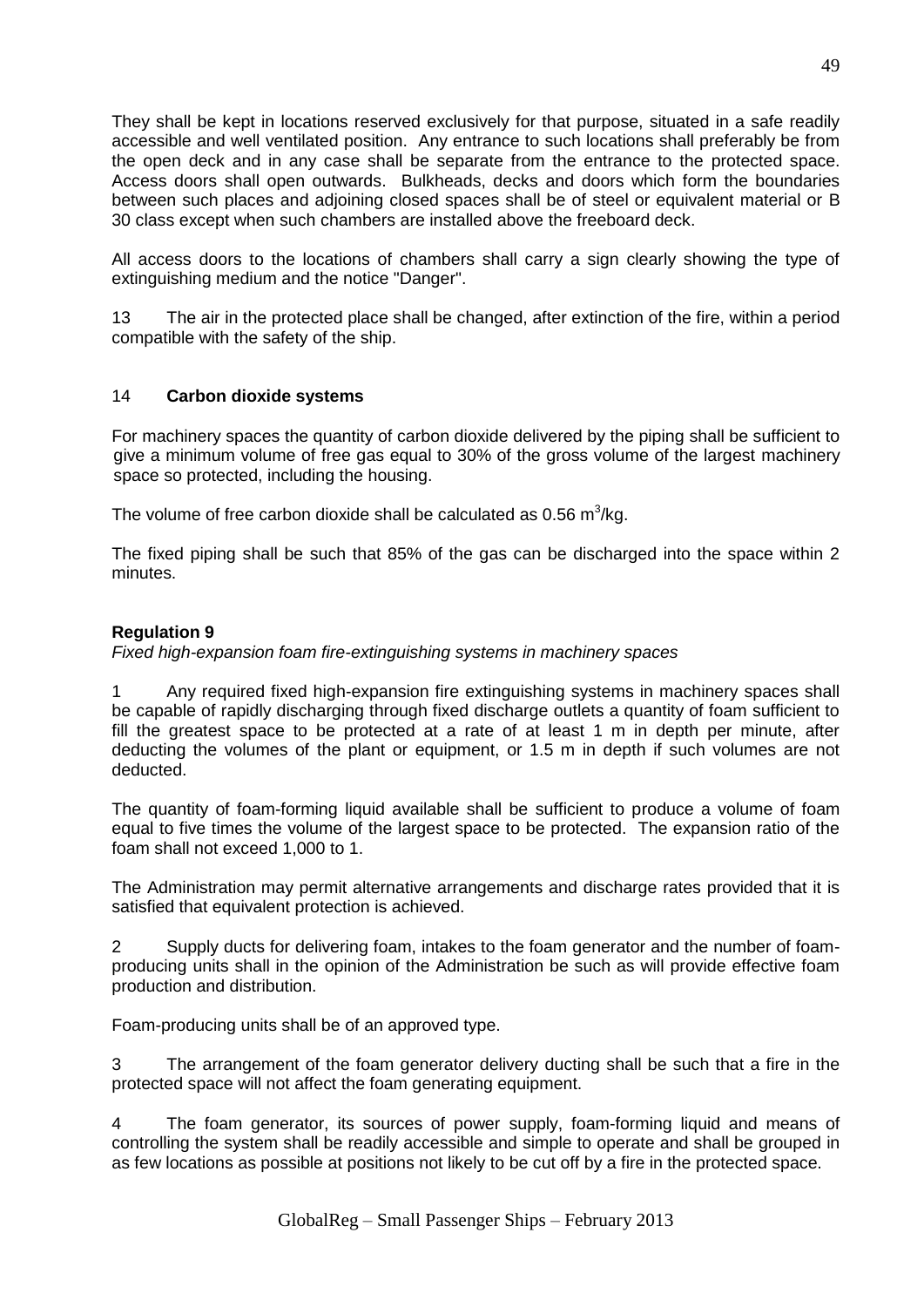*Fixed pressure water-spraying fire-extinguishing systems in machinery spaces*

1 Any required fixed pressure water-spraying fire-extinguishing system in machinery spaces shall be provided with sprinkler jets of an approved type.

2 The number and arrangement of the sprinkler jets shall be to the satisfaction of the Administration and shall be such as to ensure an effective average distribution of water of at least 5 litres per square metre per minute in the spaces to be protected. This distribution may be reduced to 3.5 litres per square metre per minute when the ceiling height of the space to be protected is less than 2.5 metres.

3 The system may be divided into sections, the distribution valves of which shall be operated from easily accessible positions outside the spaces to be protected and not likely to be rapidly cut off by a fire in the protected space.

4 The pump shall be capable of simultaneously supplying at the necessary pressure all sections of the system in any one space to be protected. The pump and its controls shall be installed outside the space or spaces to be protected. It shall not be possible for a fire in the space or spaces protected by the water-spraying system to put the system out of action.

5 The pump may be driven by an independent internal combustion engine. If, however, it is dependent upon power being supplied from the emergency generator fitted in compliance with the provisions of Chapter 7, that source shall be readily accessible and simple to operate in the event of failure of the main source of electrical power. When the pump is driven by an independent internal combustion engine it shall be so situated that a fire in the protected space will not affect the air supply to the engine.

6 Precautions shall be taken to prevent the sprinkler jets from becoming clogged by impurities in the water or corrosion of piping, jets, valves and pump.

### **Regulation 11**

*Fire protection*

### 1 **Pressurized water extinguishing systems**

- .1 A fire main shall be provided in compliance with the requirements of Regulation 7
- .2 The fire system shall be supplied by a main pump situated in the propulsion machinery space and an independent emergency pump. Such pumps shall comply with the requirements of Regulation 7.
- .3 The main pump may be coupled to the propulsion machinery, in which case it shall have a clutch mechanism.
- .4 In the case of multi-hulled ships with two independent propulsion spaces, the main pump and emergency pump referred to in paragraph 1.2 may be replaced by two fire pumps with a clutch mechanism coupled to each propulsion engine and supplying the same fire main.
- .5 In addition to the hose and nozzle referred to in paragraph 6, at least two hoses with nozzles shall be provided.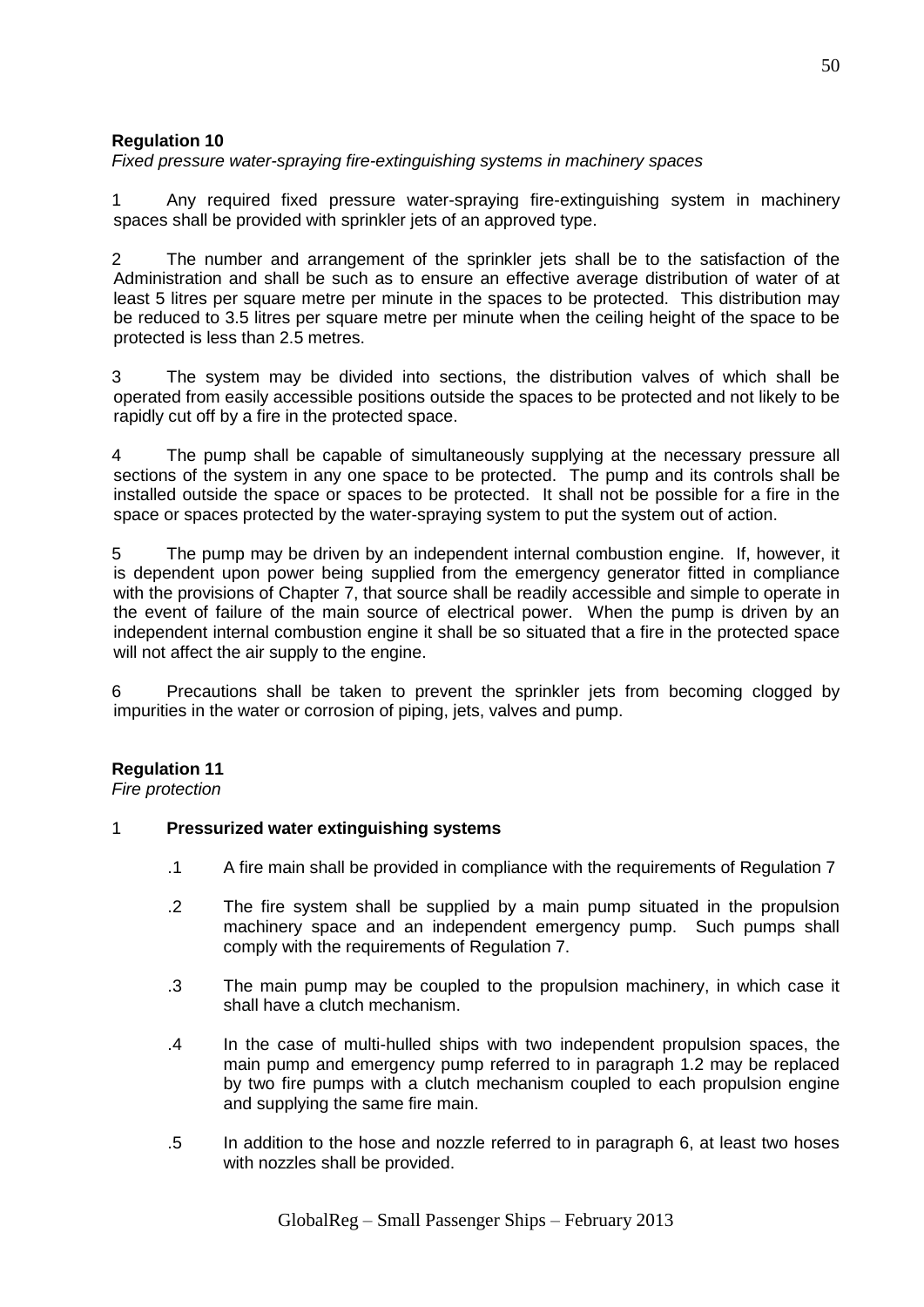- .6 The following shall be installed in the propulsion space:
	- .1 a fire hydrant permanently coupled to a hose with a nozzle; and
	- .2 a receptacle containing a powdery material such as sand or sawdust impregnated with caustic soda and a shovel. A portable extinguisher of an approved type may be accepted as an equivalent.

# 2 **Machinery spaces**

In addition to the provisions of paragraph 1, machinery spaces containing oil-fired fuel, oil fuel units or internal combustion machinery for the purposes of propulsion of ships shall be provided, to the satisfaction of the Administration, with any one of the following fixed fire-extinguishing systems:

- .1 a gas system complying with the provisions of Regulation 8.
- .2 a high-expansion foam system complying with the provisions of Regulation 9 .
- .3 a pressure water-spraying system complying with the provisions of Regulation 10.1.

# **Regulation 12**

*Fixed fire detection and alarm systems in propulsion machinery spaces*

1 A fixed fire detection system of an approved type shall be installed in spaces containing internal combustion machinery used for the main propulsion of ships.

2 The detectors shall be operated by smoke or other products of combustion and initiate an audible and visual alarm, distinct from any other device that does not indicate a fire, to the wheelhouse.

3 The system shall be tested to the satisfaction of the Administration

## **Regulation 13**

*Fire extinguishers*

1 All fire extinguishers shall be of an approved type.

2 A portable foam applicator unit shall consist of an air-foam nozzle of an inductor-type capable of being connected to the main by a fire hose, together with a portable tank containing at least 20 litres of foam-making liquid and one spare tank. The nozzle shall be capable of producing effective foam suitable for extinguishing an oil fire, at the rate of 1.5 m<sup>3</sup>/min.

3 One of the portable fire extinguishers intended for use in any space shall be stowed near the entrance to that space, preferably outside.

The number of spare charges shall be determined by the Administration to the extent that recharging of used extinguishers may be effected.

5 Ships shall be provided with at least three portable extinguishers, at least one of which being appropriate to extinguish an oil fire.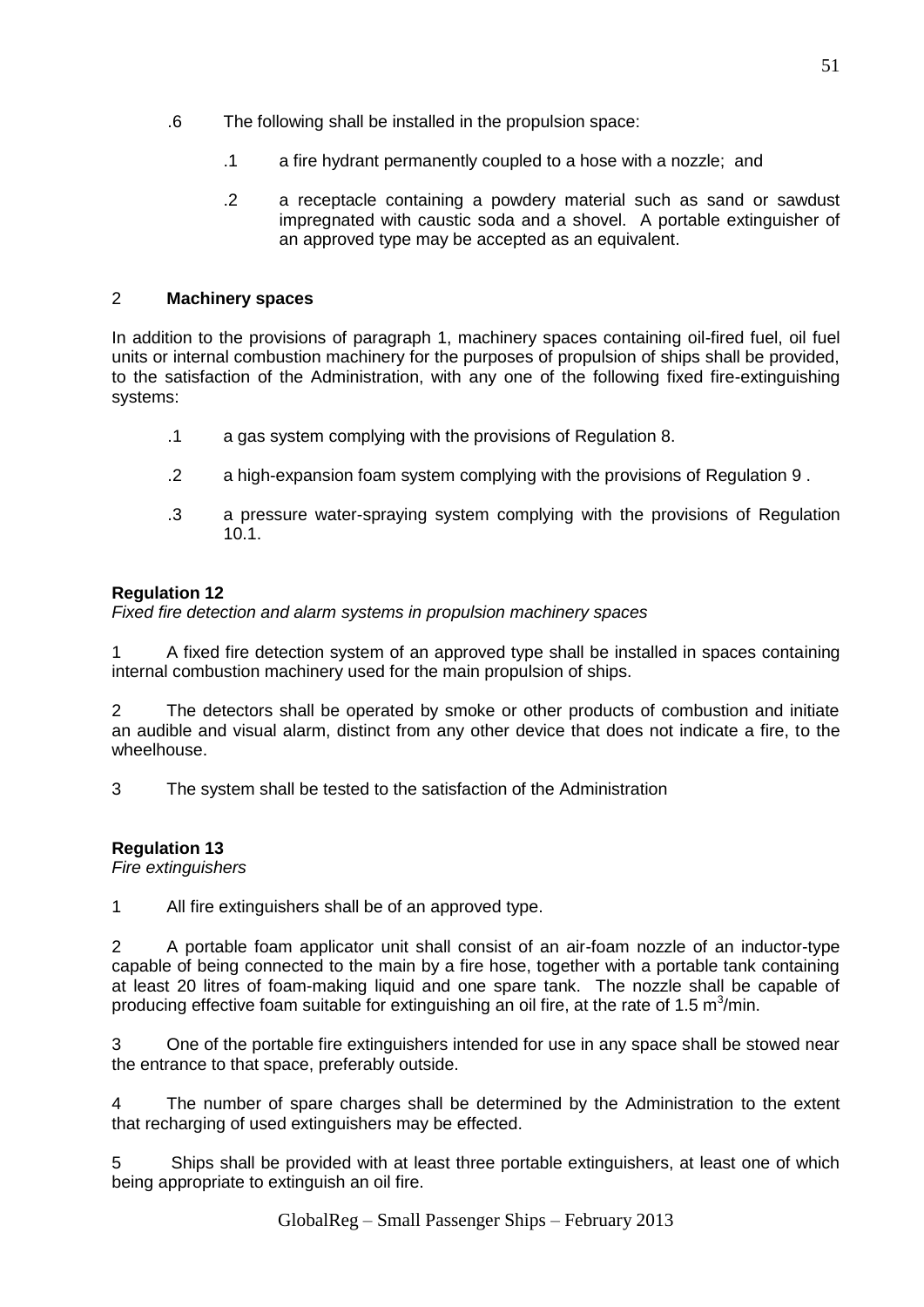*Personal fire fighting equipment*

The following equipment shall be provided:

- 1. protective clothing of material to protect the skin from the heat radiating from the fire and from burns and scalding by steam. The outer surface shall be water-resistant.
- 2. breathing apparatus of an approved type which may be either:
	- .1 a smoke helmet or smoke mask which shall be provided with a suitable air pump and a length of air hose sufficient to reach from the open deck, well clear of hatch or doorway, to any part of the holds or machinery spaces. If, in order to comply with this sub-paragraph, an air hose exceeding 36 m in length would be necessary, a self-contained breathing apparatus shall be substituted or provided in addition as determined by the Administration; or
	- .2 a self-contained compressed air-operated breathing apparatus, the volume of air contained in the cylinders of which shall be at least 1,200ℓ, or other self-contained breathing apparatus which shall be capable of functioning for at least 30 minutes.
- 3. an electric safety lamp of an approved type with a minimum burning period of three hours
- 4. boots and gloves of rubber or other electrically non-conducting material
- 5. a fireman's line;
- 6. an axe; and
- 7. a rigid helmet providing effective protection against impact

### **Regulation 15**

*Fire drills* 

Fire drills shall be conducted under the same conditions as those required by Regulation 8 of Chapter 9, in order to check the condition of fire-fighting equipment and train the crew in its use.

### **Regulation 16**

*Ready availability of fire-extinguishing appliances*

1 Fire-extinguishing appliances shall be kept in good order and be available for immediate use at all times.

2 Equipment and systems shall be subject to periodic tests to ensure that they are in good working order or special checks depending on their nature, at least once a year. The date and purpose of such inspections shall be recorded in a maintenance and test log, and noted in the ship's log.

## **Regulation 17**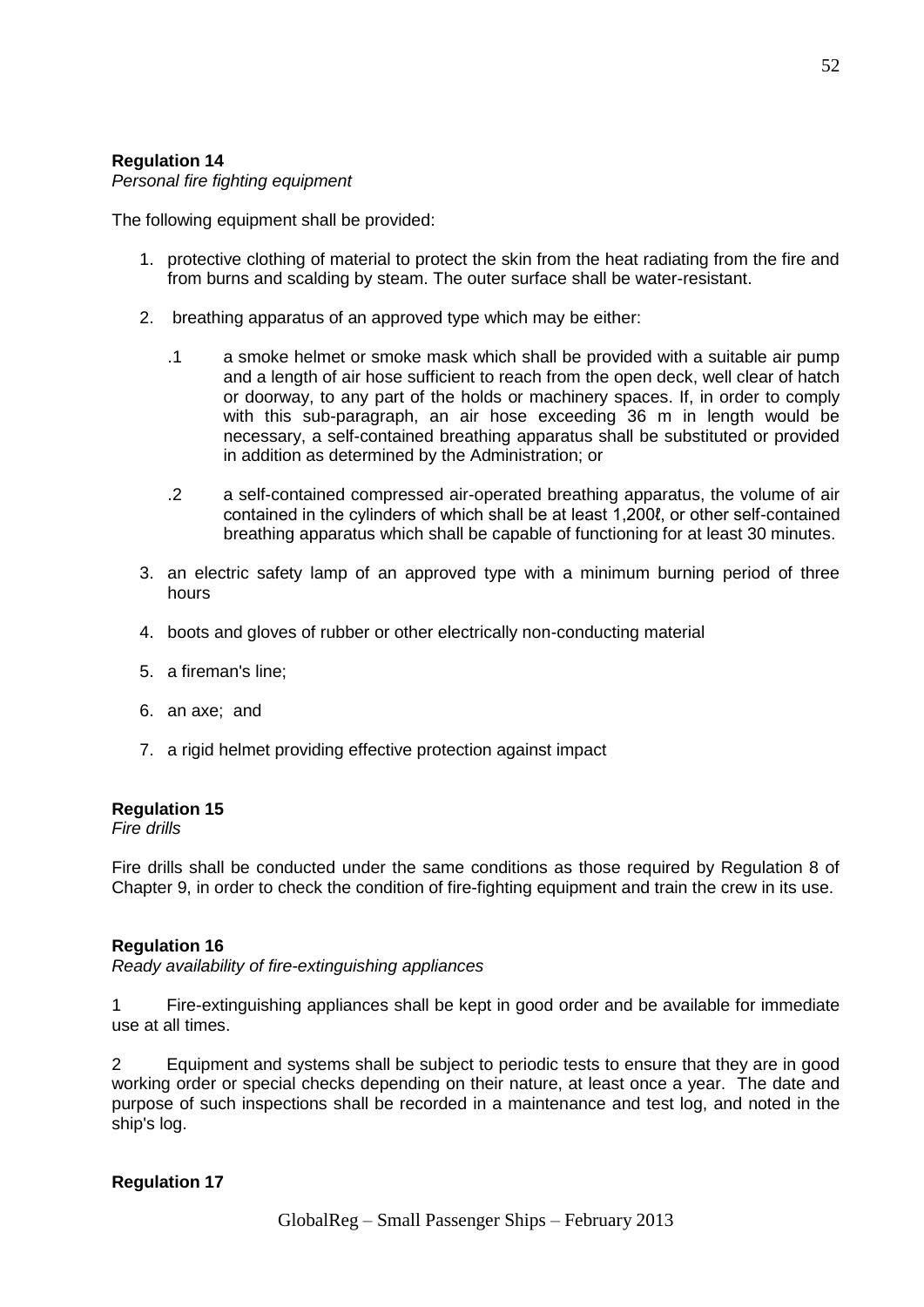#### *Substitutes*

Where in this chapter any special type of appliance, apparatus, extinguishing medium or arrangement is specified, any other type of appliance, etc., may be allowed where the Administration is satisfied that it is not less effective.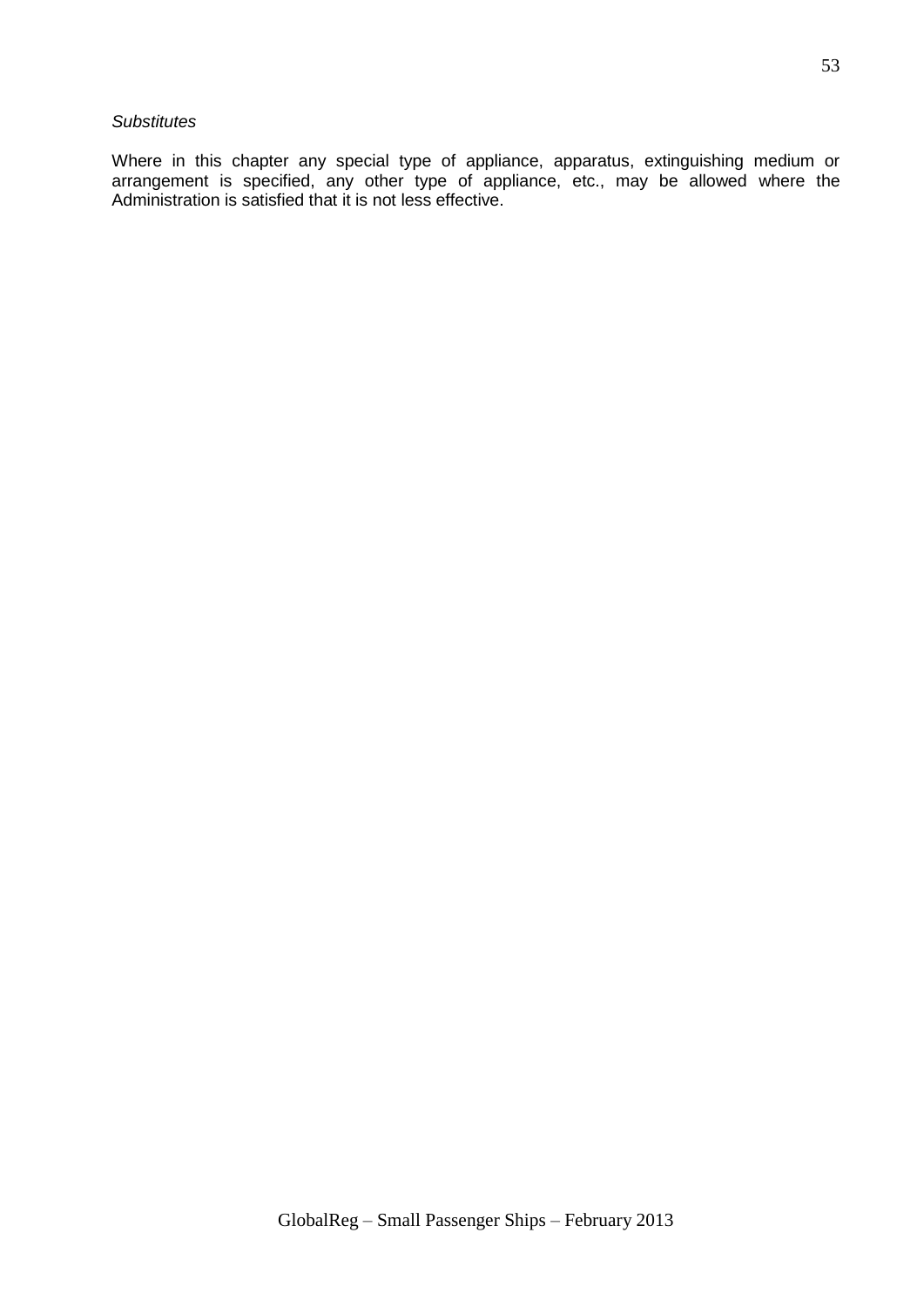# **CHAPTER 9**

# **LIFE-SAVING APPLIANCES AND ARRANGEMENTS**

#### **Regulation 1** *Application*

1 Ships of Class A shall comply with the relevant provisions of Chapter III of the SOLAS Convention. Unless otherwise provided, the present chapter shall apply to new and existing ships of Classes B, C and D.

2 Life-saving appliances and arrangements aboard existing ships shall be in conformity with recognized standards. Existing appliances and the launching arrangements shall, as far as practicable, have sufficient capacity to allow all persons on board to evacuate the ship from one side or the other.

3 Existing ships shall comply with the provisions of the present chapter no later than two years from the entry into force of the present Regulations.

## **Regulation 2**

*General*

1 The provisions on life-saving appliances and arrangements under the present chapter shall comply with the International Life-Saving Appliance (LSA) Code adopted by the IMO Maritime Safety Committee in Resolution MSC 48(66)

2 When the nature and conditions of the voyage are such that the application of the present Regulations is neither necessary nor reasonable, the Administration may adopt alternative arrangements if it is satisfied that they are as effective as the measures set out in the present chapter.

3 The Administration may exempt a ship from any requirement in the present Chapter that it regards as neither necessary nor applicable.

# **Regulation 3**

1

*Approval of life-saving appliances and arrangements and their equipment*

1 The life-saving appliances and arrangements and their equipment required by this chapter shall be approved by the Administration. Before giving approval to life-saving appliances and arrangements and their equipment, the Administration shall ensure that such life-saving appliances and arrangements and their equipment comply with the requirements of the Recommendations of the IMO

2 Before giving approval to novel life-saving appliances and arrangements and their equipment, the Administration shall ensure that they provide the same degree of safety as existing standards. For that purpose, life-saving appliances and arrangements and their equipment shall have undergone tests in accordance with Recommendations of the IMO\*\*.

Refer to IMO resolution MSC 48(66) on the International Life-Saving Appliance (LSA) Code.

Refer to IMO resolutions A.689(17) and MSC 54(66) on Testing of life-saving appliances.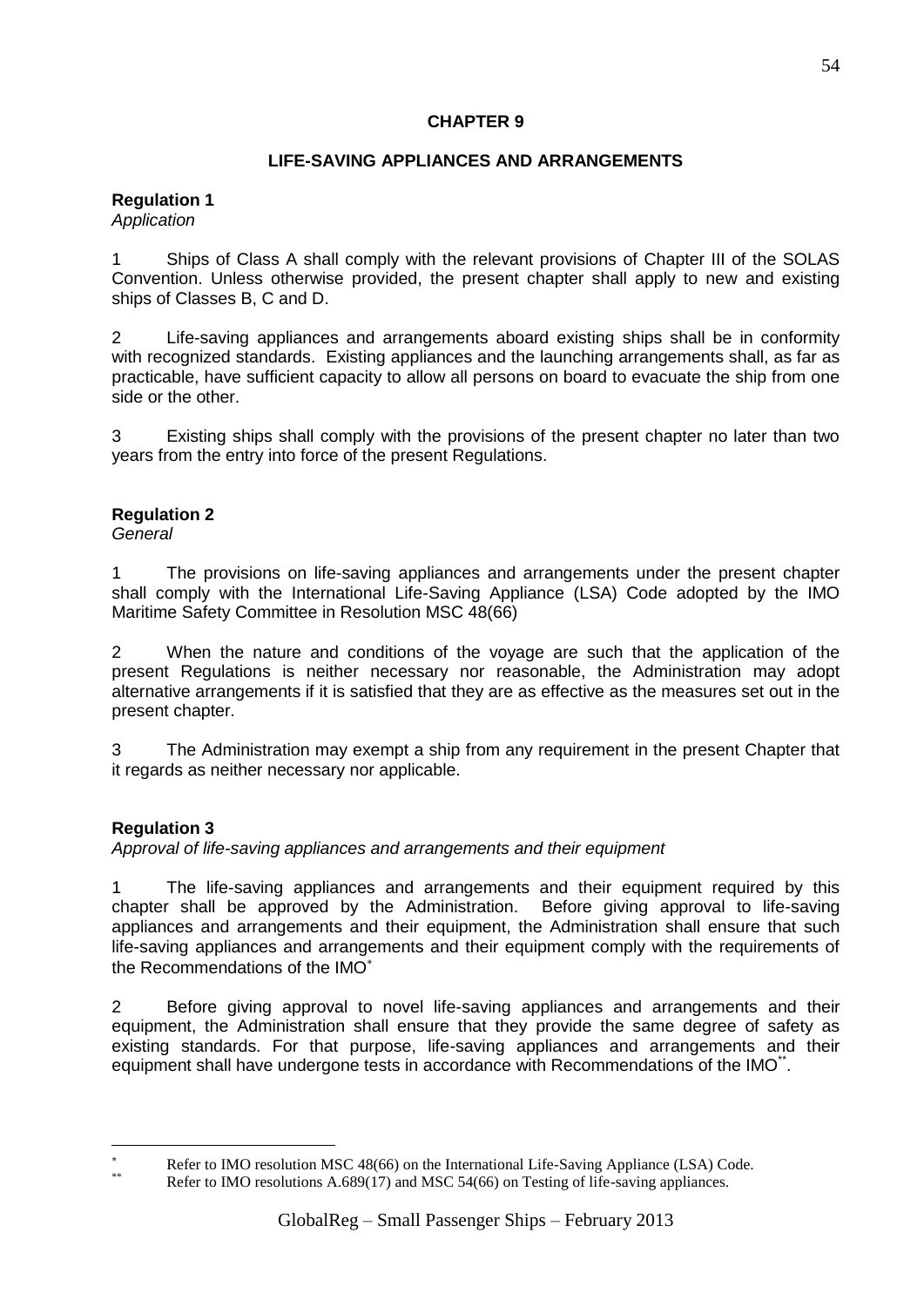*On-board Communications and Alarm Systems*

, Every ship shall carry on board:

1 An emergency means comprised of either fixed or portable equipment or both shall be provided for two-way communication between emergency control stations, muster and embarkation stations and strategic positions on board.

2 A general emergency alarm system capable of giving the signal to go to muster stations consisting of seven or more short blasts followed by a long blast on the ship's siren or whistle supplied by the main or emergency source of power. The system shall be capable of being controlled from the ship's bridge and shall be audible in all accommodation and spaces used by the crew and on all open decks.

### **Regulation 5**

*Public address systems*

1 Except as noted in paragraph 5, ships shall be equipped with a public address system.

2 On a ship of 20 m (65 feet) or more in length, the public address system shall be a fixed installation and be audible during normal operating conditions throughout the accommodation spaces and all other spaces normally manned by crew members.

3 A ship with more than one passenger deck or with overnight accommodation shall have the public address system operable from the operating station.

4 On a ship of less than 20 m (65 feet) in length, a battery powered bullhorn may serve as the public address system where it can be demonstrated to be audible throughout the accommodation spaces of the ship during normal operating conditions. The bullhorn's batteries shall be continually maintained at a fully charged level by use of a battery charger or other means acceptable to the Administration.

5 On a ship of less than 20 m (65 feet) in length carrying less than 50 passengers, a public address system is not required where the Administration is satisfied that a public announcement made from the operating station without amplification can be heard throughout the accommodation spaces of the vessel during normal operating conditions.

### **Regulation 6**

*Line-throwing appliances*

1 Every ship shall carry a line-throwing appliance of an approved type.

2 The rocket, in the case of a rocket fired from a pistol, or the whole appliance, in the case of a combined rocket and line, shall be stowed in a water-resisting package. In addition, in the case of a rocket fired from a pistol, the line and rockets and the ignition device shall be stowed in a weathertight box with a list fixed on the box indicating the content of the box.

#### **Regulation 7**

*Distress Signals*

1 All vessels to which these Regulations apply shall carry: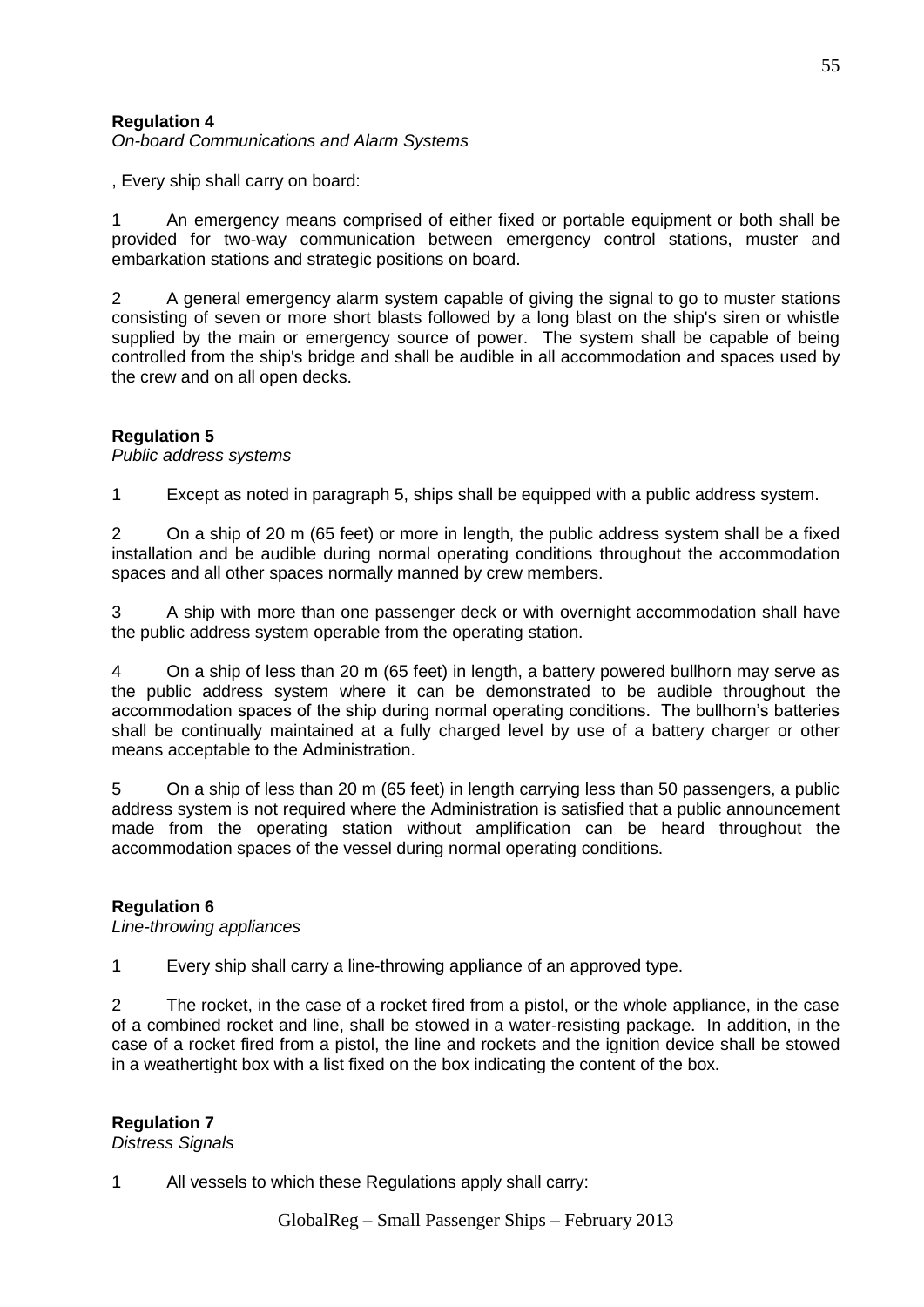- .1 six rocket parachute flares.
- .2 two floating smoke signals.

2 Distress pyrotechnics shall be stowed in a portable watertight container carried at the operating station.

3 Each distress signal shall be of a type approved by the Administration and clearly marked with the date of manufacture and the date of expiry.

### **Regulation 8**

*Retro-reflective tapes for life-saving appliances*

All rescue boats, lifeboats or liferafts, immersion suits, life jackets and lifebuoys shall be fitted with retro-reflective tapes in a manner considered satisfactory by the appropriate authority.

IMO Resolution A.658(16) on Use and Fitting of Retro-reflective Materials on Life-saving Appliances shall apply.

### **Regulation9**

*Personal life-saving appliances*

#### **1 Lifebuoys**

Every ship of Class B shall be fitted with six lifebuoys and ships of Classes C and D with four lifebuoys as follows:

.1 Lifebuoys shall be installed on board at readily accessible positions for all persons on board. They shall be capable of being rapidly cast loose and not permanently secured in any way.

Two buoys, one on each side, shall be provided with a floating lifeline of 20 metres in length.

- .2 While the ship is in port, one of the lifebuoys provided with a lifeline shall be placed permanently at the gangway.
- .3 Ships shall in addition have at least two lifebuoys, one of which shall be fitted with an automatic light and automatic smoke signal.

.4 Each lifebuoy shall be marked in capital Roman letters with the name and port of registration of the ship on which it is placed.

### **2 Life jackets**

Every ship shall have on board a sufficient number of life jackets for every person on board the ship. In addition, they shall have a sufficient number of lifejackets for persons on watch. Each lifejacket shall be provided with a whistle and a light complying with the requirements of the LSA Code. A number of lifejackets suitable for children equal to at least 10% of the number of passengers on board shall be provided or such greater number as may be required to provide a lifejacket for each child.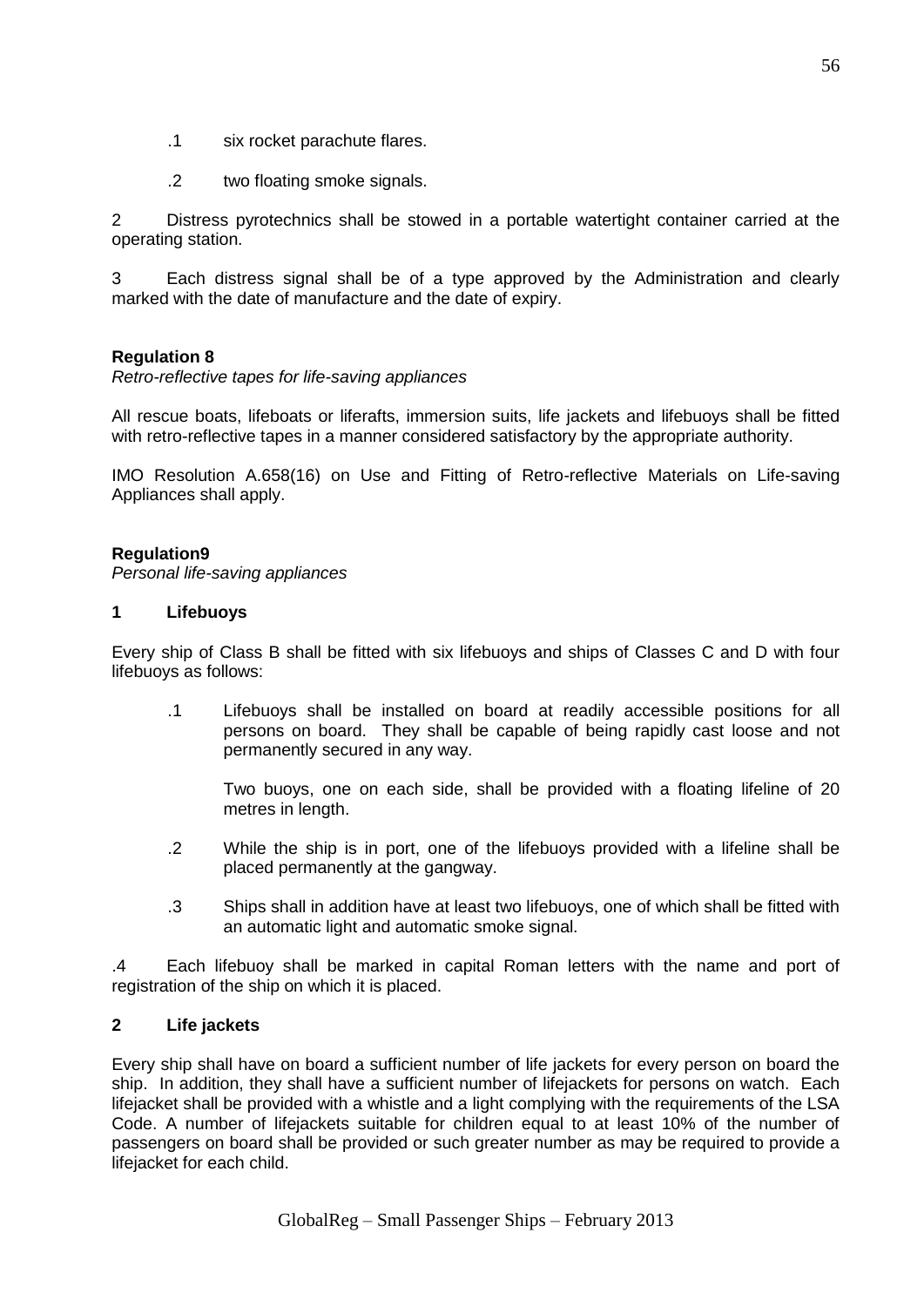### *Survival craft*

Every ship shall carry one or more survival craft conforming to the LSA Code, and have a total capacity sufficient to carry all the persons on board. Where the survival craft and their launching appliances, where applicable, are not accessible from both sides of the vessel, additional life-saving appliances shall be fitted as required by the Administration.

2 The equipment of the survival craft shall be to the satisfaction of the Administration, taking into account:

- .1 the area of navigation
- .2 the distance from the nearest safe haven, and
- .3 the search and rescue services available in the area

#### **Regulation 11**

*Stowage, launching and recovery of survival craft*

- 1 Survival craft shall be stowed such that:
	- .1 neither the survival craft nor its launching gear will interfere with the operation of any other survival craft at any other launching station,
	- .2 they are as near the water surface as is safe and practicable
	- .3 they are kept in a state of continuous readiness and that two members of the crew can carry out preparations for embarkation and launching in less than five minutes.

2 The arrangements for the recovery of survival craft shall be to the satisfaction of the Administration.

3 Survival craft which are not stowed under davits or equivalent systems shall be stowed such that they are secured to the ship by hydrostatic release units.

### **Regulation 12**

*Marking of survival craft* 

All survival craft shall be marked in capital letters in the Roman alphabet with:

- .1 the name of the ship and its port of registration,
- .2 the name of the authority which approved the craft
- .3 the maximum number of persons for which it is approved.

#### **Regulation 13**

*Operational readiness, maintenance and inspections*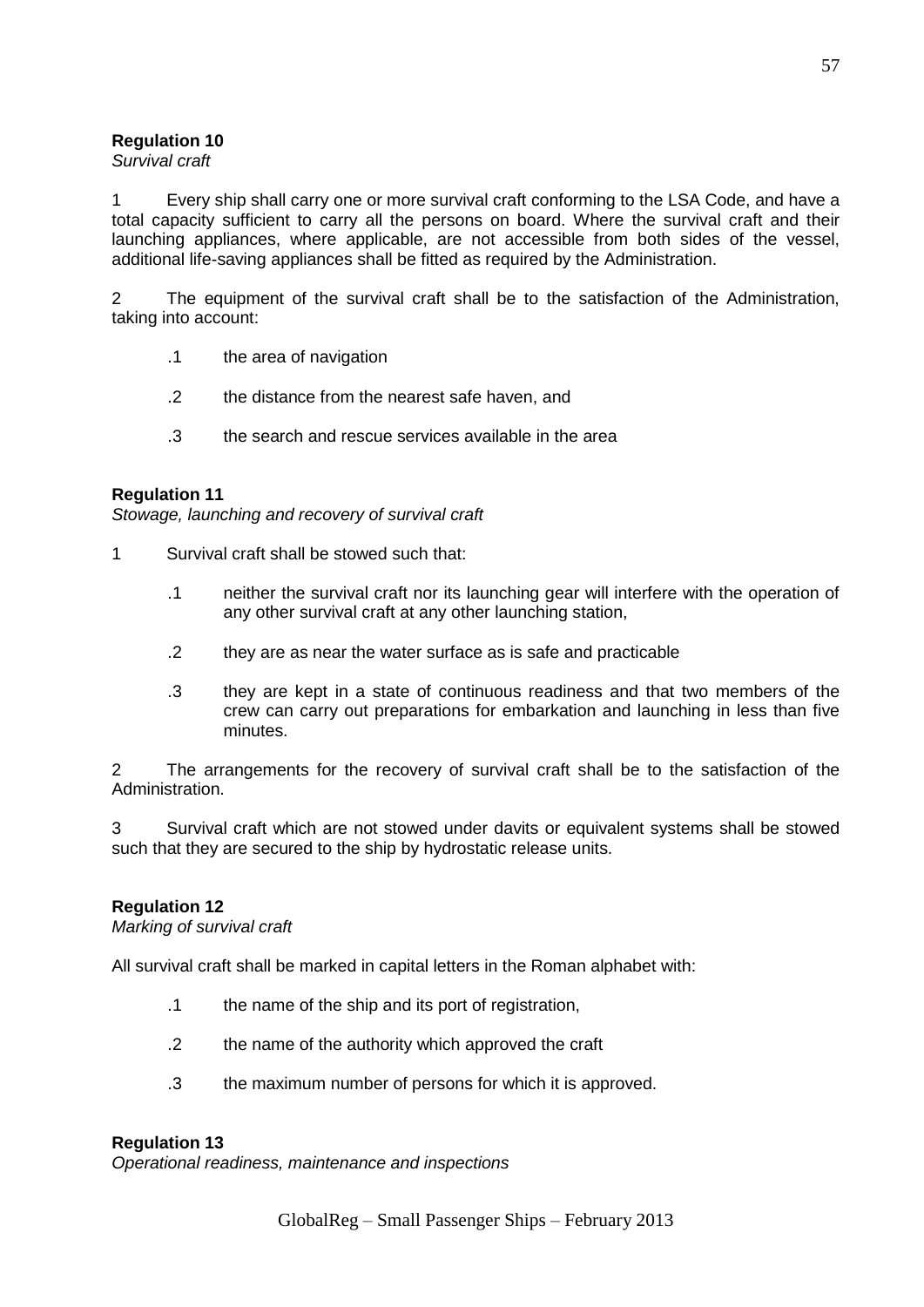## 1 **Operational readiness**

All life-saving appliances shall be in working order and ready for immediate use before the ship leaves port and at all times during the voyage.

### 2 **Maintenance**

Instructions for maintenance on board of rigid survival craft shall be exhibited and such maintenance shall be carried out in accordance with such instructions

### 3 **Weekly inspection**

The following tests and inspections shall be carried out weekly:

- .1 All survival craft and launching appliances shall be visually inspected to ensure that they are ready for use; and
- .2 the general emergency alarm system shall be tested.

### 4 **Monthly inspections**

Inspection of the life-saving appliances, including lifeboat equipment, shall be carried out monthly using a checklist to ensure that they are complete and in good order. A report of the inspection shall be entered in the logbook.

### 5 **Servicing of inflatable liferafts and inflated rescue boats**

Every inflatable liferaft and inflated rescue boat shall be serviced at intervals not exceeding twelve months at a servicing station approved by the Administration. The Administration may increase the service interval up to seventeen months in cases where it is difficult to have these appliances serviced within the required timeframe.

### 6 **Servicing of hydrostatic release units**

Hydrostatic release units, other than disposable hydrostatic release units, shall be serviced at intervals not exceeding twelve months in a servicing station approved by the Administration. The Administration may increase the service interval up to seventeen months in cases where it is difficult to have these appliances serviced within the required timeframe..

## **Regulation 14**

*Training and abandon ship drills*

1 Every crew member shall be trained in launching and manoeuvring life-saving appliances

2 The method and instructions for use of life-saving appliances and arrangements shall be exhibited at muster stations and common crew areas.

3 Muster stations and embarkation stations for lifeboats shall be provided with lighting supplied by the emergency source of power.

4 Every crew member shall participate in at least one abandon ship drill and one fire drill every month. Each drill shall be the occasion of a training session on the use of the corresponding equipment.

58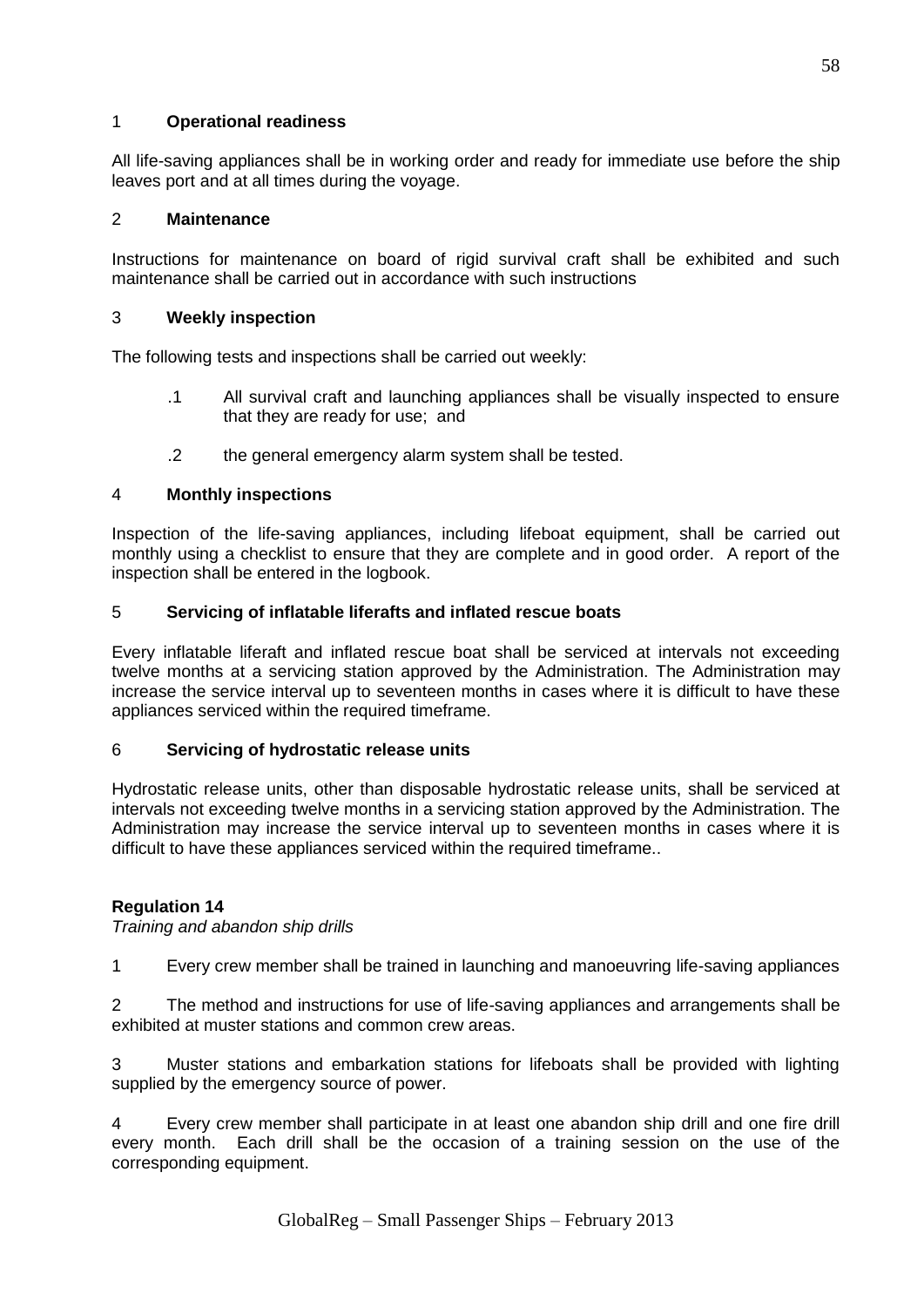5 The conduct of the above drills and corresponding training shall be recorded in a log specified by the Administration.

#### **Regulation 15**

*Record of passengers*

The master of a ship shall keep an accurate list of all persons, who embark on and disembark from the vessel in accordance with the provisions of the Regulations on Registration of Persons on Board Passenger Ships. For short and repetitive voyages the Administration may require that only the number of passengers on board be recorded. The passenger list or the passenger count shall be deposited ashore in the manner provided for in the aforementioned Regulations.

#### **Regulation 16**

#### *Passenger safety*

**1** Before getting underway on a voyage where passengers are carried, the master of a ship shall ensure that suitable public announcements are made informing all passengers of the following, as applicable to the vessel's operations and arrangement:

- .1 a general explanation of emergency procedures;
- .2 the location of emergency exits and survival craft embarkation areas;
- .3 the stowage location of lifejackets;
- .4 the proper method of putting on and adjusting lifejackets of the type carried on the vessel including a demonstration of the proper donning of a lifejacket;
- .5 the location of the instruction placards for lifejackets and other lifesaving devices; and
- .6 that all passengers will be required to wear lifejackets when possible hazardous conditions exist, as directed by the master.

**2** As an alternative to an announcement that complies with **1**, the master or other designated person may:

- .1 prior to getting underway, deliver to each passenger or, on a ship that does not carry vehicles and that has seats for each passenger, place near each seat, a card or pamphlet that has the information listed in .1.1 to .1.6; and
- .2 make an abbreviated announcement consisting of:
	- .1 a statement that passengers should follow the instructions of the crew in an emergency;
	- .2 the location of lifejackets; and
	- .3 that further information concerning emergency procedures including the donning of lifejackets, location of other emergency equipment, and emergency evacuation procedures are located on the card or pamphlet that was given to each passenger or is located near each seat.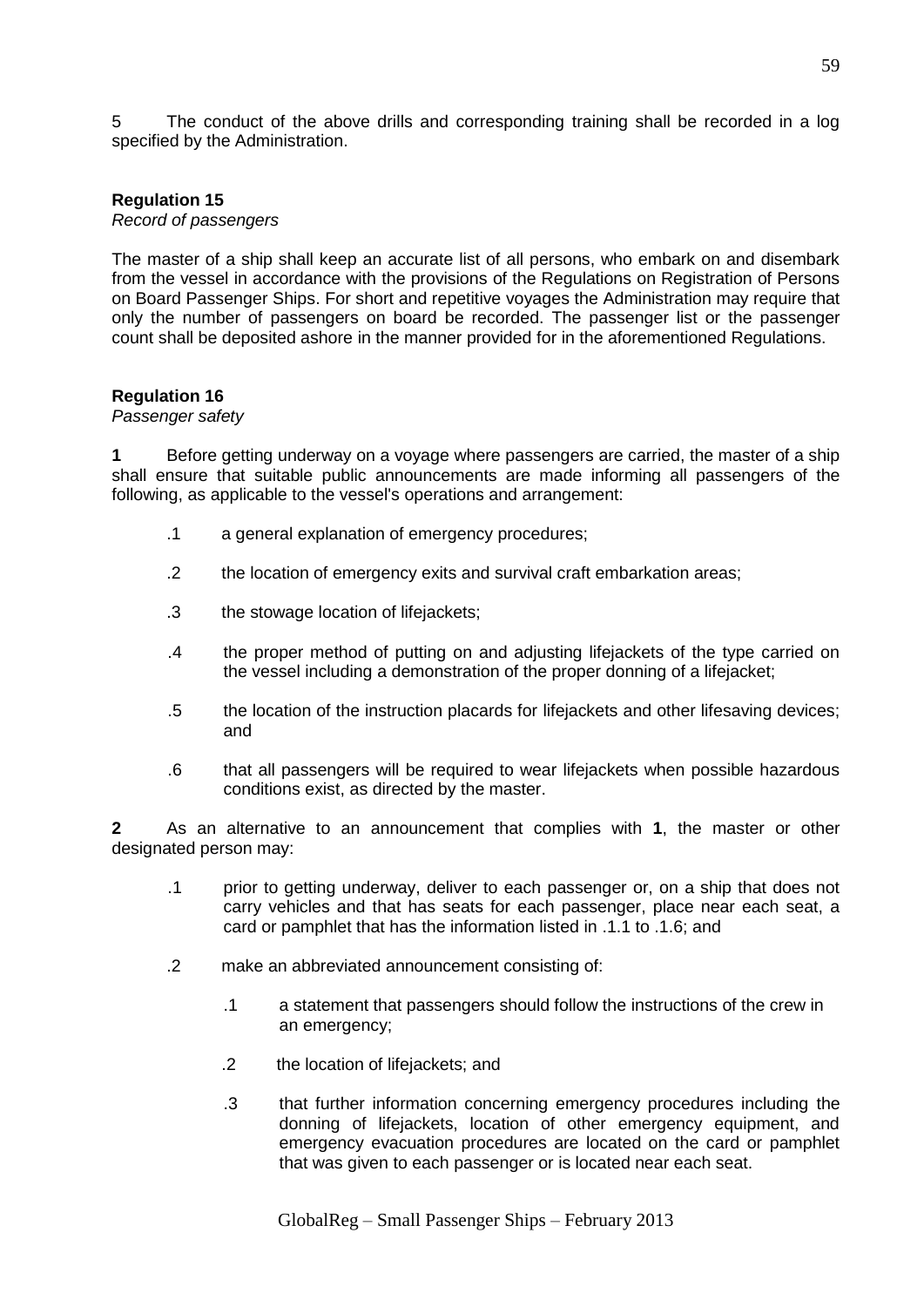**3** Ferries operating on short runs of less than 15 minutes may substitute bulkhead placards or signs for the announcement required in .1 and .2 where the Administration determines that the announcements are not practical due to the ship's unique operation.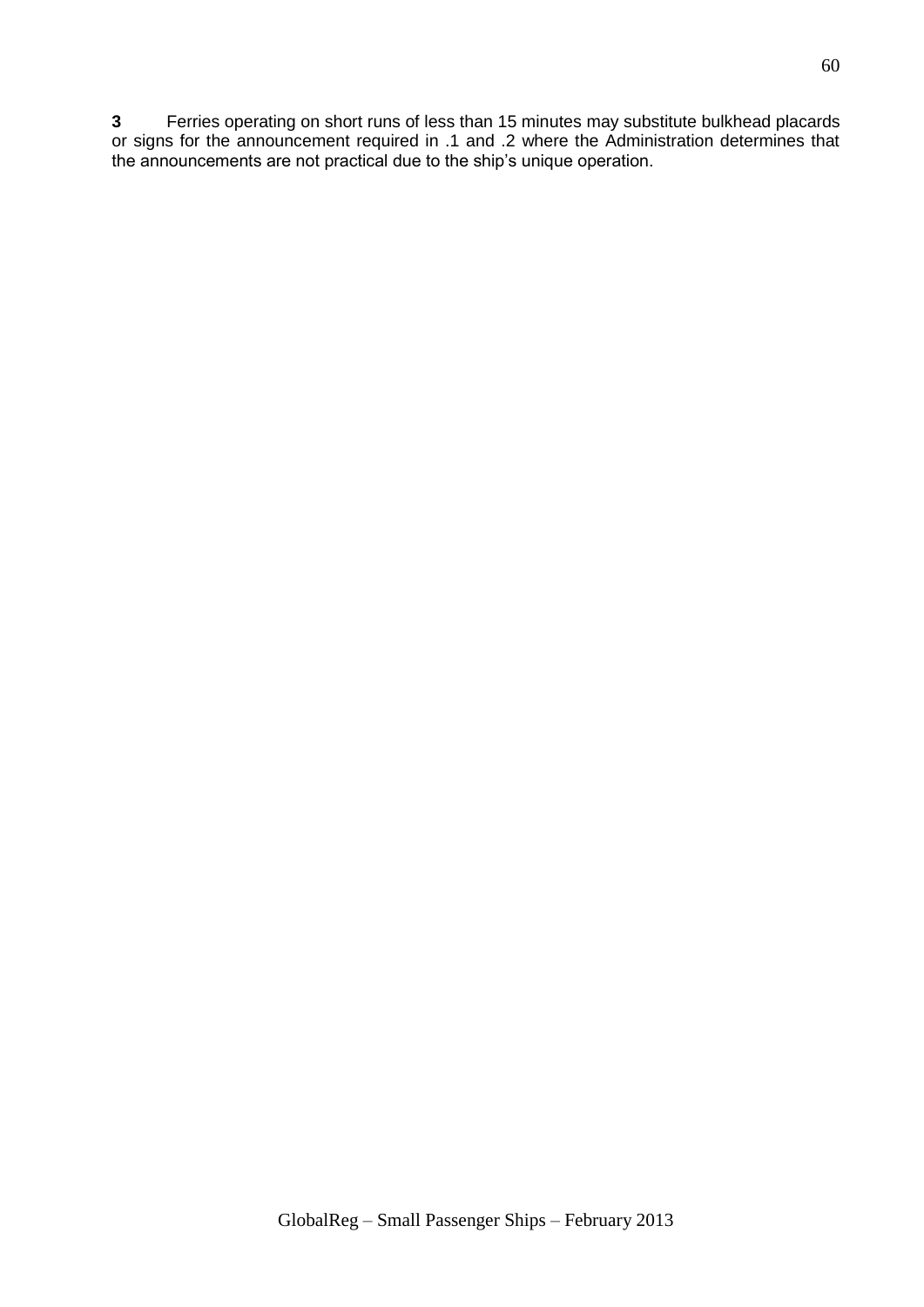### **CHAPTER 10**

### **RADIOCOMMUNICATIONS**

### **Regulation 1**

#### *Application*

1 The general principle of the Global Maritime Distress and Safety System (GMDSS), as provided in Chapter IV of the SOLAS Convention, shall apply to ships of Class B and C to which these Regulations apply, which carry on board the radio installations indicated in the present chapter.

Ships of Class D may be exempted from radio installations and equipment indicated in the present chapter which, in the opinion of the Administration, are not suitable to the ship.

2 Existing ships shall comply with the provisions of the present chapter not later than two years from the entry into force of the present Regulations.

3 No provision in this chapter shall prevent the use by any ship, survival craft of person in distress, of any means at their disposal to attract attention, make known their position and obtain help.

4 Regulation 9 is applicable only for those ships engaged in voyages outside sea area A1.

### **Regulation 2**

*Exemptions*

1 The Administration may grant partial or conditional exemptions to individual ships from the requirements of Regulations 7 to 9 provided that:

- .1 such ships comply with the functional requirements of Regulation 3; and
- .2 the Administration has taken into account the effect which such exemptions may have upon the general efficiency of the service for the safety of all ships.
- 2 An exemption may be granted under paragraph 1 only:
	- .1 if the conditions affecting safety are such as to render the full application of Regulations 7 to 9 unreasonable or unnecessary; or
	- .2 in exceptional circumstances, for a single voyage outside the sea area or sea areas for which the ship is equipped.

### **Regulation 3**

*Functional requirements*

1 Every ship, while at sea, shall be equipped with radio installations capable of the functions specified in the present Regulation throughout the duration of the intended voyage regardless of the sea area or sea areas crossed.

2 Every ship, while at sea, shall be capable: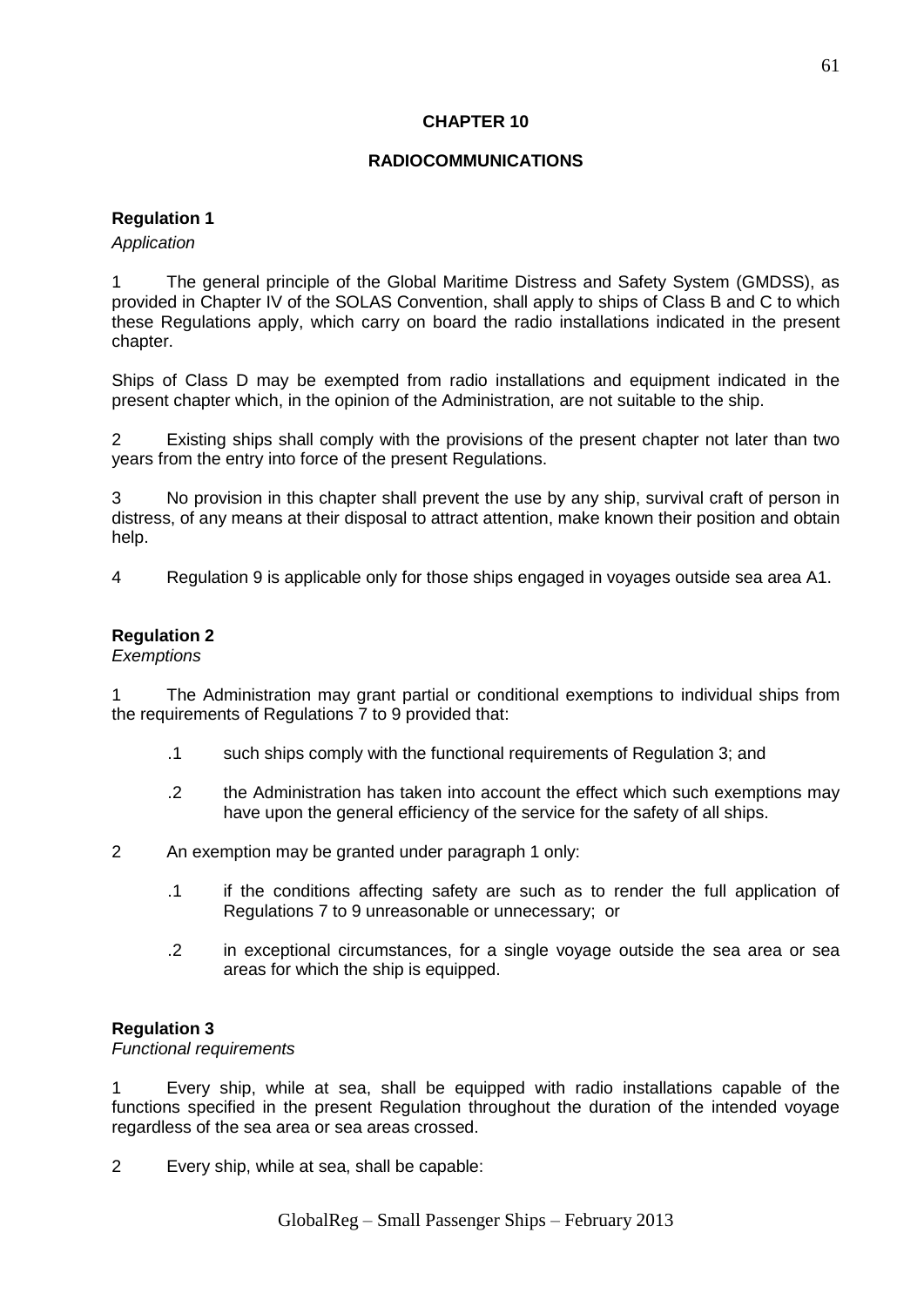- .1 of transmitting ship-to-shore distress alerts by at least two separate and independent means, each using a different radiocommunication service,
- .2 of receiving shore-to-ship distress alerts,
- .3 of transmitting and receiving ship-to-ship distress alerts,
- .4 of transmitting and receiving search and rescue co-ordinating communications,
- .5 of transmitting and receiving on-scene communications,
- .6 of transmitting and, where applicable, receiving signals for locating,
- .7 of transmitting and receiving maritime safety information,
- .8 of transmitting and receiving general radiocommunications to and from shorebased radio systems or networks, and
- .9 of transmitting and receiving bridge-to-bridge communications.

#### *Ship requirements*

- 1 Every radio installation shall:
	- .1 be so located that no harmful interference of mechanical, electrical or other origin affects its proper use or that of other equipment,
	- .2 be so located as to ensure the greatest possible degree of safety and operational availability,
	- .3 be protected against the harmful effects of water, extremes of temperature and other adverse environmental conditions,
	- .4 be provided with reliable, efficient and permanently installed electric lighting,
	- .5 be clearly marked with the call sign, the ship station identity and other codes as applicable.

2 Control of the VHF radiotelephone channels, required for navigational safety, shall be immediately available on the navigation bridge.

### **Regulation 5**

*Watches*

1 Every ship, while at sea, shall maintain a continuous watch on the distress frequencies corresponding to the sea area in which the ship is navigating.

2 Every ship, while at sea, shall maintain a radio watch for broadcasts of maritime safety information on the appropriate frequency or frequencies on which such information is broadcast for the sea area in which the ship is navigating.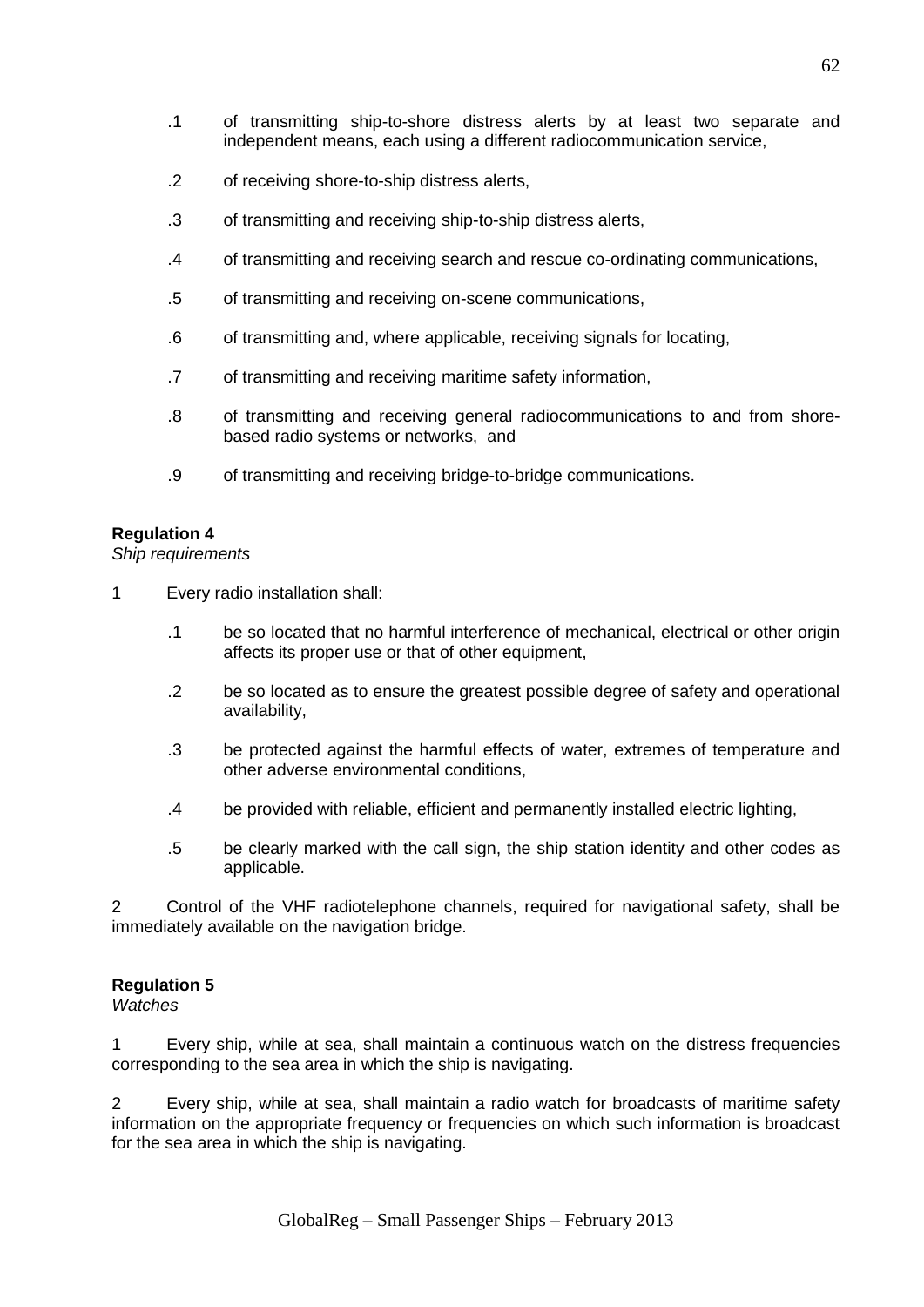### *Maintenance requirements*

1 The Administration shall ensure that radio equipment required by this chapter is maintained to provide the availability of the functional requirements and to meet the recommended performance standards of such equipment.

2 Adequate information shall be provided to enable the equipment to be properly operated and maintained.

3 The availability of the radio equipment shall be ensured by using one of the following methods:

- .1 duplication of equipment
- .2 shore-based maintenance, or
- 3. at-sea electronic maintenance capability.

### **Regulation 7**

*Radio equipment: General*

- 1 Every ship shall be provided with:
	- .1 a VHF radio installation capable of transmitting and receiving:
		- .1 DSC on the frequency 156.525 MHz (channel 70) and maintaining a continuous DSC watch on this channel. It shall be possible to initiate the transmission of distress alerts on channel 70 from the navigation bridge. Ships navigating exclusively in Sea Area A2 may be exempted from this requirement if they maintain a continuous VHF radio watch on channel 16 from the navigation bridge;
		- .2 radiotelephony on the frequencies 156.300 MHz (channel 6), 156.560 MHz (channel 13) and 156.800 MHz (channel 16);
	- .2 a radar transponder capable of operating in the 9 GHz band, which shall be located in the immediate vicinity of the navigation bridge so that it can be easily utilized and ready for transfer to any survival craft.
	- .3 subject to the provisions of Regulation 8.3, a satellite emergency positionindicating radio beacon (satellite EPIRB) which shall be:
		- .1 capable of transmitting a distress alert either through the polar orbiting satellite service operating in the 406 MHz band or the INMARSAT-E geostationary satellite coverage operating in the 1.6 GHz band,
		- .2 installed in an easily accessible position,
		- .3 ready to be manually released and capable of being carried by one person into a survival craft,
		- .4 capable of floating free if the ship sinks and of being automatically activated when afloat, and

GlobalReg – Small Passenger Ships – February 2013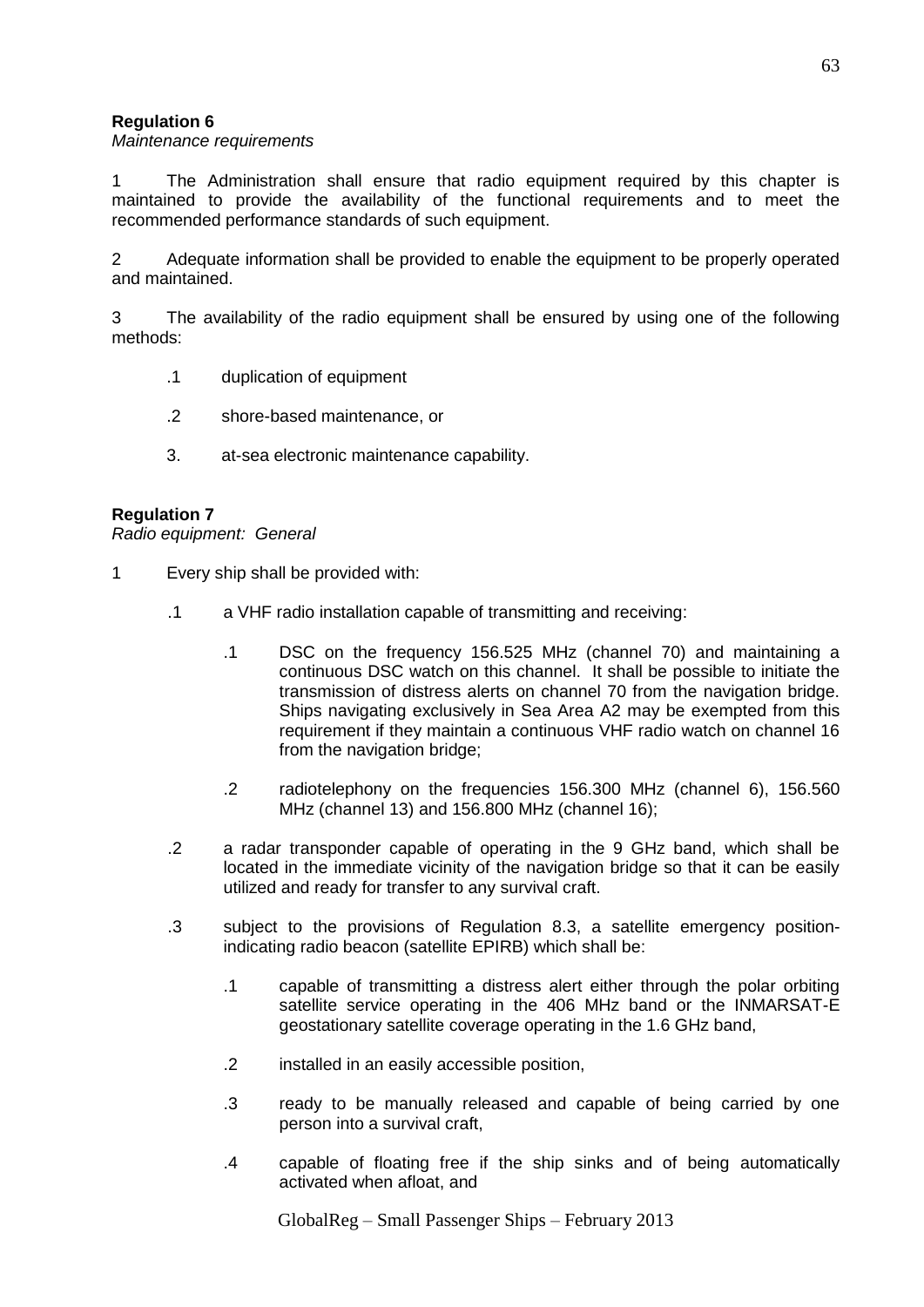- .5 capable of being activated manually.
- .4 a receiver capable of receiving international NAVTEX service broadcasts if the ship is engaged on voyages in which an international NAVTEX service is provided; and
- .5 if a NAVTEX service is not provided, a radio facility for reception of:
	- .1 maritime safety information broadcast by the INMARSAT enhanced group calling system, or
	- .2 maritime safety information broadcast by HF direct-printing telegraphy.

2 Ships whose voyages do not normally exceed 12 hours may be exempted by the Administration from the obligation to keep watch on the international NAVTEX service provided that they are capable of receiving maritime safety information including meteorological forecasts before sailing.

### **Regulation 8**

*Radio equipment: Sea area A1*

1 In addition to meeting the requirements of Regulation 7, every ship engaged on voyages exclusively in sea area A1 shall be provided with a radio installation capable of initiating the transmission of ship-to-shore distress alerts from the position from which the ship is normally navigated, operating either:

- .1 on VHF using DSC; this requirement may be fulfilled by the EPIRB prescribed by paragraph 3, either by installing the EPIRB close to, or by remote activation from, the position from which the ship is normally navigated;
- .2 through the polar orbiting satellite service on 406 MHz; this requirement may be fulfilled by the satellite EPIRB, required by Regulation 7.1.3, either by installing the EPIRB close to, or by remote activation from, the position from which the ship is normally navigated;
- .3 if the ship is engaged on voyages within coverage of MF coast stations equipped with DSC, on MF using DSC;
- .4 on HF using DSC;
- .5 through the INMARSAT geostationary satellite service; this requirement may be fulfilled by:
	- .1 an INMARSAT ship earth station; or
	- .2 the satellite EPIRB, required by Regulation 7.1.3, either by installing the satellite EPIRB close to, or by remote activation from, the position from which the ship is normally navigated.

2 The VHF radio installation, required by Regulation 7.1.1 shall also be capable of transmitting and receiving general radio communications using radiotelephony.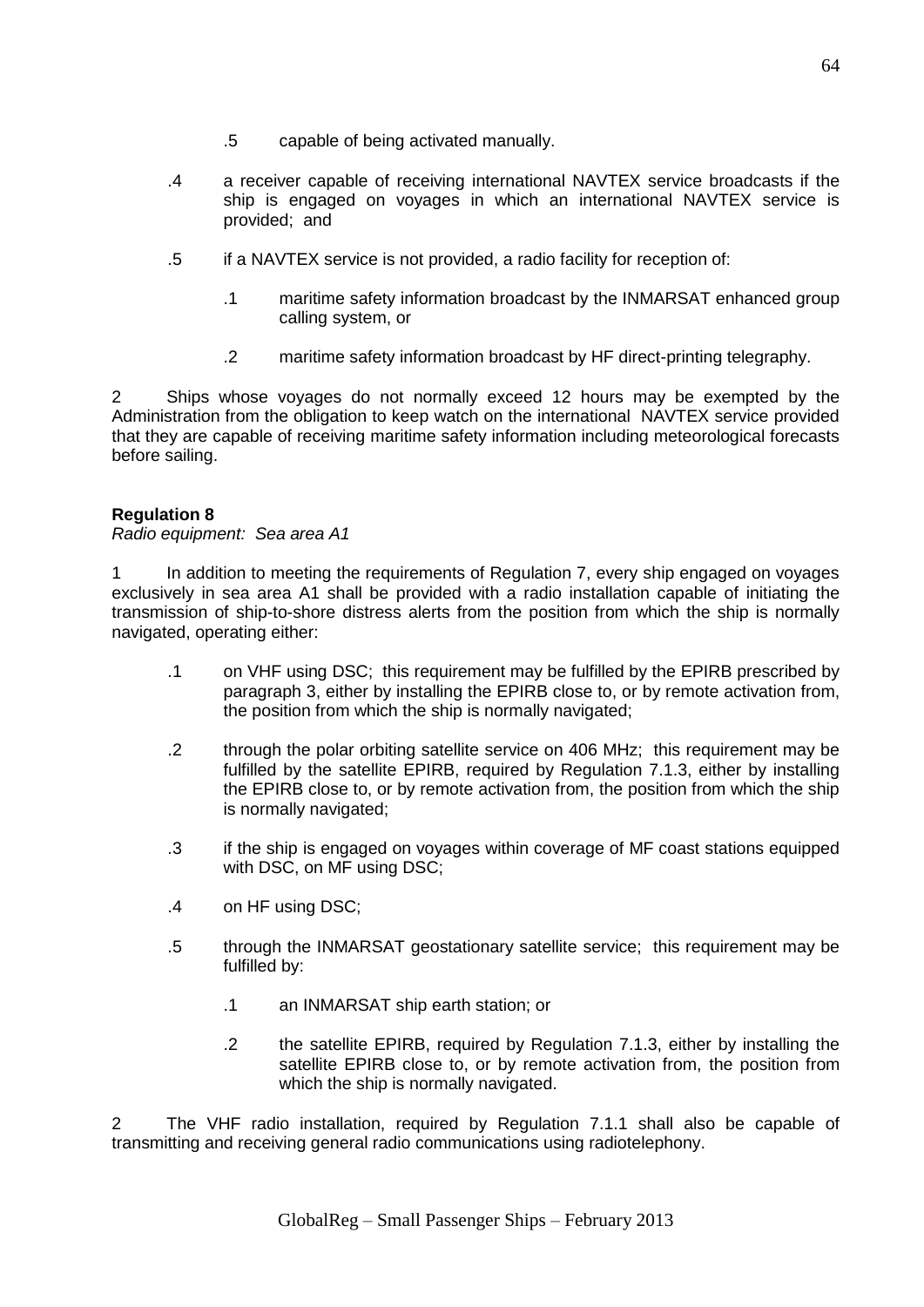3 Ships engaged on voyages exclusively in sea area A1 may carry, in lieu of the satellite EPIRB required by Regulation 7.1.3, and EPIRB which shall be :

- .1 capable of transmitting a distress alert using DSC on VHF channel 70 and providing locating by means of a radar transponder operating in the 9 GHz band;
- .2 installed in an easily accessible position,
- .3 ready to be manually released and capable of being carried by one person into a survival craft,
- .4 capable of floating free if the ship sinks and of being automatically activated when afloat, and
- .5 capable of being activated manually.

#### **Regulation 9**

*Radio equipment: Sea area A2*

In addition to meeting the requirements of Regulation 7, every ship engaged on voyages beyond sea area A1, but remaining within sea area A2, shall be provided with:

- .1 an MF radio installation capable of transmitting and receiving, for distress and safety purposes, on the frequencies:
	- .1.1 2,187.5 kHz using DSC; and
	- .1.2 2,182 kHz using radiotelephony;
- .2 a radio installation capable of maintaining a continuous DSC watch, on the frequency 2,187.5 kHz which may be separate from, or combined with, that required by subparagraph 1.1; and
- .3 means of initiating the transmission of ship-to-shore distress alerts by a radio service other than MF operating either:
- .3.1 through the polar orbiting satellite service on 406 MHz; this requirement may be fulfilled by the satellite EPIRB, required by Regulation 7.1.3, either by installing the EPIRB close to, or by remote activation from, from the position from which the ship is normally navigated; or
- .3.2 on HF using DSC; or
- .3.3 through the INMARSAT geostationary satellite service; this requirement may be fulfilled by:
	- .3.3.1 the equipment specified in paragraph 3.2; or
	- .3.3.2 the satellite EPIRB, required by Regulation 7.1.3, either by installing the satellite EPIRB close to, or by remote activation from, the position from which the ship is normally navigated.

2 It shall be possible to initiate transmission of distress alerts by the radio installations specified in paragraphs 1.1 and 1.3 from the position from which the ship is normally navigated.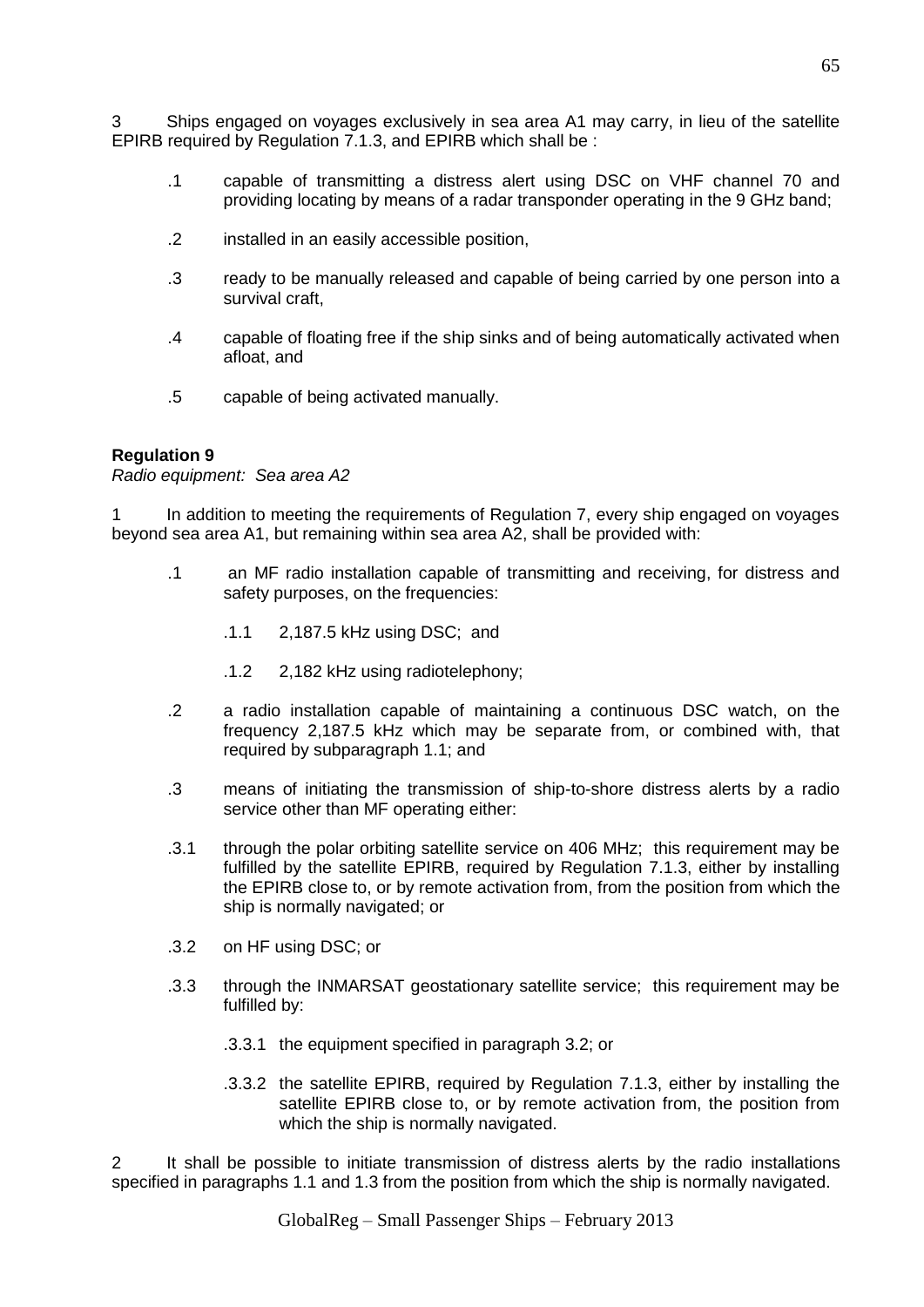3 The ship shall in addition, be capable of transmitting and receiving general radiocommunications using radiotelephony or direct-printing telegraphy either by:

- .1 a radio installation operating on working frequencies in the bands between 1,605 kHz and 4,000 kHz or between 4,000 kHz and 27,500 kHz. This requirement may be fulfilled by the addition of this capability in the equipment required by paragraph 1.1; or
- .2 an INMARSAT ship earth station.

4 The Administration may exempt ships constructed before 1 February 1997, and engaged exclusively on voyages within sea area 2, from the requirements of Regulations 7.1.1.1 and 7.1.2 provided such ships maintain, when practicable, a continuous listening watch on VHF channel 16. This watch shall be kept at the position from which the ship is normally navigated.

### **Regulation 10**

*Sources of energy*

1 There shall be available at all times, while the ship is at sea, a supply of electrical energy sufficient to operate the radio installations and to charge any batteries used as part of a reserve source or sources of energy for the radio installations, as required by Regulation 7/4.5.4.

2 A reserve source or sources of energy shall be provided on every ship, to supply radio installations, for the purpose of conducting distress and safety radiocommunications, in the event of failure of the ship's main and emergency sources of electrical power.

#### **Regulation 11**

#### *Radio personnel*

1 Every ship shall carry personnel whose qualifications for distress and safety radiocommunication purposes shall be considered satisfactory by the Administration. The personnel shall be holders of certificates specified in the Radio Regulations as appropriate, any one of whom shall be designated to have primary responsibility for radiocommunications, especially during distress incidents.

2 Every ship navigating in sea area A1 shall carry on board at least one person holding a restricted operator's certificate.

3 Every ship navigating in sea areas A2 or A3 shall carry on board at least one person holding a general operator's certificate.

## **Regulation 12**

*Radio records*

A record shall be kept, to the satisfaction of the Administration and as required by the Radio Regulations, of all incidents connected with the radiocommunication service which appear to be of importance to safety of life at sea and prevention of pollution.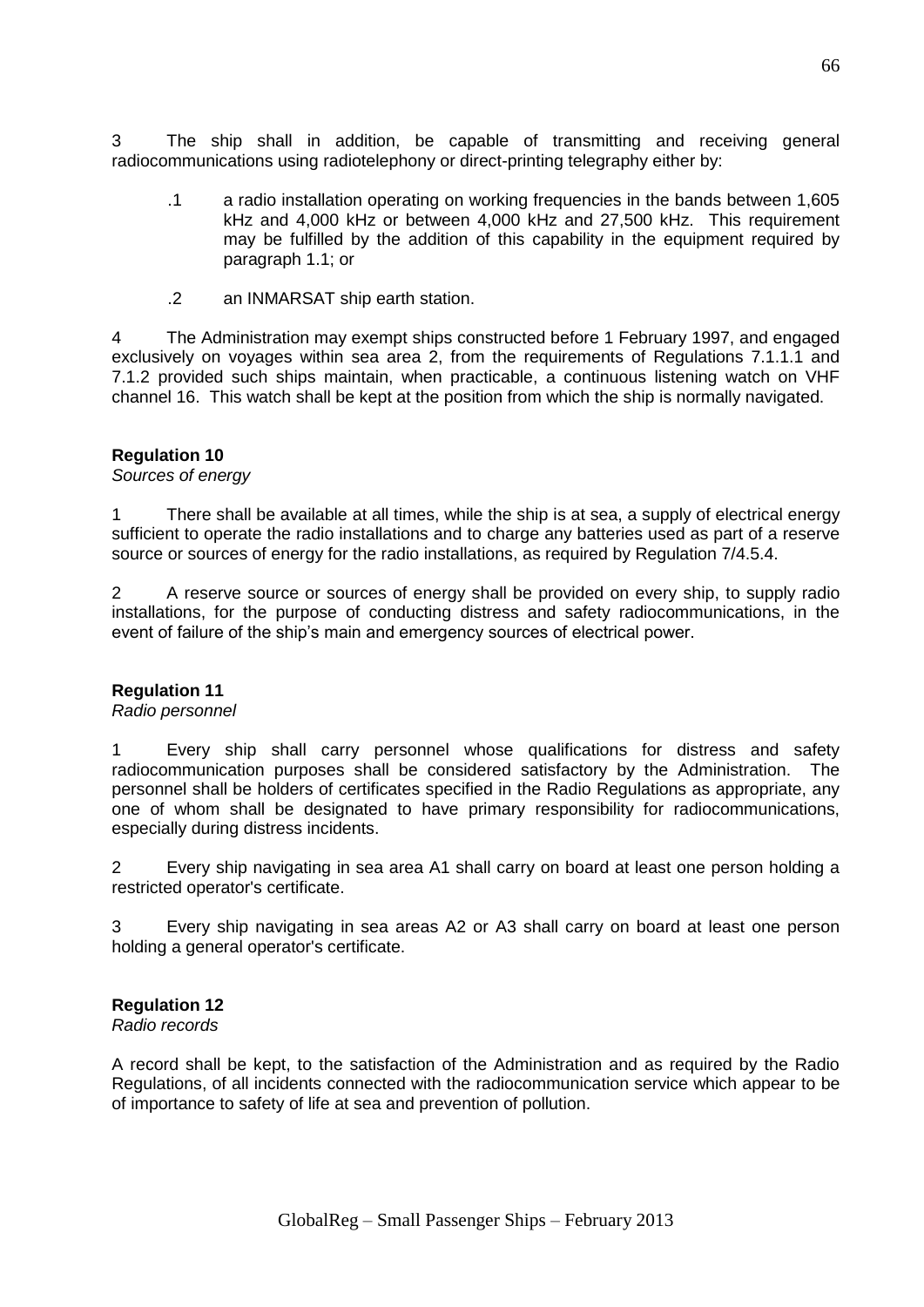## **CHAPTER 11**

## **SAFETY OF NAVIGATION**

### **Regulation 1**

### *General*

1 The provisions of Chapter V of the SOLAS Convention on safety of navigation and the following provisions shall apply to ships covered by the present Regulations. The application of regulations 15 to 28 of Chapter V of the SOLAS Convention shall be determined by the provisions of this Chapter.

2 Existing ships shall comply with the provisions of this chapter not later than two years from the entry into force of the present Regulations.

### **Regulation 2**

*Shipborne navigational equipment*

1 Ships subject to the present Regulations shall carry the equipment, instruments and nautical documents shown in tables 1, 2, 3, 4 and 5 below.

2 The Administration may exempt ships from carrying the equipment, instruments and nautical documents marked with an asterisk if it is satisfied that they are neither reasonable nor necessary for the safety of the ship.

3 Equipment for ships of Class D navigating exclusively in ports, roads and sheltered bays shall be determined by the Administration during the inspection prior to entry into service.

| Classes of            | Item                                                                                | Remarks                                                                                                                     |
|-----------------------|-------------------------------------------------------------------------------------|-----------------------------------------------------------------------------------------------------------------------------|
| <b>Ships</b>          |                                                                                     |                                                                                                                             |
| A,B,C and D           | 1 radar                                                                             | Capable of operating in the 9 GHz frequency band                                                                            |
| A,B and C             | 1 GNSS receiver                                                                     | Or a terrestrial radionavigation system                                                                                     |
| A, B and C            | 2 protractors*                                                                      | or equivalent instruments                                                                                                   |
| A, B and C            | 2 dividers                                                                          |                                                                                                                             |
| A,B,C and D           | 2 binnacle clocks<br>or<br>centralized clock<br>1<br>system                         | 1 on the bridge, with indication of periods of silence;<br>and<br>1 in the engine room                                      |
| A, B and C            | 1 barometer                                                                         | no barometer is required for ships engaged in voyages<br>in sheltered waters.                                               |
| A, B, C and D $\vert$ | 2 thermometers*                                                                     | one mounted in the engine room                                                                                              |
| A,B,C and D           | 1 pair of binoculars                                                                | 7 x 50. An additional pair of binoculars shall be<br>required on board ships navigating more than 200<br>miles from a port. |
| A,B,C and D           | 1 magnetic compass                                                                  |                                                                                                                             |
| A and B               | A spare binnacle for<br>the navigating<br>compass with pivots<br>and magnetic gear* |                                                                                                                             |
| A and B               | 1 pelorus*                                                                          |                                                                                                                             |
| A and B               | 1 set of spares and                                                                 | equipment specified by the maker of the compass                                                                             |

#### **Table 1. Nautical instruments**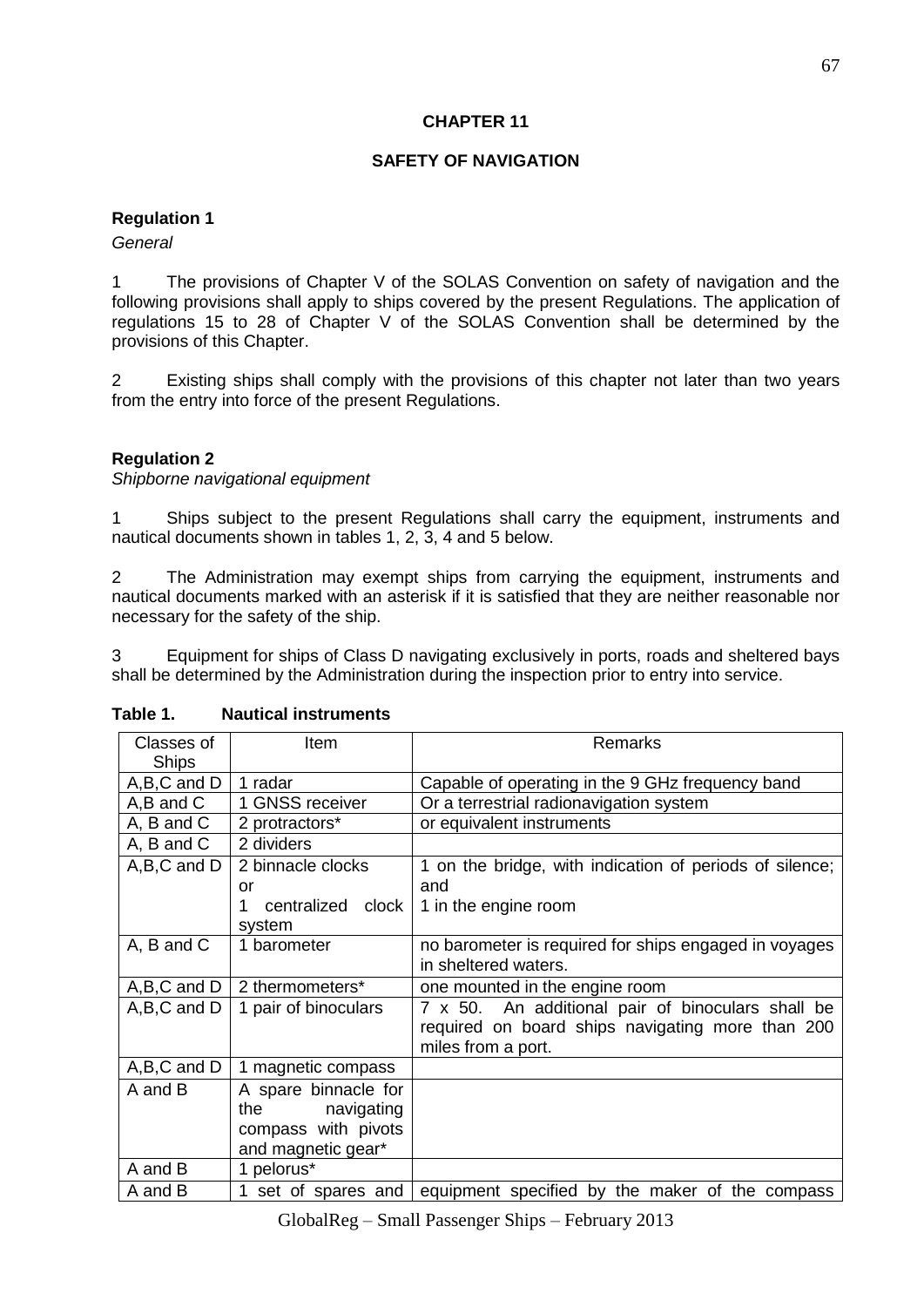|         | maintenance                                                    | for $\vert$ when the ship is fitted with a gyro-compass. |
|---------|----------------------------------------------------------------|----------------------------------------------------------|
|         | qyro-compass                                                   |                                                          |
| A and B | 1 log*                                                         | or equivalent device                                     |
|         | $A, B, C$ and D   1 hand sounding lead   of at least 50 metres |                                                          |

# **Table 2. Miscellaneous equipment**

| Classes of<br><b>Ships</b> | Item                                                                          | <b>Remarks</b>                                                                                                                                                                   |
|----------------------------|-------------------------------------------------------------------------------|----------------------------------------------------------------------------------------------------------------------------------------------------------------------------------|
| A, B and C                 | complete set of<br>flags and pennants of<br>international Code of<br>Signals* | ships which are exempted from carrying the complete<br>set of flag signals shall carry flags N and C of the<br>International Code of Signals.                                    |
| A, B and C                 | 1 table of flags and<br>pennants*                                             | this table shall be exhibited.                                                                                                                                                   |
| A, B and C                 | 1 distinctive<br>signal<br>(flags)                                            |                                                                                                                                                                                  |
| A,B,C and D                | 1 national flag                                                               |                                                                                                                                                                                  |
| A,B,C and D                | 2 halyards for flags<br>and pennants*                                         |                                                                                                                                                                                  |
| A, B and C                 | daytime signalling<br>lamp*                                                   | ships shall carry either the lamp<br>required<br>by<br>Regulation 19.2.2.2 of Chapter V of the SOLAS<br>Convention or an electric lamp allowing the sending of<br>Morse signals. |

# **Table 3. Nautical publications and documents**

(The publications and documents shall be made available to the officer concerned)

| Classes of<br><b>Ships</b> | Item                                                                                                                                                                | <b>Remarks</b>                                                                                                                                                                                                                                                            |
|----------------------------|---------------------------------------------------------------------------------------------------------------------------------------------------------------------|---------------------------------------------------------------------------------------------------------------------------------------------------------------------------------------------------------------------------------------------------------------------------|
| $A,B,C$ and $D$            | 1.<br>of<br>charts,<br>set<br>instructions,<br>nautical<br>books of lights and<br>of<br>traffic<br>charts<br>separation schemes<br>the<br>intended<br>for<br>voyage | these documents shall be included in the list of<br>marine charts and nautical books and shall be<br>updated by means of information provided by a<br>recognized hydrographic service. The list shall be<br>established at the inspection prior to entry into<br>service. |
| A,B,C and D                | 1 International Code<br>of Signals                                                                                                                                  |                                                                                                                                                                                                                                                                           |
| A,B,C and D                | list<br>of<br>1.<br>coastal<br>stations<br>or<br>1<br>list<br>οf<br>coastal<br>with which<br>stations<br>the ship is likely to<br>have<br>communications.           |                                                                                                                                                                                                                                                                           |
| A,B,C and D                | 1 copy of Regulations<br>for the Prevention of<br>Collisions at Sea in<br>force                                                                                     | an illustrated table summarizing the lights and signals<br>to be carried by ships to prevent collisions at sea shall<br>be exhibited.                                                                                                                                     |
| A,B,C and D                | copy<br>of<br>rescue<br>1<br>signals*                                                                                                                               | an illustrated table shall be exhibited                                                                                                                                                                                                                                   |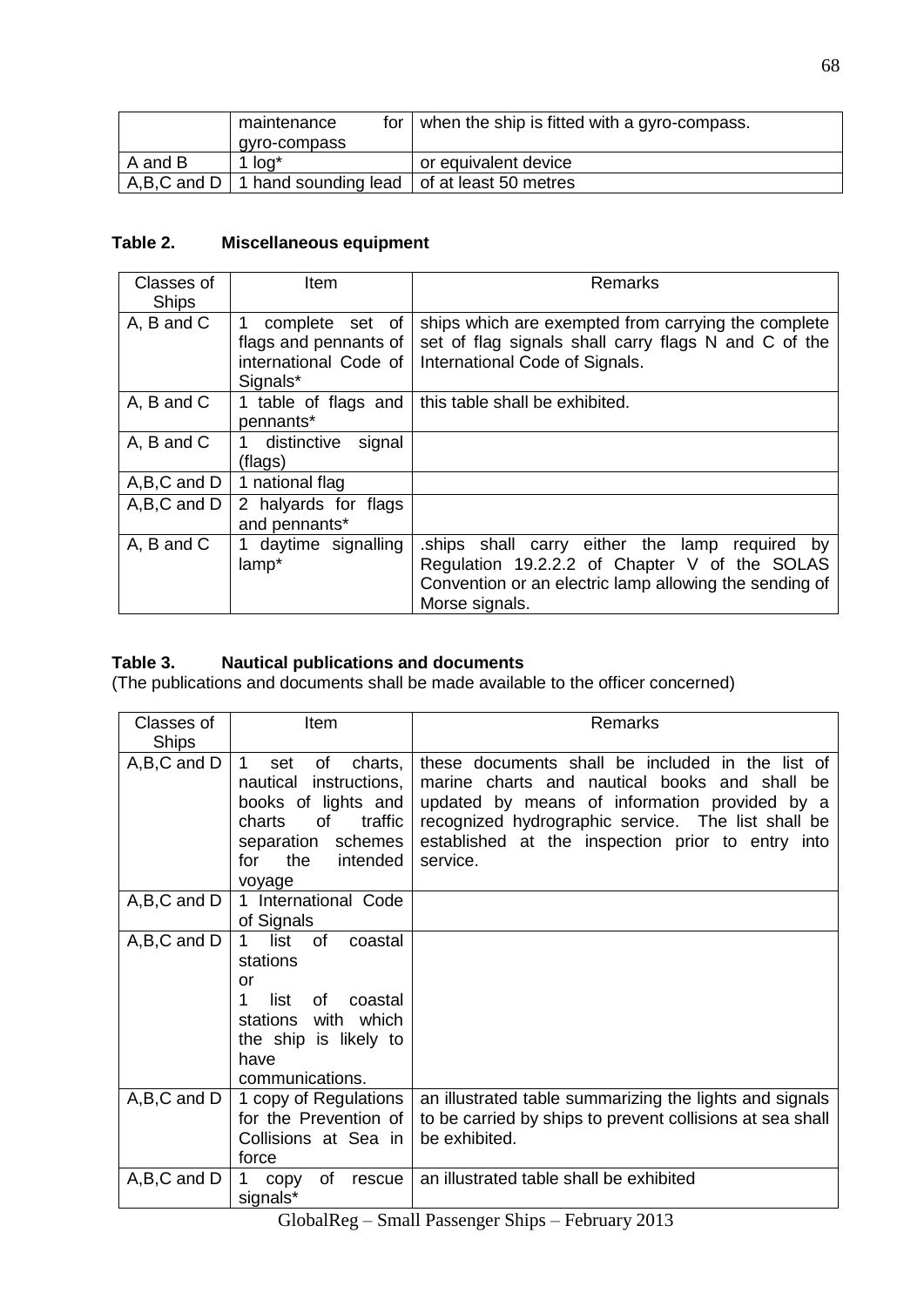| A,B,C and D | copy of current<br>laws and regulations<br>in force on safety of<br>maritime navigation*   |                                                                                                                               |
|-------------|--------------------------------------------------------------------------------------------|-------------------------------------------------------------------------------------------------------------------------------|
| A,B,C and D | International<br>$1 \quad \blacksquare$<br>Convention on Safety<br>of Life at Sea in force | compulsory on board ships engaged in international<br>navigation, in order to inform the master of his<br>obligations abroad. |
| A,B,C and D | International<br>Maritime Dangerous<br>Goods Code (IMDG<br>Code)                           | for ships or voyages concerned.                                                                                               |
| A,B,C and D | International<br>$1 \quad \Box$<br>Maritime<br>French/English<br>Vocabulary                |                                                                                                                               |
| A,B,C and D | azimuth<br>copy of<br>tables                                                               |                                                                                                                               |

# **Table 4. Ship's stores**

| Classes of<br><b>Ships</b> | Item                                                                                                                   | Remarks                                                                                                                                                                                                                        |
|----------------------------|------------------------------------------------------------------------------------------------------------------------|--------------------------------------------------------------------------------------------------------------------------------------------------------------------------------------------------------------------------------|
| $A,B,C$ and $D$            | cables<br>Lines,<br>and<br>mooring ropes                                                                               | the number, sizes, breaking strain and tests of such<br>materials shall be decided by the Administration, in<br>accordance with the type and size of ship                                                                      |
| A and B                    | Beams and planks                                                                                                       | in sufficient quantity for the ship concerned.                                                                                                                                                                                 |
| A and B                    | Carpenter's tools and<br>caulk                                                                                         | with tow, pitch and mastic                                                                                                                                                                                                     |
| A and B                    | Quick-setting glue                                                                                                     |                                                                                                                                                                                                                                |
| A, B and C                 | Wooden plugs and<br>cowls<br>canvas<br>or<br>for<br>other<br>devices<br>closing<br>air<br>vents<br>exposed to the sea. | a complete set; these plugs and cowls shall be<br>marked and stored in a place well known and readily<br>accessible to the personnel                                                                                           |
| A,B,C and D                | Gangway ladder<br>or<br>access gangway*                                                                                | during a stay in a port or roads, a means of access to<br>the ship shall be installed                                                                                                                                          |
|                            |                                                                                                                        | where there is a risk of falling, the means of access<br>shall be protected by a net, where such an<br>arrangement is effective                                                                                                |
|                            |                                                                                                                        | efficient lighting shall be provided at night                                                                                                                                                                                  |
|                            |                                                                                                                        | where it is possible for a man to fall between the ship<br>and the quay, guard-rails of sufficient thickness shall<br>be installed. In addition, a lifebuoy and a throwing<br>line shall be immediately available near at hand |
| A and B                    | A block and tackle to<br>operate the rudder*                                                                           | one set                                                                                                                                                                                                                        |

# **Table 5. Spare parts. Deck**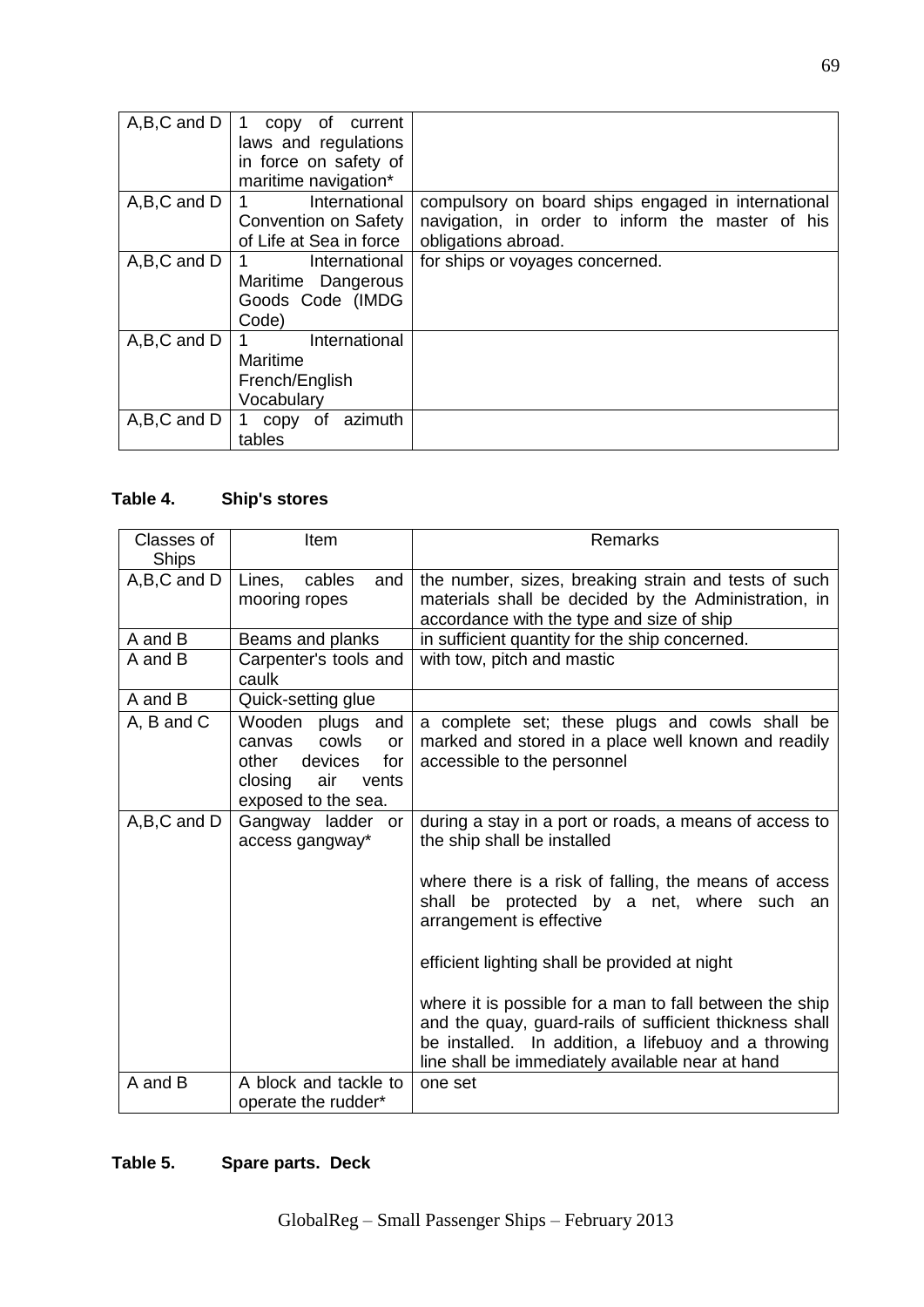| Classes of      | Item                    | Remarks                                                 |
|-----------------|-------------------------|---------------------------------------------------------|
| <b>Ships</b>    |                         |                                                         |
| $A,B,C$ and $D$ | chain<br>Anchor         | one per chain                                           |
|                 | assembly shackles       |                                                         |
| A,B,C and D     | Anchor<br>coupling      | one per anchor                                          |
|                 | shackle                 |                                                         |
| A,B,C and D     | Spare tarpaulins        | one for each cover, where applicable (in addition to    |
|                 |                         | two regulation tarpaulins)                              |
| A,B,C and D     | Spare parts for metal   | hemp braids, rubber joints, bearings, pins, etc.        |
|                 | covers                  |                                                         |
| A,B,C and D     | Hold wedges             | 15% more than the number needed to close the holds      |
| A,B,C and D     | Assorted ropes<br>and   | a steel cable for mooring the ship;                     |
|                 | for<br>cables<br>normal | boat falls for a quarter of boats, and for at least one |
|                 | and<br>manoeuvres       | boat; assortment of small diameter ropes and wires,     |
|                 | mooring                 | with pulleys, shackles, cable-clamps, bolts, etc.       |
| A,B,C and D     | Mast pulleys*           | 2 per mast if necessary                                 |

# **Regulation 3**

*Magnetic compass*

1 Every magnetic compass shall be properly compensated and its table or curve of residual deviations shall be available at all times.

2 The Administration may, when it considers it necessary, require the adjustment of the magnetic compasses to be checked by a qualified specialist

## **Regulation 4**

*Means of signalling to prevent collisions at sea*

1 Ships shall be provided with the signalling lamps and other visual and audible means of signalling required by the regulations in force to prevent collisions at sea, applicable to their type and size.

All signalling lamps, and audible means of signalling shall be of an approved type. Their positioning on board shall comply with the requirements of the International Regulations for Preventing Collisions at Sea.

2 When the above-mentioned electric signalling lamps are not provided with two light sources, emergency electrical lamps shall be provided. Such emergency means are only required for masthead, side and stern lights.

3 The electric lamps shall be supplied in compliance with the provisions of Chapter 7.

4 The lamps shall be controlled from a lighting switchboard in the wheelhouse or other control post, equipped with a switch and indicator light.

5 The whistle required by the regulations in force to prevent collisions at sea shall be capable of being supplied by two sources of power. No obstacle shall interfere with the projection of the sound forward.

If there is an automatic device to activate the whistle, it shall be possible to override the automatic whistle control.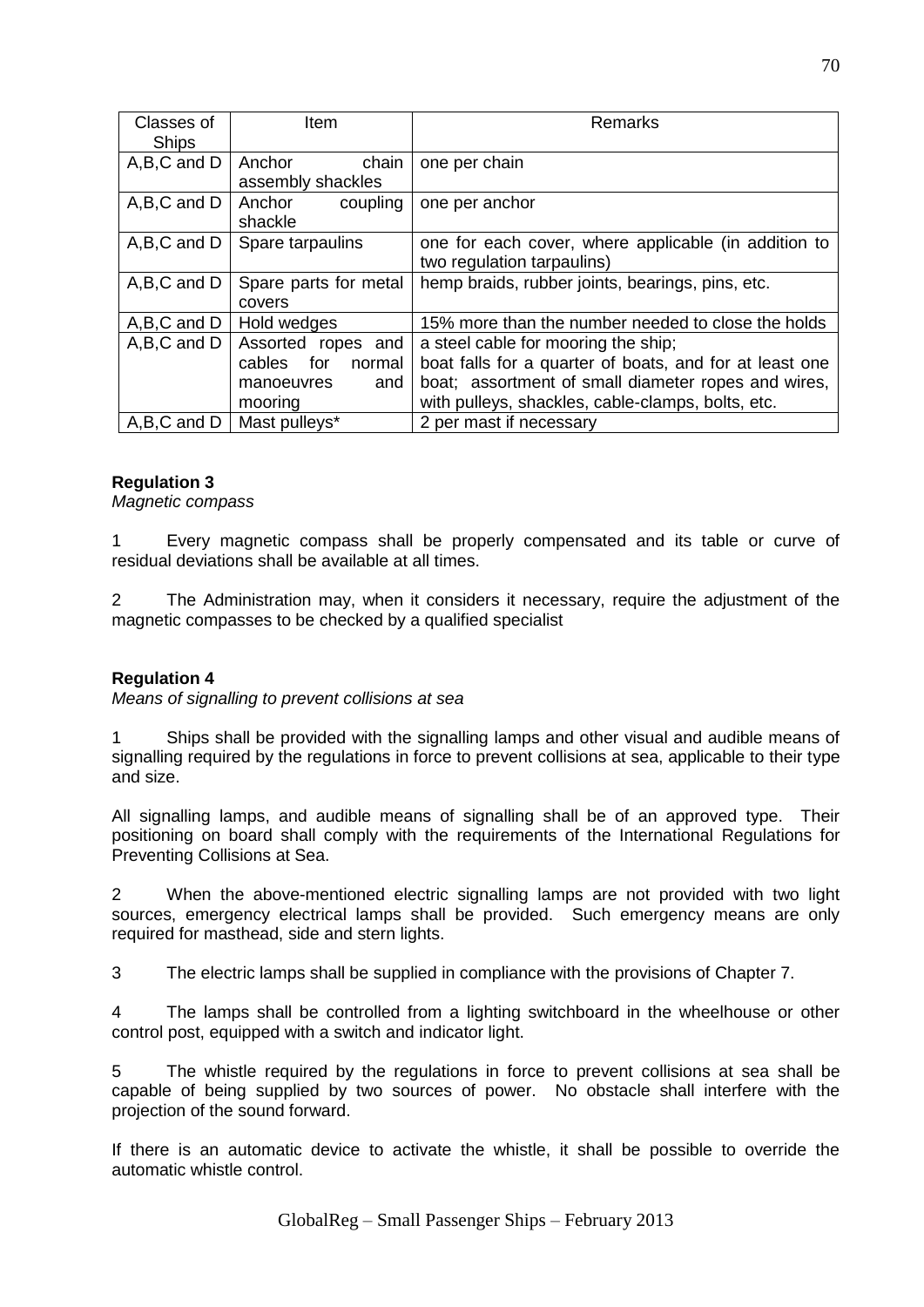# **Regulation 5**

*Plans and documents to be carried on board*

- 1 Ships shall carry the following plans and documents in the working language of the crew:
	- an overall plan of the ship
	- a plan or diagram of capacities
	- a load schedule
	- a trim and stability specification
	- an engine room plan
	- a plan or diagram of the bilge-pumping systems
	- a plan or diagram of the steam and fuel lines
	- a plan or diagram of the electrical installations
	- a plan or diagram of the fire safety systems

The graphic symbols used shall conform to standards in force unless the meaning of the symbols used is clearly indicated.

The information required for two or more of the above headings may be combined in a single document, provided that clarity and readability are not affected. Plans and documents shall include a note of their source and the date of production.

2 The list of plans and documents required on board ships of classes C and D shall be determined by the Administration.

# **Regulation 6**

*Ship's log*

1 Every ship shall maintain a ship's log, with numbered pages and initialled with all entries being made in ink and signed each day by the master. The navigation log, the engine-room log and the radio log shall constitute the ship's log.

2 Matters relating to the safety of the ship, in all circumstances, shall be entered in chronological order in the navigation log, as well as meteorological conditions and any incidents relating to safety of life at sea.

Information about the navigation of the ship and continuous dead reckoning shall be entered in precise detail.

The master shall enter his orders for the use of navigation officers of the watch.

3 The chief engineer shall be responsible for keeping the engine room log. It shall record in chronological order all matters concerning the operation and maintenance of the propulsion and auxiliary machinery. Ships which have machinery which allows automatic recording of information to be included in the engine-room log shall not be required to reproduce such information in the engine-room log. When the effective power of the engine, in continuous operation, is less than 300 kW, a log is not required for that engine, but in such case the master shall record in the navigation log any significant matters concerning the operation of the engine which the chief engineer shall report to him.

4 The logs shall also contain entries of information and other matters required by regulations on safety, pollution prevention, work, discipline on board, etc.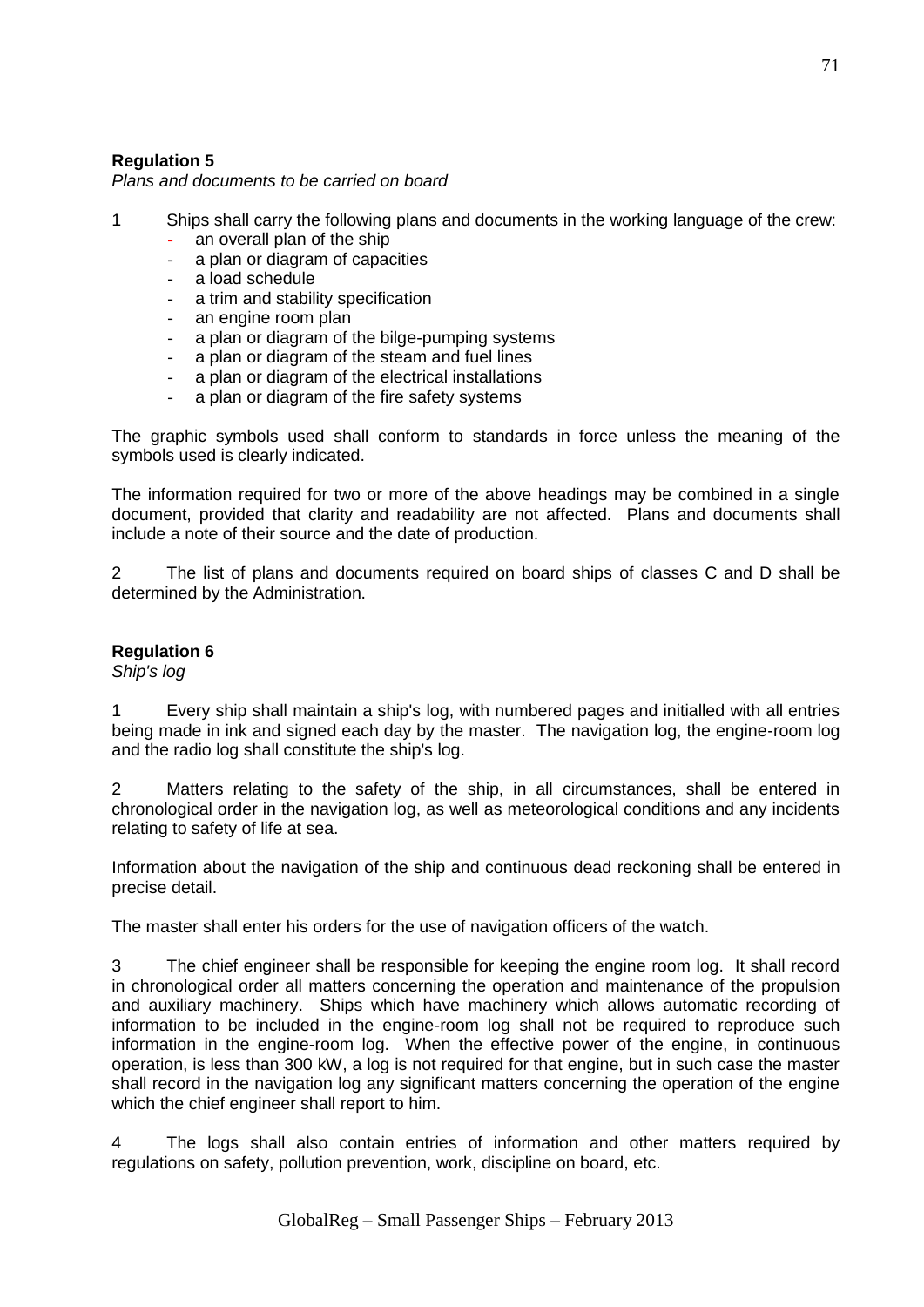5 The bridge, engine-room and radio logs may be replaced by a single ship's log in which shall be recorded the main events relating to the voyage and safety of life at sea

# **Regulation 7**

*Ship's stores and spare parts*

1 Every ship shall be provided with parts, such as bollards and cleats and be equipped with ropes, hawsers, towlines, etc., allowing it to receive assistance, if necessary.

2 Ships carrying wood or various crates on deck, wheeled vehicles on the deck or steerage deck, and other such loads, shall have a sufficient number of securing devices and mobile equipment necessary to secure them effectively, and documentation on securing cargo, to the satisfaction of the Administration.

3 Spare parts for the main and auxiliary engines, steering gear and manoeuvring gear shall be determined by the Administration or the recognized organization during the inspection prior to entry into service.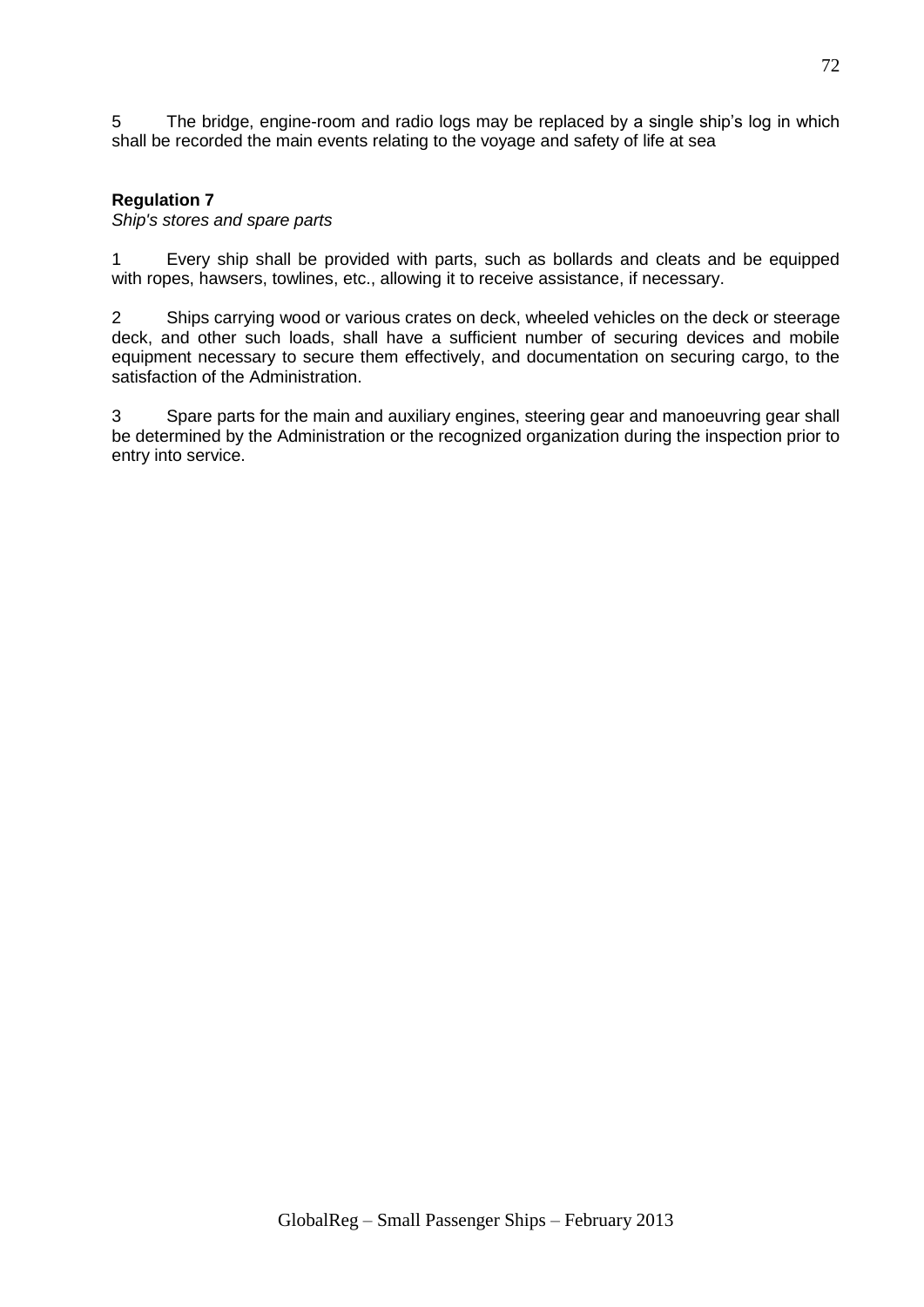# **CHAPTER 12**

# **PREVENTION OF POLLUTION**

# **Regulation 1**

### *Discharge at sea*

1 Any discharge into the sea of oil or oily mixtures from ships shall be prohibited, except when the following provisions are satisfied :

- .1 the ship is proceeding en route; and
- .2 the ship has in operation equipment of a design approved by the Administration that ensures that the oil content of the effluent without dilution does not exceed 15 parts per million;

2 Disposal of garbage at sea is prohibited, except food waste at a distance of more than 12 nautical miles from the nearest land.

# **Regulation 2**

### *Retention on board*

1 Ships shall be provided with a tank or tanks of adequate capacity, having regard to the type of machinery and length of voyage, to receive the oil residues (sludge) such as those resulting from the purification of fuel and lubricating oils and oil leakages in the machinery spaces, which cannot be discharged in accordance with the requirements of regulation 1.1,.

2 The crew and passengers shall be notified, by placards or another information mode, of the disposal prohibition defined in Regulation 1.2. They shall be informed of the locations where garbage they generate may be stored on board.

## **Regulation 3**

## *Disposal ashore and record keeping*

1 Substances or garbage that are retained on board shall be disposed of ashore in accordance with the relevant national or local regulations.

2 Record shall be kept on the ship's log book prescribed in Regulation 11/6.1 of any discharge of oil or oily substances:

- .1 either at sea in accordance with Regulation 1.1, with indication of the amount discharged and conditions,
- .2 or in a shore reception facility, the receipt shall be kept for a minimum duration of 3 months.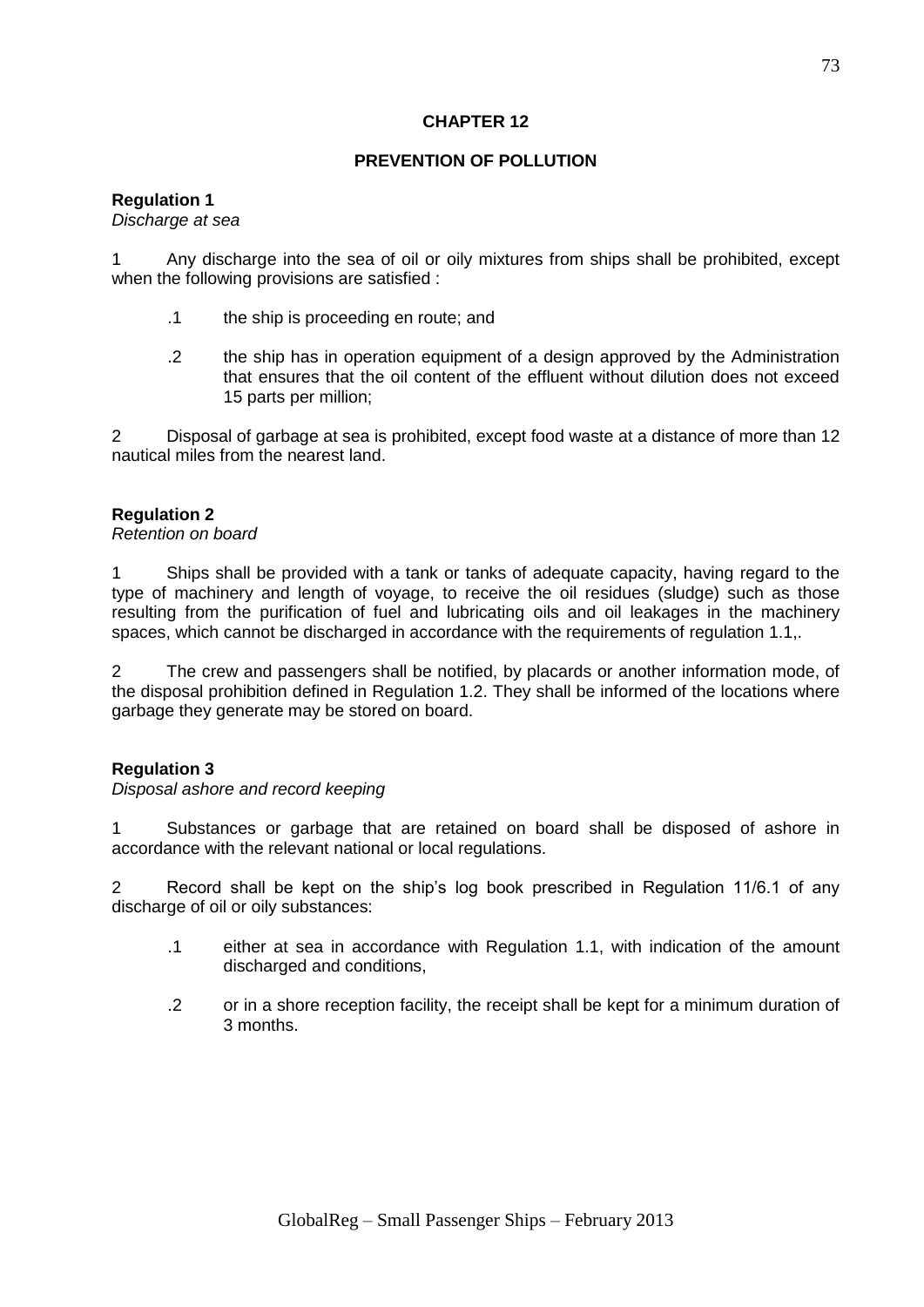# **CHAPTER 13**

# **PASSENGER ACCOMMODATION AND OCCUPATIONAL SAFETY**

# **PART 1**

# **PASSENGER CAPACITY AND PASSENGER ACCOMMODATION**

### **Regulation 1**

*Passenger capacity* 

1 The maximum number of passengers permitted in any passenger ship shall be the greatest number permitted by any of the following criteria or combination of these criteria.

- .1 Length of Rail one passenger may be permitted for each 760mm of rail space available to the passengers at the periphery of the deck, not including rail space in congested areas, on stairways and where persons standing in the space would block the vision of the vessel's operators.
- .2 Deck Area one passenger may be permitted for each square metre of free deck area available for the passengers' use. Free deck area does not include:
	- concession stands, fixed tables, fixed gambling equipment and similar furnishings;
	- toilets and washrooms:
	- companionways and stairways;
	- spaces occupied and necessary for handling lifesaving equipment or line handling gear or in way of sail booms or running riggings;
	- spaces below deck which are unsuitable for passengers or which would not normally be used by passengers;
	- interior passageways less than 760 mm wide and passageways on open deck less than 460 mm wide;
	- bow pulpits, swimming platforms and areas which do not have a solid deck, such as netting on multi-hull vessels;
	- deck areas in way of paddle wheels; and
	- aisle area.
- .3 Fixed Seating one passenger may be permitted for each 460mm of width of fixed seating provided.

2 Different passenger capacity criteria may be used on each deck of a ship and added together to determine the maximum number of passengers to be carried on that ship. Where seats are provided on part of a deck and not on another, the number of passengers permitted on a ship may be the sum of the number permitted by the seating criterion for the space having seats and the number permitted by the deck area criterion for the space having no seats. The length of rail criterion may not be combined with either the deck area criterion or the fixed seating criterion when determining the maximum number of passengers permitted on an individual deck.

3 The maximum number of passengers carried on board a passenger vessel or a cargopassenger vessel shall not exceed the number identified on the Certificate.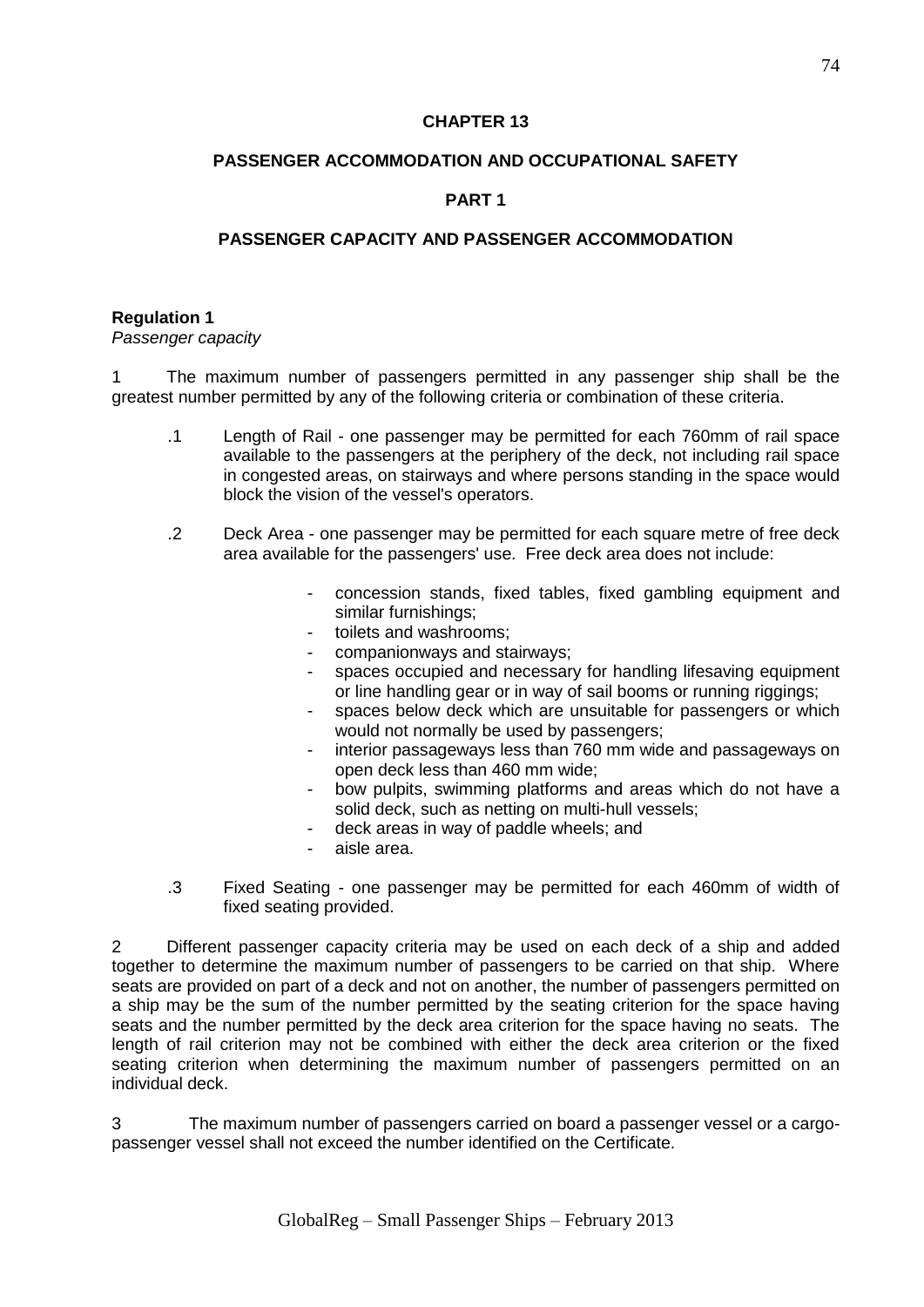4 The Administration may give special consideration to increasing the passenger allowances for a ship operating on short runs on protected waters, such as a ferry.

# **Regulation 2**

### *Passenger accommodation*

1 All passenger accommodation shall be arranged and equipped to provide for the safety of the passengers in consideration of the route, modes of operation and speed of the ship.

2 The height of deckheads in a passenger accommodation space shall be at least 1.9 m but may be reduced at the sides of a space to allow for camber, wiring, ventilation ducts and piping. The space shall be maintained to minimize fire and safety hazards and to preserve sanitary conditions. Aisles shall be kept clear of obstructions.

3 A berth to the satisfaction of the Administration shall be provided for each passenger to be carried in overnight accommodation spaces.

4 A seat shall be provided for each passenger permitted in a space for which the fixed seating criterion in Regulation 1.1.3 has been used to determine the number of passengers permitted. A seat shall be constructed to minimize the possibility of injury and avoid trapping occupants. Installation of seats shall provide for ready escape. Seats, including fixed, temporary or portable seats, shall be arranged as follows:

- .1 An aisle of not more than 3.8 m in overall length shall be not less than 610mm in width;
- .2 An aisle of more than 3.8 m in overall length shall not be less than 760mm in width;
- .3 Where seats are in rows, the distance from seat front to seat front shall not be less than 760 mm and the seats shall be secured to a deck or bulkhead;

5 Seats identified in the determination of the maximum number of passengers permitted shall be secured to the deck, bulkhead or bulwark by effective permanent or temporary means.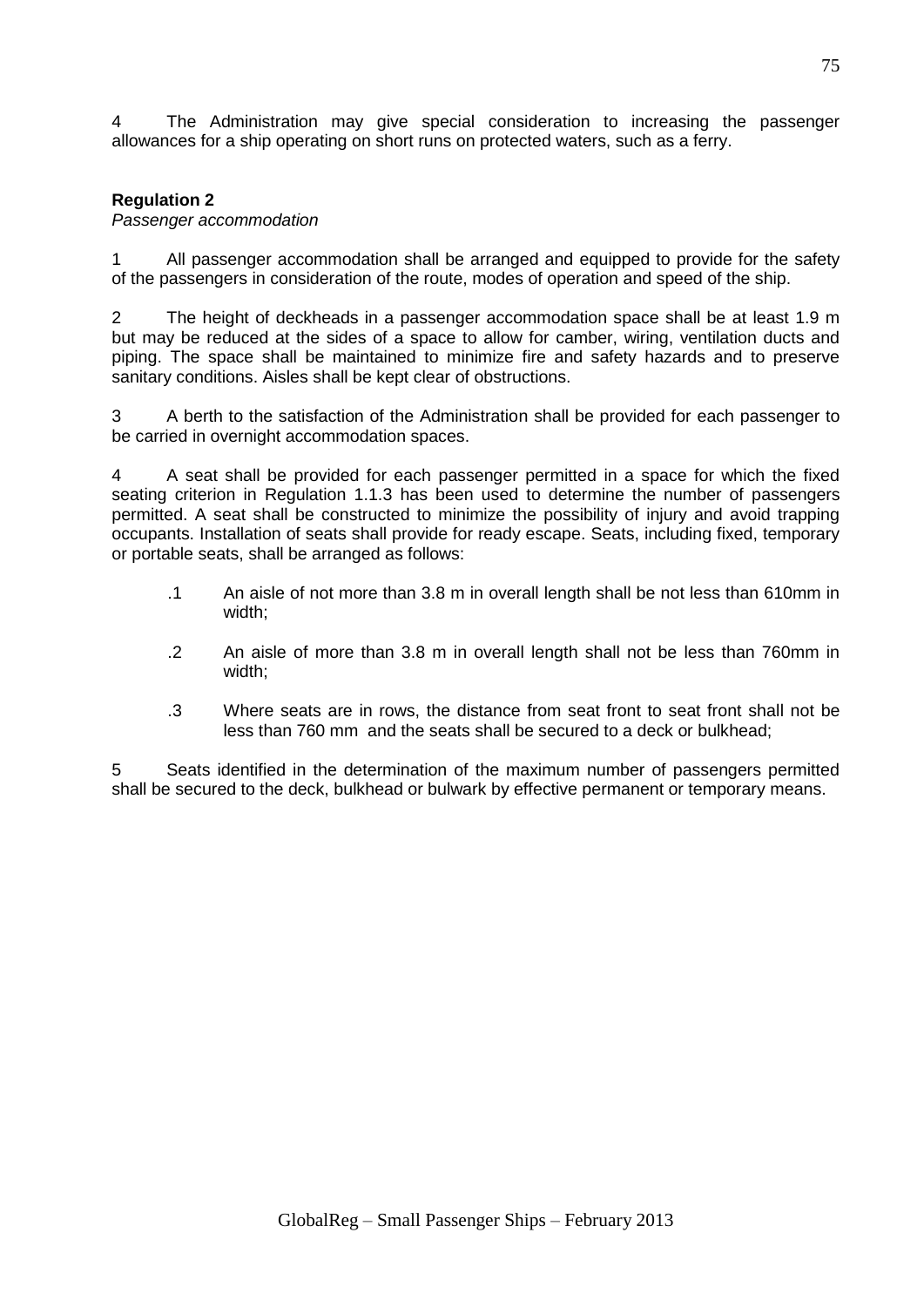# **PART 2**

# **CREW ACCOMMODATION**

### **Regulation 3**

*Crew accommodation*

For ships engaged in overnight voyages, or where the crew is required to sleep and eat on board, the requirements for crew accommodation are the same as for cargo ships, set out in Chapter 13, Part 1 of the safety regulations for Small Cargo Ships.

## **PART 3**

## **OCCUPATIONAL SAFETY**

### **Regulation 4**

*Accident prevention*

1 Appropriate provisions shall be taken for the prevention of occupational accidents or diseases, covering in particular the following matters:

- 1. machinery;
- 2. special safety measures on and below deck;
- 3. loading and unloading equipment;
- 4. fire prevention and fire-fighting;
- 5. anchors, chains and lines;
- 6. dangerous cargo and ballast;
- 7. personal protective equipment for seafarers.

2 Any obligation on the shipowner to provide protective equipment or other accident prevention safeguards shall be accompanied by written instructions posted in the appropriate locations, to the effect that such equipment and safeguards are actually used by seafarers when exposed to specific risk.

## **Regulation 5**

*Safety of movement on board*

1 Ships shall be so fitted out that the crew can move about and work easily. Where necessary, moving parts and openings in the deck shall be protected by safety devices, plating, guard rails and handrails. Winches and towing hooks shall be designed to ensure safety at work. All installations required for work on board shall be so designed, sited and protected as to make on-board manoeuvres, maintenance and repairs safe and easy.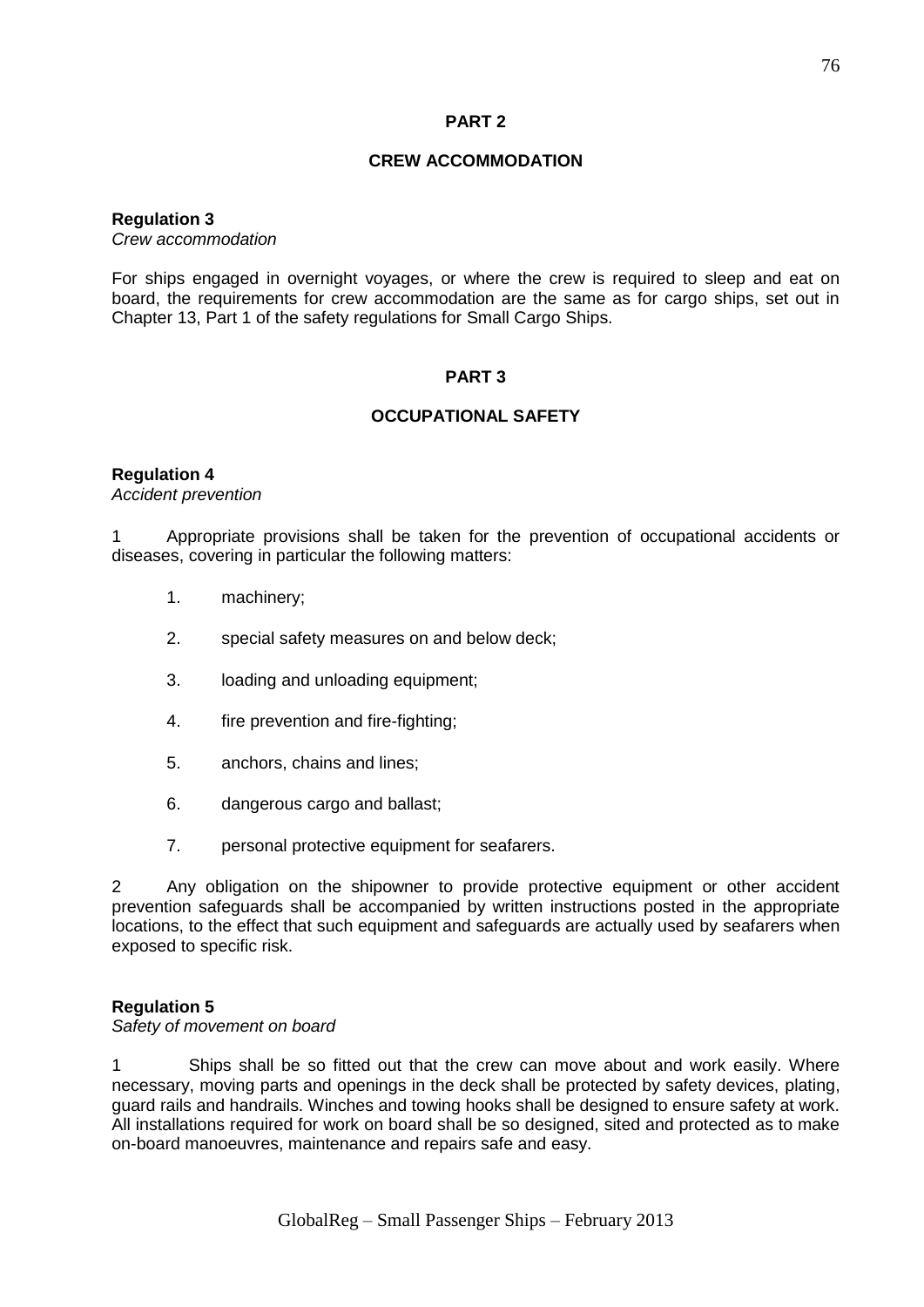2 Decks in the vicinity of winches and bollards, as well as side-decks, engine-room floors, landings, companionways and the top of the side-deck bollards shall be non-slip.

3 The tops of side-deck bollards and any obstacles in areas where crew move about (eg the treads of companionways), shall be marked by light-coloured paint.

4 Appropriate devices shall be provided for anchoring stacked hatch covers.

5 The size and arrangement of passageways, accesses and corridors for the movement of persons and cargo shall be such that they may be negotiated without risk of accident.

6 The design and layout of doors shall be such as not to endanger the persons opening or closing them.

7 Structures for passage from one level to another, particularly companionways, ladders and rungs shall be such that their use is free of hazard.

## **Regulation 6**

*Safety of working stations*

1 Working stations shall be readily and safely accessible.

2 Companionways, ladders, rungs or similar devices shall be provided where there is a difference of over 500 mm in the levels of accesses, exits and passageways. Companionways shall be provided where the level of permanently manned working stations differs by more than 1m from the levels from which access is to be gained.

3 Emergency exits shall be clearly marked as such.

4 Closed spaces in which work is carried out, with the exception of storerooms, shall be ventilated. The ventilation devices shall be arranged so as not to cause draughts and shall provide an adequate and regularly renewed supply of air to the working stations for the persons in them. Where the natural rate of air renewed is inadequate, mechanical ventilation shall be provided. The rate of renewal may be considered adequate if it is carried out at least five times per hour.

5 Working stations close to the water or in positions involving differences in level of more than 1m shall be equipped so as to prevent crew slipping or falling.

## **Regulation 7**

*Dimensions of working stations*

1 Working stations shall be of dimensions such that each crew member working in them has adequate freedom of movement.

2 Permanently manned working stations shall be of sufficient dimensions to ensure:

- .1 a net volume of air not less than 7  $m^3$ , except for the wheelhouse;
- .2 a free floor area and headroom for each working station that gives adequate freedom of movement for operation and inspection and for ordinary maintenance and repair work.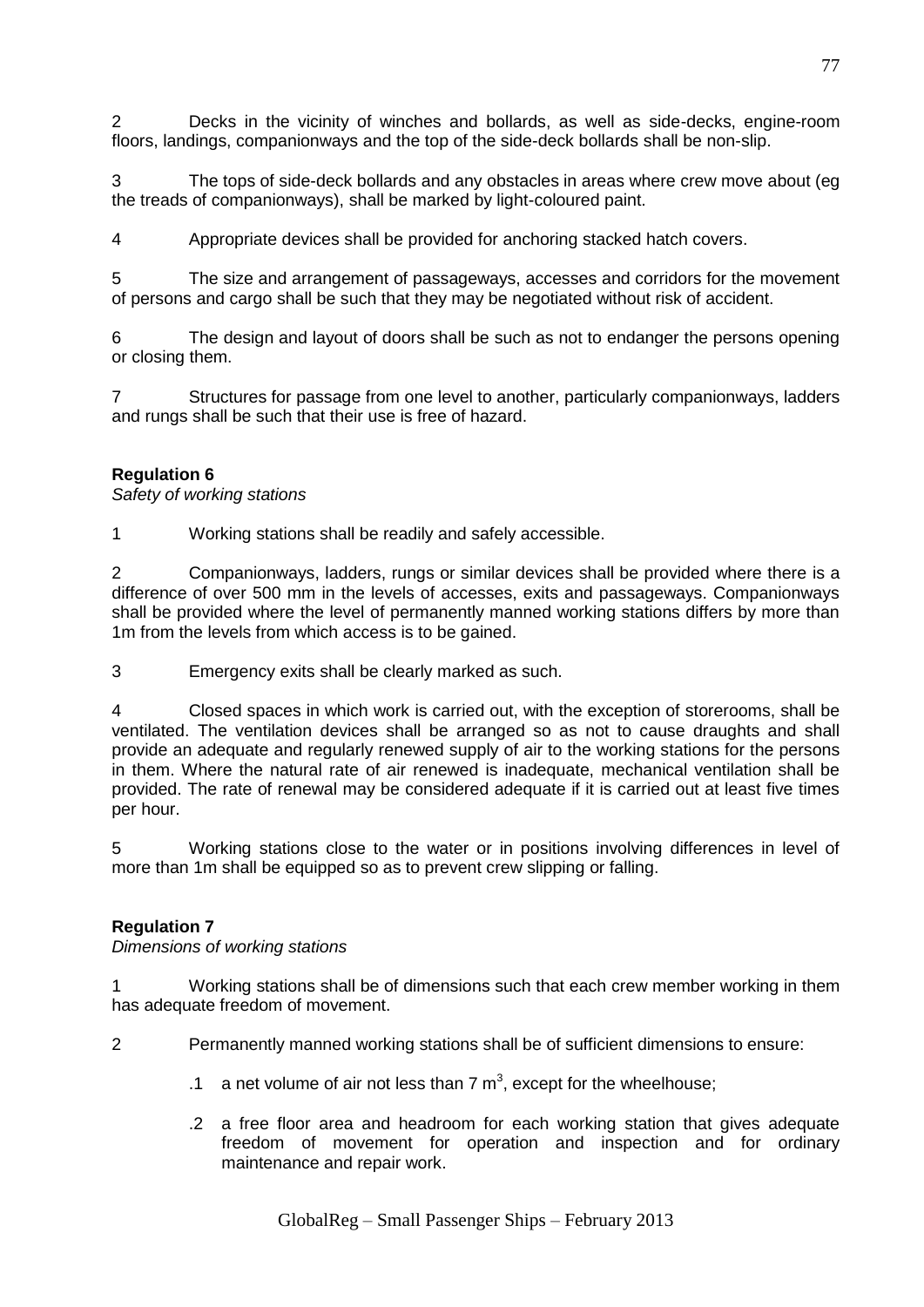3 The clear width of side-decks shall be not less than 600 mm; except that this width may be reduced around mooring bollards.

# **Regulation 8**

*Lighting in working spaces and areas*

1 All companion-ways, doors or other means of access shall be illuminated on both sides of the opening to facilitate safe passage.

2 All passageways and working spaces and areas shall be provided with artificial lighting. Particular attention shall be paid to Rule 20(b) of the International Regulations for Preventing Collisions at Sea, 1972.

3 Glare, dazzle or sudden contrasts of illumination shall be eliminated to the extent possible taking into consideration the need for effective lighting for the safety of the crew on the working deck.

4 Provision shall be made for some form of emergency lighting, which is independent of the normal supply.

5 Portable watertight lights shall be provided as necessary and fitted with heavy-duty cables, bulb guards and lanyards. Such lights for use in spaces, which may contain explosive gases, shall be either explosive proof or otherwise intrinsically safe.

6 Where necessary to prevent danger, electric lamps shall be protected by guards.

7 In order to avoid the stroboscopic effect of fluorescent lighting, double tube lamps shall be used to illuminate working spaces with revolving machinery.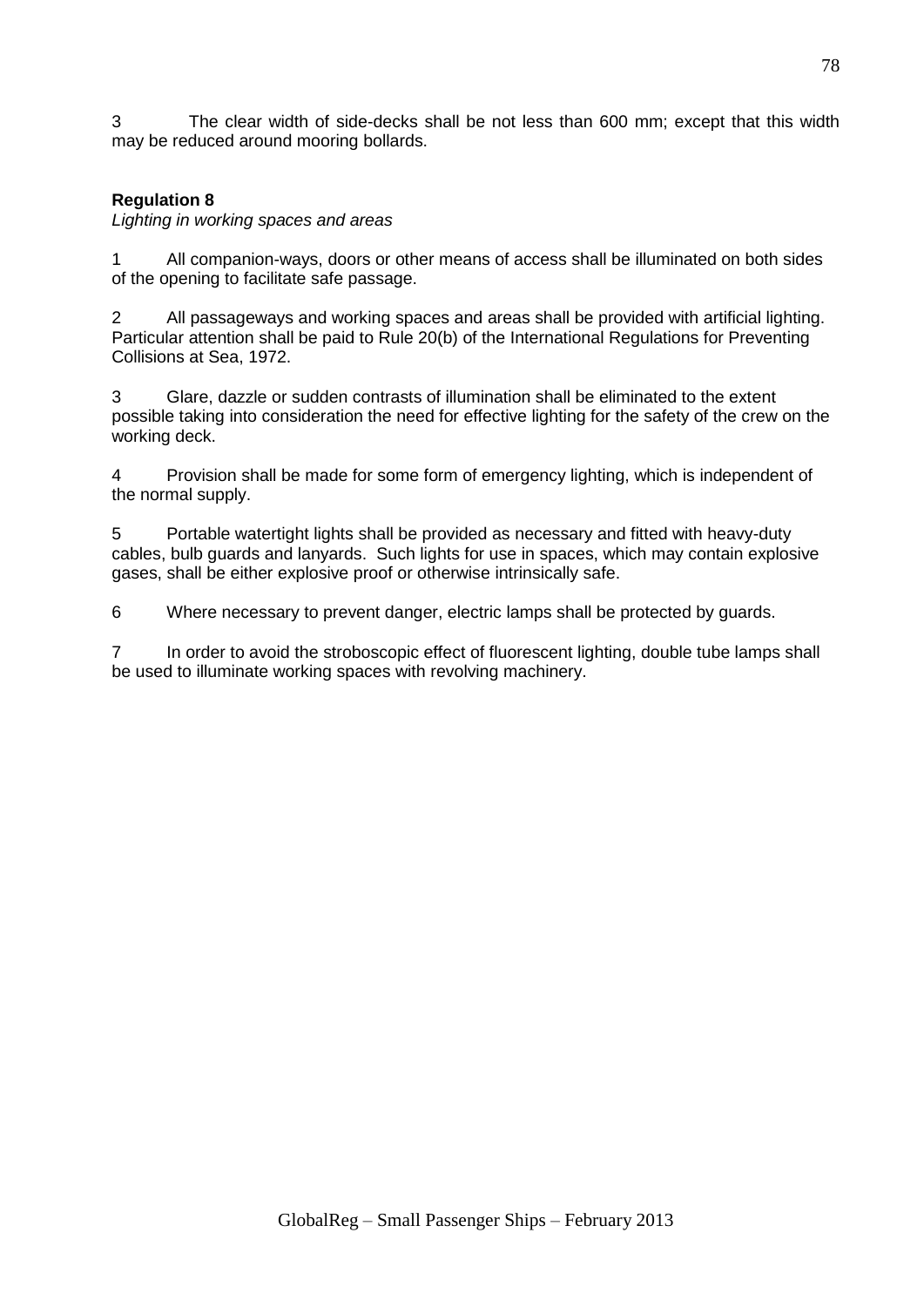# **CHAPTER 14**

# **SAFETY MANAGEMENT**

# **Regulation 1**

*Application*

The provisions of the International Management Code for the Safe Operation of Ships and for Pollution Prevention (International Safety Management - ISM Code), adopted by the IMO in resolution A.741(18), as amended, shall apply to the ships to which these Regulations apply.

### **Regulation 2**

*Certificates*

1 Ships engaged on international voyages shall carry a Safety Management Certificate, as defined in Regulation IX/4 of the SOLAS Convention. They shall be operated by a company holding a Document of Compliance, as defined in the same regulation.

2 For ships only engaged on domestic voyages, the Administration shall ensure that a safety management system is operated ashore and on board.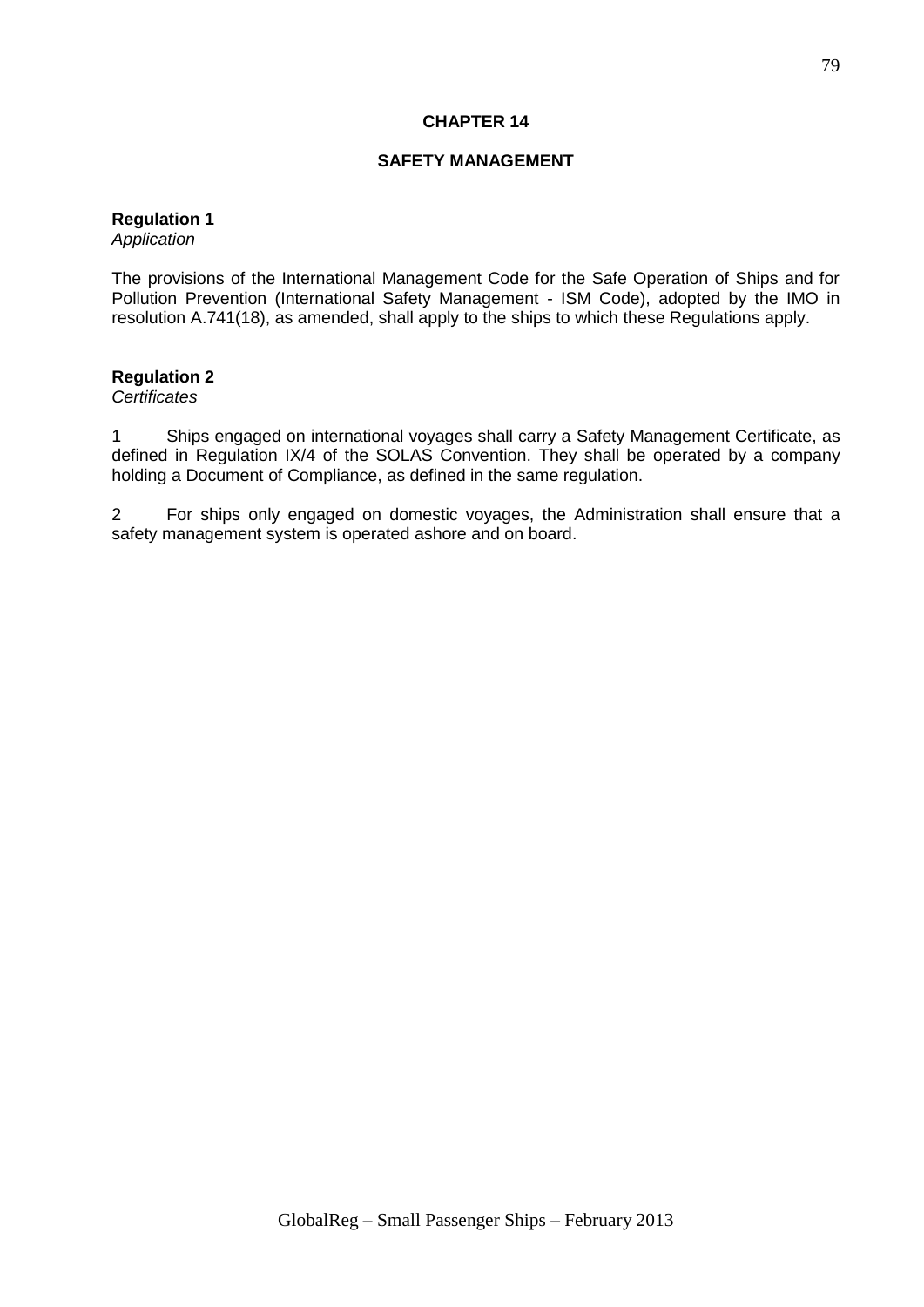# **CHAPTER 15**

# **SHIP SECURITY**

**Regulation 1**

*Application*

1. The regulations of the present chapter shall apply to new and existing ships, taking into account the security environment, the risk related to the operating area and the security risk that may be encountered during the intended voyage, as evaluated by the Administration.

2. The provisions of the Guidelines on Security Aspects of the Operation of Vessels which do not fall within the Scope of SOLAS Chapter XI-2 and the ISPS Code (MSC.1/Circ.1283) shall apply in respect to these regulations, Part 1 to the Administration and Part 2 to the owners and operators of ships to which these regulations apply, and related facilities. A copy of the Guidelines shall be made available on board ships to which these regulations apply for the use of the captain and crew.

## **Regulation 2**

*Ship security*

### **Searching**

1 Ships shall be searched after having been left unattended to ensure that nothing has been placed aboard or persons concealed thereon for illegal purposes. To the extent possible, checks shall include all spaces accessible to non-authorized persons while the ship was unattended, e.g., crew areas, stores, holds, under-water hull.

## **Securing**

2 Where possible external doors, hatches and storage areas shall be kept locked and windows secured while the ship is left unattended, with due regard to the need to facilitate escape in the event of an emergency. If the ship is left unattended for a lengthy period of time such as overnight, it is recommended that the engine is disabled to prevent theft or unauthorized use.

#### **Preventing unauthorized access to ships**

3 Measures preventing unauthorized access to ships shall be implemented and maintained. Such measures may be:

- .1 over-the-side lighting which gives an even distribution of light on the whole hull and waterline;
- .2 keeping a good watch from the deck;
- .3 challenging all approaching boats; if unidentified, they shall, where possible, be prevented from coming alongside;
- .4 all visitors and contractors shall report to the master, or other responsible person to notify them of their arrival;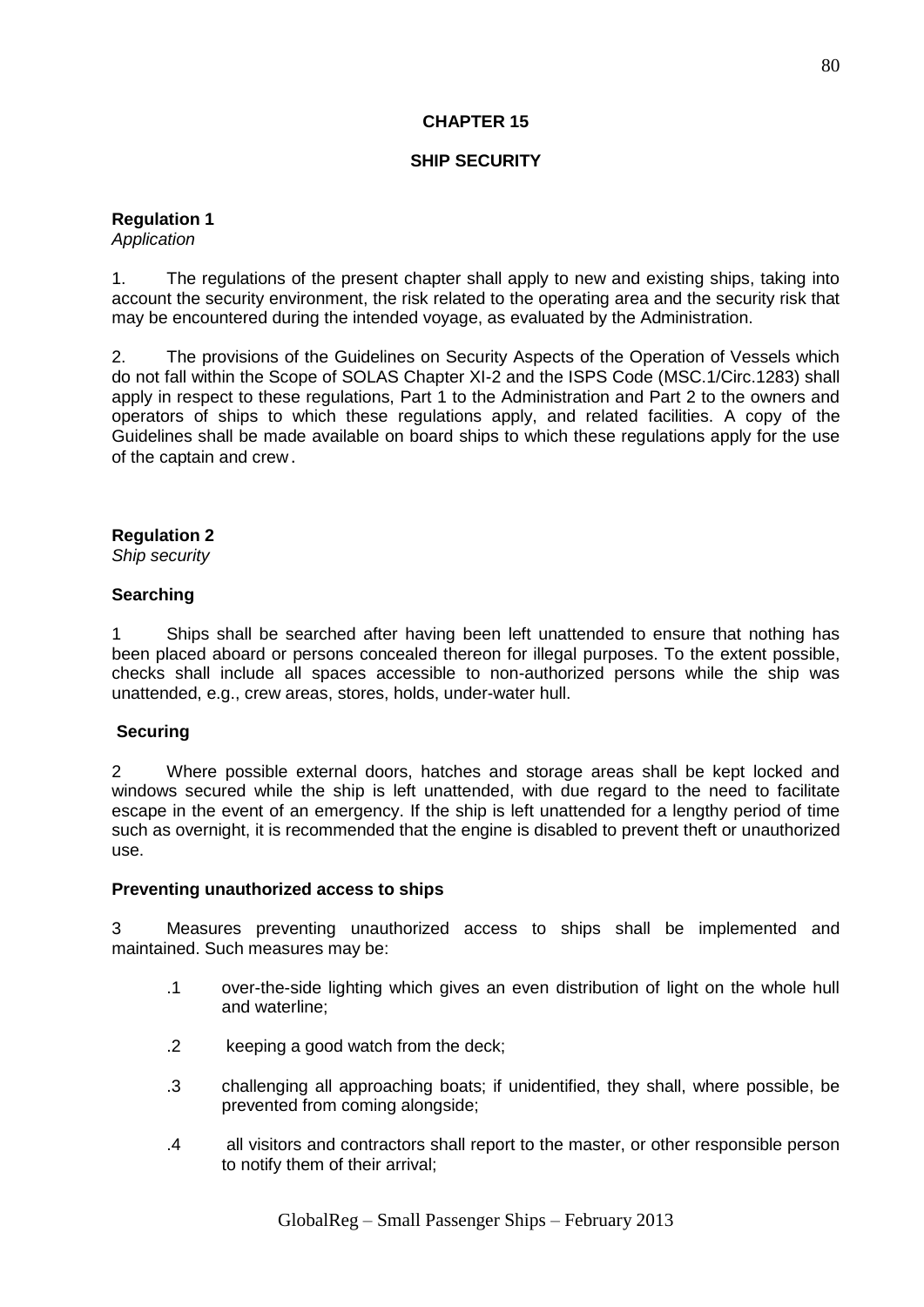.5 The Administration may require specific measures to be taken with regard to the admission of passengers on board, when circumstances justify it.

## **Regulation 3**

*Contingency measures for security alerts*

1 Contingency measures shall be in place for dealing with emergency navigational and health and safety alerts on board ships. These plans may be adapted to include procedures for security alerts and incidents.

2 If a suspicious device or package is found while a ship is at sea the master, when deciding on an appropriate course of action, shall take into account:

- .1 the size and location of the device;
- .2 the credibility of the threat;
- .3 the ship's location and the time it will take for security services and other assistance to arrive;
- .4 the need to keep everyone well clear of the suspect device; and
- .5 the need for all on board to keep clear of all doors, trunks and hatches leading from the space containing the device to avoid possible blast injuries.

#### **Regulation 4**

#### *Reporting security incidents*

1 Procedures and processes for reporting and recording security incidents shall be implemented. The master shall be provided with contact information for authorities responsible for emergency response, the national response centre(s) (if appropriate) and any other authorities that may need to be notified.

2 Reports of security incidents on board a ship shall be reported to the master or the person designated by him.

3 In the event of a security incident occurring while the ship is at sea the master, in addition to activating an appropriate response, shall alert the nearest coastal State or authorities and/or ships in vicinity and provide details of the incident.

## **Regulation 5**

*Training*

1 The master shall be made aware of basic security requirements contained in chapter XI-2 of the SOLAS Convention, as amended, as well as in the International Code for the Security of Ships and of Port Facilities (ISPS Code), adopted by the IMO in resolution A.924(22), as amended.

2 Every new member of the crew, when embarking on board the ship for the first time, shall be briefed on security risks and how to report any suspicious situation he may encounter.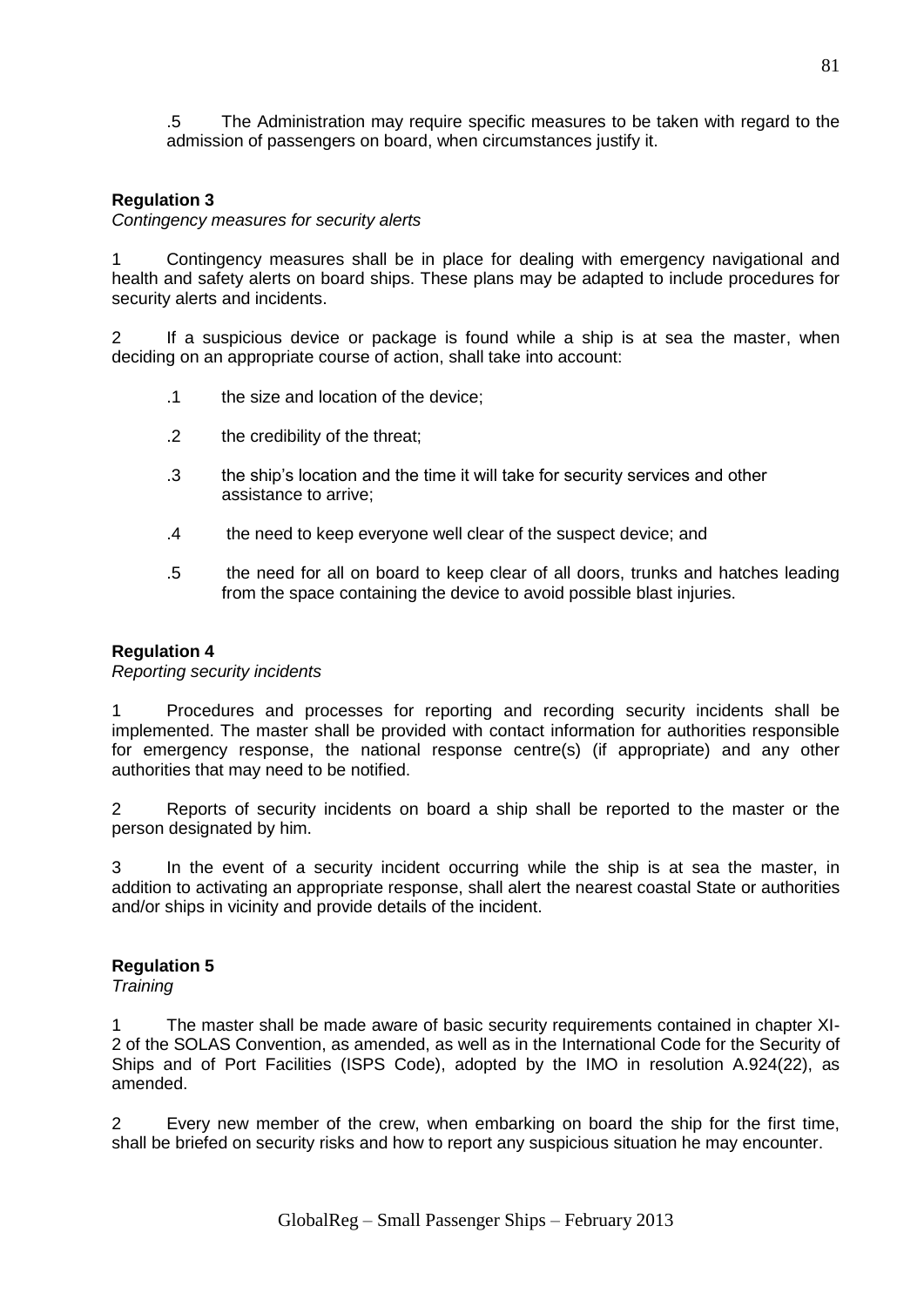# **ANNEX 1**

# **MODEL SAFETY CERTIFICATES**

- 1 Safety Certificate for Small Passenger Ships, supplemented with a Record of Equipment.
- 2 Exemption Certificate for Small Passenger Ships.
- 3 Load Line Certificate.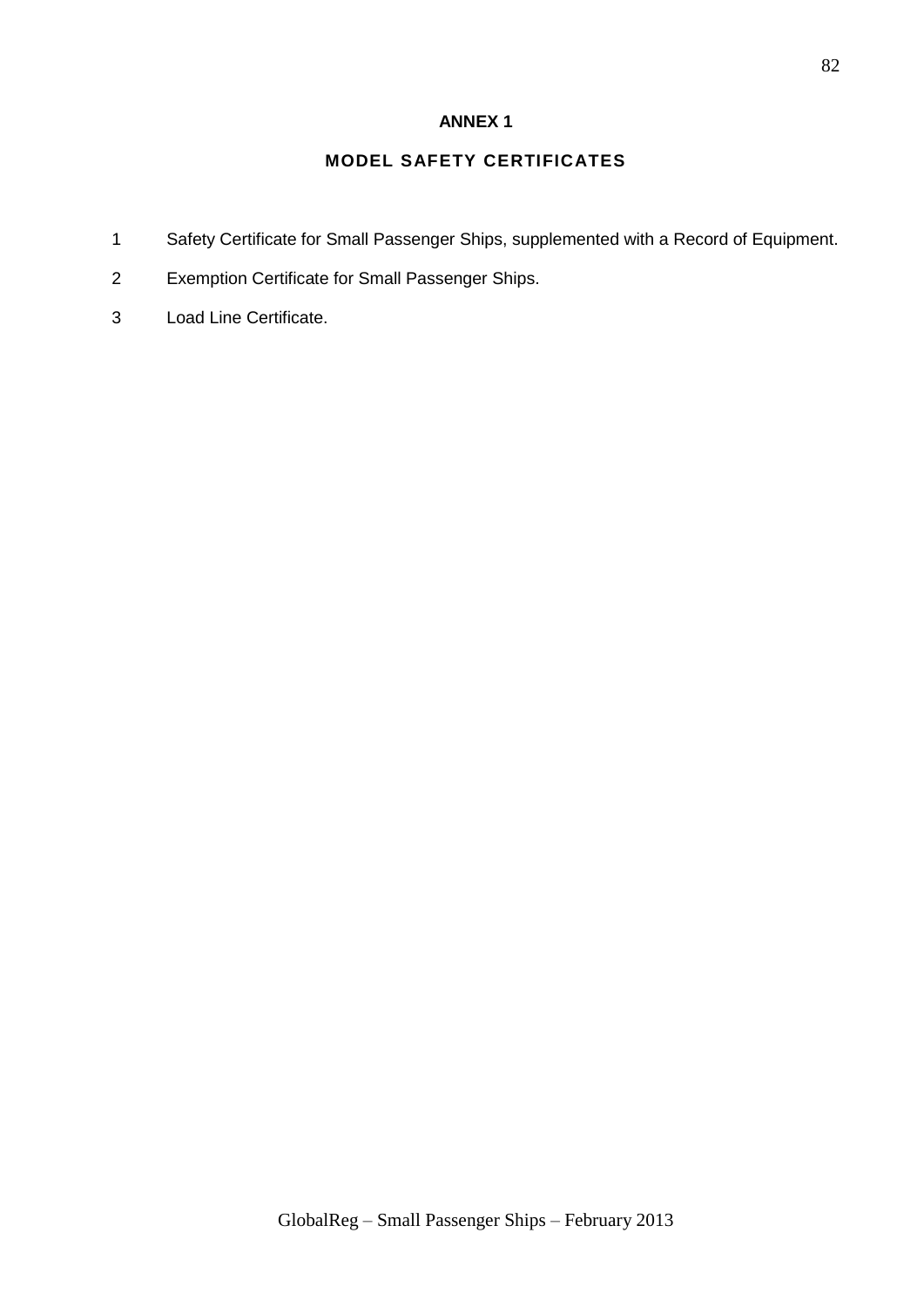#### (Name of Country) \_\_\_\_\_\_\_\_\_\_\_\_\_\_\_\_\_\_

#### MINISTRY OF THE MERCHANT MARINE \_\_\_\_\_\_\_\_\_\_\_\_\_\_\_\_\_\_

#### **SAFETY CERTIFICATE FOR SMALL PASSENGER SHIPS** This Certificate shall be supplemented by a Record of Equipment

Issued under the provisions of the Safety Regulations for Small Passenger Ships By .....................................................................................under the authority of the Government of XXX

| Name<br>of ship | <b>Distinctive</b><br>number or letters | Port of registry | Length | Type |
|-----------------|-----------------------------------------|------------------|--------|------|
|                 |                                         |                  |        |      |

IMO number (if applicable)

| Number                                                                                                                                                           | οf | Passengers |
|------------------------------------------------------------------------------------------------------------------------------------------------------------------|----|------------|
| Gross tonnage                                                                                                                                                    |    |            |
|                                                                                                                                                                  |    |            |
|                                                                                                                                                                  |    |            |
| Date on which keel was laid or ship was at a similar<br>stage of construction or, where applicable, date on<br>which work for an alteration or modification of a |    |            |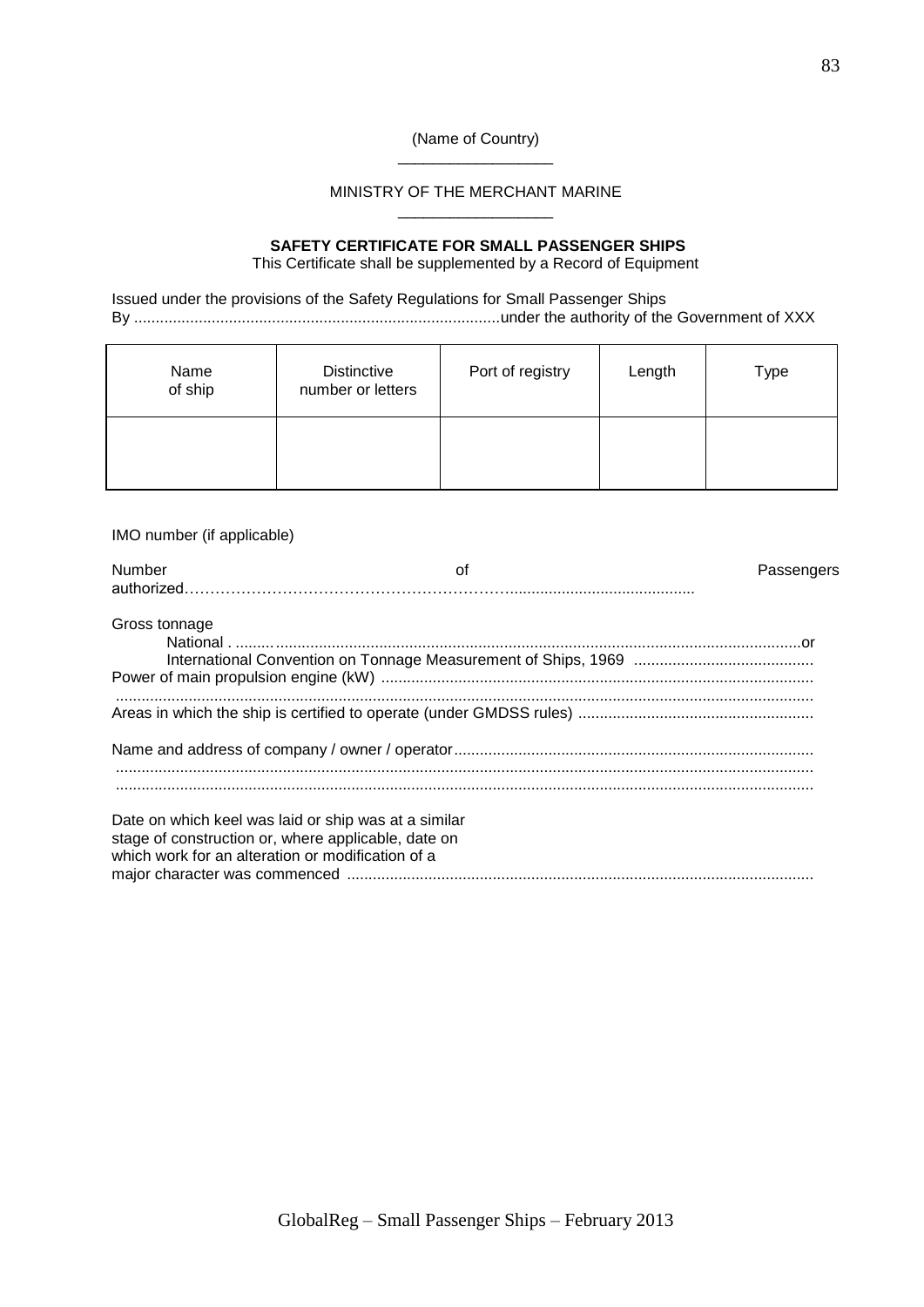#### **THIS IS TO CERTIFY :**

1 That the ship has been surveyed in accordance with the requirements of **Regulations 15 and 16 of the Procedural Regulations for Ship Safety Certification and Safe Manning**

\_\_\_\_\_\_\_\_\_\_\_\_\_\_\_\_\_\_\_\_\_\_\_\_\_\_\_\_\_\_\_\_\_\_\_\_\_\_\_\_\_\_\_\_\_\_\_\_\_\_\_\_\_\_\_\_\_\_\_\_\_\_\_\_\_\_\_\_\_\_\_\_\_\_\_\_\_\_\_\_\_\_\_\_\_\_\_\_\_\_

2 That the survey showed that :

2.1 the condition of the structure, machinery and equipment was satisfactory and the ship complied with the relevant requirements of the Regulations;

2.2 the ship complied with the requirements of the Regulations as regards fire safety systems and appliances and fire control plans ;

2.3 the life-saving appliances and the equipment of the lifeboats, liferafts and rescue boats were provided in accordance with the requirements of the Regulations ;

2.4 the ship complied with the requirements of the Regulations as regards radio installations;

2.5 the ship complied with the requirements of the Regulations as regards shipborne navigational equipment, means of embarkation for pilots and nautical publications ;

2.6 the ship was provided with lights, shapes, means of making sound signals and distress signals in accordance with the requirements of the Regulations and the International Regulations for Preventing Collisions at Sea in force ; and

2.7 in all other respects the ships complied with the relevant requirements of the Regulations.

3 That the ship described in the present document shall be considered as being provided with adequate personnel for the purposes of safety in accordance with the requirements of Regulation V/14 of the International Convention for the Safety of Life at Sea (SOLAS 1974) if, when it puts to sea, it has on board at least the number of persons with the ranks/capacities specified in the table(s) below.

| Rank/capacity | Certificate (STCW Regulation)/<br>(National) | Number of personnel |
|---------------|----------------------------------------------|---------------------|
|               |                                              |                     |
|               |                                              |                     |
|               |                                              |                     |
|               |                                              |                     |
|               |                                              |                     |
|               |                                              |                     |
|               |                                              |                     |
|               |                                              |                     |
|               |                                              |                     |
|               |                                              |                     |
|               |                                              |                     |
|               |                                              |                     |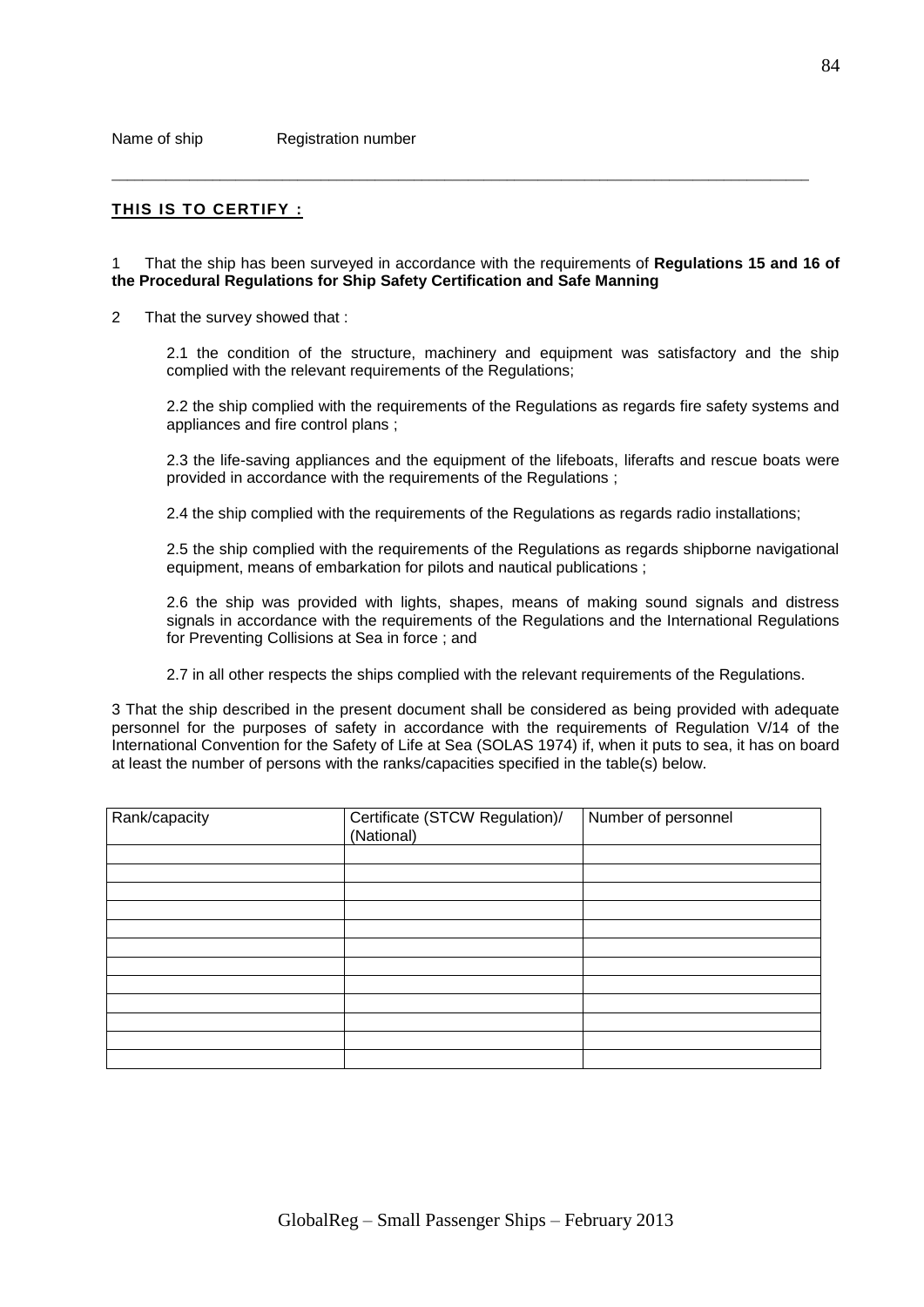Name of ship ........................................................... Registration number ..........................................

\_\_\_\_\_\_\_\_\_\_\_\_\_\_\_\_\_\_\_\_\_\_\_\_\_\_\_\_\_\_\_\_\_\_\_\_\_\_\_\_\_\_\_\_\_\_\_\_\_\_\_\_\_\_\_\_\_\_\_\_\_\_\_\_\_\_\_\_\_\_\_\_\_\_\_\_\_\_\_\_

4 That the ship is operated within the limits of the operating area ...

5 That an Exemption Certificate has/has not been issued.

6 That a Certificate of compliance with the special provisions for ships carrying dangerous goods has been issued and is annexed to the present Certificate

7 That the ship has been subject to a voluntary audit on ............ *(date)* and that it satisfies the requirements of the International Code for the Safe Management of Ships and Prevention of Pollution (ISM Code), after verification that the certificate of conformity of the company applies to this type of ship, or, on a provisional basis

8 That the ship has been subjected to a voluntary survey on ............ *(date)* and that it satisfies the requirements of the International Code for the Security of Ships and Port Facilities (ISPS Code)

\_\_\_\_\_\_\_\_\_\_\_\_\_\_\_\_\_\_\_\_\_\_\_\_\_\_\_\_\_\_\_\_\_\_\_\_\_\_\_\_\_\_\_\_\_\_\_\_\_\_\_\_\_\_\_\_\_\_\_\_\_\_\_\_\_\_\_\_\_\_\_\_\_\_\_\_\_\_\_\_\_\_\_\_

This certificate is valid until …………………......................................................................................

Issued at ……………...... *(Place of issue of certificate)*

*(Date of issue) (Signature of authorized official issuing the certificate) (Seal or stamp of the issuing authority, as appropriate)*

\_\_\_\_\_\_\_\_\_\_\_\_ \_\_\_\_\_\_\_\_\_\_\_\_\_\_\_\_\_\_\_\_\_\_\_\_\_\_\_\_\_

Endorsed to extend the validity of the certificate until …………………..

Issued at ……………...... (Place of issue of certificate)

(Date of issue) (Signature of authorized official issuing the certificate) (Seal or stamp of the issuing authority, as appropriate)

\_\_\_\_\_\_\_\_\_\_\_\_ \_\_\_\_\_\_\_\_\_\_\_\_\_\_\_\_\_\_\_\_\_\_\_\_\_\_\_\_\_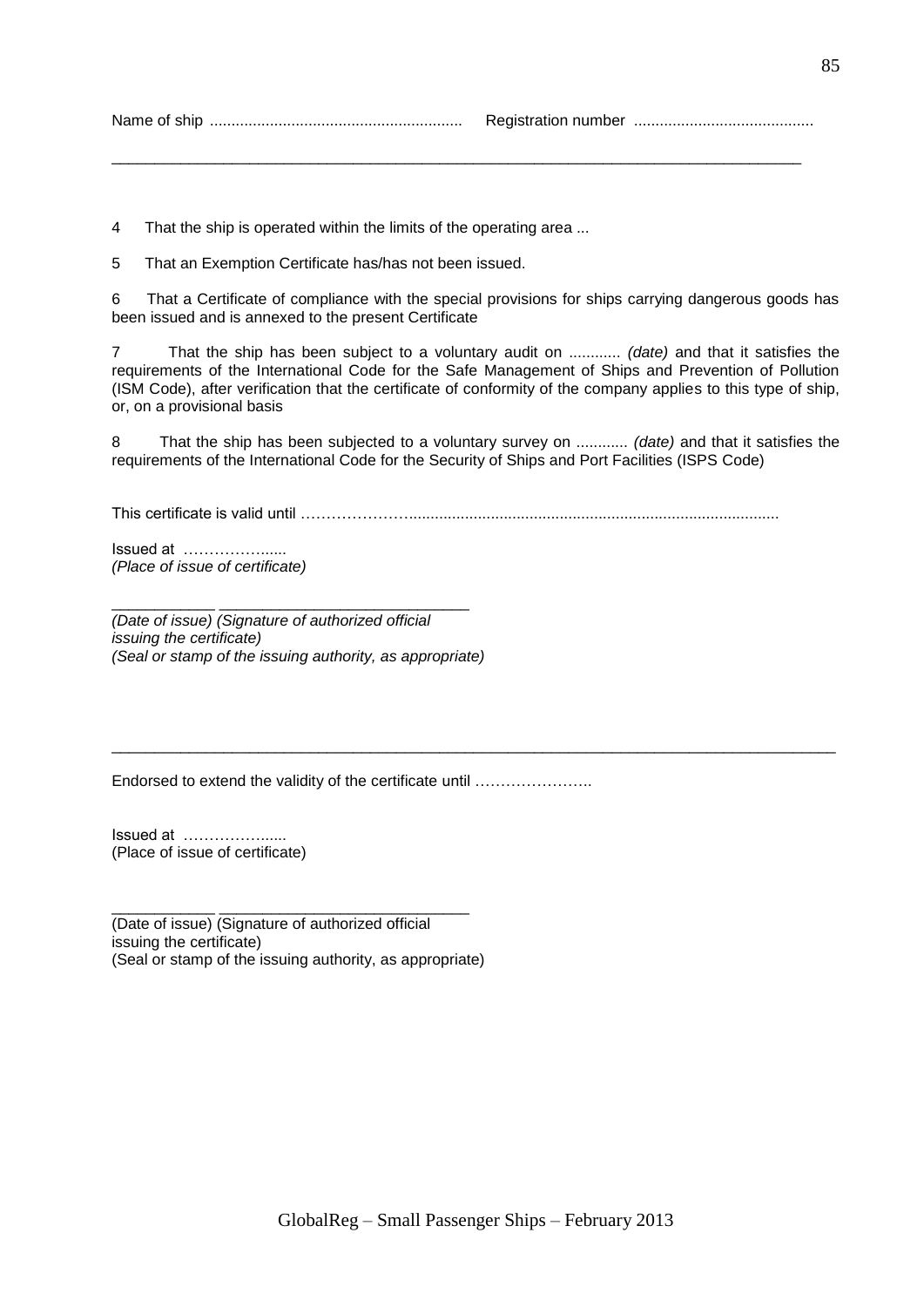|--|--|--|

#### *Record of equipment for the Small Passenger Ship Safety Certificate*

\_\_\_\_\_\_\_\_\_\_\_\_\_\_\_\_\_\_\_\_\_\_\_\_\_\_\_\_\_\_\_\_\_\_\_\_\_\_\_\_\_\_\_\_\_\_\_\_\_\_\_\_\_\_\_\_\_\_\_\_\_\_\_\_\_\_\_\_\_\_\_\_\_\_\_\_

\_\_\_\_\_\_\_\_\_\_\_\_\_\_\_\_\_\_\_\_\_\_\_\_\_\_\_\_\_\_\_\_\_\_\_\_\_\_\_\_\_\_\_\_\_\_\_\_\_\_\_\_\_\_\_\_\_\_\_\_\_\_\_\_\_\_\_\_\_\_\_\_\_\_\_\_\_\_\_\_\_

(This Record shall be permanently attached to the Small Passenger Ship Safety Certificate issued at……………………………………. on……………………………………..)

#### 1 *Particulars of ship*

2 *Details of life-saving appliances*

| 1 Total number of persons for which life-saving appliances are provided |  |  |
|-------------------------------------------------------------------------|--|--|
|                                                                         |  |  |
| 2 Liferafts                                                             |  |  |
| 2.1 Liferafts for which approved launching appliances are required :    |  |  |
|                                                                         |  |  |
| 2.2 Liferafts for which approved launching appliances are not required: |  |  |
|                                                                         |  |  |
|                                                                         |  |  |
|                                                                         |  |  |
|                                                                         |  |  |
|                                                                         |  |  |
| 5 Immersion suits :                                                     |  |  |
|                                                                         |  |  |
| 5.2 Number of suits complying with the requirements for lifejackets     |  |  |
|                                                                         |  |  |
|                                                                         |  |  |
| 7 Radio installations used in life-saving appliances :                  |  |  |
|                                                                         |  |  |
|                                                                         |  |  |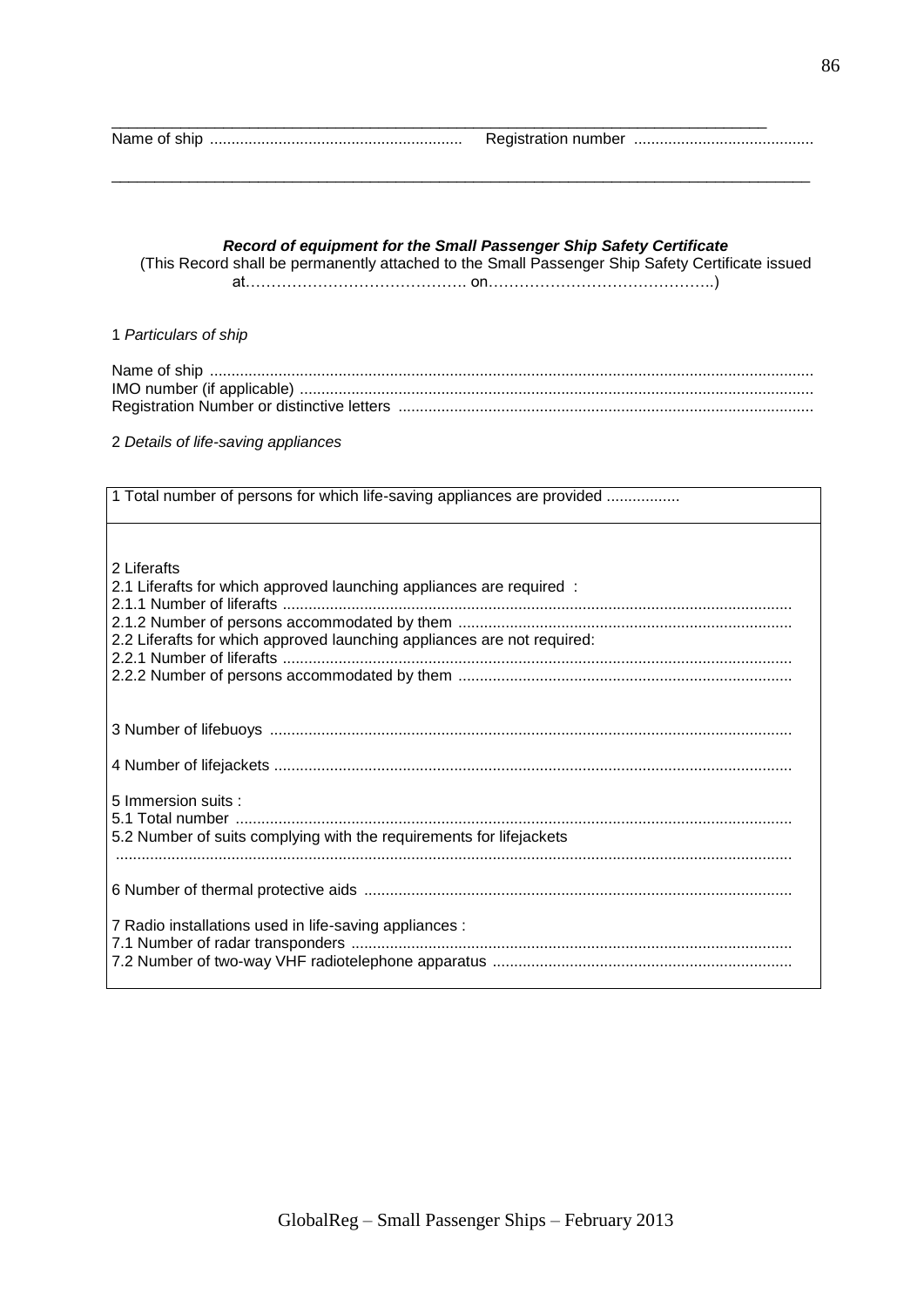#### 3 *Details of radio facilities*

| Item                      | Actual provision |  |  |
|---------------------------|------------------|--|--|
|                           |                  |  |  |
| 1VHF radio installation:  |                  |  |  |
| 2 DSC encoder             |                  |  |  |
| 3 DSC watch receiver      |                  |  |  |
| 4 Radiotelephony          |                  |  |  |
| 5 Satellite EPIRB         |                  |  |  |
| 6 INMARSAT station        |                  |  |  |
| 7Ship's radar transponder |                  |  |  |

4 *Methods used to ensure availability of radio facilities*

*5 Other relevant documents*

Stability booklet Cargo securing manual

 $\overline{\phantom{a}}$ 

THIS IS TO CERTIFY that this Record is correct in all respects .

Issued at ……………............ *(Place of issue of the Record)*

............................ .................................................. *(Date of issue) (Signature of duly authorized official issuing the Record) (Seal or stamp of the issuing authority, as appropriate)*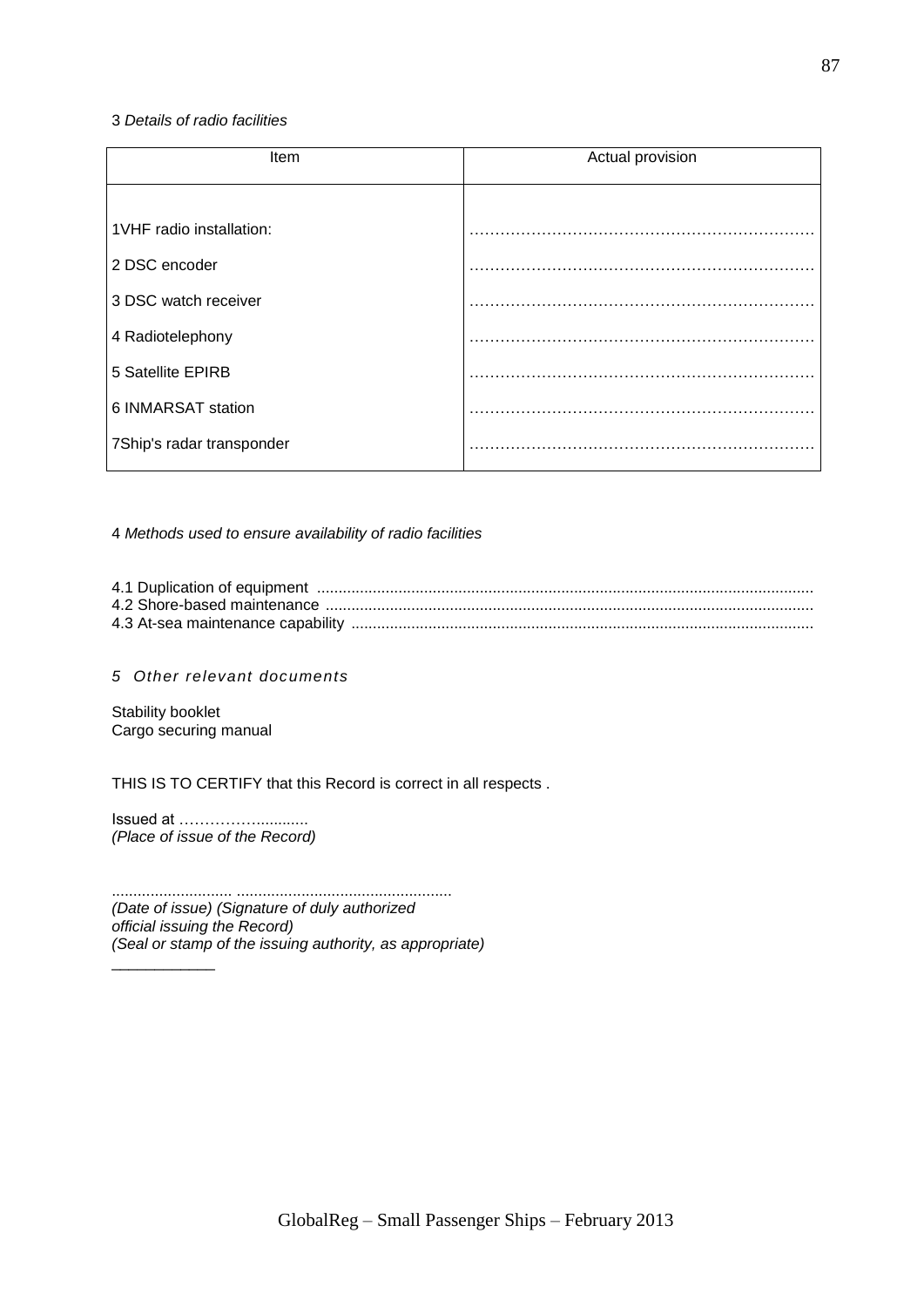#### (Name of Country ) \_\_\_\_\_\_\_\_\_\_\_\_\_\_\_\_\_\_

#### MINISTRY OF THE MERCHANT MARINE \_\_\_\_\_\_\_\_\_\_\_\_\_\_\_\_\_\_

## **EXEMPTION CERTIFICATE FOR SMALL PASSENGER SHIPS**

Issued under the provisions of the Safety Regulations for Small Passenger Ships.

By ................................................................................ under the authority of the Government of XXX

| Name<br>of ship | <b>Distinctive</b><br>number or letters | Port of registry | Length | Type |
|-----------------|-----------------------------------------|------------------|--------|------|
|                 |                                         |                  |        |      |

IMO number (if applicable)

#### **This is to certify :**

That the ship is, under the authority conferred by Regulation 7 of the Procedural Regulations for ship safety certification and safe manning, exempted from the requirements of ................................................................................................................................................................... ................................................................................................................................................................... .....................................................................................................................................of the Regulations.

Conditions, if any, on which the Exemption Certificate is granted : .......................................................... ...................................................................................................................................................................

This Certificate is valid until …………………………….., subject to the Safety Certificate for Small Passenger Ships, to which this Certificate is attached, remaining valid.

Issued at .................................................................................................................................................... *(Place of issue of certificate)*

……………………………………………. ……………………………………………….. *(Date of issue) (signature of authorized official issuing the certificate)*

(*Seal or stamp of the issuing authority, as appropriate*)

GlobalReg – Small Passenger Ships – February 2013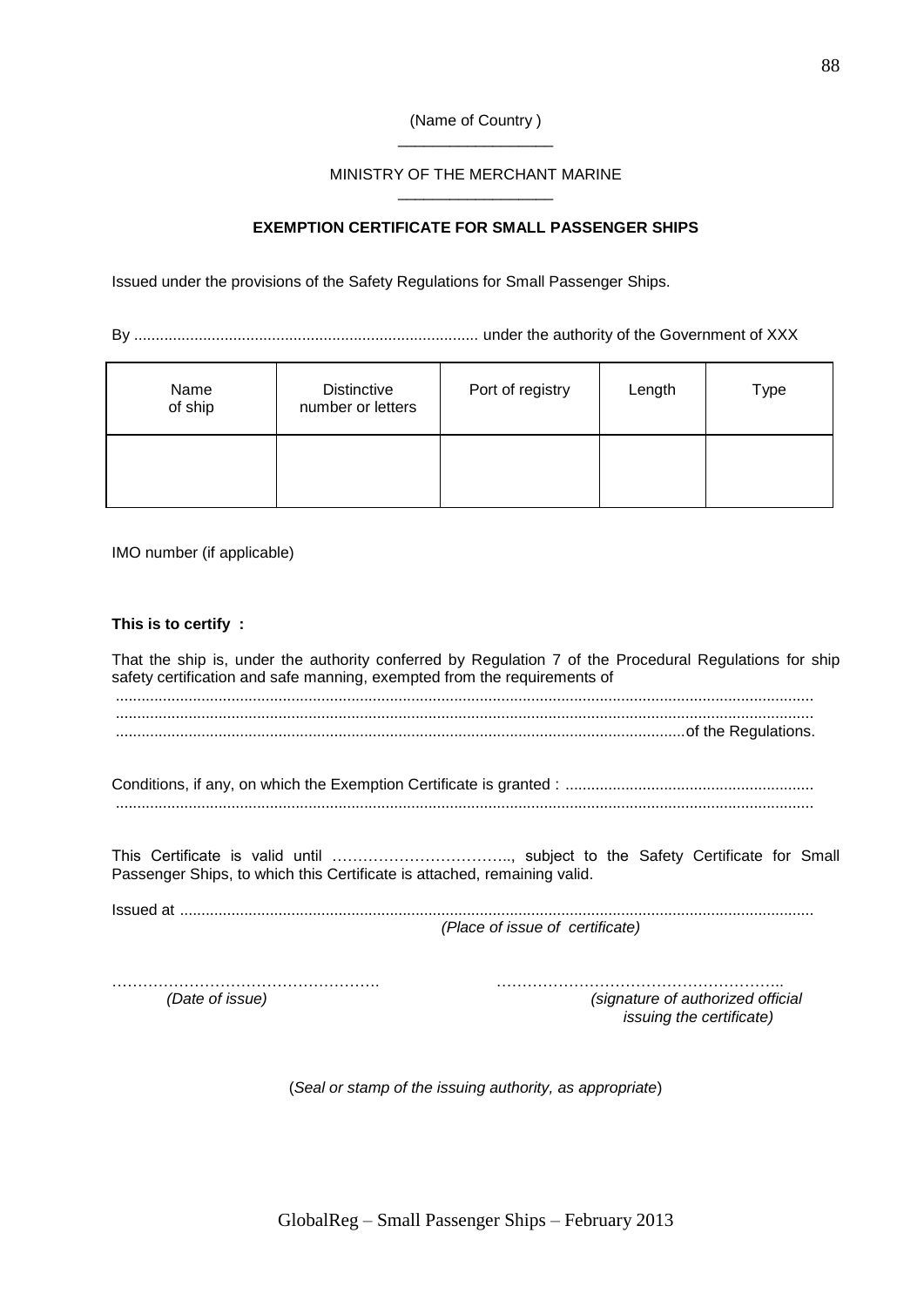#### (Name of Country ) \_\_\_\_\_\_\_\_\_\_\_\_\_\_\_\_\_\_

#### MINISTRY OF THE MERCHANT MARINE \_\_\_\_\_\_\_\_\_\_\_\_\_\_\_\_\_\_

#### **LOAD LINE CERTIFICATE**

Issued under the provisions of the Safety Regulations for Small Passenger Ships

By .............................................................................under the authority of the Government of XXX

| Name<br>of ship | <b>Distinctive</b><br>number or letters | Port of registry | Length | Type |
|-----------------|-----------------------------------------|------------------|--------|------|
|                 |                                         |                  |        |      |

| Freeboard from deck line        | Load line     |  |
|---------------------------------|---------------|--|
| (T)                             |               |  |
|                                 |               |  |
|                                 | mm below (S). |  |
| Winter North Atlantic  mm (WNA) | mm below (S). |  |

**Note.** - Freeboards and load lines which are not applicable need not be entered on the certificate.

Allowance for fresh water for all freeboards ............ mm.

| The upper edge of the deck line mark from which the freeboards are measured at |  |
|--------------------------------------------------------------------------------|--|
| mm from deck at side                                                           |  |
|                                                                                |  |



Date of survey.............................................. This certificate is valid until............................ Issued at ................................, on ..................... 19.... Name, signature and official seal.

#### **Notes :**

1. Where a ship departs from a port situated on a river or in inland waters, deeper loading shall be permitted corresponding to the weight of fuel and all other materials required for consumption between the point of departure and the sea.

2. When a ship is in fresh water of a unit density, the appropriate load line may be submerged by the amount of the fresh water allowance shown above. Where the density is other than unity, an allowance shall be made proportional to the difference between 1.025 and the actual density.

GlobalReg – Small Passenger Ships – February 2013 Name of ship **Name of ship** Registration number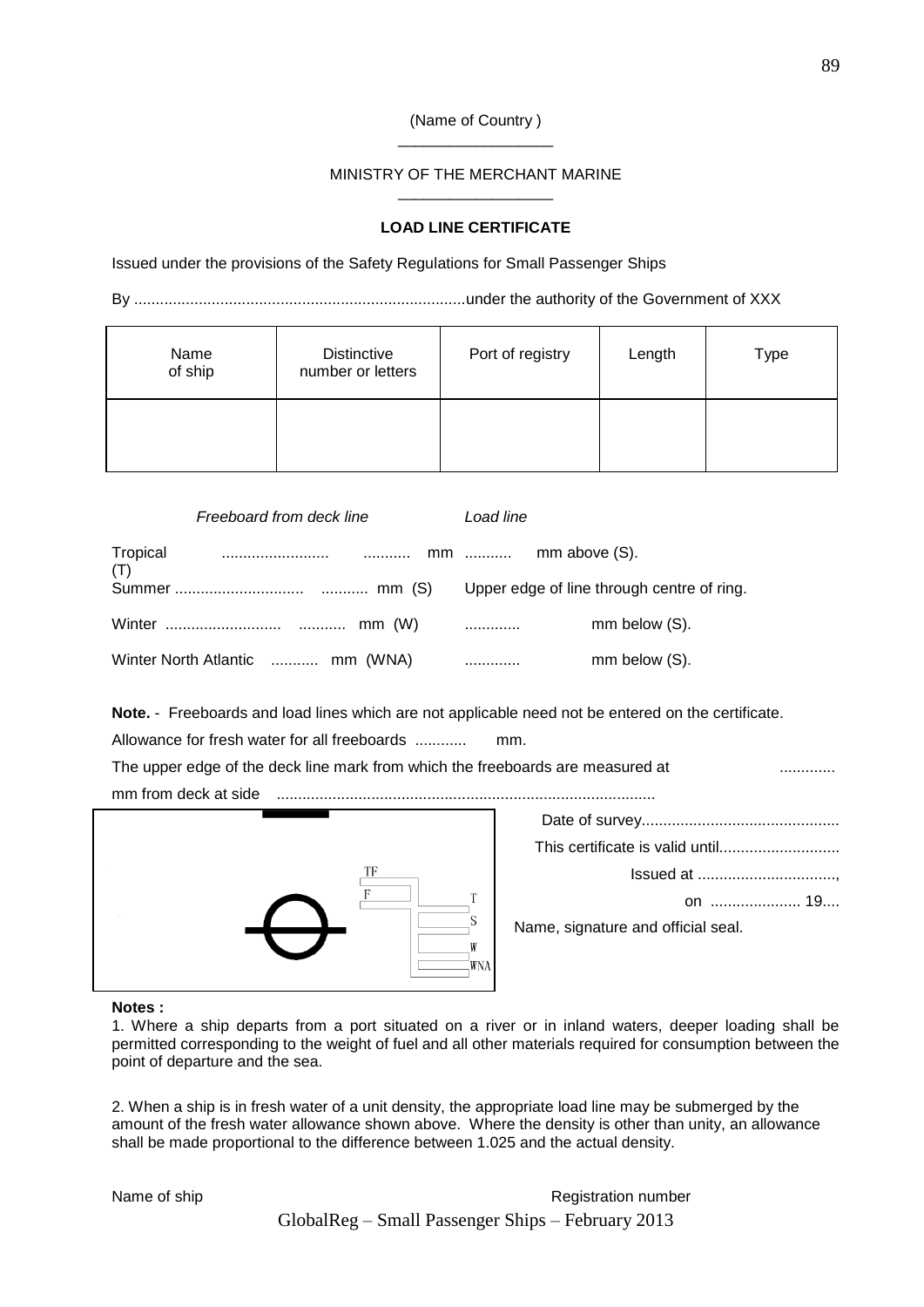Endorsed to extend the validity of the certificate until ………………….. where the provisions of chapter 3 of the Regulations apply. Issued at ……………...... (Place of issue of certificate)

\_\_\_\_\_\_\_\_\_\_\_\_\_\_\_\_\_\_\_\_\_\_\_\_\_\_\_\_\_\_\_\_\_\_\_\_\_\_\_\_\_\_\_\_\_\_\_\_\_\_\_\_\_\_\_\_\_\_\_\_\_\_\_\_\_\_\_\_\_\_\_\_\_\_\_\_\_\_\_\_\_\_\_\_

\_\_\_\_\_\_\_\_\_\_\_\_\_\_\_\_\_\_\_\_\_\_\_\_\_\_\_\_\_\_\_\_\_\_\_\_\_\_\_\_\_\_\_\_\_\_\_\_\_\_\_\_\_\_\_\_\_\_\_\_\_\_\_\_\_\_\_\_\_\_\_\_\_\_\_\_\_\_\_\_\_\_\_\_

\_\_\_\_\_\_\_\_\_\_\_\_ \_\_\_\_\_\_\_\_\_\_\_\_\_\_\_\_\_\_\_\_\_\_\_\_\_\_\_\_\_ (Date of issue) (Signature of authorized official issuing the certificate) (Seal or stamp of the issuing authority, as appropriate)

Endorsed in confirmation of the validity of this Certificate after satisfactory annual survey.

|  | Signature and official seal |
|--|-----------------------------|

Endorsed in confirmation of the validity of this Certificate after satisfactory annual survey.

\_\_\_\_\_\_\_\_\_\_\_\_\_\_\_\_\_\_\_\_\_\_\_\_\_\_\_\_\_\_\_\_\_\_\_\_\_\_\_\_\_\_\_\_\_\_\_\_\_\_\_\_\_\_\_\_\_\_\_\_\_\_\_\_\_\_\_\_\_\_\_\_\_\_\_\_\_\_\_\_\_

\_\_\_\_\_\_\_\_\_\_\_\_\_\_\_\_\_\_\_\_\_\_\_\_\_\_\_\_\_\_\_\_\_\_\_\_\_\_\_\_\_\_\_\_\_\_\_\_\_\_\_\_\_\_\_\_\_\_\_\_\_\_\_\_\_\_\_\_\_\_\_\_\_\_\_\_\_\_\_\_\_

At ................................................, on ...........................20 Signature and official seal

Endorsed in confirmation of the validity of this Certificate after satisfactory annual survey.

At ................................................, on ...........................20

Signature and official seal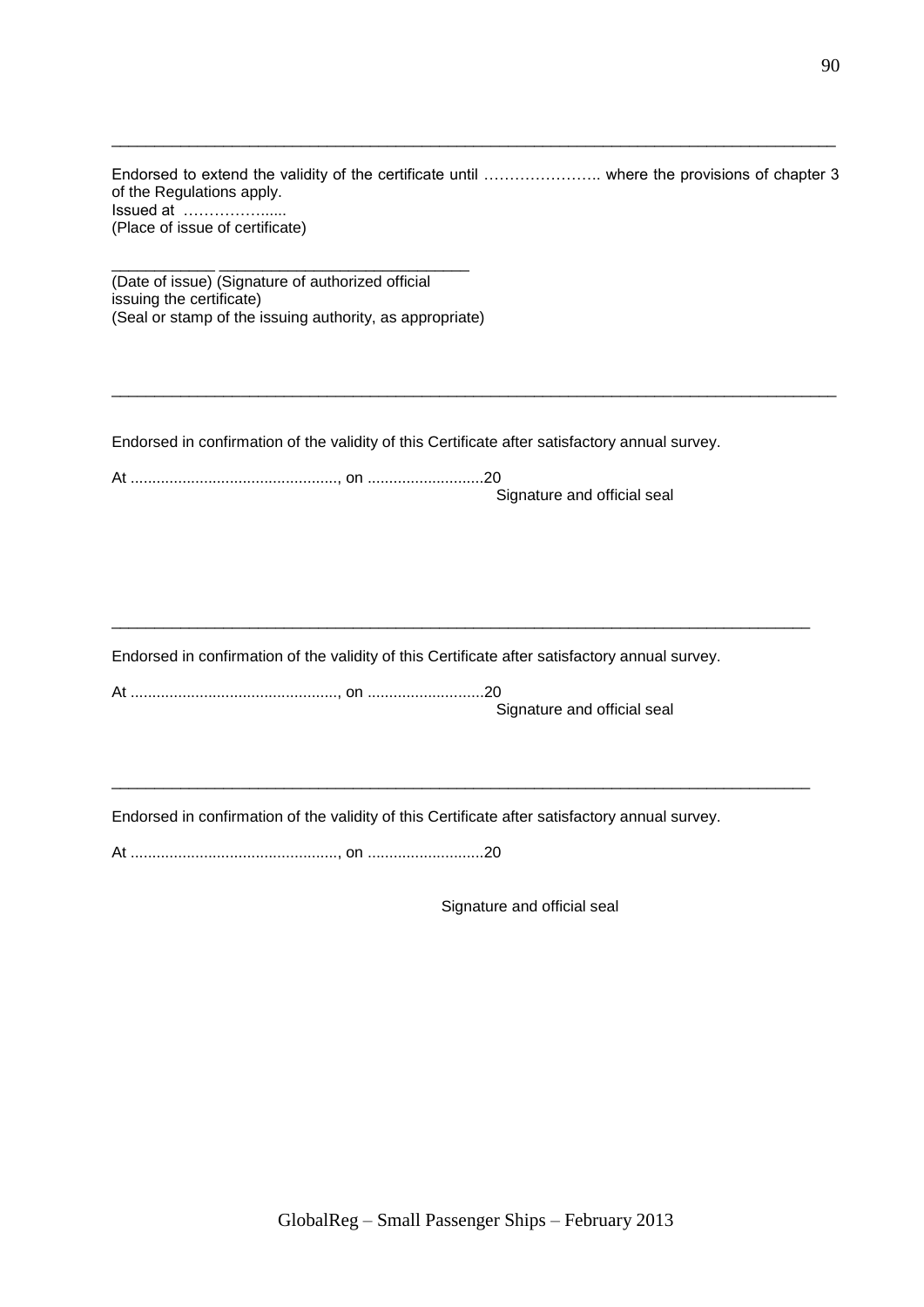#### **ANNEX 2**

## **Location of watertight bulkheads for subdivision**

1 The maximum distance between adjacent main transverse watertight bulkheads shall not be more than the lesser of the following:

- (a) one third of the length of the bulkhead deck; or
- (b) the distance d given by the following equation:

$$
d = \frac{F \cdot f \cdot L}{D}
$$

where:

 $F =$  the floodable length factor from Table 1;

 $f =$  the effective freeboard in metres calculated for each pair of adjacent bulkheads;

- $L =$  the length over deck in metres measured over the bulkhead deck; and
- $D =$  the depth in metres, measured amidships at a point one-quarter of the maximum beam out from the centreline, from the inside of the bottom planking or plating to the level of the top of the bulkhead deck (see Figure 1).

| (d/L)x100 | F    |
|-----------|------|
| $0 - 15$  | 0.33 |
| 20        | 0.34 |
| 25        | 0.36 |
| 30        | 0.38 |
| 35        | 0.43 |
| 40        | 0.48 |
| 45        | 0.54 |
| 50        | 0.61 |
| 55        | 0.63 |
| 60        | 0.58 |
| 65        | 0.53 |
| 70        | 0.48 |
| 75        | 0.44 |
| 80        | 0.40 |
| 85        | 0.37 |
| 90-100    | 0.34 |

#### Table 1 - Floodable length factors

#### NOTE 1: Where:

d = distance in metres from the midpoint of the compartment to the forward-most point on the bulkhead deck excluding sheer

- L= length over deck in metres measured over the bulkhead deck
- NOTE 2: Intermediate values of floodable length factor may be obtained by interpolation.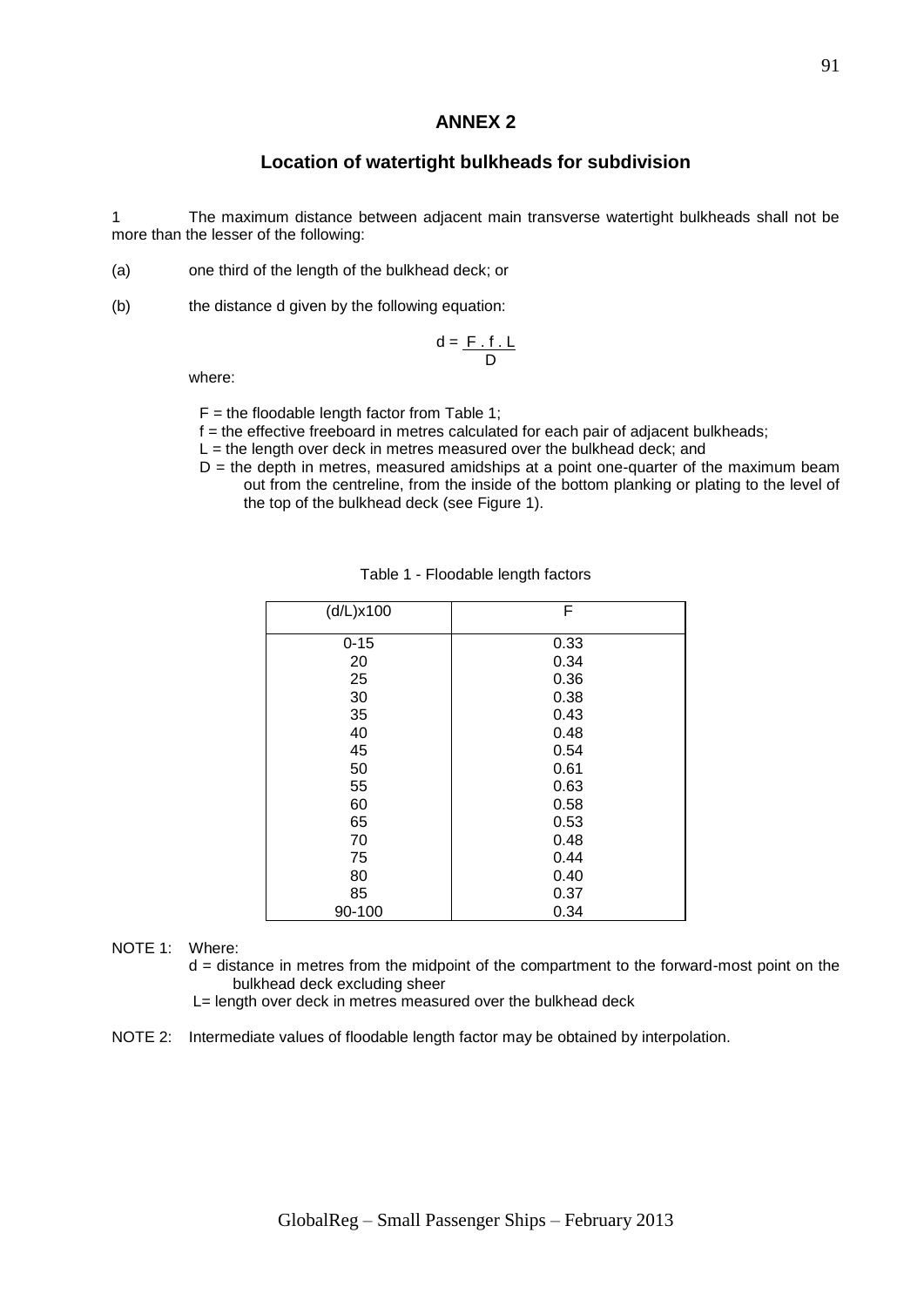

Transverse Location for Measuring Depth (D)



2 The effective freeboard for each compartment is calculated from:

$$
f = 0.5
$$
 (a+b)

where:

 $f =$  the effective freeboard:

a = the freeboard at the forwardmost main transverse watertight bulkhead of the compartment; and

 $b =$  the freeboard at the aftermost main transverse bulkhead of the compartment,

the freeboards a and b being calculated from the deepest waterline:

(i) to the top of the bulkhead deck where a vessel has a flush deck; or

(ii) to the line shown in Figure 2 where a vessel has a stepped bulkhead deck; or

(iii) to the line shown in Figure 3 where a vessel has an opening scuttle ( porthole) below the bulkhead deck; or

(iv) as determined by the Administration where the vessel has a deck of a configuration not identified above.

Figure 2

Freeboard measurement - Ship with Stepped Bulkhead Deck



(a and b shown for two sample compartments)